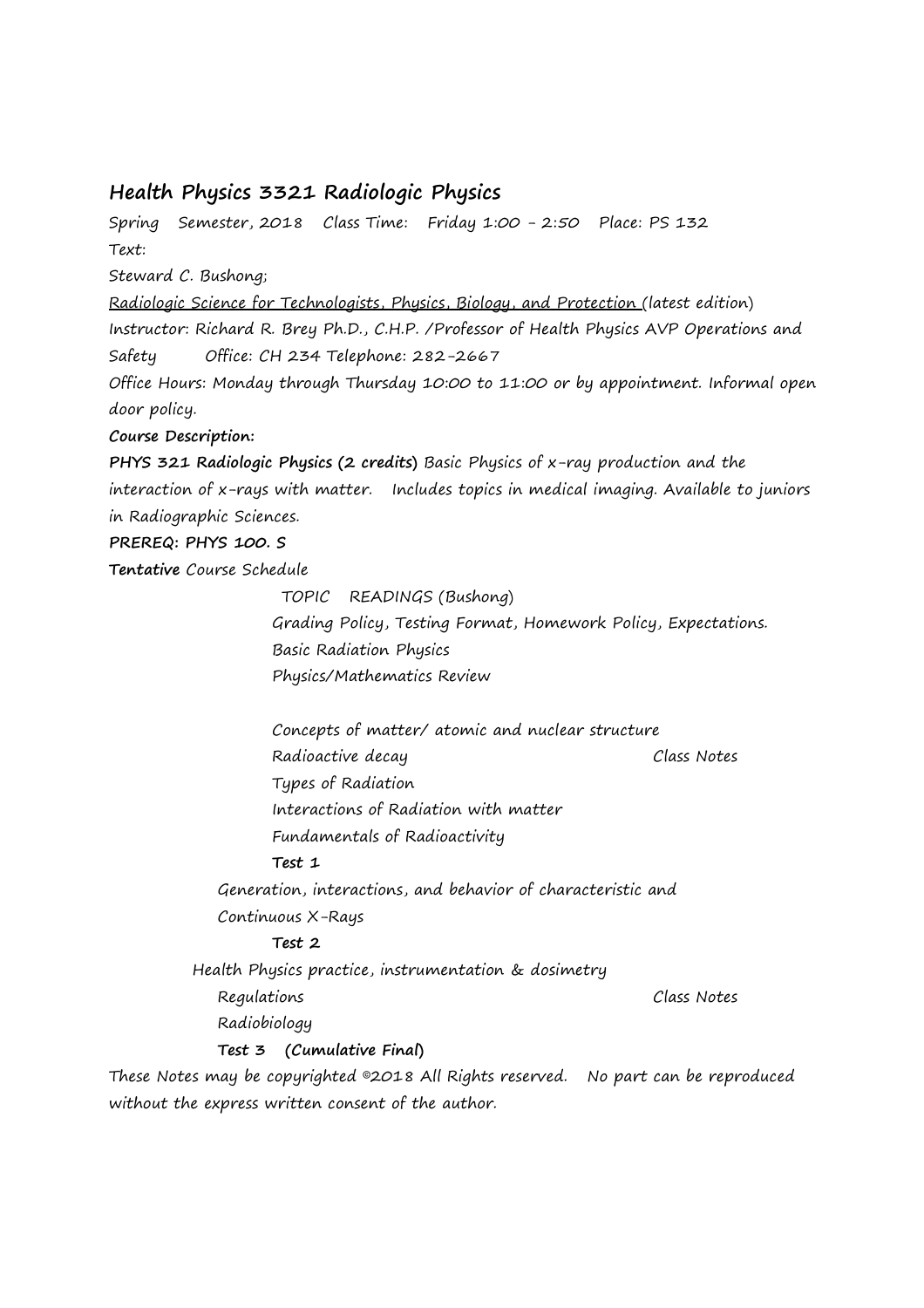HPHY 3321 Class Policy

1) Homework will represent 30% of the overall class grade.

a) Homework should be expected frequently.

i) Students are encouraged to work together on homework.

ii) Homework problems can and may be the basis for test questions.

iii) Homework assignments are not considered to be group projects.

Each student should do their own work, merely consulting with others as appropriate.

- A photocopy of the work of someone else is not acceptable.

\*\* The instructor is a resource during office hours or by appointment.

b) All homework assignments must be completed.

i) Students who don't complete all homework assignments can expect an incomplete

grade in the course at the discretion of the instructor.

c) Questions completed correctly will be awarded an appropriate number of points.

 Assignments will typically include several multi-part questions or inter-related questions.

\* Students are encouraged to write out the assigned questions.

\* All work is to be shown.

\* The student is encouraged to carry units along with the solution of the problem, and provide a neat easy to follow answer.

- homework which is too difficult to follow will

be returned with a zero grade until completed in an acceptable fashion.

\* Answers must be given with the appropriate units.

\* All answers are to be circled.

2) There will be two full lecture period tests and a cumulative final examination.

a) Tests will cover topics on homework, lectures, and assigned reading.

b) Each test will be worth 20% of the final class grade.

c) The cumulative final examination will be worth 30% of the final class grade.

d) At the discretion of the instructor, any evidence of dishonesty are grounds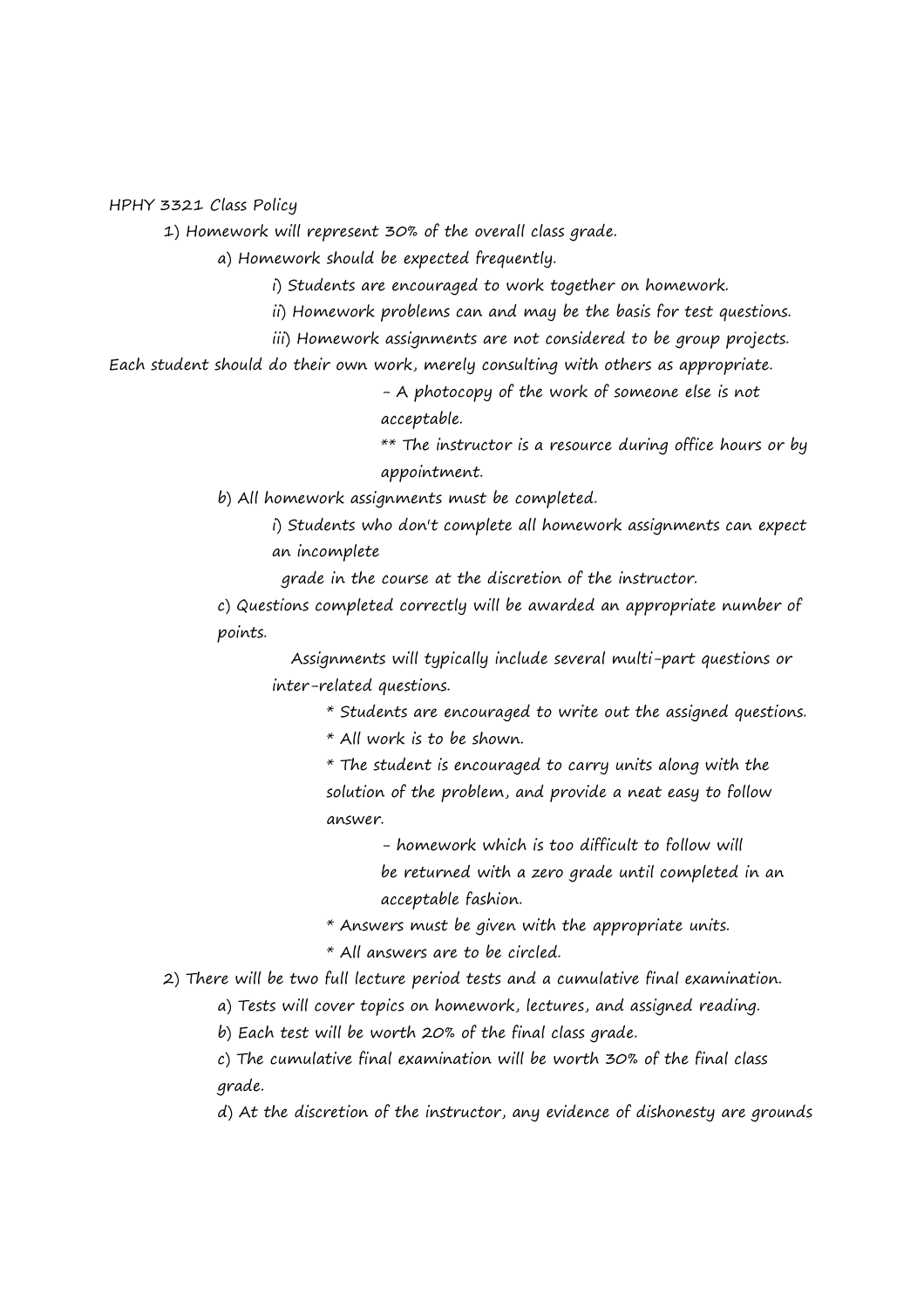for failing tests or examinations, and subject to other university disciplinary actions.

3) Final Class grade

a) Grades will be based on:

| Homework | 30% |
|----------|-----|
| Tests    | 40% |
| Final    | 30% |

b) Tentatively, grades will be earned based on a straight scale grading policy:

| $\geq 97\%$ | +A |
|-------------|----|
| > 93%       | A  |
| $\geq 90\%$ | –A |
| >87%        | +B |
| $>83\%$     | B  |
| $\ge$ 80%   | -B |
| $\geq 77\%$ | +C |
|             |    |

 $\geq 73\%$  .............. $C$  etc.

c) The instructor reserves the right to change the grading scale, and assignment weighing. Such changes will be:

i) based on profession judgement

- ii) applied across the board to all students
- iii) in favor of the students

4) Reading assignments should be completed prior to lecture.

a) Students are encouraged to apply the SQ3R study method.

SQ3R:

**S**urvey the literature

Develop **Q**uestions prior to reading and based on the survey

**R**ead the material answering your own questions

**R**ecite what was read

periodically **R**eview the material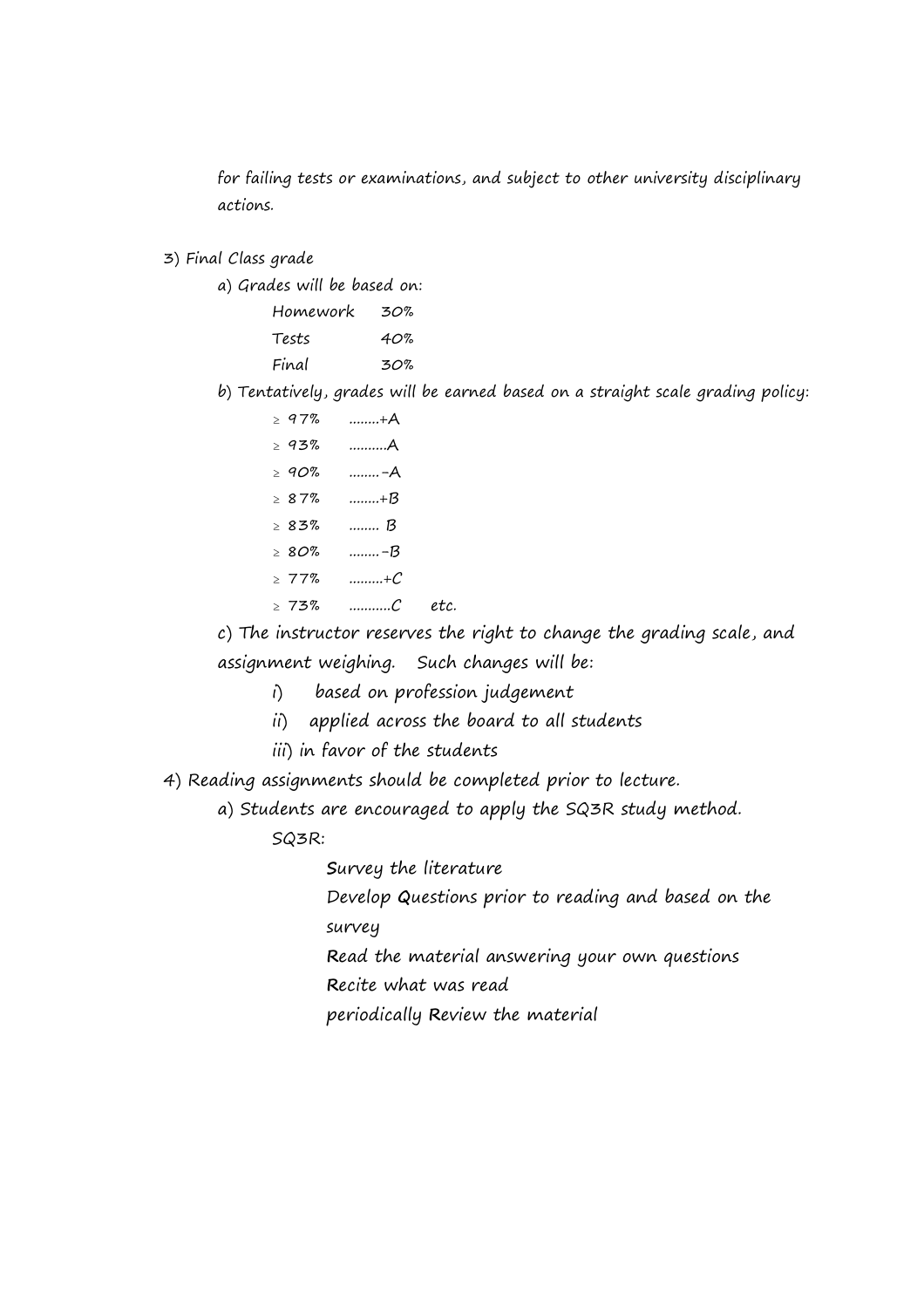6) Lectures:

a) Bring pertinent questions on the literature, personal experiences, and current affairs, which do not have self-evident answers, to lecture.

b) Students can expect to be asked questions about the topics at hand while attending lecture so please be prepared.

- i) This lecture style is intended to build student confidence.
	- It is not intended to embarrass, intimidate, or belittle, students. It is okay not to have an answer, but not okay to leave it at that.

c) Take advantage of the opportunities available - You have paid for them!

*Idaho State University is committed to providing equal opportunity in education for all students. If you have a diagnosed disability or if you believe you have a disability physical, learning, hearing, vision, psychiatric) that might require reasonable accommodation in this course, please contact the Disability Services Center, Rendezvous Building, Room 125 (282-3599) or on the web at http://www.isu.edu/ada4isu.edu It is the responsibility of students to contact instructors during the first week of each semester to discuss appropriate accommodations.* 

*Academic integrity is expected of all individuals. Behavior beyond reproach must be the norm. Academic dishonesty in any form is unacceptable. Academic dishonesty includes, but is not limited to, cheating and plagiarism. Procedures for determination of academic dishonesty and imposition of penalties for academic misconduct are outlined in the* Student Code of Conduct: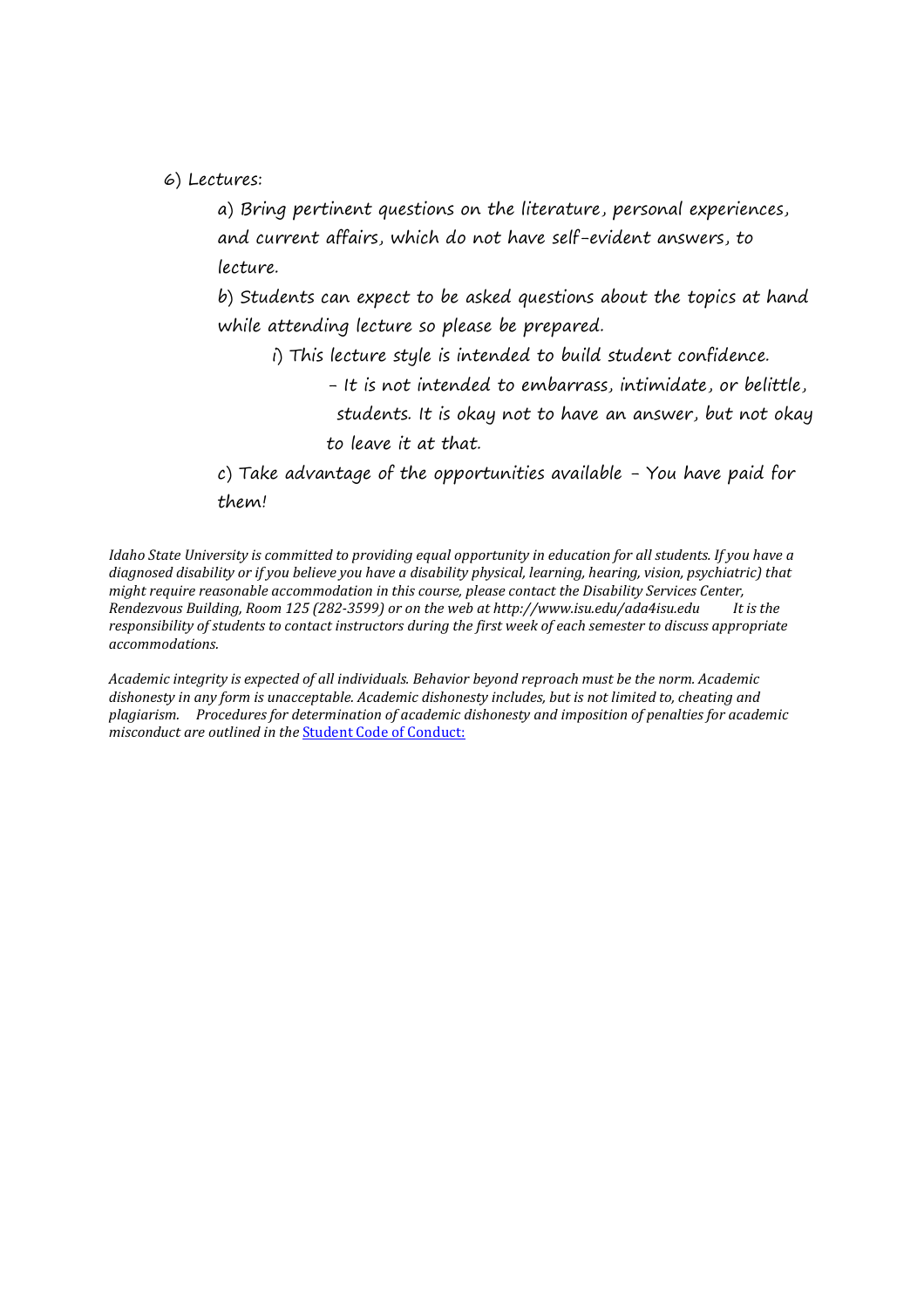# Health Physics 3321 Radiologic Physics

## Introduction and Definitions

Matter is anything that occupies space.

We consider matter to be composed of atoms.

Atoms are composed of neutrons, protons, and electrons.

We categorize atoms into different types referred to as elements. For example hydrogen, oxygen, carbon.

Elements vary according to the number of protons contained within the nuclei of their atoms.

The number of protons in an atom largely determine its properties. The properties of atoms with different numbers of protons vary in a predictable fashion.

We have developed the Periodic Table of the Elements based upon this observation.

There are variations of the atom types within elements. Although any atom of an element will have the same number of protons, the number of neutrons within atoms of a particular element may vary.

Elements of atoms (all having the same number of protons) but with different numbers of neutrons are referred to as isotopes f an element. Hence we have C-14, C-13, C-12.

## Overview of the Atom

- A) Consideration of the electron
	- 1. Electrons are considered to be fundamental particles.
	- 2. they move in a wavelike motion about the nucleus.
		- (a) this is described using wave mechanics.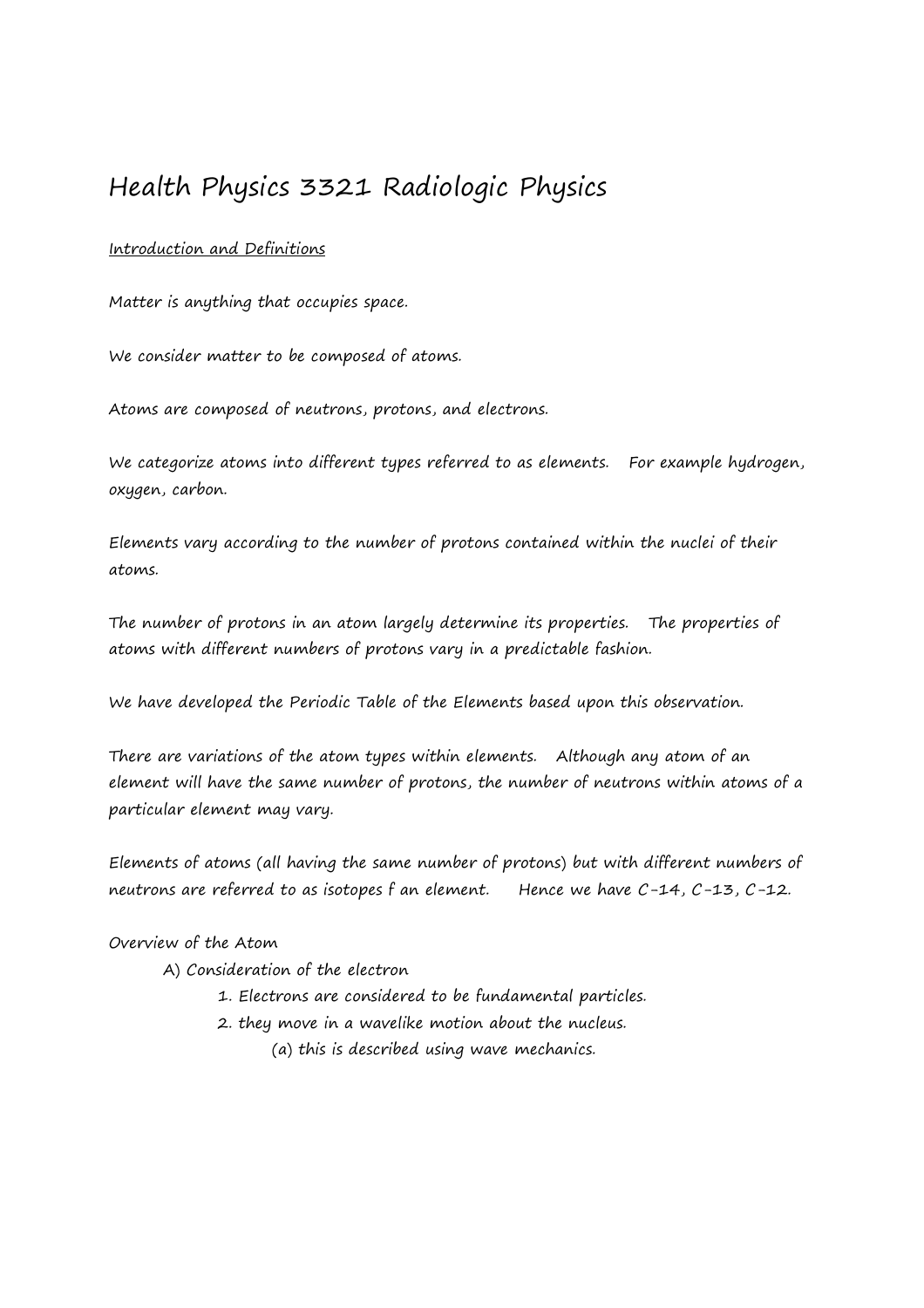(b) this motion is confined to specific geometric orbitals which are a definite distance

from the nucleus.

(c) these distances are referred to as energy states or energy levels. Only certain states are allowed.

(d) one may speak of the probability of finding an electron at a given distance from the nucleus or at a certain energy level.

3. The mass of the electron is about 1/1837 that of the hydrogen atom or about 9.1x10-28g.

4. The electron, because of its electromagnetic nature does not have a definite radius.

(a) any measurement of the electron's radius will be somewhat dependent on the experimental procedure used.

(b) the radius of the electron is taken to be less than  $1x10^{-16}cm$ .

5. The charge of the electron:

(a) It was once thought that the quantity of charge carried by an individual electron could not be further divided.

(b) there is evidence that this is no longer the case. It is now known that smaller units of charge than the possessed by the electron exist.

(i) The evidence of this is the existence of quarks.

(ii) Six different quarks and their anti-quarks have been named these are: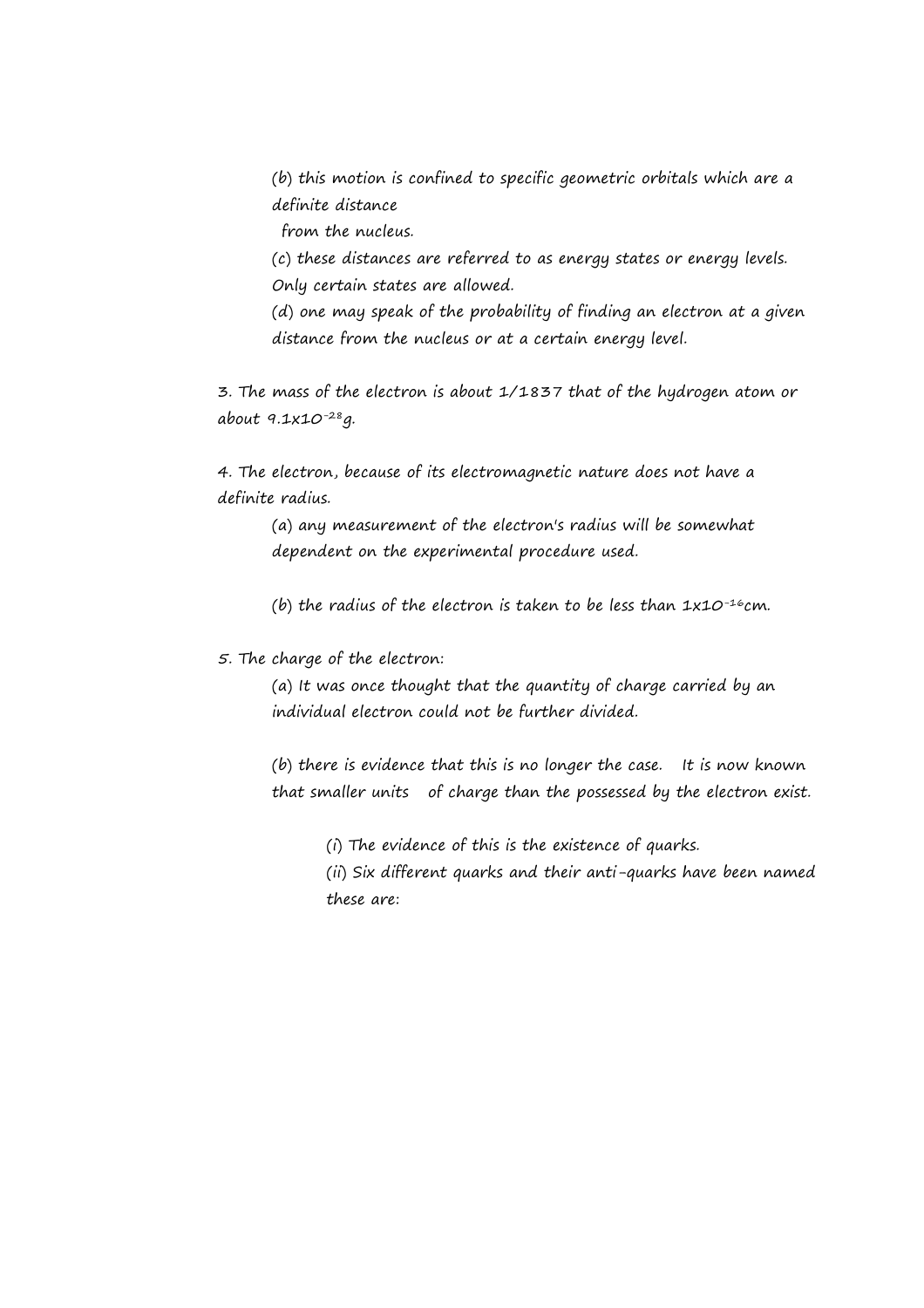| <b>NAME</b> | Approximate Mass      |                    |                              |
|-------------|-----------------------|--------------------|------------------------------|
|             | (grams)               |                    | $(GeV/c2)$ Electrical charge |
| up(U)       | $7.1 \times 10^{-27}$ | 4x1O <sup>-3</sup> | 2/3                          |
| down (d)    | $1.2x10^{-26}$        | $7x10^{-3}$        | $-1/3$                       |
| charm(c)    | $2.7x10^{-24}$        | 1.5                | 2/3                          |
| strange (s) | $2.7x10^{-25}$        | 0.15               | $-1/3$                       |
| top(t)      | $1.6x10^{-22}$        | 20.89              | 2/3                          |
| bottom (b)  | $8.4x10^{-24}$        | 4.7                | $-1/3$                       |

note; the top quark has not yet been observed.

Quark theory along with several conservation laws can be used to explain the composition and behavior of many of the elementary particles thought to exist.

Families of Elementary Particles

Fundamental particles are composed of elementary particles.

There are several ways to classify elementary particles. Elementary particles can be classified according to:

1) The types of interactions the particles undergo during their reactions and decay.

a) weak interactions

b) electromagnetic interactions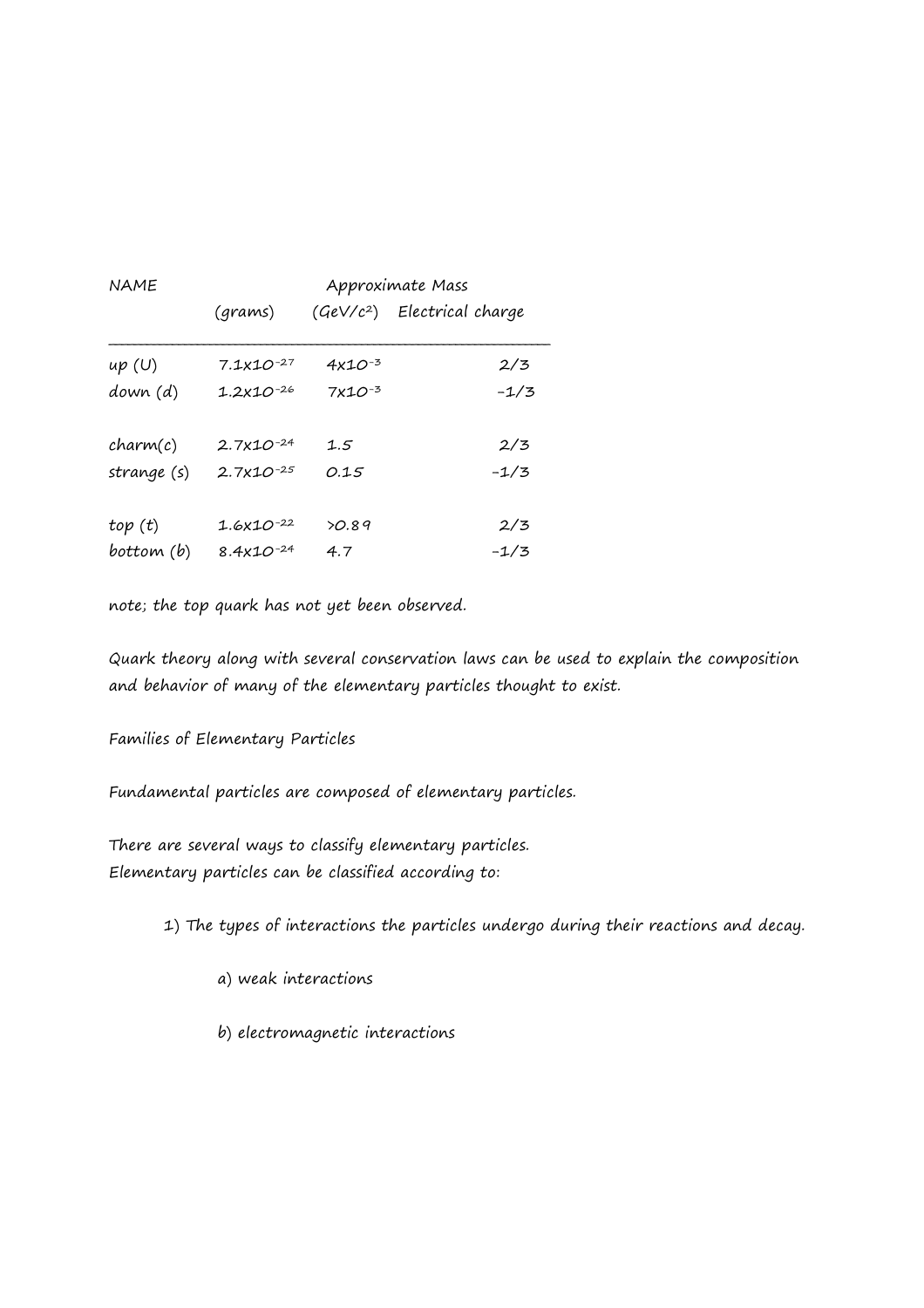#### c) nuclear or strong interactions

2) According to their rest mass

a) Lightest group: Leptons

b) Middle mass group: Mesons

c) Heaviest group: Baryons

3) Intrinsic spins

4) Life times of those particles that are unstable with respect to decay

a) as a rule the stronger the forces involved, the shorter the half-life:

| Interaction Type             | Typical Half-life range    |
|------------------------------|----------------------------|
|                              |                            |
| Strong Interactions          | $10^{-23}$ to $10^{-20}$ s |
| Electromagnetic Interactions | $10^{-18}$ to $10^{-15}$ s |
| Weak Interactions            | $10^{-10}$ s to 15 min     |

5) nature of the associated antiparticle

The classification scheme which encompasses many of the others employs segregation by rest mass. This scheme includes the Lepton, Meson, and Baryon families. The following table summarizes this classification scheme of elementary particles.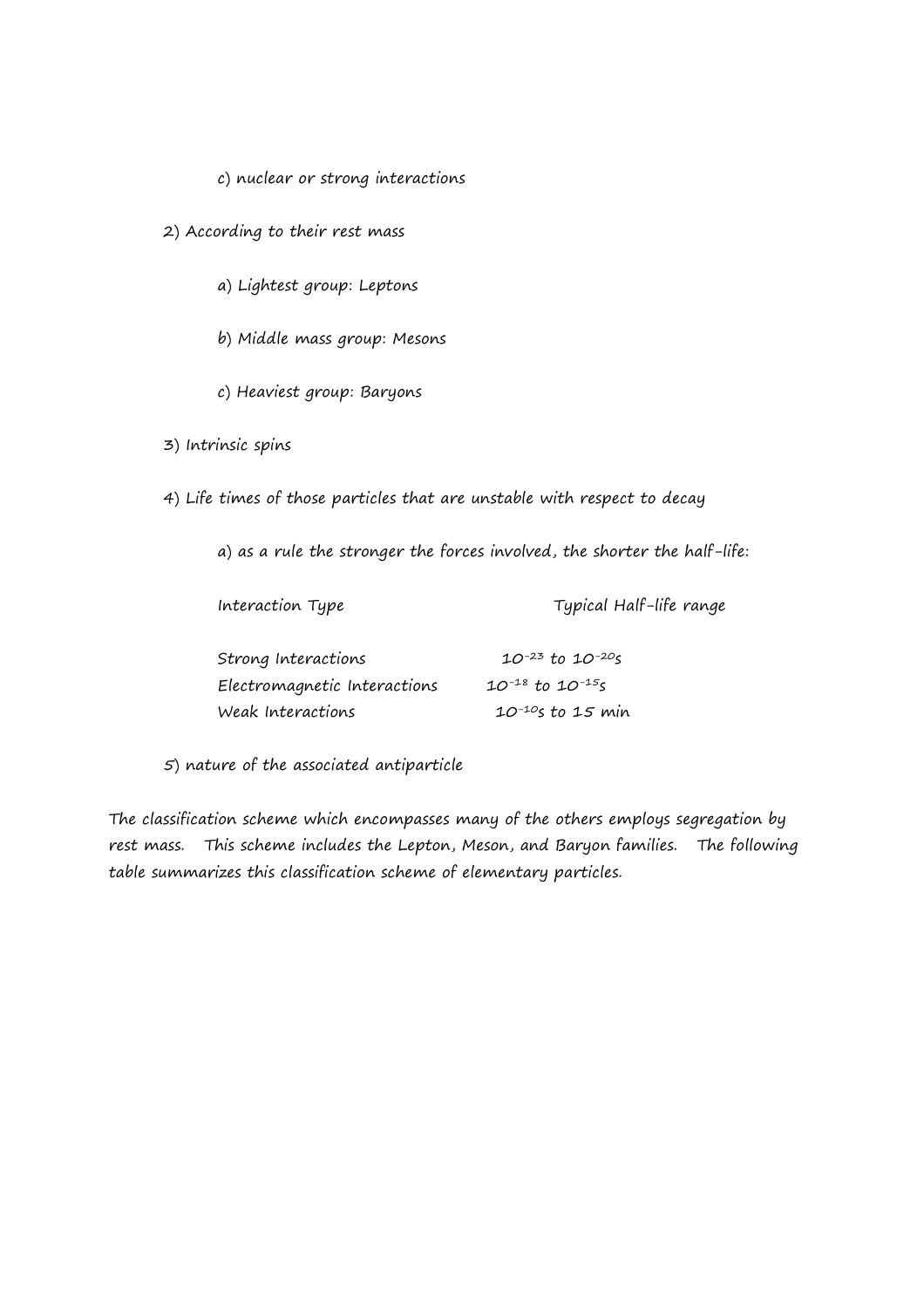#### Consideration of the Nucleus

A) The nucleus is composed of protons and neutrons. The collective term for these is nucleons.

B) Nucleons are a sub-set of the baryon family of elementary particles.

(a) They have relative long half-lives compared to other members of the baryon family and are consequently considered to be stable.

C) A proton is similar to the nucleus of the ordinary hydrogen atom (protium).

(a) It is positively charged.

(b) A proton may be thought of consisting of two up quarks and one down quark.

(c) The magnitude of the charge is the same as that on the electron.

(d) Its mass is 1836 times that of an electron. or about 1.6726485x10<sup>-24</sup>g

D) Originally it was thought that nuclei were merely multiplies of the proton.

1. Under this false assumption the mass number of the hydrogen proton was assigned a value of one.

2. Accordingly the mass numbers of subsequent nuclei should have simply been merely multiples of the hydrogen proton.

3. However, the nuclear mass numbers were found to be about twice as great as the corresponding atomic numbers.

(a) This ratio became relatively greater as the atomic numbers increased.

E) Another problem with the assumption that the nucleus was composed entirely of protons was an inconsistency, and subsequent need to account for the stability of the nucleus, when the Coulombic forces among the nuclear protons

1. Consider a simple calculation comparing the Coulombic force of repulsion and the gravitational force of attraction acting between two protons. (a) The Coulombic force of repulsion is given as:

 $F = k_0 q_1 q_2 / r^2$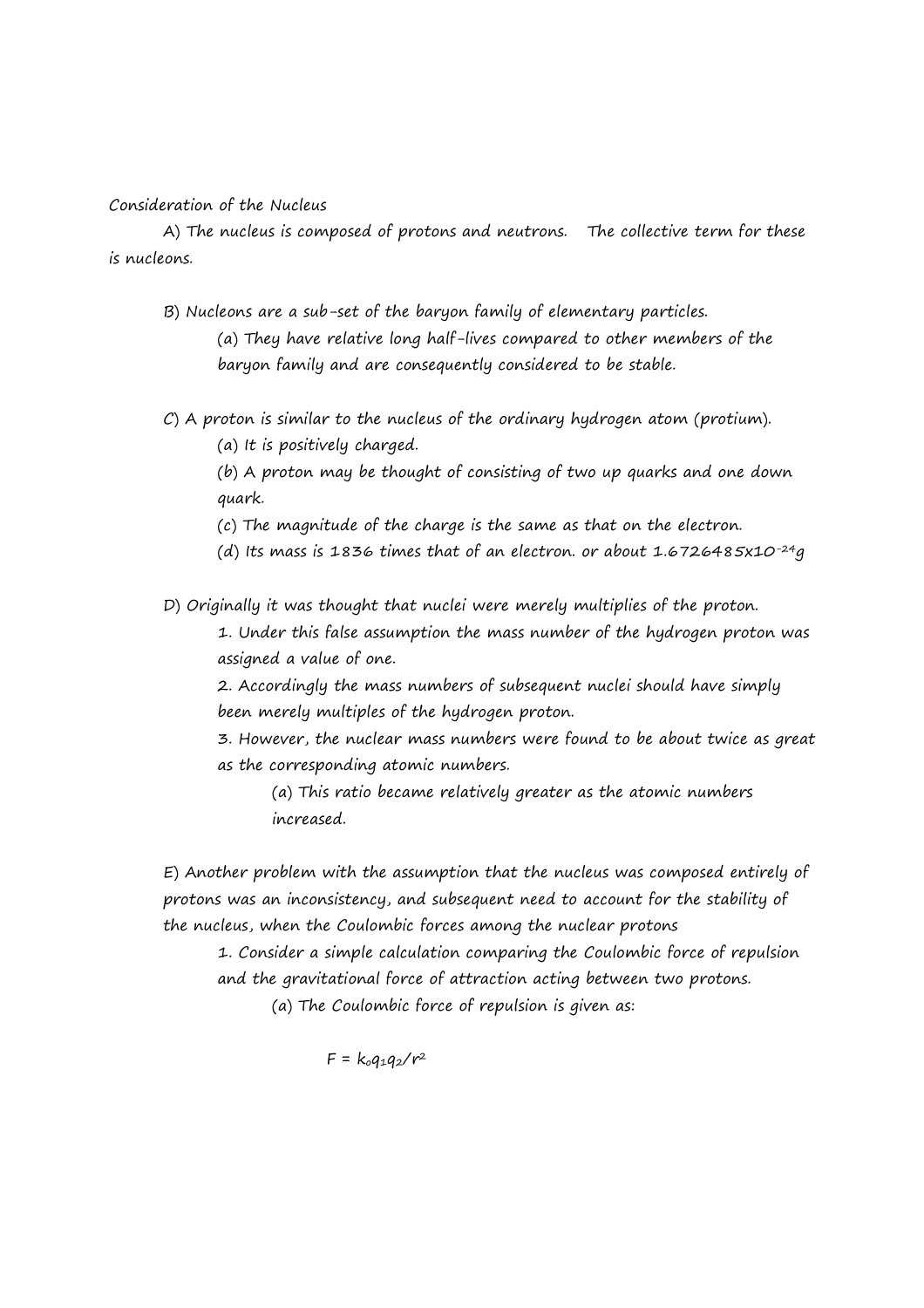(b) The gravitational force of attraction is given as:

 $F = Gm_1m_2/r^2$ 

2. It is clear when considering the magnitude of these two forces that unless some other forces are involved that an atom composed of protons should not be capable of existing.

F) This enigma was solved by James Chadwick in 1932 when he discovered the neutron

1. The neutron has roughly the same mass as the proton, but its mass is just slightly greater than that of the proton.

- 2. The proton's mass is 1.62726485x10-27kg
- 3. The neutron's mass is  $1.6749544x10^{-27}kg$ .
- 4. A neutrons mass is about 1837 times that of an electron.

G) The neutron is thought to be composed of two down quarks and one up quark.

H) A neutron has no charge; it is electrically neutral.

(ii) A description of the neutron in terms of fundamental particles indicates (as mentioned above) that the neutron consists of two down quarks and one up quark.

(iii) This combination gives it a neutral charge.

(I) The presence of neutrons within an atom supplies the attractive nuclear forces otherwise known as the strong forces.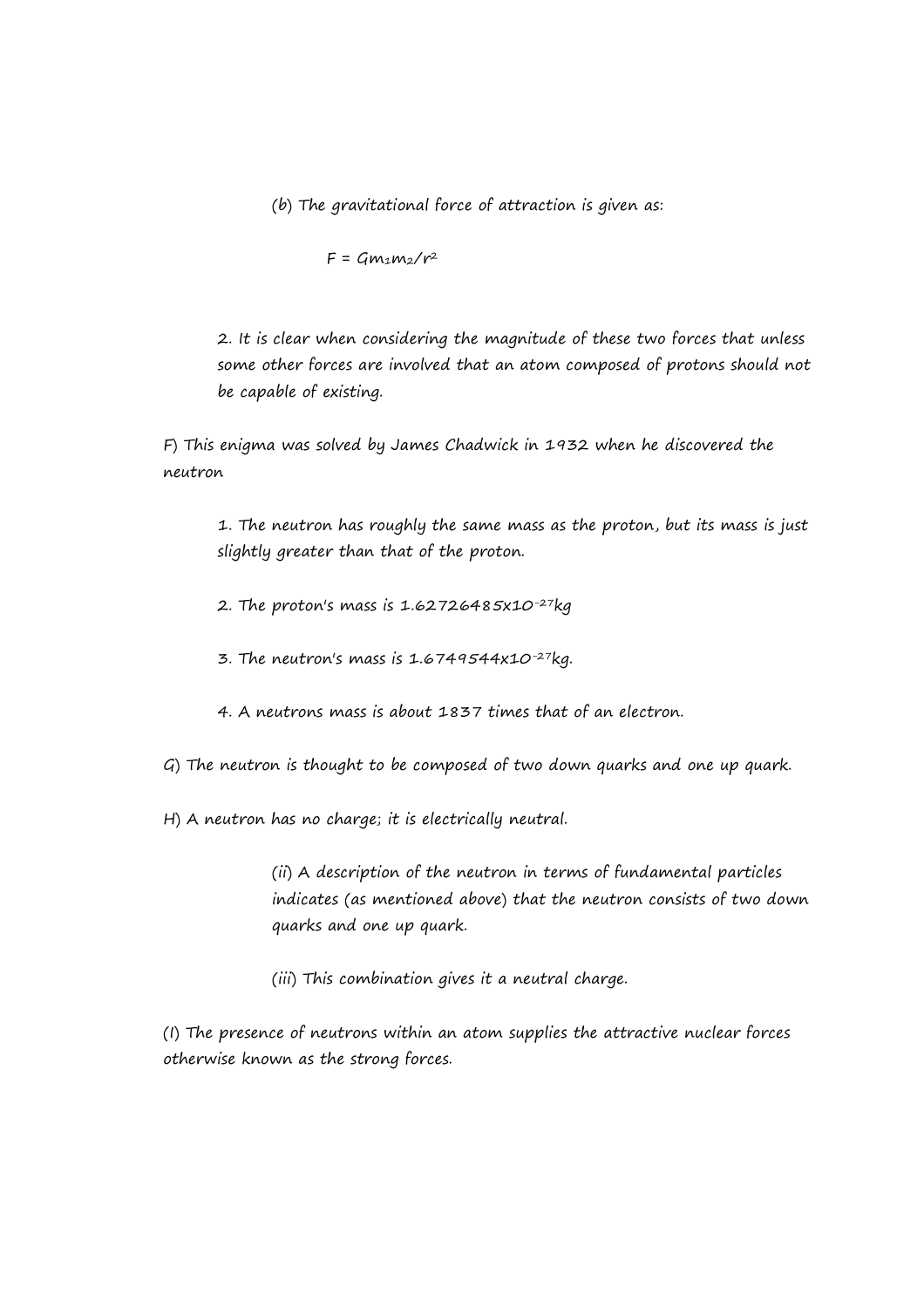1. Nucleons are bound together in the nucleus by the action of the nuclear force.

2. Nuclear forces are cohesive force acting over extremely short ranges (2 to  $3x10^{-13}$ cm) which holds the nucleus together overcoming the repulsive Coulombic forces discussed above.

3. The strong force or nuclear force is thought to be generated by the exchange of gluons with quarks.

4. The strong force or nuclear force is one of the basic forces of nature.

(J) The four basic forces in nature are:

- 1. Gravitational force between two masses
- 2. Electromagnetic force- charged particles.
- 3. Weak forces beta decay processes.
- 4. Strong forces Nuclear force.

In field theory it is thought that the force arising between objects arises from the exchange of certain particles.

1) The strong (sometimes called the nuclear) interaction between nucleons is through to arise from the interchange of pi-mesons or pions.

2) The graviton is thought to be interchanged by objects having gravitational attraction.

3) The vector boson caries the weak interaction.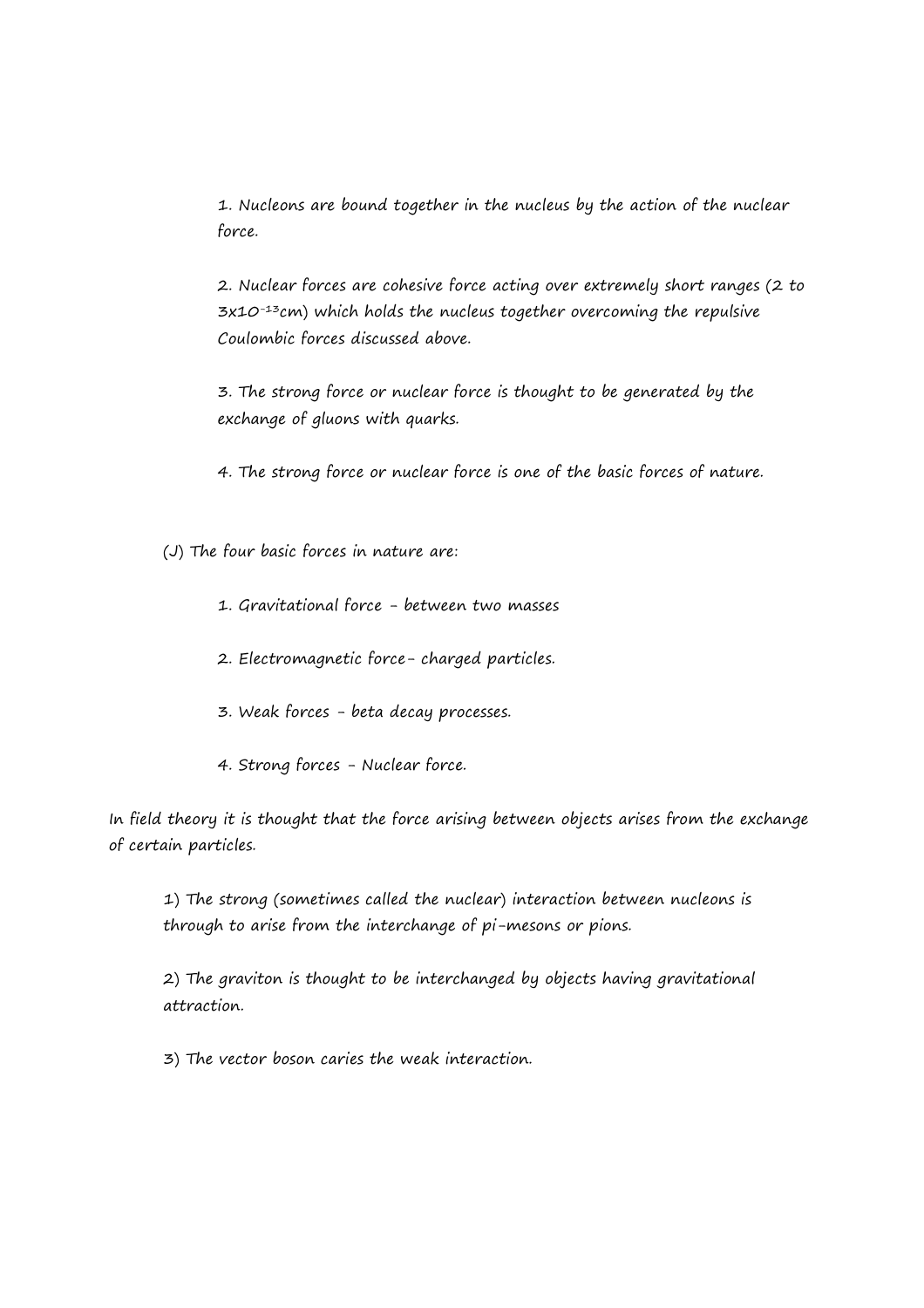4) The electromagnetic field is carried by photons.

5) Quarks are thought to be held together by the exchange of particles whimsically named gluons.

CONVENTIONS FOR DESCRIBING NUCLEONS

A) In an undisturbed atom the number of extranuclear electrons is equal to the number of protons.

B) The atom as a whole is electrically neutral.

C) The number of protons in the nucleus of an atom determines the type of element.

D) This number is called the atomic number of the element.

1. Atomic number has the designation Z.

One may alternately say a particular substance has a high z or a high atomic number.

E) The number of protons plus neutrons in the nucleus of an atom is called the mass number.

1. The mass number is designated by the letter A.

- F) The number of neutrons is equal to A-Z and is called the neutron number.
	- 1. The neutron number is designated by the letter N.
- G) The mass number of the nucleus of an atom is not the same as its atomic mass. 1. The atomic mass of an atom is the mass of the atom compared to the mass of  $12C$ .

 $12C$  mass = 12 amu.

<sup>12</sup>C was adopted in 1962.

2. That is to say that the modern scale of atomic and molecular weights is set by stipulating that the gram atomic weight of the carbon 12 isotope, 12C, is exactly 12.000g.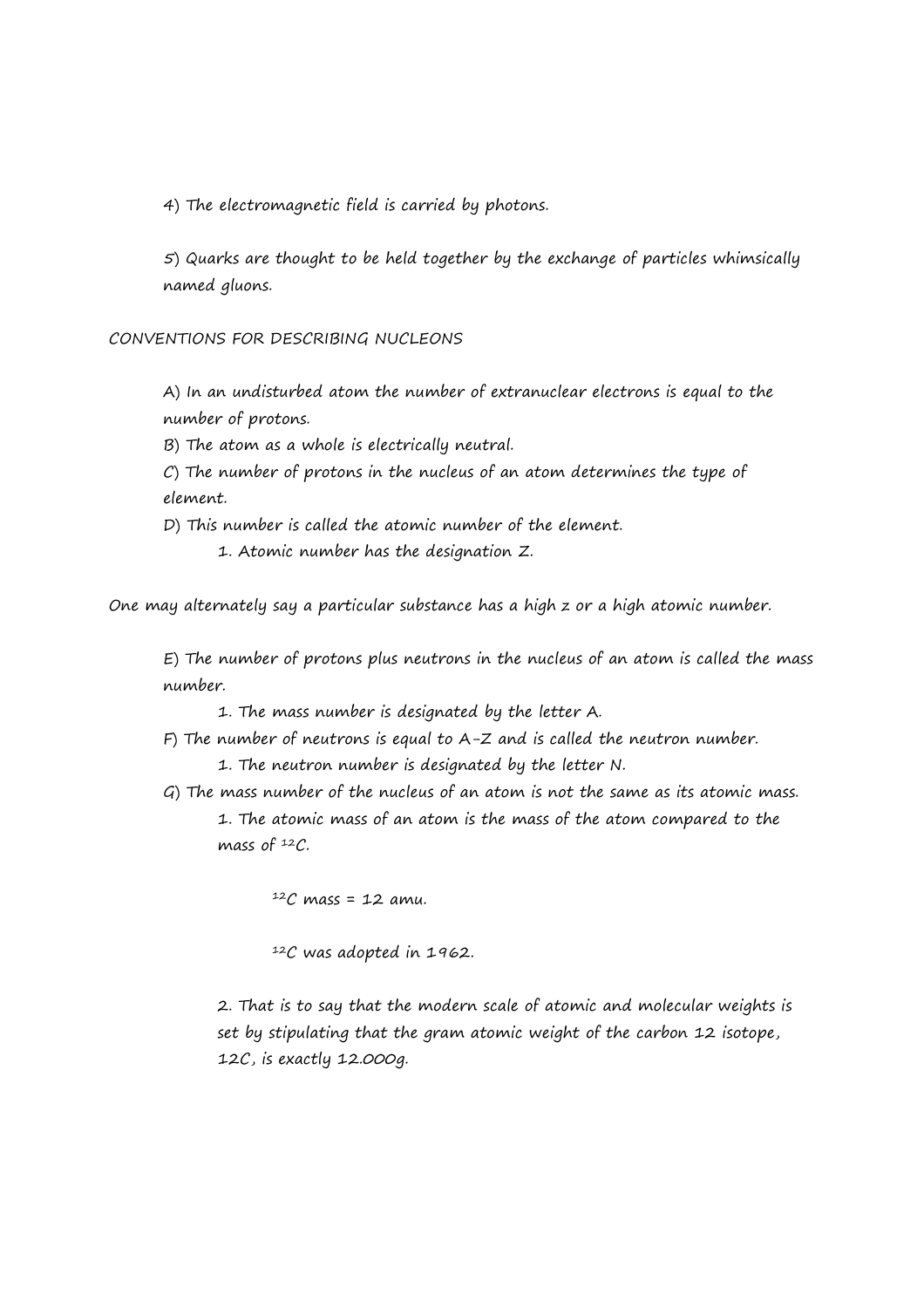H) The radius of the nucleus of an atom of atomic mass number A is given approximately by the formula:

 $r = 1.3A^{1/3}x10^{-13}cm$ 

- 1. The radii of atoms are about 1x10<sup>-8</sup>cm
- 2. The radii of nuclei are about  $10^{-13}$ cm to  $10^{-12}$ cm.

I) Although the nucleus is small compared to the atom, the nucleus contains all the mass of the atom. An atom is mostly empty space.

Consider the following analysis:

We know that the volume of a sphere is equal to  $4/3$   $\prod$ r $^3$  hence the ratio of the:

Volume of atom/volume of the nucleus  $\qquad = \ \frac{1}{4}{5}[(10^{-8})^3]/[4/3] \ \top \ \ (10^{-12})^3 \ = \ 10^{12}$ 

The correction for the volume of electrons is negligible. Therefore, only 1 part in about 10<sup>12</sup> is matter.

This reality is important to keep in the back of your mind particularly when we start to speak about the interaction of radiation with matter.

(J) It is good to remember that matter, the items we call solid objects for instance, are predominantly composed of empty space. The density of nuclear matter, the material in the nucleus - the nucleons - is about  $10^8$  tons/cm<sup>3</sup>.

1. The emptiness of the atom is the reason small particles can penetrate matter.

(K) We should all remember that a gram atomic weight of any element contains Avogadro's number,  $N_0 = 6.023 \times 10^{23}$ , of atoms.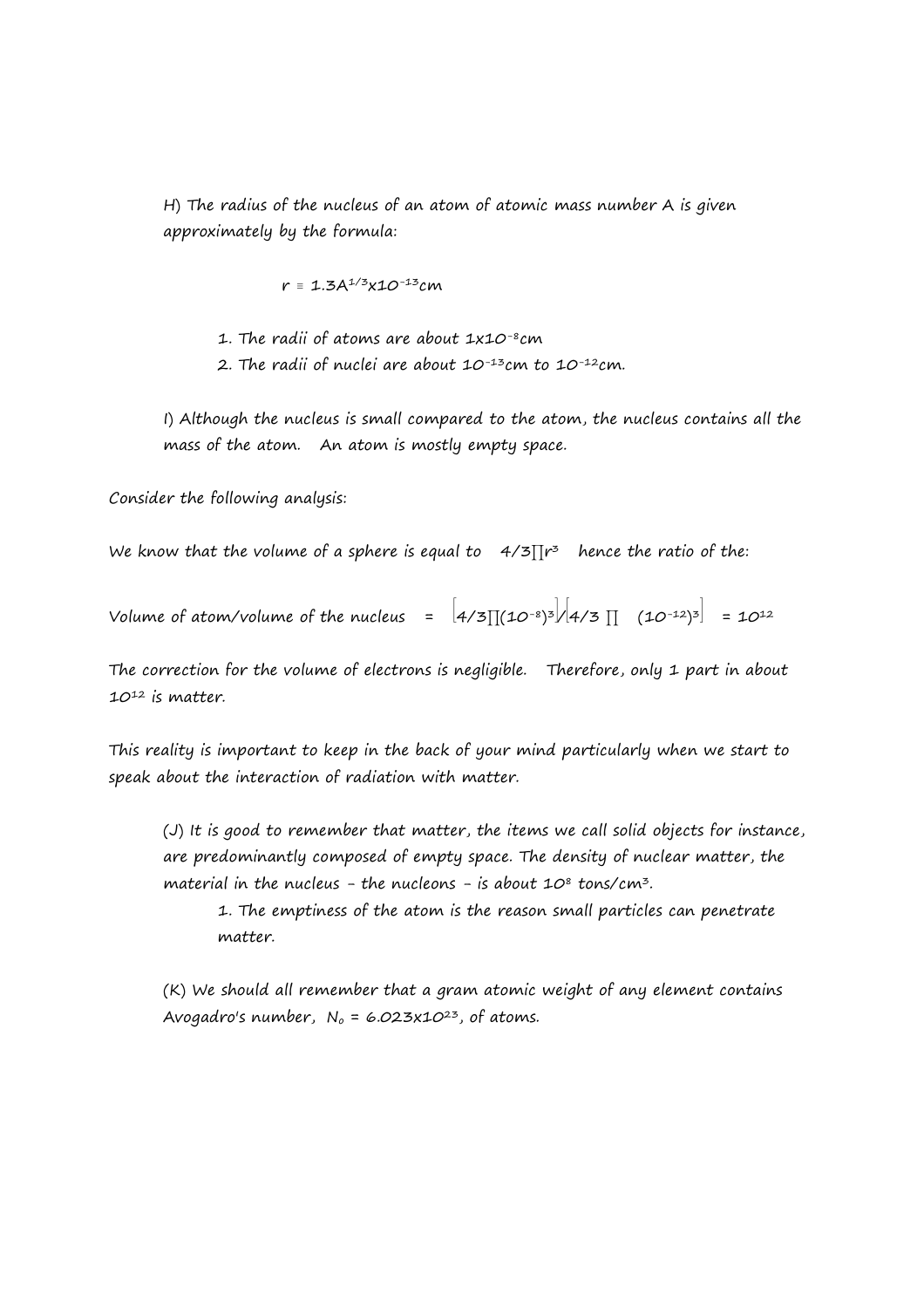1. And that a gram molecular weight of any gas contains Avogadro's number of molecules and occupies a volume of 22.4136L at standard temperature and pressure. (e.g. 273K and 760 torr where 1 torr=1 mm Hg).

(L) Each species or nucleus is designated by its nuclear composition this may be observed in its proper designation.

1. The most commonly used method of designation was approved in 1960 by the International Union of Pure and Applied Chemistry (IUPAC) (J.AM.Chem.Soc.82,5526(1960)). 2. A full designation uses the following items:

Symbol for the element: the central point of the designation

Mass number: left upper index Atomic number: left lower index Ionic charge: right upper index Number of atoms in molecule: right lower index.

Example:

Which may be found in the molecule  $Ca<sub>3</sub>(PO<sub>4</sub>)<sub>2</sub>$ .

Usually the atomic number is omitted since the symbol for the element designates the number of protons.

It should also be noticed that the ionic charge is indicated as n+ rather than +n, where n is some integer.

In some of the older literature the mass number is written as a right upper index.

This was done primarily in the United States. This method is no longer used.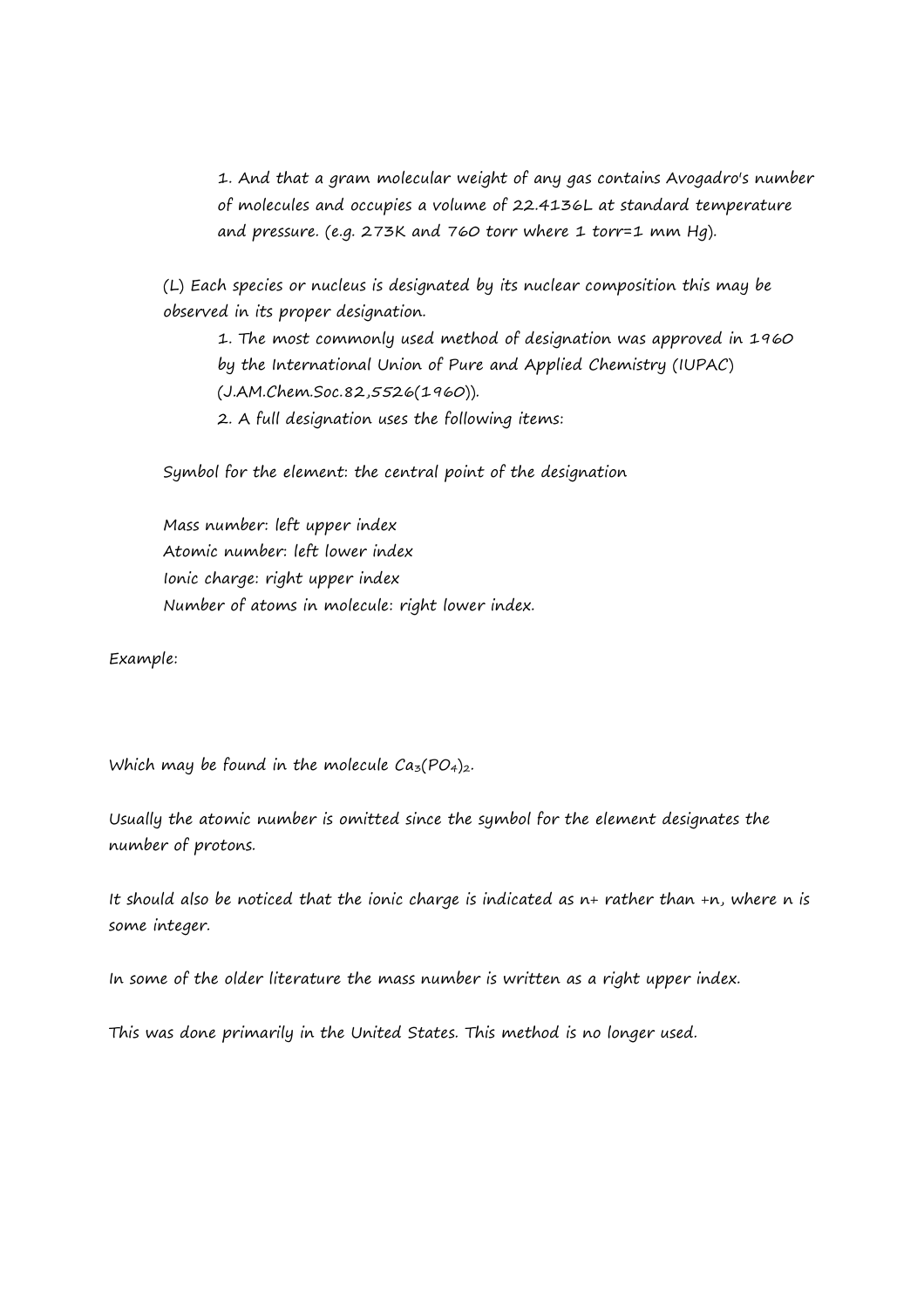3. Another acceptable method is to write the element name or write out the elemental symbol followed by the mass number, for example:

 $Ca-45$ 

or

Calcium-45.

(M) Originally it was thought that for a given element all of the atoms were identical.

1. It is now known that even for a given element there can be many different species.

2. The different species differ in the number of neutrons present in the nucleus.

3. These different species are called isotopes.

Note: Do not refer to isotopes alternately as species the words are not interchangeable it is done here for discussion purposes only.

Isotopes are species of nuclei with the same atomic number but different mass number.

Examples of isotopes are as follows:

<sup>9</sup>C <sup>10</sup>C <sup>11</sup>C <sup>12</sup>C <sup>13</sup>C <sup>14</sup>C <sup>15</sup>C <sup>16</sup>C

4. Isotopes are species of the same element.

5. The chemical and physiological properties of an element depend upon the number of electrons.

6. The isotopes of a given element all have the same number of electrons.

(a) Therefore, for practical purposes the chemical and physiological

properties of all the isotopes of an element are the same. However, at low Z a small mass effect may be observed in some circumstances.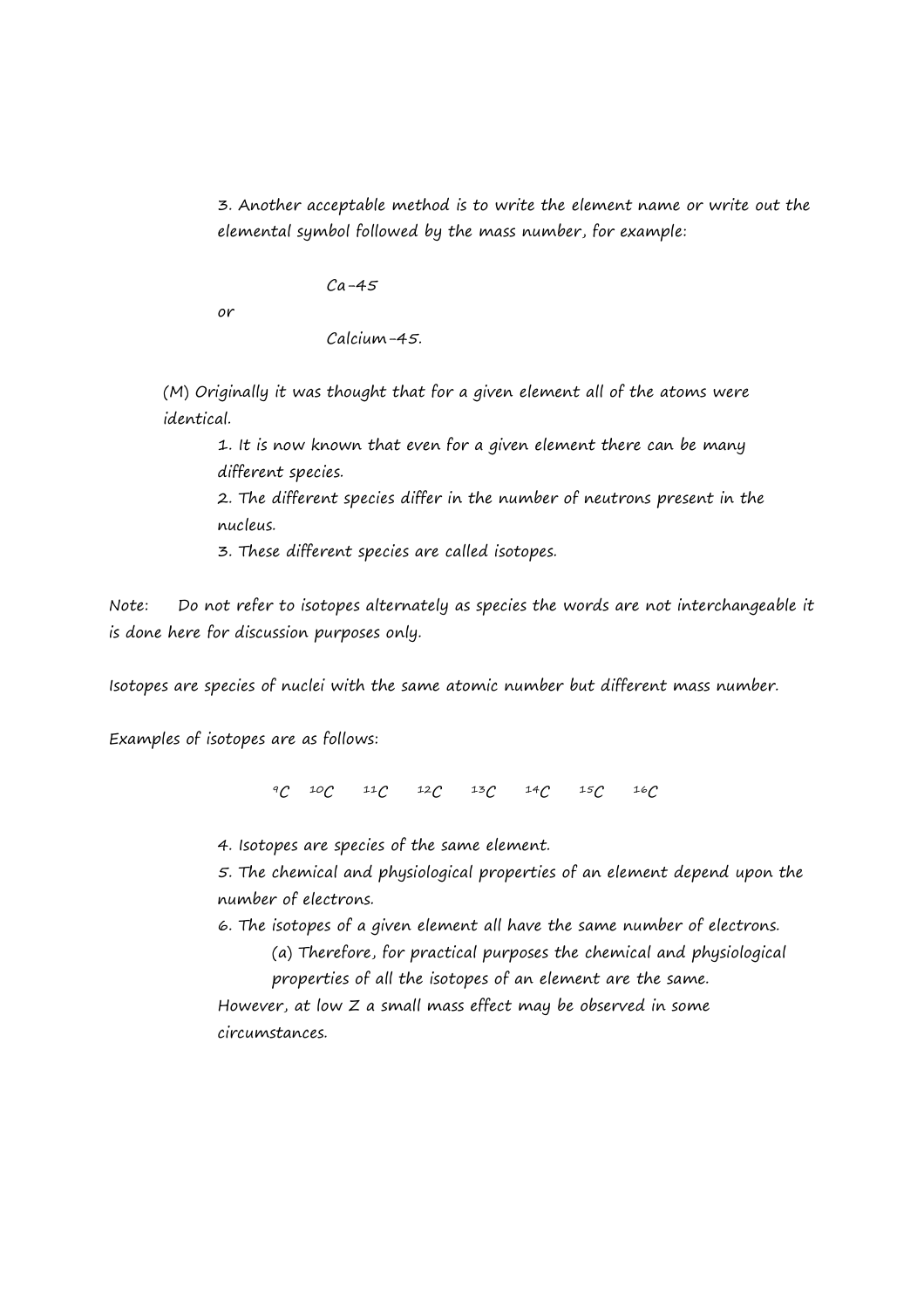(b) This is the basis for using isotopes as tracers in chemical and biological work.

Examples: The thyroid uses iodine,  $1271$  is stable.

If we give someone  $131$  instead of  $1291$  this difference cannot be distinguished by the thyroid.

However, we can detect the radiation emitted from  $1311$  and study the iodine uptake kinetics of a thyroid.

(N) Isobars are species of nuclei with the same mass number but different atomic number.

$$
x_6^{14}C \quad \text{and} \quad x_7^{14}N
$$

Example:

(O) Isotones are species of nuclei with the same number of neutrons.

$$
x_6^{14}C \qquad \text{and} \qquad x_7^{15}N
$$

Example:

(P) Isomers are species of nuclei with the same atomic and mass numbers but with different energy levels.

Example: $x_{51}^{124}$ Sb x  $\frac{124m}{51}Sb$  or phantom $\frac{99}{43}Tc$   $\frac{99m}{43}Tc$ 1. These are called metastable isomers because they have measurable halflives.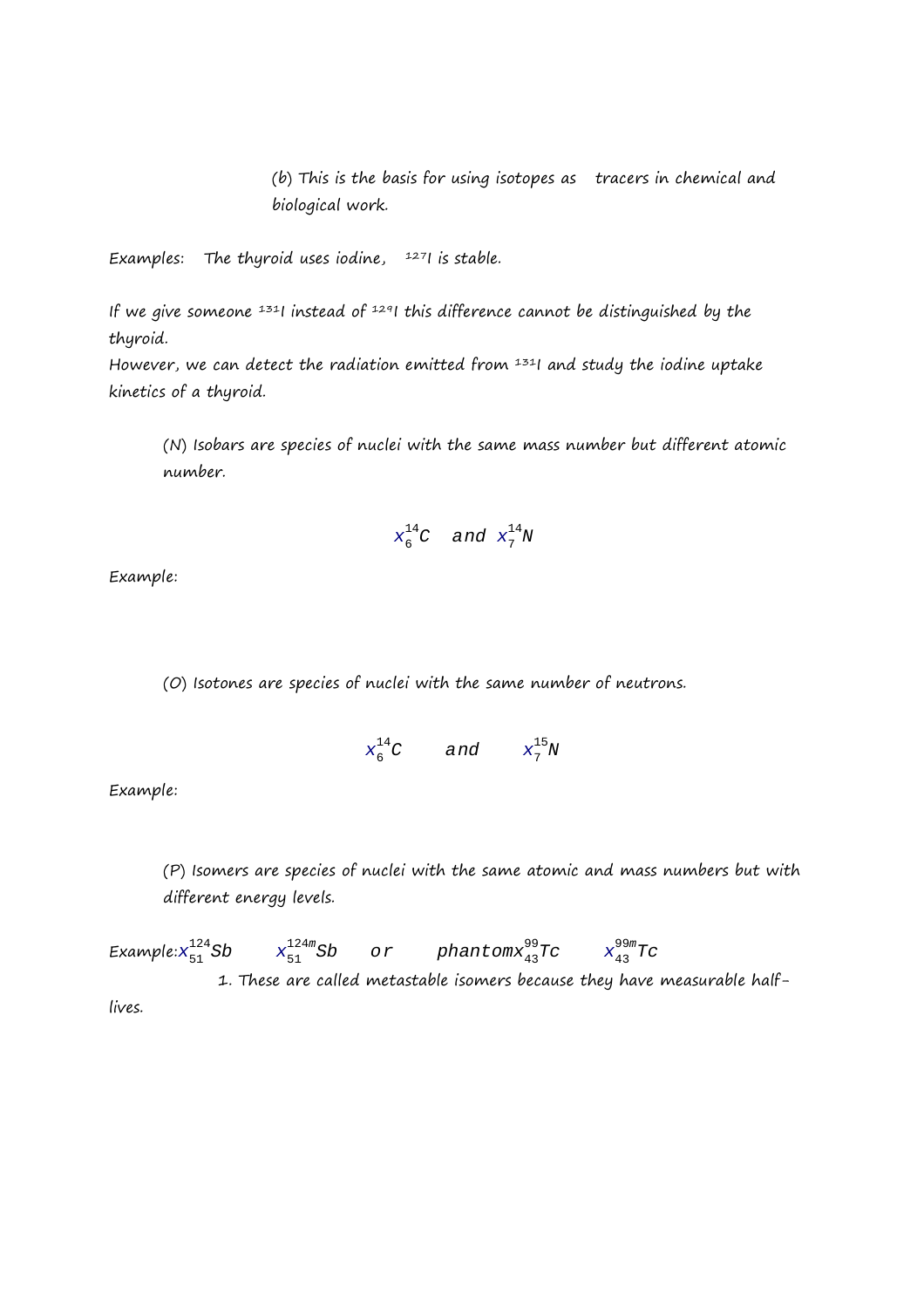(Q) A Nuclide is any species of nucleus characterized by its composition, in particular by the number of protons and neutrons, but also the energy level of the nucleus.

1. The term nuclide is a general term.

2. It should always be used when no relationship to another nuclear species is intended.

#### Example:

C-12 may be referred to as a nuclide. C-12 and C-13 are isotopes. C-12 is an isotope of carbon.

They are isotopic to each other.

C-14 and N-14 are isobars.  $C-14$  and  $I-131$  are nuclides. Except for being radioactive they are not

related.

The term isotope is commonly misused.

(R) There are presently (as of November 29, 1993) 109 elements recognized by the American Chemical Society.

(S) The combinations of neutrons and protons which are stable are called Stable Nuclides.

1. Those nuclides which are rare, on the atom percentage basis present in the natural mixture, can be used as tracers.

2. These are referred to as rare stable isotopes.

(a) However, the use of rare stable isotopes is a complicated technique requiring highly sensitive, and expensive, equipment such as mass spectrometers.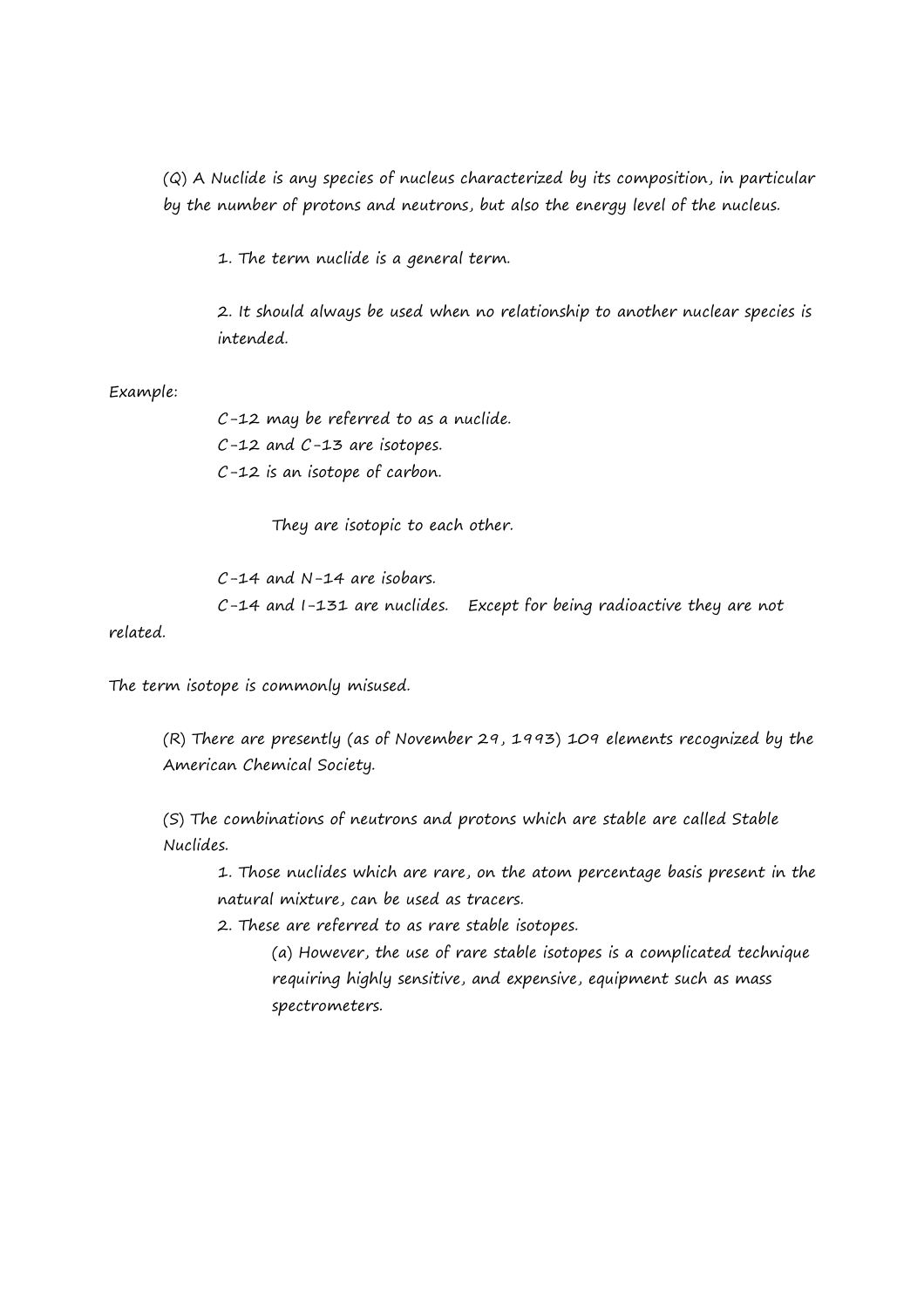(T) Elements with atomic number through 92 (uranium) exist in nature with the exception of 43 (Technetium) and 61 (promethium).

1. Elements with atomic numbers 93 and 94 have been separated from pitchblende in very small amounts.

(a) These result from neutron interactions.

(U) Elements with atomic numbers 93 (Neptunium) through 109 have been synthesized.

1. Many more will probably be synthesized.

(V) All elements greater than 83 (Bismuth) are radioactive.

1. These radionuclides have no stable isotopes.

(W) There are several elements with atomic numbers 83 and less that are naturally radioactive because they contain small percentages of naturally radioactive isotopes.

1. To exist in nature a radioactive nuclide must either:

(a) Be continuously produced by some process

(b) Have a half-life comparable to the age of the earth, somewhere around  $4.5x10<sup>9</sup>y$ .

X) Those combinations of neutrons and protons which are not stable are called radioactive nuclides or simply radionuclides.

1. Their instability may be overcome by a transformation in the nucleus leading to a different species of nucleus.

2. This transformation is called radioactive decay.

All things being equal, the essential aspect of matter that we can realize is mass.

In physics we actual realize three fundamental base quantities:

1) Mass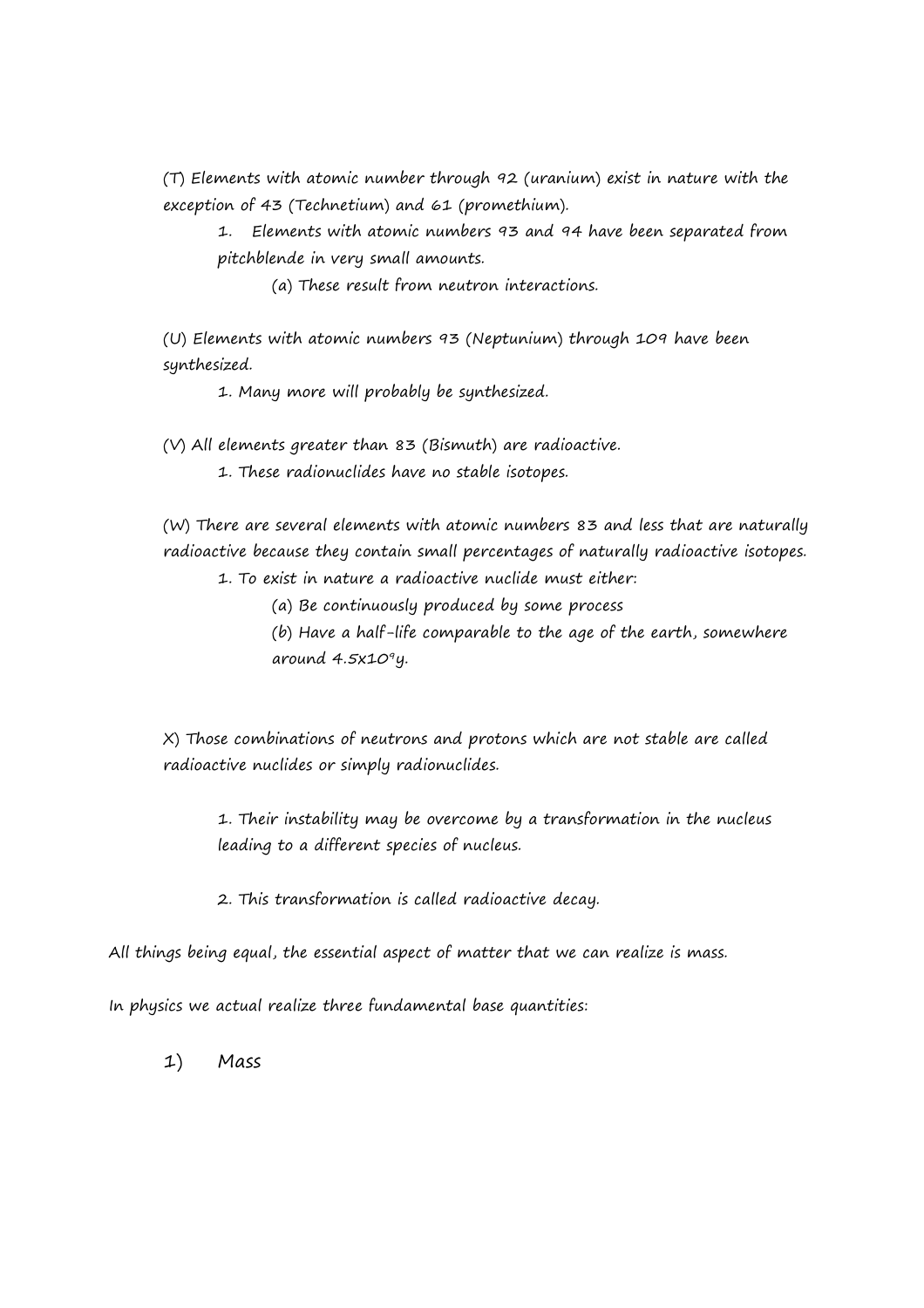- 2) Length
- 3) Time

Base quantities allow us to describe objects.

Mass is defined as the quantity of matter contained within an object. The MKS system uses the unit of kilograms to measure quantities of mass.

Mass should not be confused with the idea of weight.

Weight actually is the experience of force.

You should remember that

Force = Mass x Acceleration

The unit of force in the MKS system is the newton. An object with a 10 kg mass on the planet earth is associated with a force of:

 $F = (10kg)(9.80m/s^2) = 98.0 kg-m/s^2 = 98.0 Newtons$ 

where 9.80m/s<sup>2</sup> is the acceleration due to the force of gravity experienced on the planet earth.

In the old English system, the acceleration due to the force of gravity experienced on the planet earth is 32.2 feet/s<sup>2</sup> The unit for mass is the slug. Force is given in units of pounds.

What is your mass in slugs?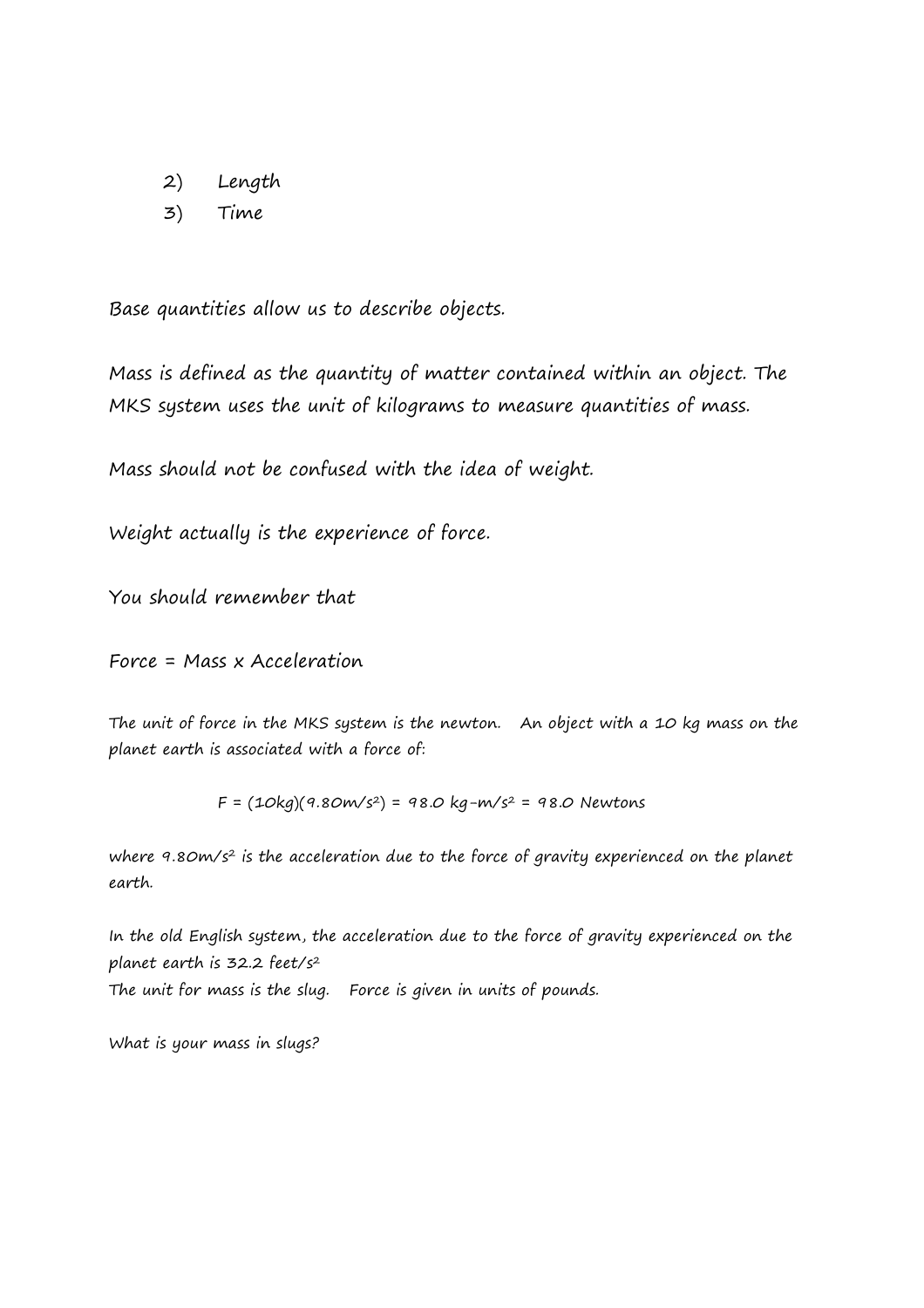If you were on the Moon, would your mass change?

Would your weight change in these two circumstances?

The unit second is used to measure time.

The unit meter is used to measure length. A meter is defined as the wavelength of orange light emitted from an isotope of krypton, Kr-86.

We use base quantities to develop derived quantities.

Derived quantities are concepts that allow us to describe experiences, such as motion. The derived quantities of greatest interest are:

Velocity Acceleration Force Momentum Work Energy Power

Velocity is simple length divided by time.

Acceleration is the rate of change of velocity.

Force is the product of mass and acceleration.

Momentum is the product of mass and velocity

Work is the product of force and distance

Power is the quotient of work divided by time.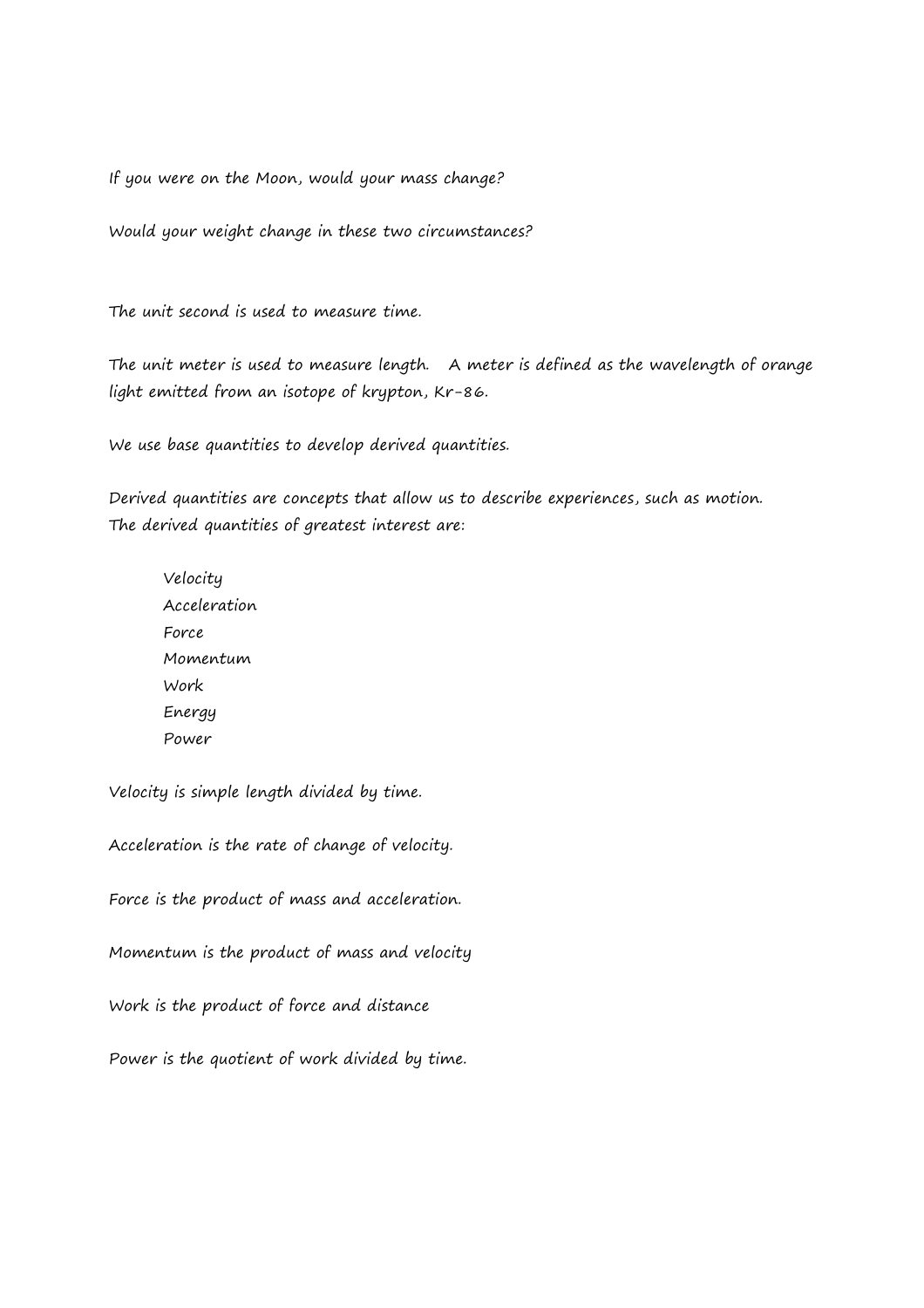Energy is the ability to do work. We experience energy in either the form of Kinetic Energy or Potential Energy.

We can say that kinetic energy is the energy of motion.

Kinetic energy =  $(1/2)$ m $V^2$ 

Potential Energy is the capacity to do work.

Potential energy = mass x acceleration x height

Your book describes several situations in which we commonly experience either kinetic energy or potential energy:

Form of energy  $Way$  it is experienced Chemical Energy Electrical Energy Thermal Energy Nuclear Energy Electromagnetic energy

Heat is defined as the kinetic energy of randomly moving molecules. The calorie is the unit of heat. A calorie is the energy necessary to raise one gram of water one degree Celsius. In dieting we often talk about calories but we are actually referring to kilocalories.

Temperature is a scalar measurement of heat; we commonly use two different unit systems for measuring temperature. The Celsius scale and the Fahrenheit scale. A third absolute scale exist referred to as the Kelvin scale. At sea level, water boils at  $100^{\circ}C$ , 212  $^{\circ}$ F, and 373 K. At sea level water freezes at  $O^{\circ}C$ , 32 $^{\circ}$ F, and 273 K

Heat energy is transferred in three ways,

- 1) Conduction:
- 2) Convection:
- 3) Thermal radiation: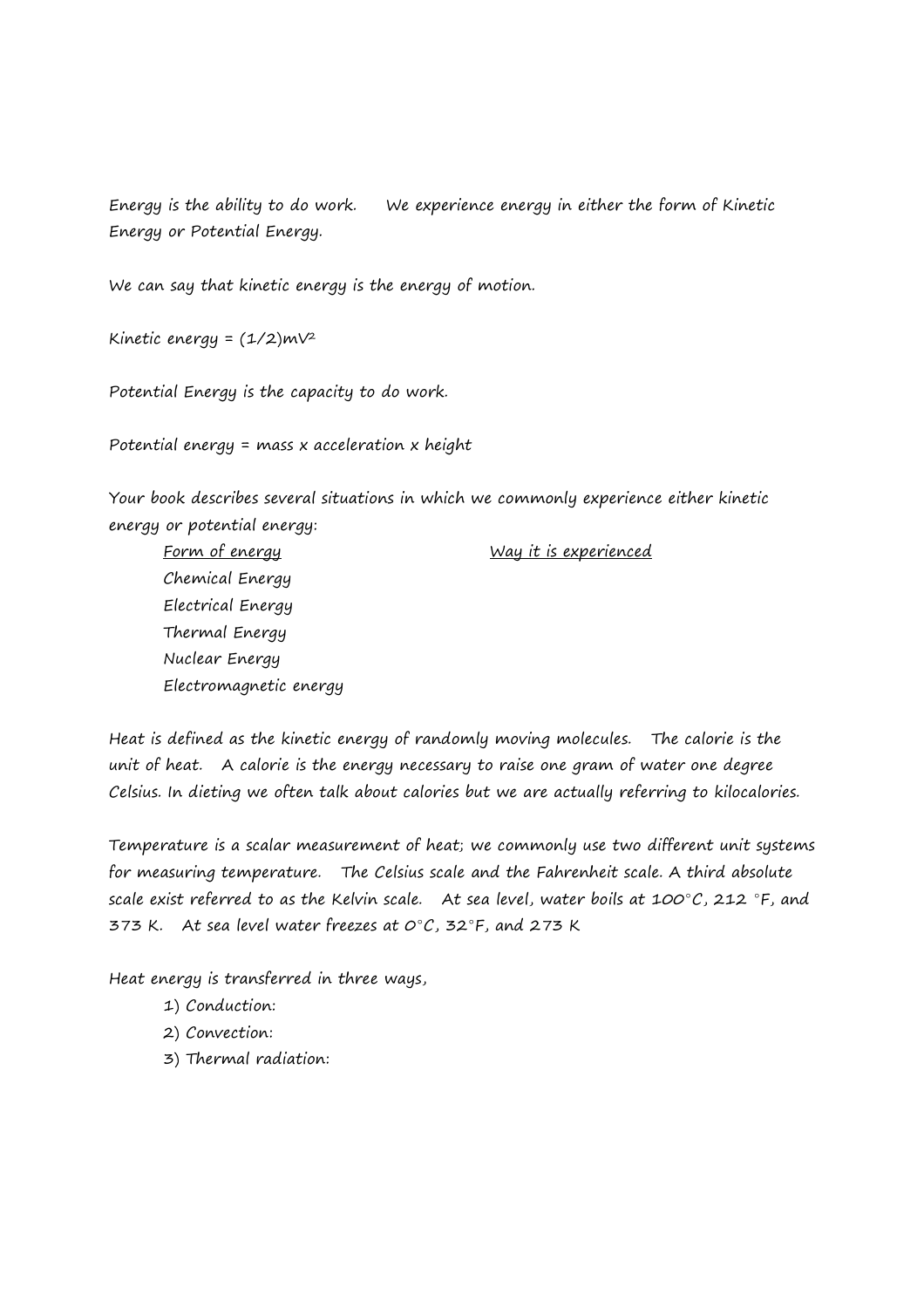Conduction is the transfer of heat energy along or between touching objects. Convection is the mechanical transfer of heat energy by rapidly moving gas or liquid.

Radiation: Energy emitted from a source as waves or particles and transmitted through space.

Radioactivity: The phenomenon of spontaneously emitting radiation as a result of changes in the nuclei of atoms that are energetically unstable.

This change is called Radioactive decay or radioactive disintegration or just decay or disintegration.

The word spontaneous is important. Nuclei can be made to change into different nuclei, but the change is not spontaneous.

Example: Co-60

A) Transformation Kinetics

1. The rate of transformation of a radionuclide, the rate of decay, is a first order reaction.

2. The rate of decay is a function of the number of radioactive elements present in a sample.

3. More formally, the rate of decay (dN/dt) is proportional to the total number N of atoms in a radioactive sample:

$$
\frac{dN}{dt} \propto N
$$
 where:

 $dN/dt$  = the number of atoms decaying per unit of time, the rate of decay.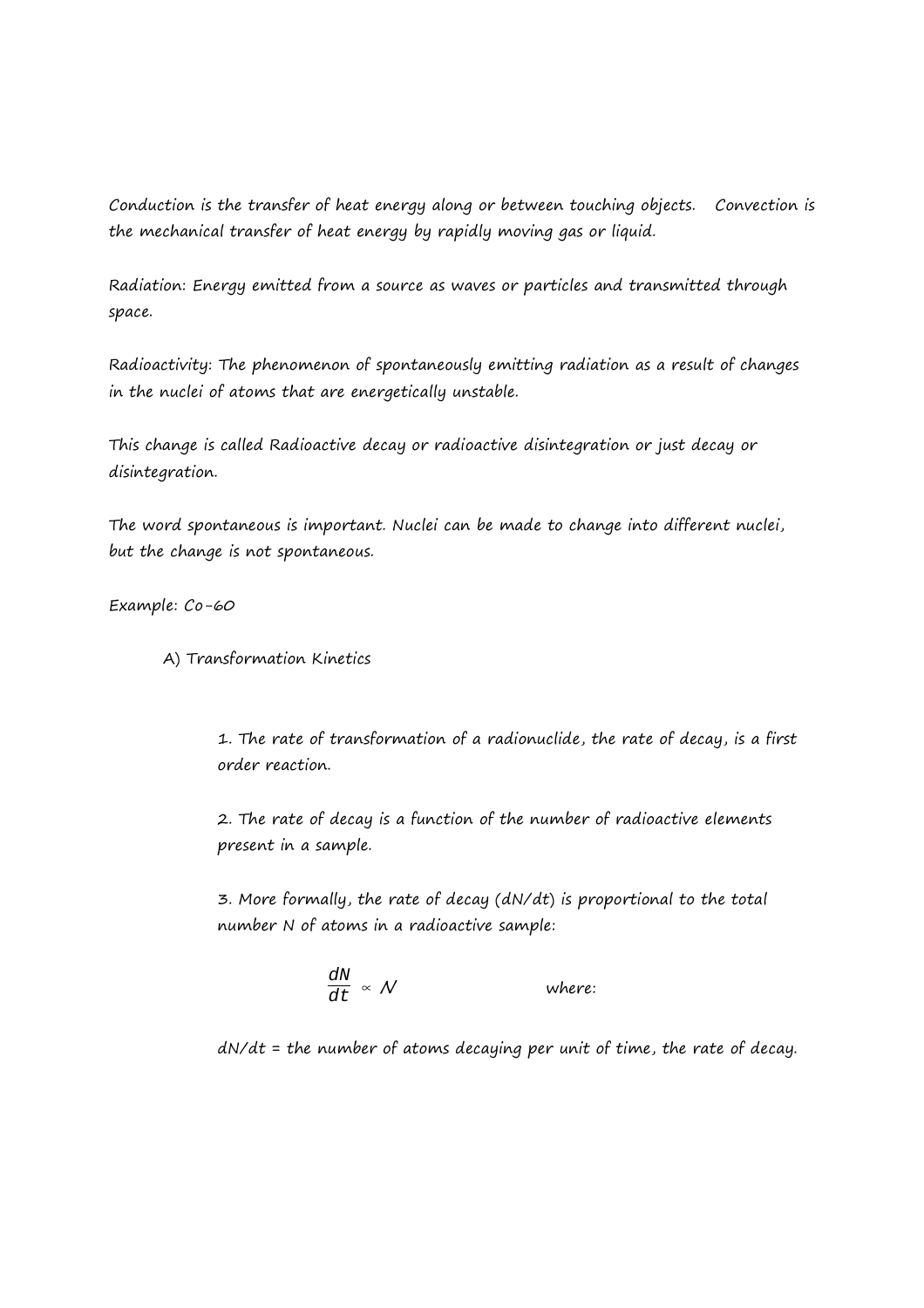$N =$  the total number of atoms present

4. It can be observed that the number of radioactive atoms decreases as time passes.

5. With this information we can make a specific statement:

$$
\frac{dN}{dt} = \Delta \mathcal{N}
$$

(a) This is the instantaneous rate of decay at any time.

(b) The negative sign N decreases as the time increases.

 $(c)$   $\lambda$  is called the decay constant.

(i) The decay constant is a property of each radionuclide. (ii) The rate of decay is not altered by any known physical or chemical means. Neither pressure, temperature, chemical changes, gravitational fields, electrical fields, nor magnetic fields, effect the rate of decay.

(d) Radioactive decay is a random process.

(e) We can never determine when an individual atom will decay.

(f) Given a population of atoms we can predict when a fraction of the population is likely to decay.

(g) Radioactive decay is a stochastic process.

(h) If we consider a population of atoms, and plot the number of atoms which decay in each finite increment of time following some initial starting point this plot will have a Poisson distribution.

(B) The rate of decay is actually used to describe the quantity of radioactive material present.

1. We may call the rate of decay the activity (A) of the sample.

2. The old unit of activity is the Curie  $(Ci)$ .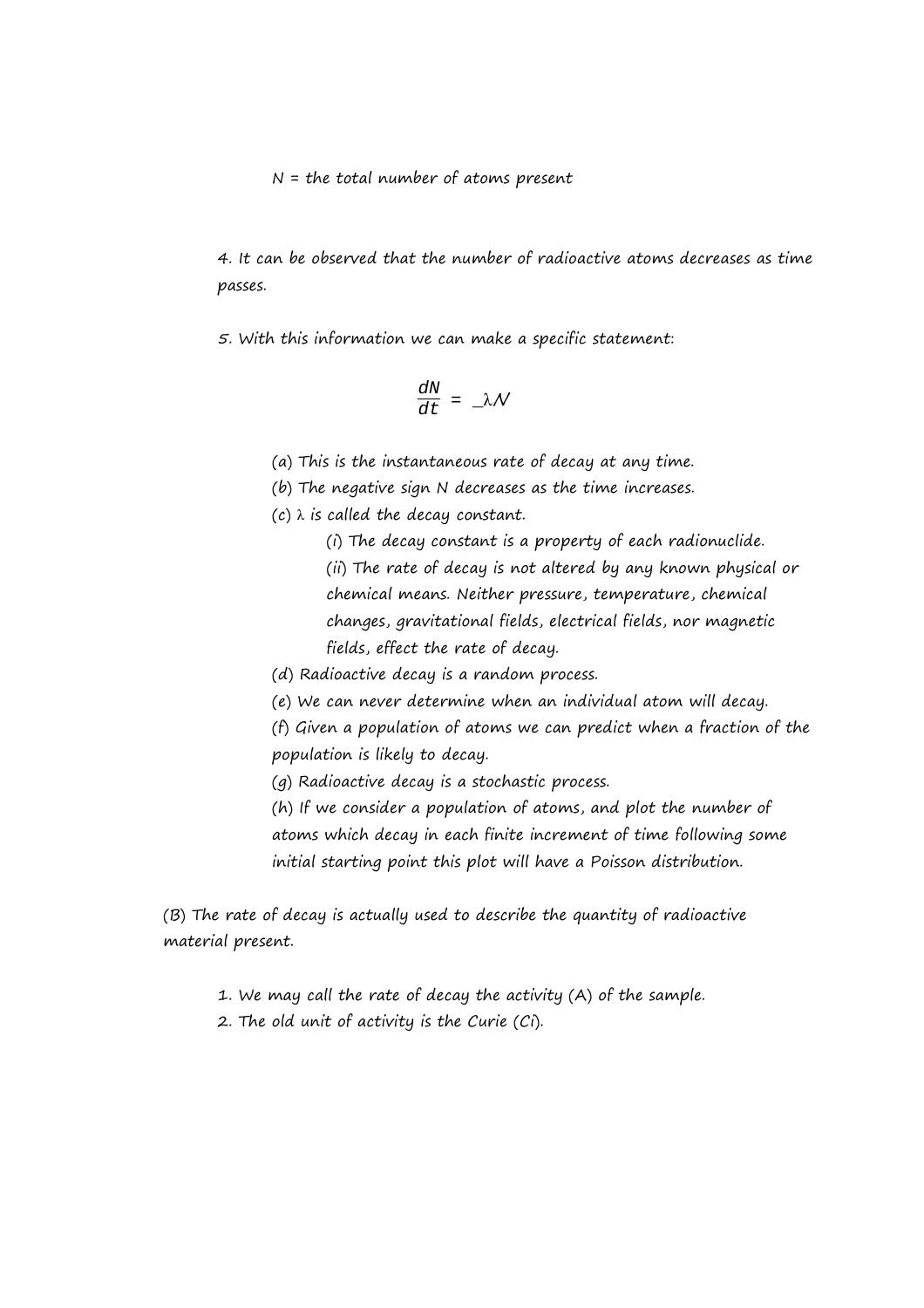(a) Originally the unit curie was based in the measured number of atoms disintegrating per unit time from one gram of Ra-226\_.

> (i) This unit was named in honor of the Curies who discovered radium.

(b) Today, one curie is defined to be equal to  $3.7x10^{10}$ disintegrations/second.

(c) Here we are using the word disintegration interchangeably with the word transformation.

3. The SI unit of activity is the becquerel (Bq).

- (a) A becquerel is one disintegration per second.
- (b) There are  $3.7x10^{10}$ Bq per 1.0Ci.

$$
1.0Ci = 3.7x10^{10}Bq
$$

(c) Alternately, we may write:

$$
A = \frac{dN}{dt} = \Box \lambda \mathcal{N}
$$

4. This in itself is a useful expression, given any two variables in this equation we can determine the instantaneous value of the third variable.

(a) For instance, using this equation we can determine the instantaneous number of atoms present in a sample given the activity and the value of λ. (b) The equation:

$$
\frac{dN}{dt} = \Delta \mathcal{N}
$$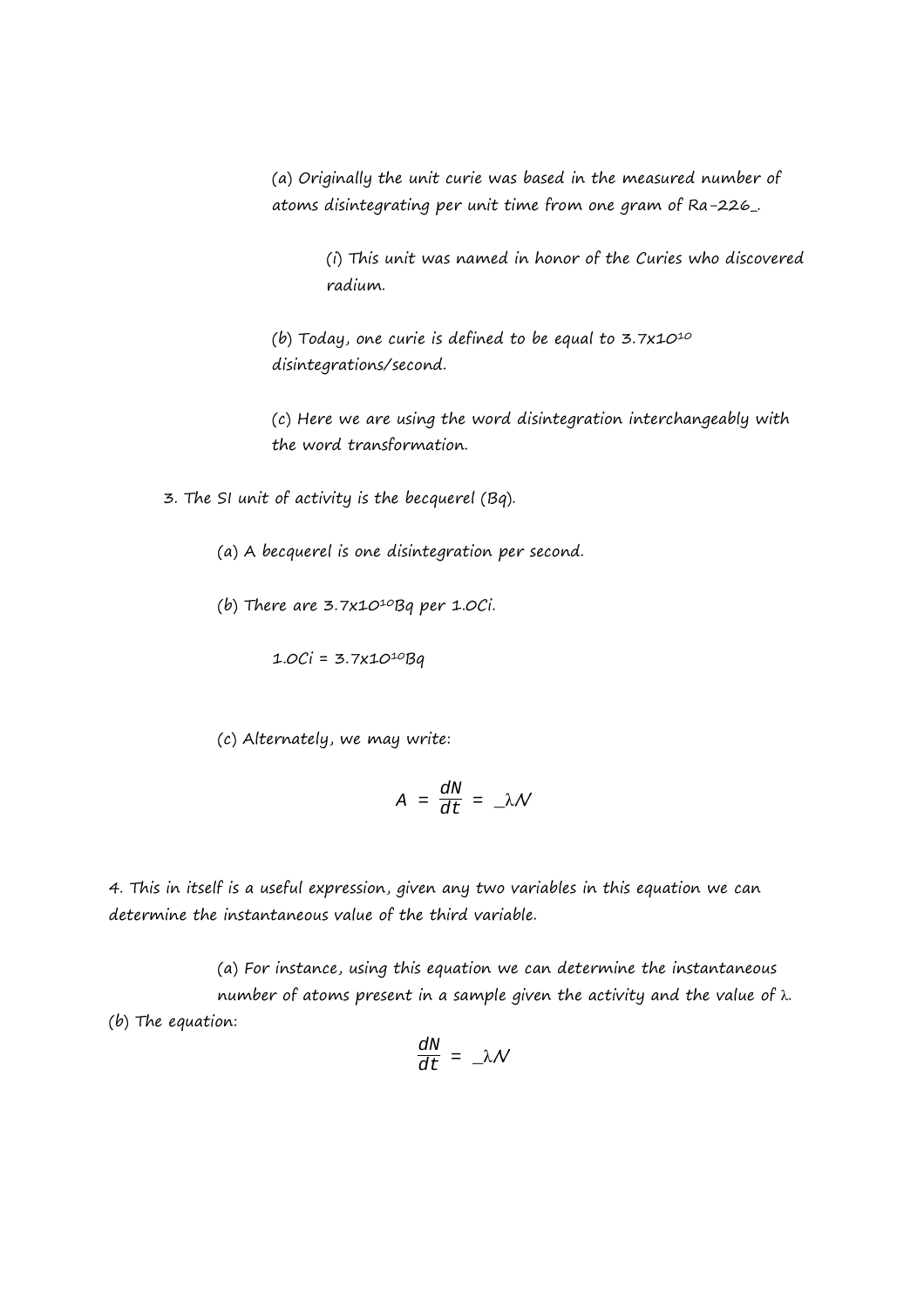is a first order differential equation.

(c) We can solve this equation as follows:

First separate variables:

$$
\frac{dN}{N} = \Delta dt
$$

Then we integrate both sides of the equation:

$$
\int \frac{dN}{N} = \int \lambda dt
$$

this result of this operation is:

$$
\ln(N) + Const_1 = \lambda t + Const_2
$$

where ln is the natural log function.

lets allow Const<sub>2</sub> - Const<sub>1</sub> to equal  $ln(C)$ , doing so allows the equation to be rewritten as:

$$
\ln(N) = \lambda t + \ln(C)
$$

We know as an initial condition that at time is equal to 0,

 $t = 0$  and we can denote the number of atoms at time equals  $O$  as N<sub>o</sub> hence, the equation becomes:

$$
\ln(N_0) = 0 + \ln(C)
$$

therefore;  $ln(N_0) = ln(C)$ , or  $N_0 = C$ . We can rewrite the equation as:

$$
\ln(N) = \lambda t + \ln(N_0)
$$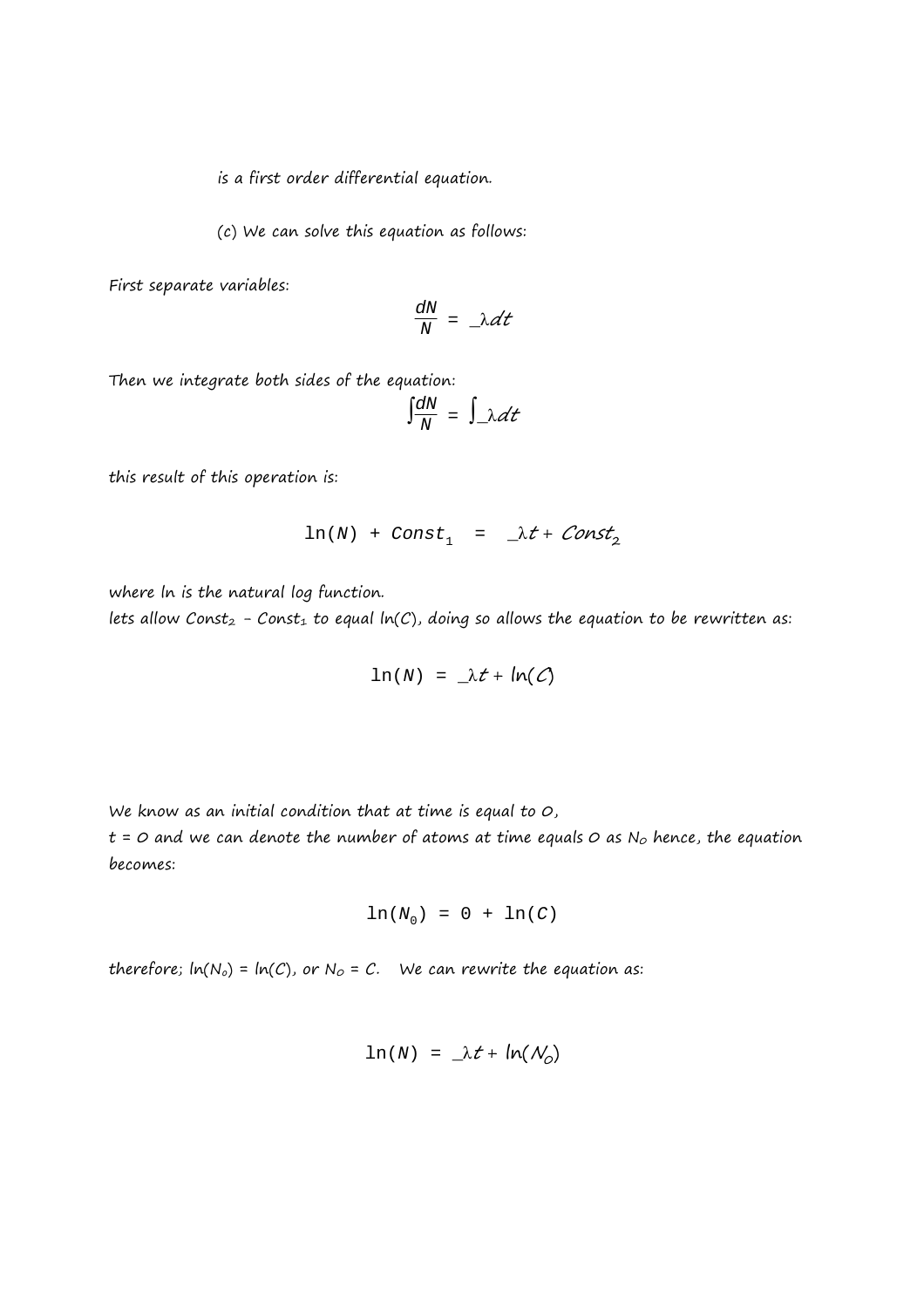this is the same as:

$$
\ln(N) \quad \_ \quad \ln(N_0) \ = \ \_ \lambda t
$$

which is the same as:

$$
\ln{(\frac{N}{N_0})} = \lambda t
$$

raising both sides by exp yields:

$$
\frac{N}{N_0} = \exp^{-\lambda t}
$$

This expression is sometimes called the exponential radioactive decay law. Incidently, since  $A = -\lambda N$  we may also write this as:

$$
\frac{A}{A_0} = \exp^{-\lambda t}
$$

$$
A_0 \exp^{-\lambda t}
$$

5. The number of disintegrations which have occurred over a period of time

$$
A_0 \exp^{-\lambda t}
$$

may be found by integrating the expression:

wrt to time from the beginning of the time of interest  $(t_1)$ to the end of the time of interest  $(t_2)$  as follows: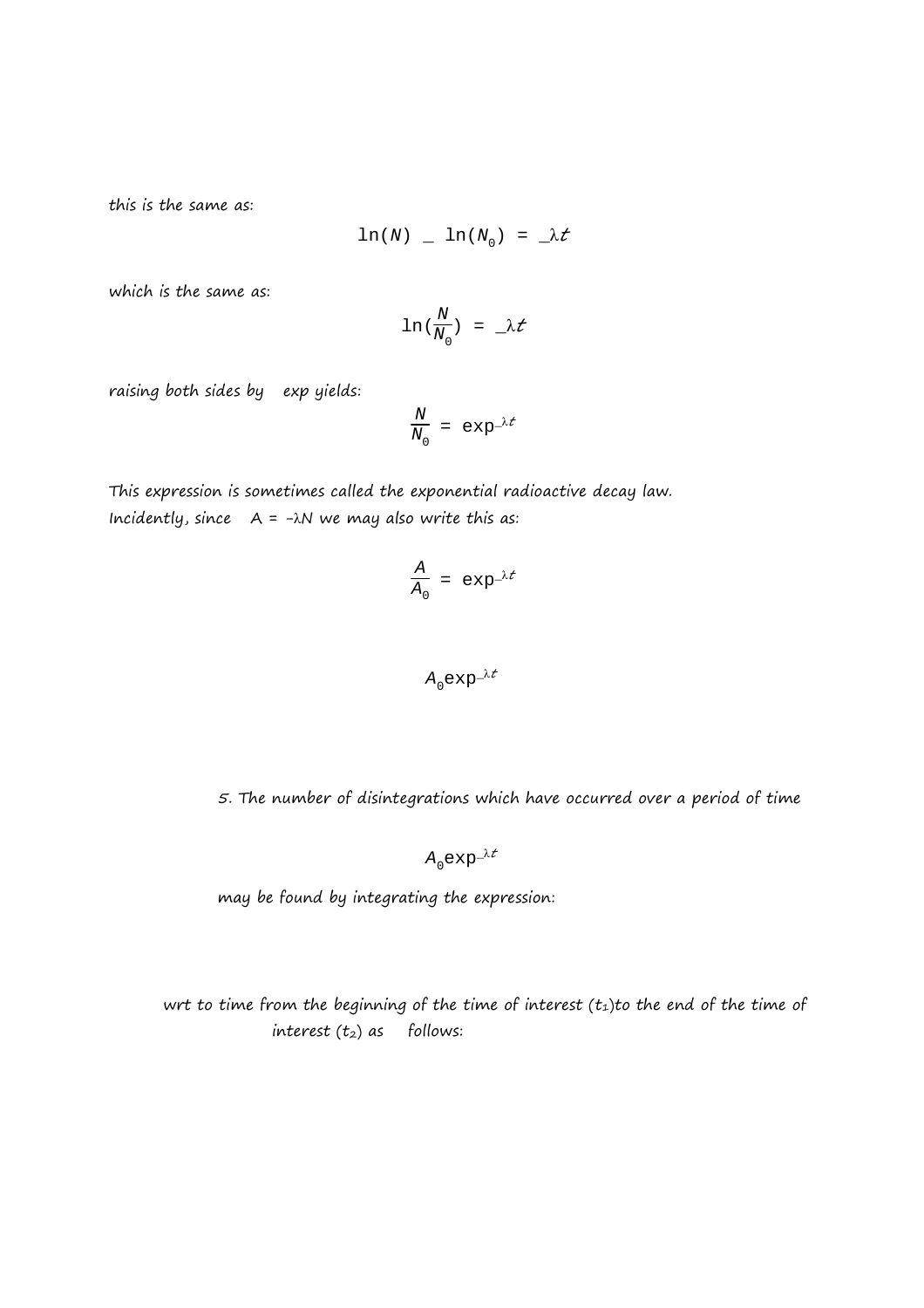$$
\int_{t_1}^{t_2} A_0 \, \mathrm{ext}^{-\lambda t} \, \mathrm{d}t = \left[ \frac{A_0}{\lambda} \exp^{\lambda t} \right]_{t_1}^{t_2}
$$

When 
$$
t_1 = 0
$$
 this becomes:  
\n
$$
\frac{A_0}{\lambda}(\mathbf{1} - \exp^{-\lambda t_2})
$$

6. We have already mentioned that the decay constant is a property of each radionuclide.

(a) There are several different ways to describe the decay constant.

(b) Consider a plot of the ratio of  $A/A<sub>o</sub>$  versus time.

(c) It can be observed that A/Ao decreases as a smooth function of time.

> (i) This is the exponential decay function. (ii) If we look at any ratio of  $A/A_0$  and than at the ratio  $(0.5)(A/A<sub>o</sub>)$  we can define the time it takes for one-half of atoms of a particular radionuclide to decay. (iii) This time is the radionuclide's half-life. (iv) Sometimes the half-life is called the physical half-life.

(7) The half-life can be used to describe the decay constant.

(a) Initially, we can state that in one half-life  $(t_{1/2})$  only one half of the activity we had initially  $(A<sub>o</sub>)$  will be present.

(b) That is to say that the ratio of  $A/A_0$  will be one half of the original value

(c) Under these conditions the exponential radioactive decay law can be written as:

$$
\frac{1}{2} = \exp^{-\lambda t_{1/2}}
$$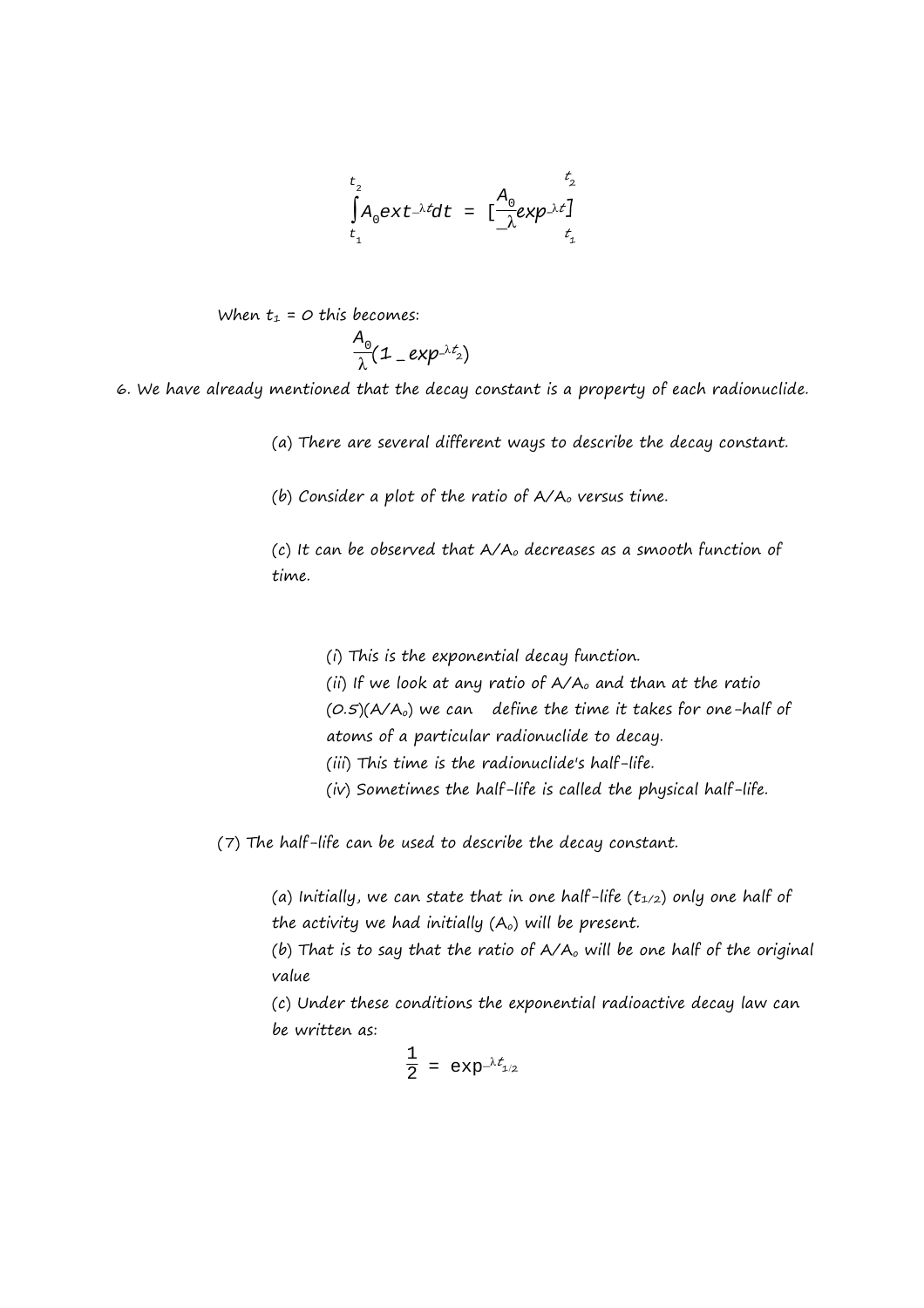taking the natural log of both sides of the equation produces:

$$
\ln(\frac{1}{2}) = \lambda t_{1/2}
$$

this is equal to:

$$
-0.693 = \lambda t_{1/2}
$$

consequently:

$$
\lambda = \frac{0.693}{t_{1/2}}
$$

(d) This is one definition of the decay constant.

8. The half-life of a radionuclide is commonly found in the literature.

(a) Several sources include:

The Chart of the Nuclides

The Health Physics and Radiological Health Handbook The CRC Handbook of Chemistry and Physics The Radiological Health Handbook (of 1970)

9. Another methods of describing the decay constant is sometimes also encountered. (a) This is the average or mean life  $(\tau)$ :

(i) The average or mean life is the reciprocal of the decay constant

 $(i.e)$ 

$$
\tau = 1/\lambda.
$$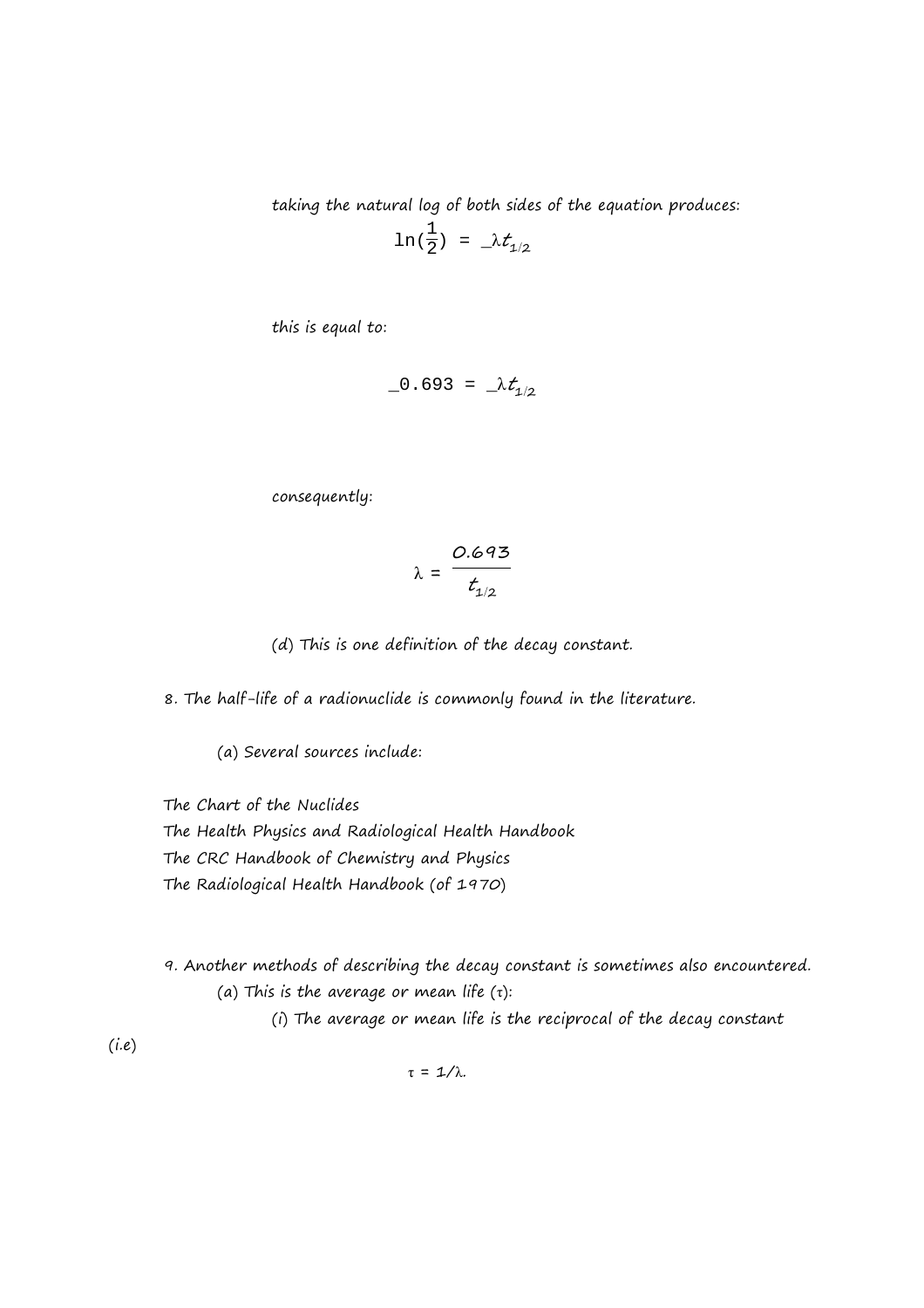10. Hypothetically, one could speak of the tenth-life or fifth-life or any other such thing.

(a) Such a parameter would be defined similarly to the half-life parameter.

11. It is interesting to point out two items when discussing the exponential radioactive decay law and the half-life.

(a) First since the exponential decay law describes exponential decay and since exponential function never reaches 0. items which are radioactive will always be radioactive theoretically.

(b) That being said what does it mean.

It means that if we had billions and billions of radioactive atoms we cannot predict when the very last atom in the population will decay (nor exactly when any atom oin the population will decay).

The exponential function is asymptotic to the zero value.

(c) The expression exp<sup>-λt</sup> can be thought of as the probability of a number of atoms decaying within a certain period of time.

(i) As t gets large this probability becomes very small.

(d) As a rule of thumb we say that after the tenth half-life a radioactive material is considered to decay away "completely".

(i) This obviously applies when dealing with medium to small sources of radioactivity.

(ii) For very large sources of radioactivity even after the tenth half-life there may still be a considerable amount of radioactive material present relatively speaking.

12. A second interesting item is an argument:

(a) Some argue that every atom in the universe is in reality radioactive.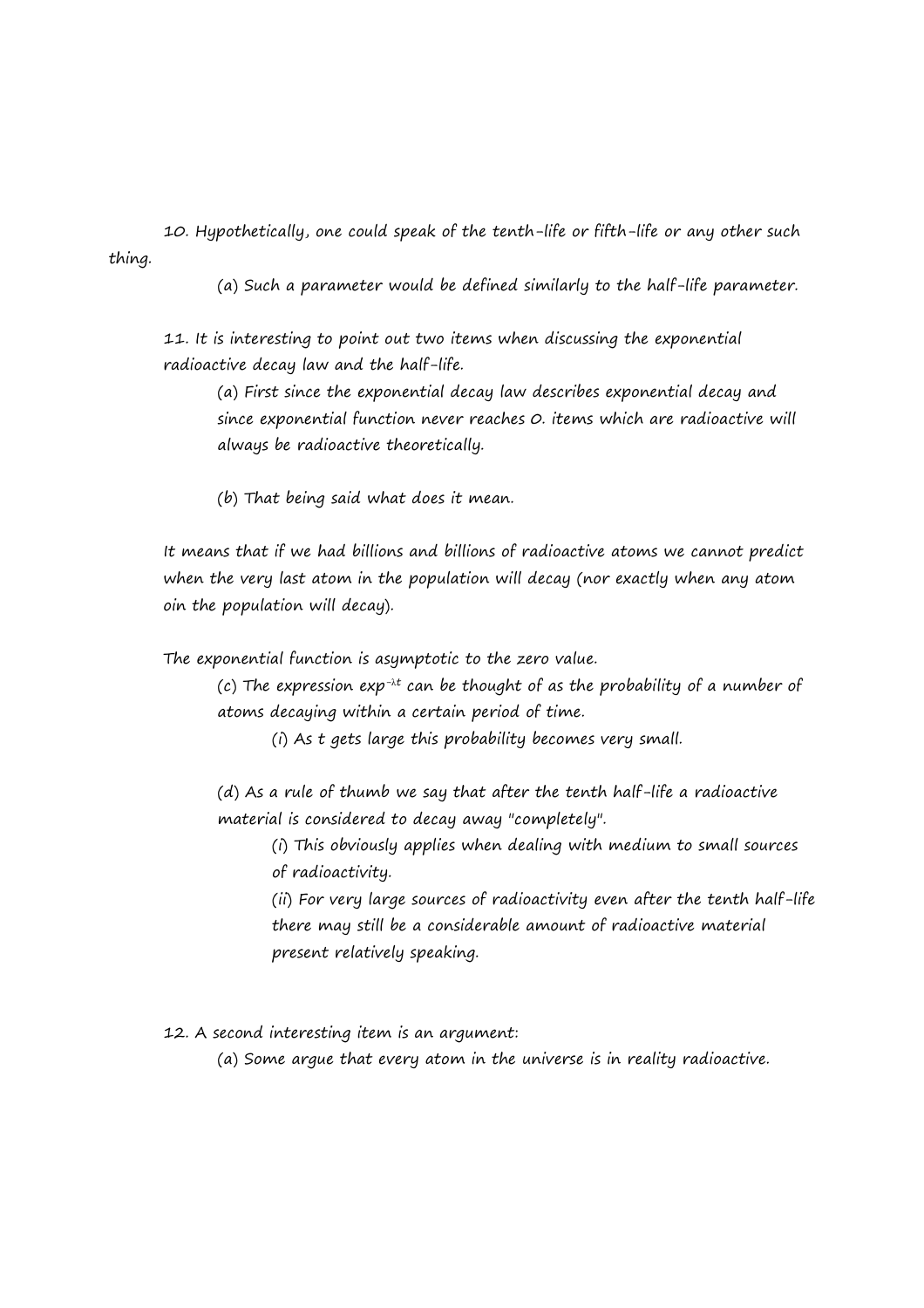(b) What we refer to as stable species simply have half-lives which are so long that we can not measure them.

- (c) Students are encouraged to think about this idea for a while.
	- (i) Half-life values for radionuclides range from fractions of a (i.e 10-
	- <sup>13</sup>s) second to billions of years (i.e.  $2x10^{18}y Bi-209$ ).

\*\*\*\*\*\*\*\*\*\*\*\*\*\*\*\*\*\*\*\*

Wilhelm Konrad Roentgen (Germany) is given credit for his November 8, 1895 discovery of x-rays.

While working with a Crooke's tube Roentgen notices that a small nearby screen coated with barium platinocyanide fluoresced when the Crooke's tube was operated.

Roentgen recognized that this was caused by a previously unknown agent which he named x rays.

Within a few days he was able to describe the basic properties of x rays.

- 1) High penetrating power in light materials
- 2) Stronger absorption in soft tissue and bone.
- 3) X rays affected photographic plates.
- 4) X rays are not deflected by magnetic fields
- 5) X rays caused an electroscope to lose its charge

Taking advantage of these properties Roentgen developed the famous picture, shown in your text which contrasts the differential absorption of x rays in soft tissue and bone.

Henri Becquerel (France) was given credit for his 1896 discovery of Radioactivity.

While studying the phosphorescence of potassium uranyl sulfate he observed that a crystal of this salt darkened a photographic plate even when this assembly was kept in the dark.

> 1) It was found that the source of this radiation was the uranium metal itself.

> 2) The radiation was emitted spontaneously in apparently undiminished intensity.

3) This radiation could discharge an electroscope.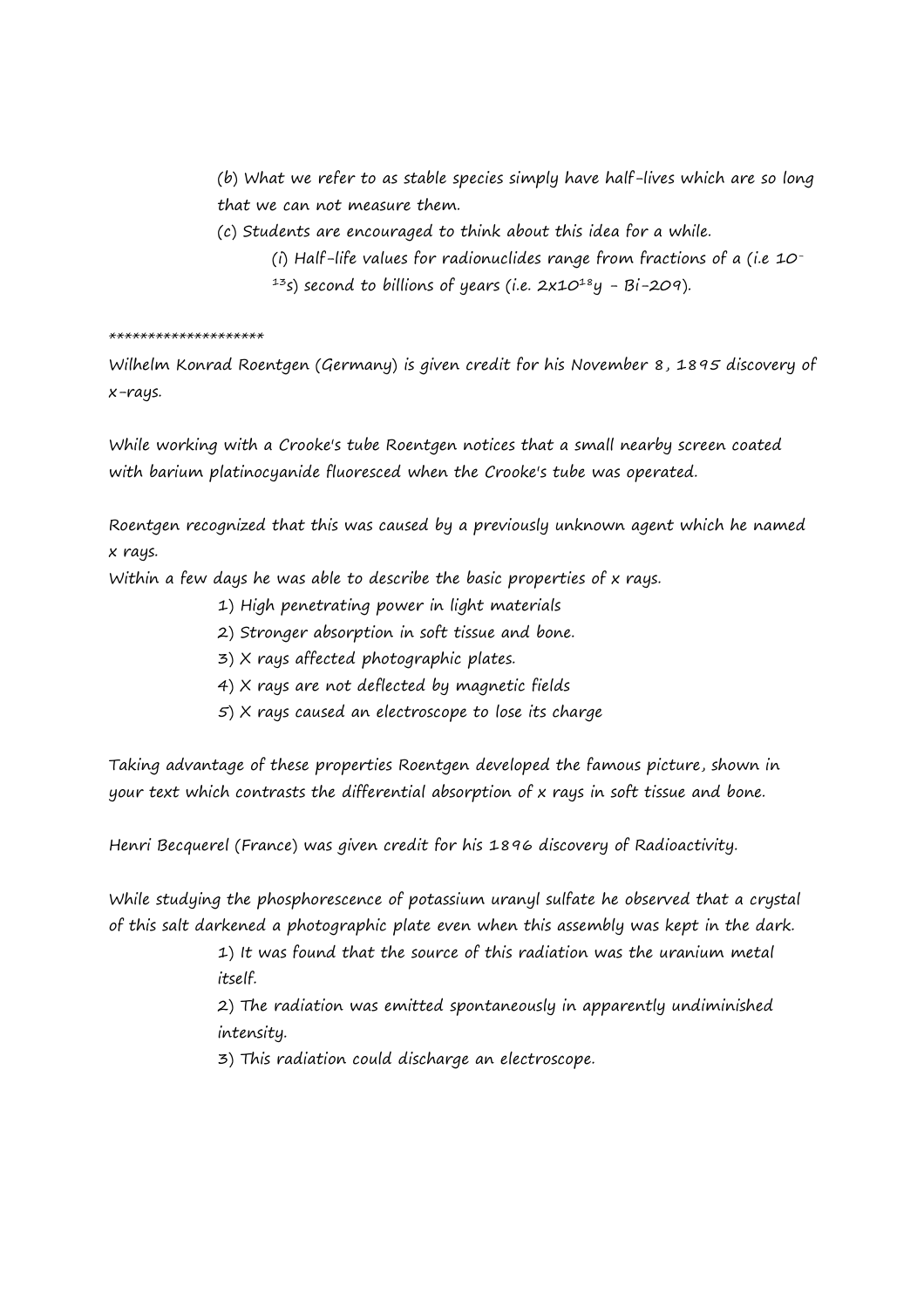In 1898 Pierre (France) and Marie (Poland) Curie started an intensive study of radioactive material.

They observed that thorium was also radioactive. They found that pitchblende (an ore containing about  $75\%$  U<sub>3</sub>O<sub>8</sub>) contained two new elements which were much more strongly radioactive than uranium. These elements were polonium and radium.

Polonium is named in honor of Poland, Marie Curie's country of origin. Radium is a Latin word indicating radius - ray.

The discovery of x rays was a scientific bombshell. Experimenters and physicians, laymen and physicists set up x-ray generating apparatus and proceeded about their labors with seemingly lack of concern regarding potential dangers.

There was nothing in previous experience to suggest that x rays would be potentially dangerous. How could a ray which was undetectable by human senses be damaging to a person?

Soon after the widespread and unrestrained use of x rays began, deleterious human effects were reported.

- 1) Reports of skin erythema, epilation, and similar effects began
- to appear in the literature early in 1896.
- 2) Blood changes, tumor induction, and leukemia were reported in the early decades following the turn of the century.

By the turn of the century the first organizations to study the potentially harmful effects of radiation were established.

These were followed by a string of committees who are still periodically producing and publishing scientific reports on the health effects and safety recommendations concerned with the use of radiation by humans.

1) 1899 (three years after discovery of x rays) the British Roentgen Society.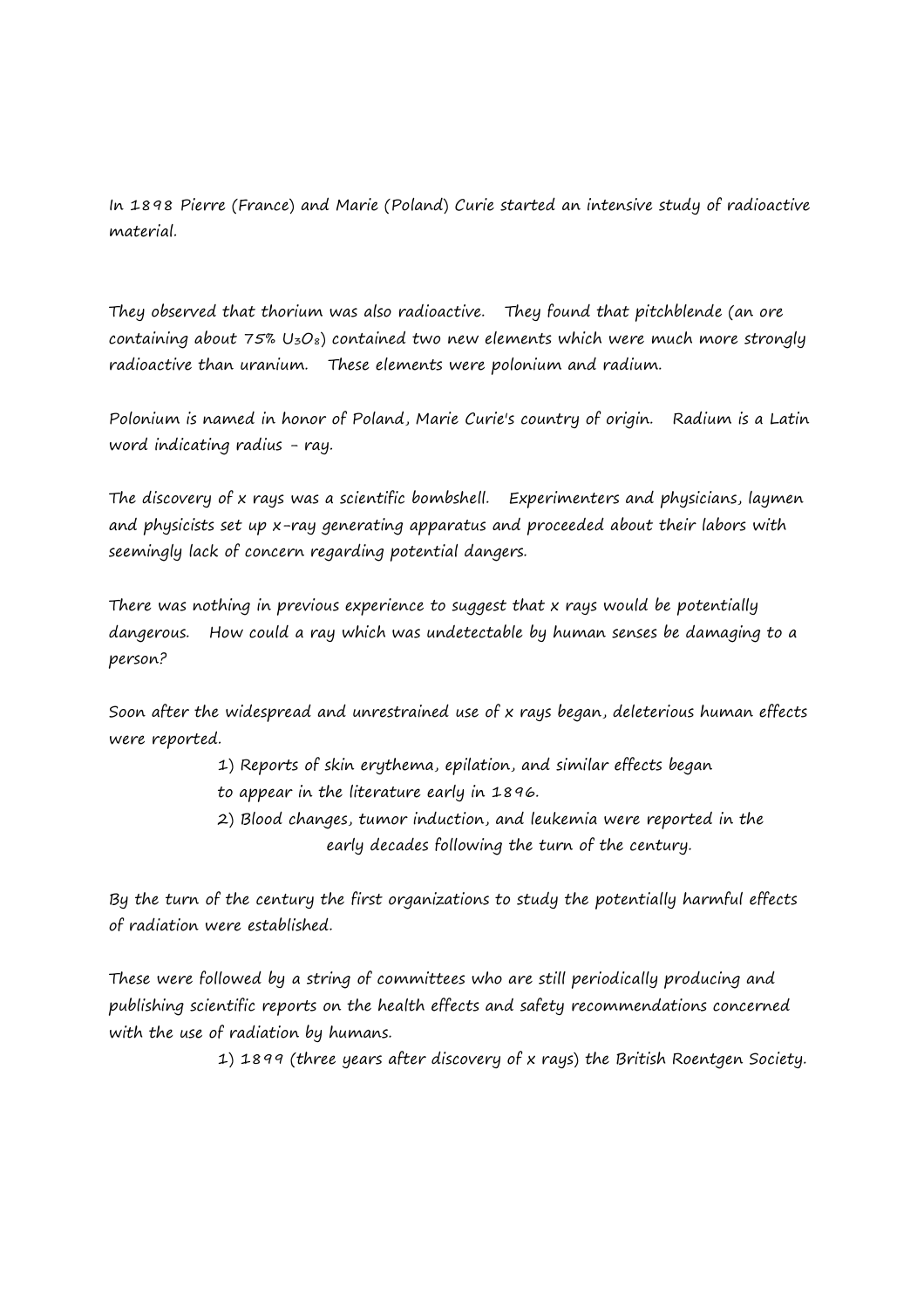2) 1900 American Roentgen Ray Society (ARRS) founded.

3) 1915 British Roentgen Society adopts x-ray protection resolution.

4) 1920 ARRS establishes standing committee for radiation protection.

5) 1921 British X-ray and Radium Protection Committee presents its first radiation protection rules.

6) 1922 ARRS adopts British rules.

7) 1925 First International Congress of Radiology establishes ICRU.

8) 1928 ICRP established under auspices of the Second International Congress of Radiology.

9) 1931 The roentgen adopted as unit of x-radiation.

10) 1934 ICRP recommends daily tolerance dose.

11) 1942 Manhattan District begins work on first atomic bomb.

- 12) 1946 U.S. Atomic Energy Commission created.
- 13) 1946 NCRP formed.

14) 1948 NCRP introduces recommendations and introduces risk/benefit concept.

- 15) 1953 ICRU Introduces concept of absorbed dose.
- 16) 1955 Health Physics Society formed.
- 17) 1955 UNSCEAR established.
- 18) 1956 ICRP lowers basic permissible occupational dose to present.
- 19) 1958 First UNSCEAR report.
- 20) 1977 ICRP 26 published.
- 21) 1978 ICRP 30 published.
- 22) 1980 BEIR III published.
- 23) 1988 BEIR IV published.
- 24) 1990 BEIR V published.

### Sources of Radiation Exposure

Humans are now, and have always been, continuously exposed to ionizing radiation. This radiation comes from natural radionuclides in the earth's crust, from cosmic sources including cosmically produced radionuclides, and from human activities.

Sources of Radiation Exposure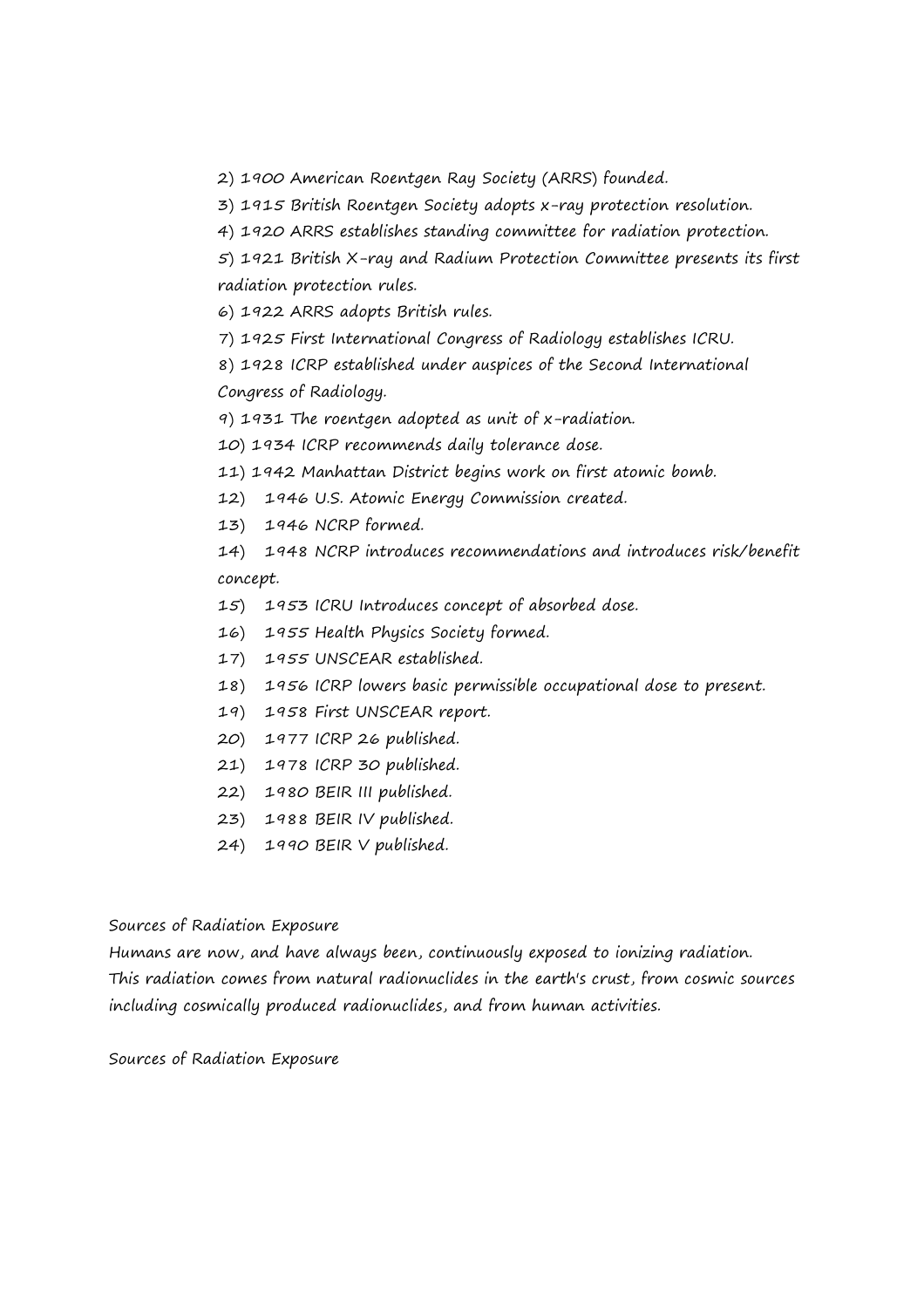Humans are now, and have <u>each</u> been, continuously exposed to ionizing radiation. This radiation comes from natural radionuclides in the earth's crust, from cosmic sources including cosmically produced radionuclides, and from human activities.

Sources of radiation exposure

## **Terrestrial radiation**

1) natural decay chains

A) Three natural decay chains

- a) Uranium series (U-238)
- b) Thorium series (Th-232)
- c) Actinium Series (U-235)
- B) Totally 46 types of nuclides are involved in these three decay chains.
- C) Radon is a member of the uranium decay chain.
- D) A fourth series no longer occurs naturally this is the Neptunium series (Pu-241).

2) Singly occurring radionuclides

- A) There are at least \_\_\_\_\_\_ types of naturally occurring radionuclides.
- B) Most radiometrically important singly occurring radionuclides.
	- a) \_\_\_\_\_\_\_\_\_
	- $b)$

## **Cosmic radiation**

A) Galactic radiation

a) Direct exposure: high energy particles, the majority of which are stopped in the atmosphere, produces some direct exposure.

b) The process of stopping high energy particles in the atmosphere produces secondary particles which contribute significantly to human radiation exposure.

c) Cosmic secondary particles beside being a source of direct exposure may interact with atoms in the atmosphere or on earth to produce cosmogenic radionuclides. There are several cosmogenic, radionuclides the four most radiometrically important radionuclides produced in this fashion include: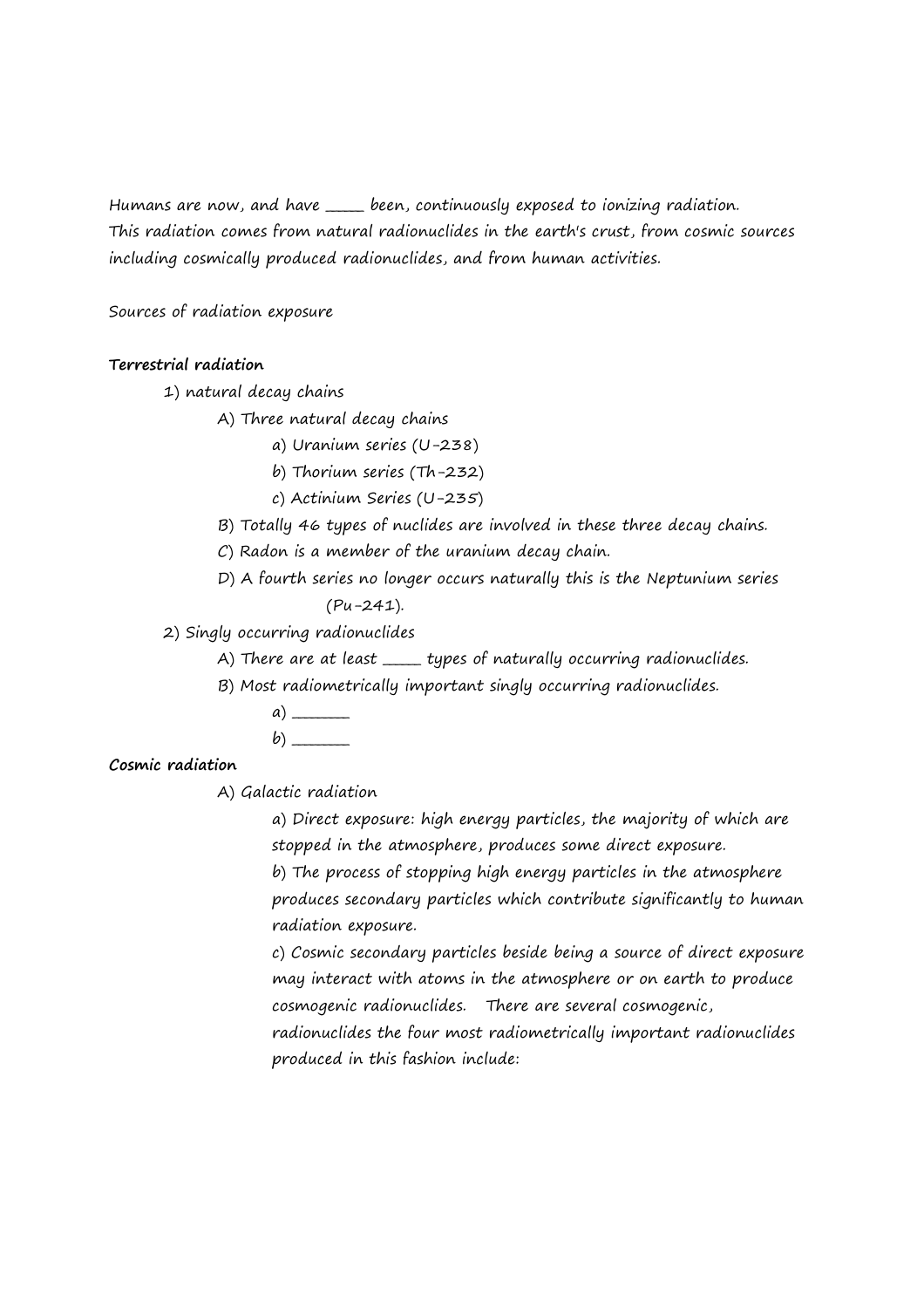- i) \_\_\_\_\_\_\_\_ ii) \_\_\_\_\_\_ (also known as tritium) iii) Na-22  $iv)$  Be-7
- B) Solar radiation

a) Normally stopped in the earths magnetic field.

# **Anthropogenic**

General categories of human activities which produce radiation or radioactive material increasing population exposure

- A) Medical arts
- B) Industrial processes and testing
- C) Scientific research
- D) Energy generation
- E) Military applications

Fractions of total human radiation exposures from various sources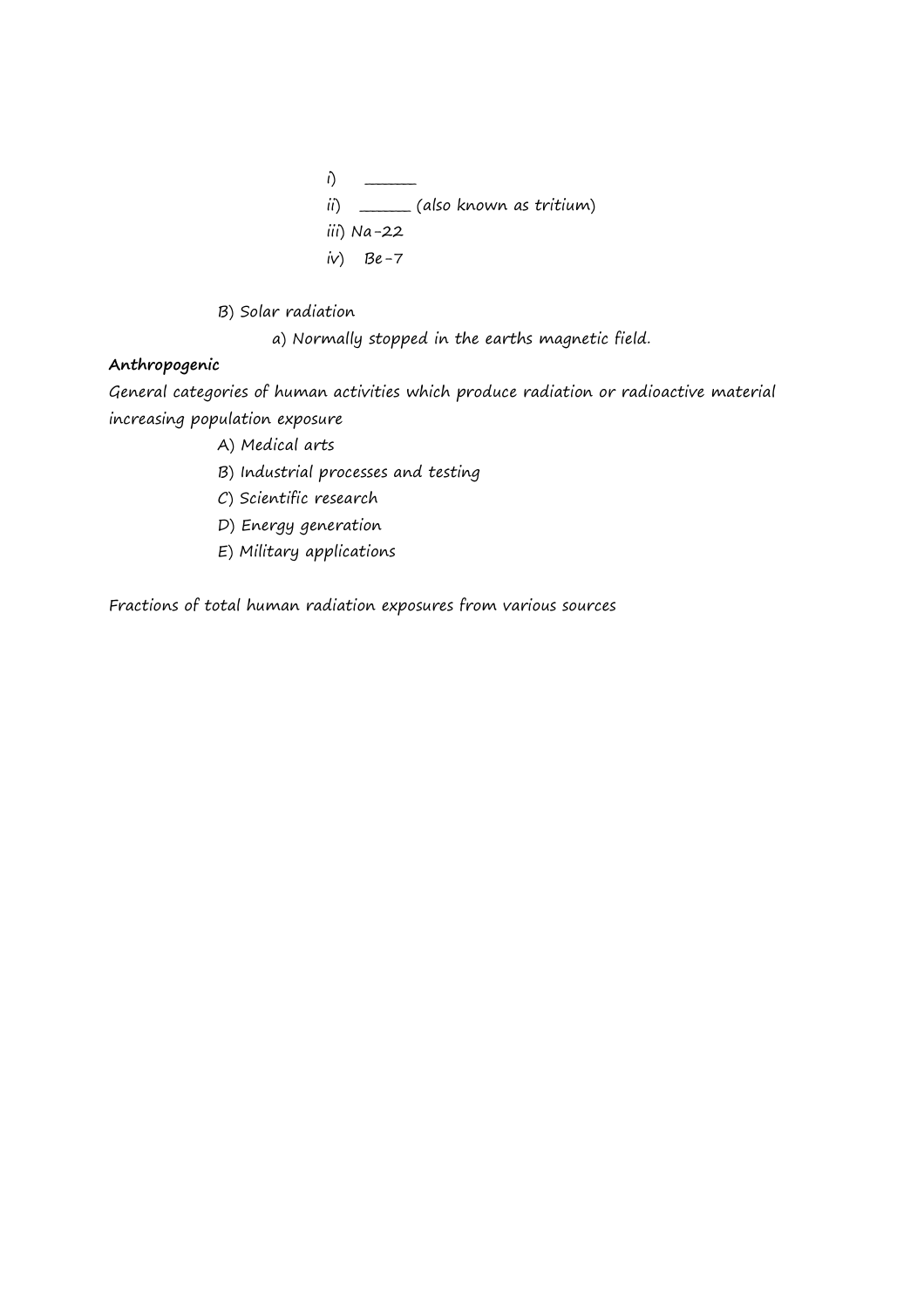Reference NCRP 160: "Reprinted with permission of the National Council on Radiation Protection and Measurements, http://NCRPonline.org).

NCRP says: that there is a total dose received by all Americans of about 187,000,000,000 person-millirem. - There are about 300,000,000 Americans - Hence the average dose delivered is about 620 millirem

> This is a factor of about 1.7 times higher than the average estimated in 1980. The difference is mostly associated with increased medical exposures.

The distribution in dose among individuals is heavily skewed

Annual exposure to external sources of radiation in North America - 120 mrem Annual exposure to internal and external sources of radiation exposure about 620 mrem Typical chest x-ray 30 mrem Typical dental x-ray 10 mrem to head Annual occupational limit for radiation workers 5,000 mrem (5 rem) LD50/30 450,000 mrad (450 rad) SPECIFIC ACTIVITY

> 1. The concept of specific activity can sometimes be useful to express exactly how much radioactive material is present in a particular sample.

2. Neither the Becquerel nor curie, although used as a unit of quantity, mention anything about the mass or volume of the radioactive material in which the specified number of transformations occur.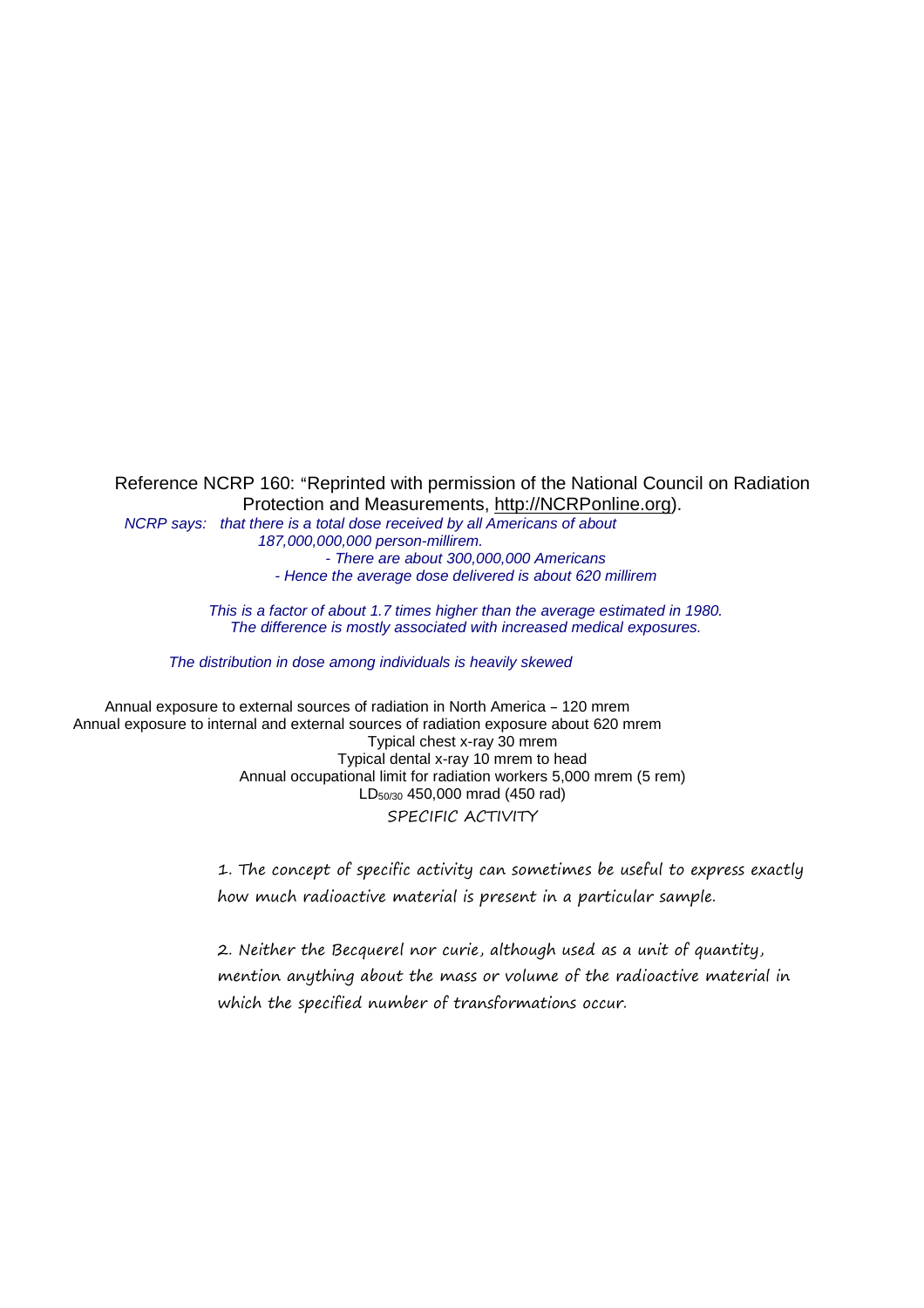3. The concentration of radioactivity, or the relationship between the mass of radioactive material and the activity\_\_\_\_\_\_\_\_\_\_\_\_\_\_\_\_\_\_\_\_\_\_\_\_\_\_\_\_\_\_\_.

4. Specific activity is the quantity of activity divided by a unit volume or unit mass.

5. The specific activity of a \_\_\_\_\_\_\_\_\_\_\_\_ radioisotope, that is a radioisotope that is not mixed with any other isotope of the same element, may be calculated as follows:

 $Specific$  Activity =  $\overline{\phantom{a}}$  $(0.693)(6.022x10^{23}) \frac{\text{atoms}}{\text{moles}}$ moles  $(t_{1/2})$   $A \frac{g}{mol}$ moles

Specific Activity = 
$$
\frac{(\lambda)(6.022 \times 10^{23})}{\text{moles}}
$$
  
 
$$
A \frac{g}{\text{moles}}
$$

where:

A is the atomic weight of the isotope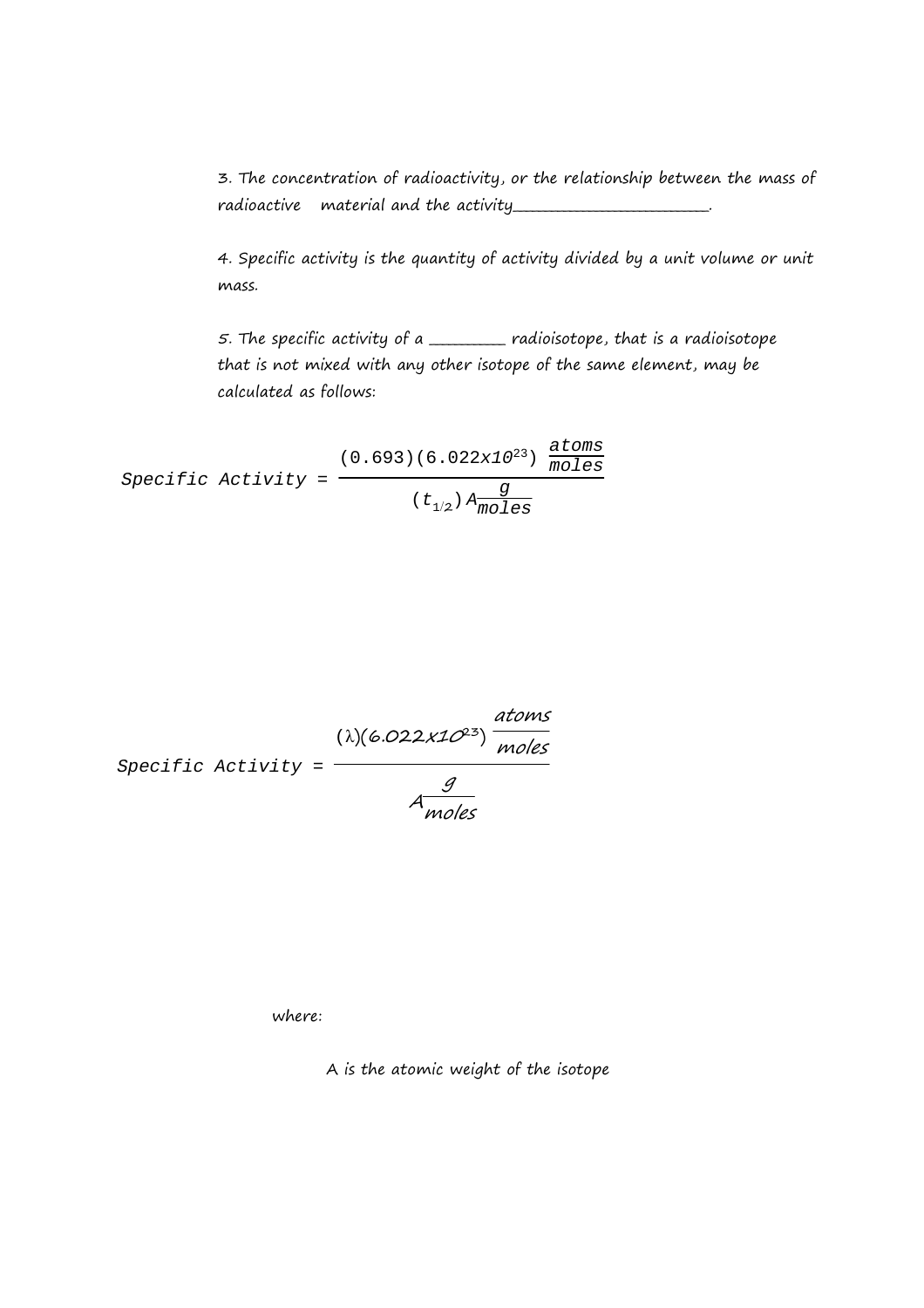and  $\lambda$  is expressed in  $s_{-1}$ ,  $t_{1/2}$  in units of s.

I) Properties of Ionizing Radiation

### Introduction

There are three common types of radiation emitted from the nucleus of radionuclides. These radiations are sometimes called ionizing radiation because they can cause the ionization of matter, they have sufficient \_\_\_\_\_\_\_\_\_\_or impart sufficient \_\_\_\_\_\_\_\_\_\_ to produce ion pairs.

1) Alpha particles - α

alpha

particle consists of <u>equal</u> protons and <u>equal neutrons</u> which are tightly bound together. The alpha particle is a very stable particle.

a. Alpha particles are equivalent to the nucleus of the helium atom. The

2) Beta Particles - β

a. There are two kinds of beta particles:

(1) Negatrons – β-, e-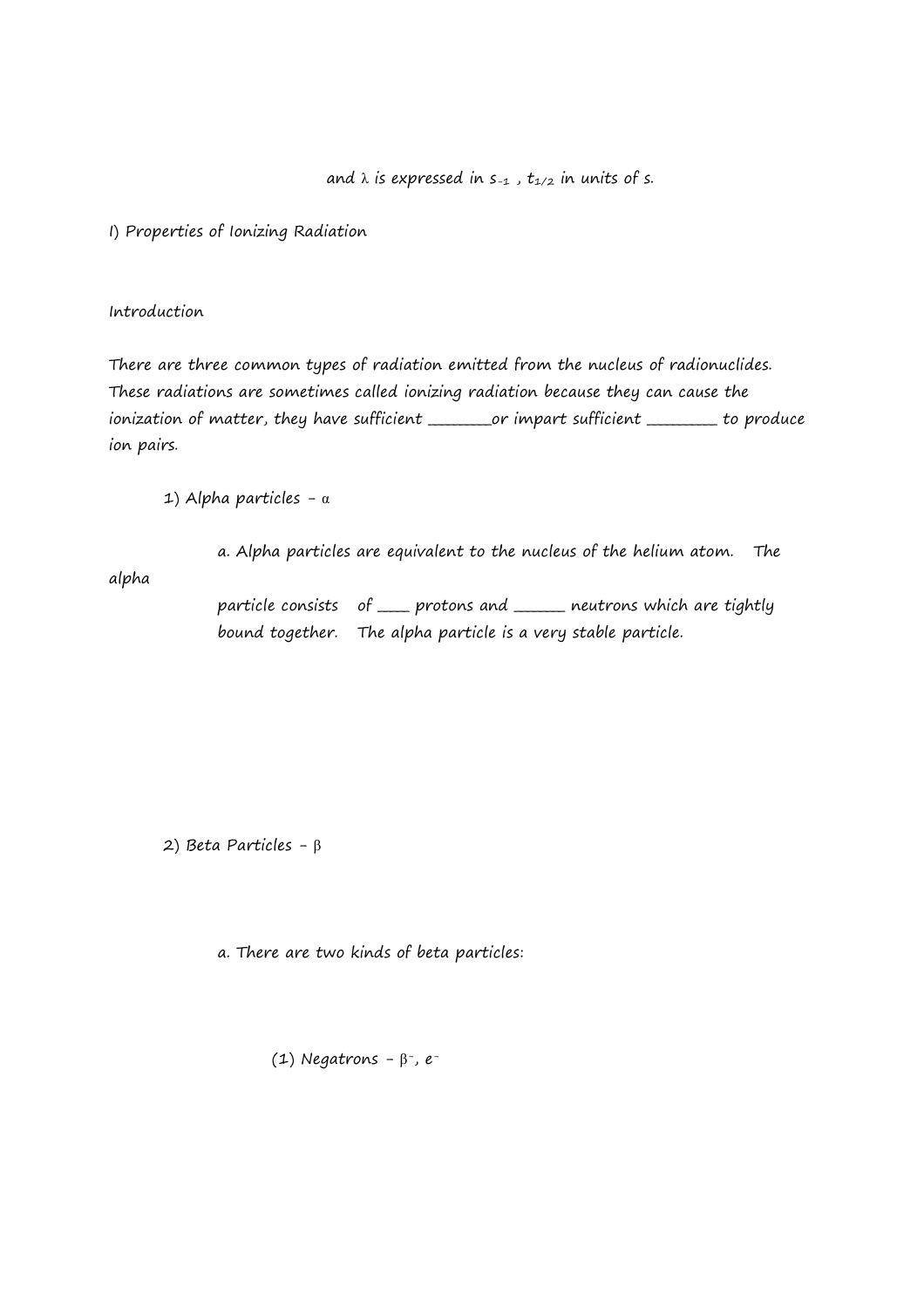The negatron is a negatively charged electron indistinguishable from the electron ordinarily found in matter.

(2) Positrons -  $\beta^*$ , e<sup>+</sup>

\_\_\_\_\_\_\_\_\_\_\_\_\_\_\_\_\_\_\_\_\_\_\_\_\_\_\_\_\_\_\_\_\_\_\_\_\_\_\_\_\_\_\_\_\_\_\_\_\_\_\_\_\_\_\_\_\_\_\_\_\_\_\_\_\_\_

3) Gamma rays  $-γ$ 

a. Gamma rays are a type of \_\_\_\_\_\_\_\_\_\_\_\_\_\_\_ radiation. Gamma rays are

similar to x rays.

(1) The difference between gamma rays and x rays is their origins.

gamma rays originate from the nucleus of the atom.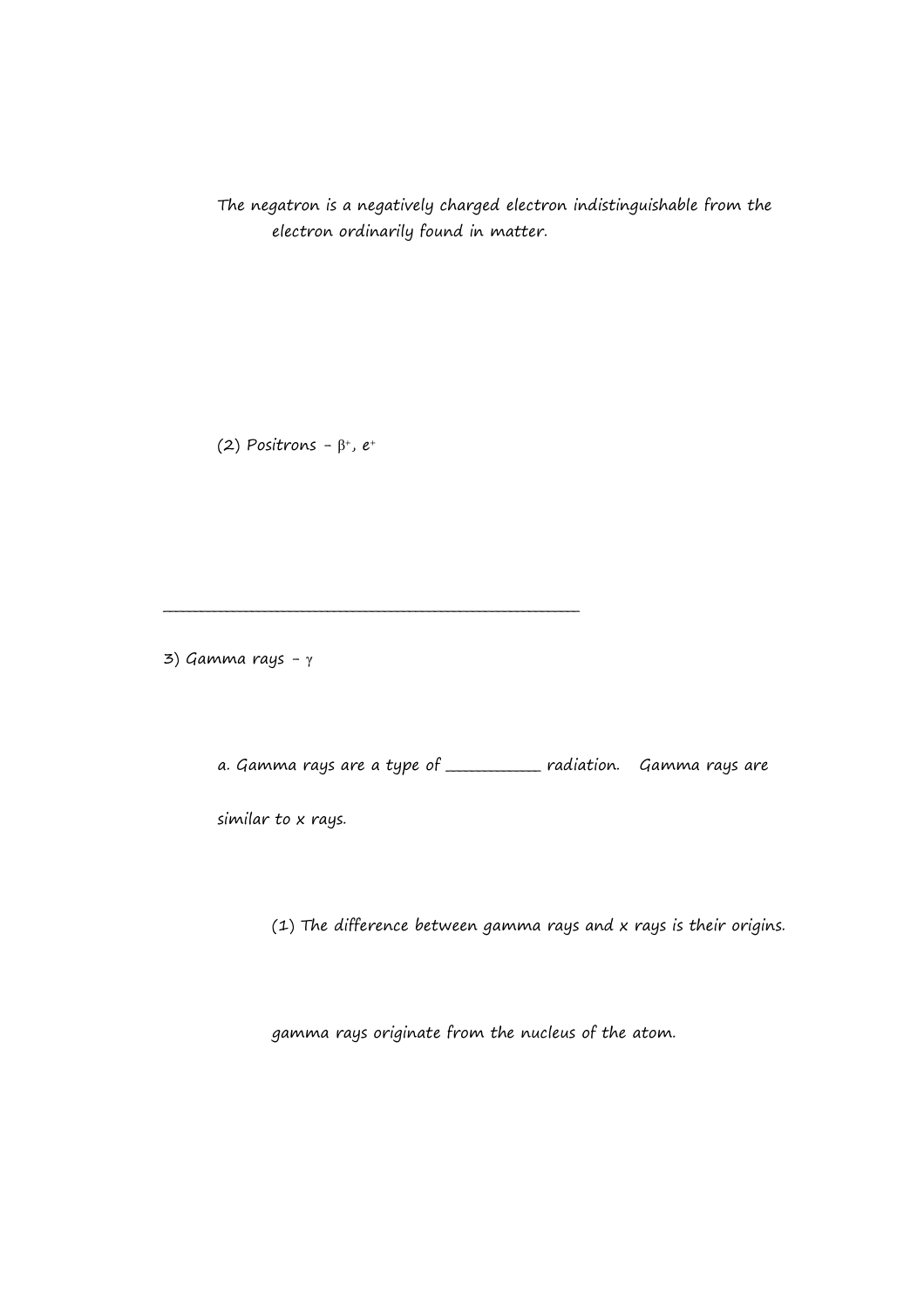x rays are generated within the electron orbitals of the atom.

4) In addition to the three types of radiation listed above there are a few radionuclides which emit either protons or neutrons.

(a) for example:

 $53 \text{m}$ Co -  $52$ Fe + proton

Emission of protons is rare.

(b) <sup>252</sup>Cf undergoes spontaneous fission.

 Although this is fission rather than radioactive decay it is an example of a the release of neutrons.

II) Modes of Radioactive Decay:

1) Radioactive nuclides decay by one of several modes.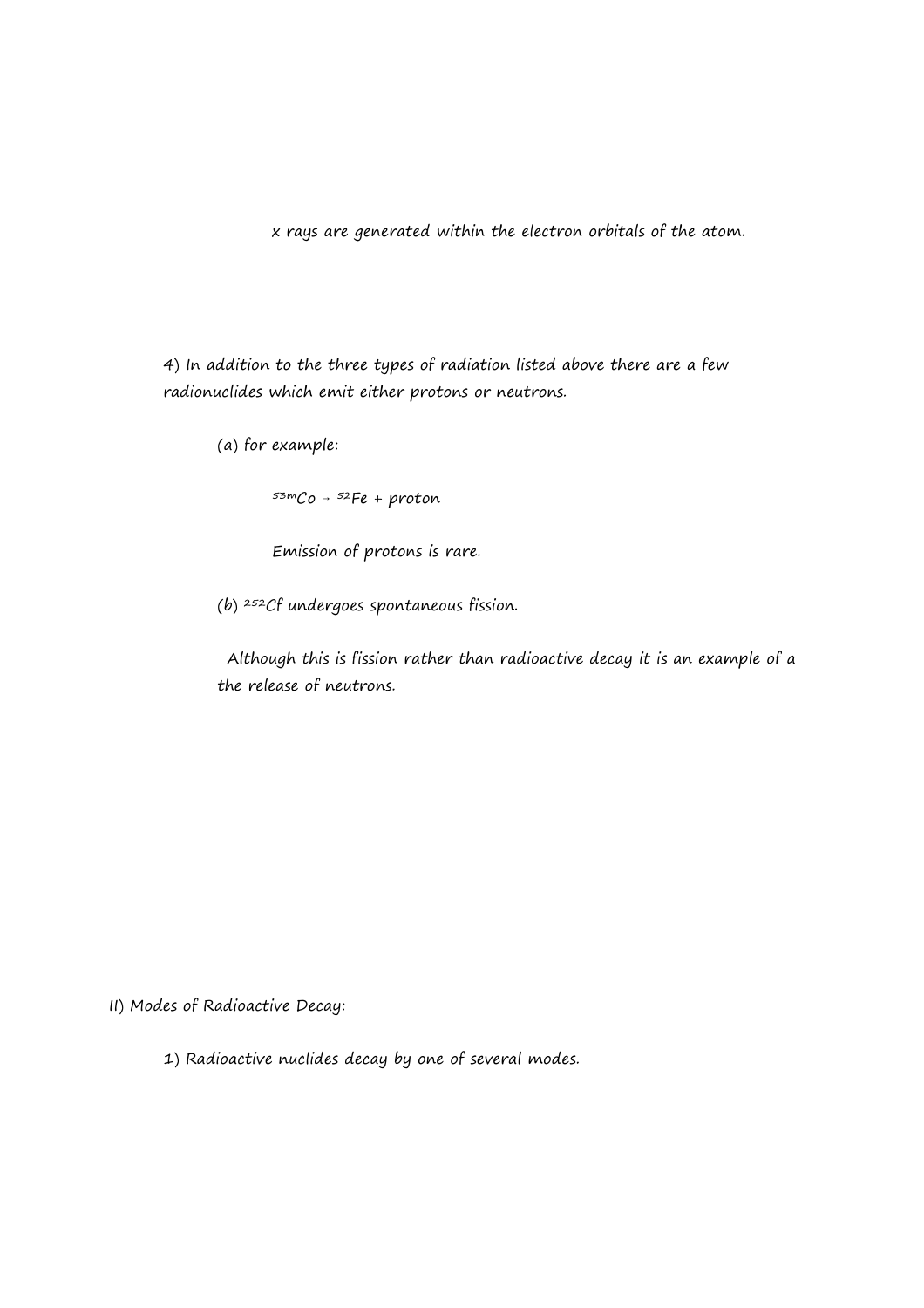(a) Each radionuclide has its own characteristic sequence of decay modes.

## A) **Alpha Transitions**

1) When an alpha particle is emitted during radioactive decay it may or may not be accompanied by a gamma ray.

(a) Alpha decay does not occur in nuclei with  $A \le 140$ .

(b) It is thought that all nuclei with  $A \geq 140$  undergo alpha decay, but for some the decay rate is so slow that alpha particle emission has not been detected.

(c) Alpha decay schemes are usually complicated:

2) During alpha decay, A decreases by 4 and Z decreases by 2.

3) Because of the requirement that A\_\_\_\_\_\_\_, alpha decay does not occur in nuclides frequently used in biological work.

a. Alpha emitters are high in the periodic table.

b. These elements in general are not used in biological systems and in fact are usually toxic to biological systems.

### B) **Isobaric Transitions**

Isobaric Transitions does not lead to a change in A but it does cause a change in Z.

1. One definition of beta decay is that it is a decay leading to a change in \_\_\_\_\_ without a change in \_\_\_\_\_.

2. Gamma ray emission may or may not accompany beta decay.

3. There are three common types of Isobaric Transitions.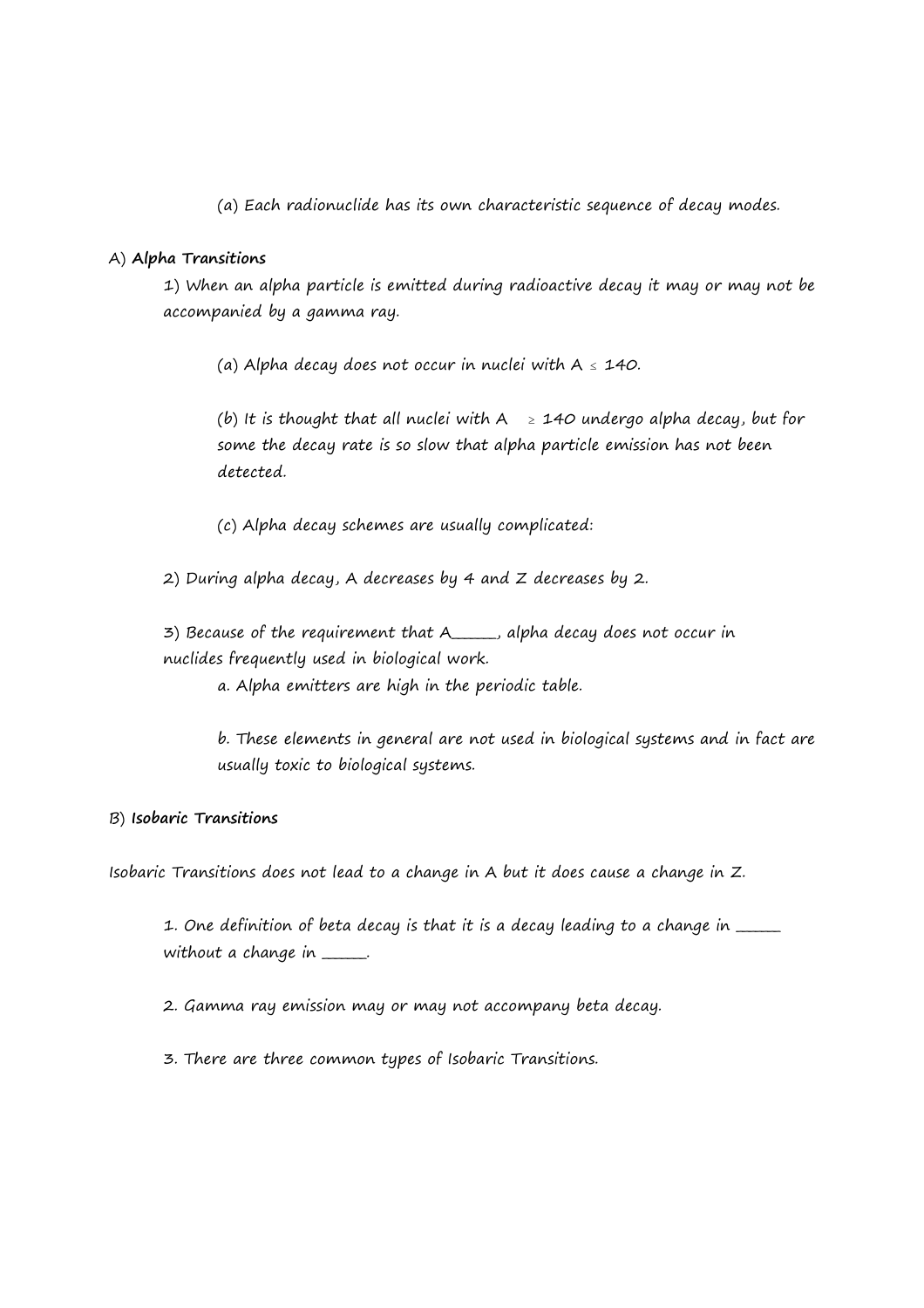a. Negatron decay occurs when there is a  $\frac{1}{2}$  n/p ratio.

(1) During negatron decay Z increases by one and an isobar is formed.

(2) In beta decay transitions occur between isobar.

(3) In negatron emission, there is a transition of a nucleon from its neutron to its proton energy state.

(4) The negatron is emitted at high velocities.

 $(5)$  An  $\overline{\hspace{2cm}}$  is emitted simultaneously with the negatron during negatron decay.

(6) Both the negatron and the antineutrino are created as the instant

they

are emitted since they cannot exist as such in the nucleus.

(7) During negatron decay, recoil of the nucleus is negligible.

Example: P-32 a pure negatron emitter.

More commonly, excited states are formed after negatron emission. These excited states loose energy by gamma emissions.

> (8) Negatron emission is common with reactor produced radionuclides.

(a) Reactor produced radionuclides generally have high n/p ratios.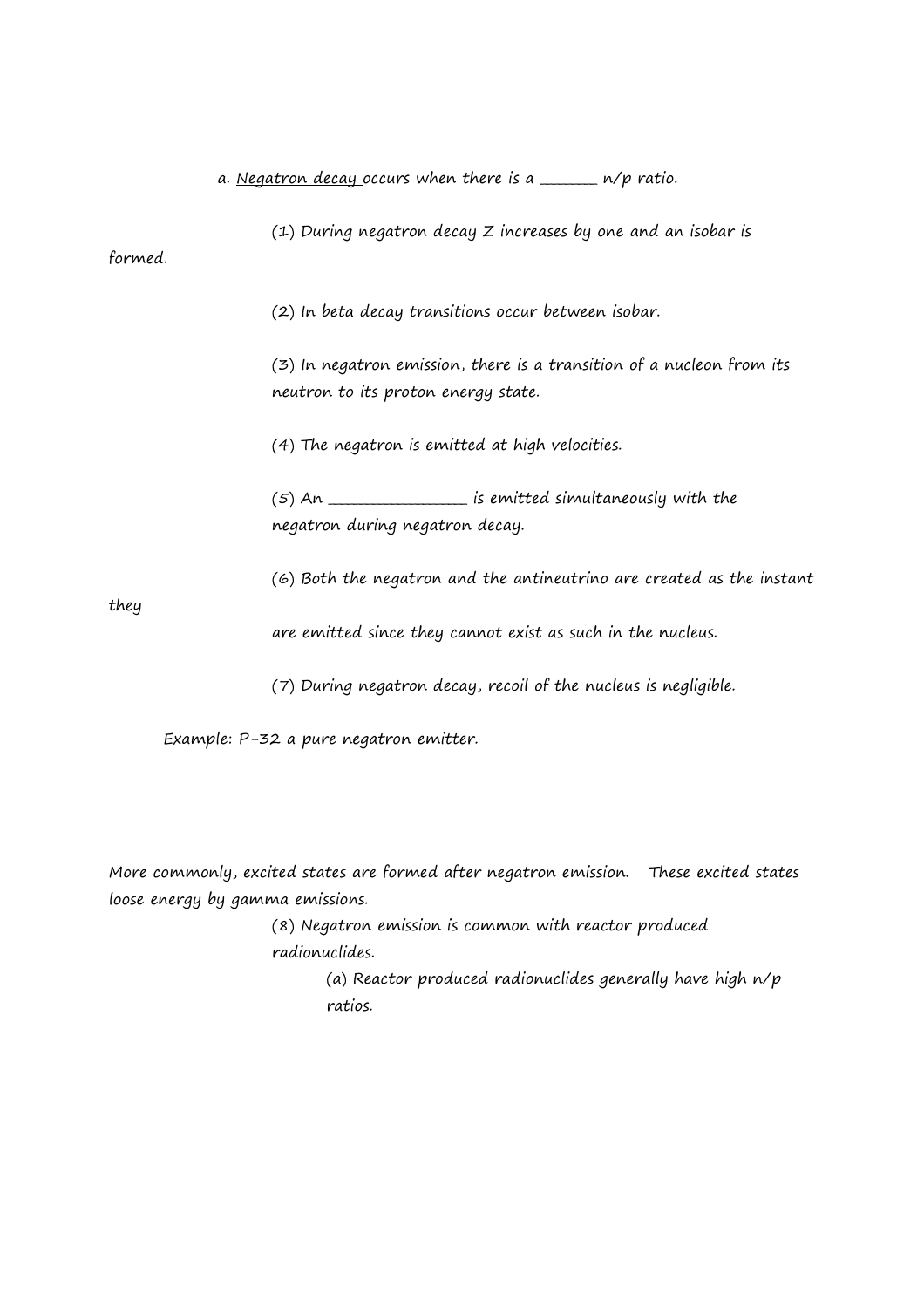b. Positron decay occurs in nuclei with  $\frac{1}{\sqrt{p}}$  ratios.

(1) During positron decay Z decreases by one.

(2) Positron decay leads to isobar formation.

(3) During positron emission, there is a transition of a nucleon from its proton to its neutron energy state.

(4) The positron is emitted at high velocities.

(5) During positron decay both a positron and a \_\_\_\_\_\_\_\_\_\_\_\_\_\_\_\_ are emitted simultaneously.

(6) Both the positron and the neutrino are created at the instant the are emitted since they cannot exist as such in the nucleus.

(7) In positron emission there is always a \_\_\_\_\_\_\_\_\_-MeV difference in the kinetic energy of the positrons and the Q value.

> a. The reason is that the parent atom loses a positron in the nuclear transition and the daughter atom loses an electron to become electrically neutral since Z decreases by one.

> b. An energy of 1.02 MeV is equivalent to the \_\_\_\_\_\_\_\_\_\_ of an electron and a positron.

(8) Positron emission cannot occur unless Q is at least  $Mev.$ 

(9) Positron emission is common with accelerator produced radionuclides, many of these have  $\frac{1}{1-\epsilon}$  n/p ratios.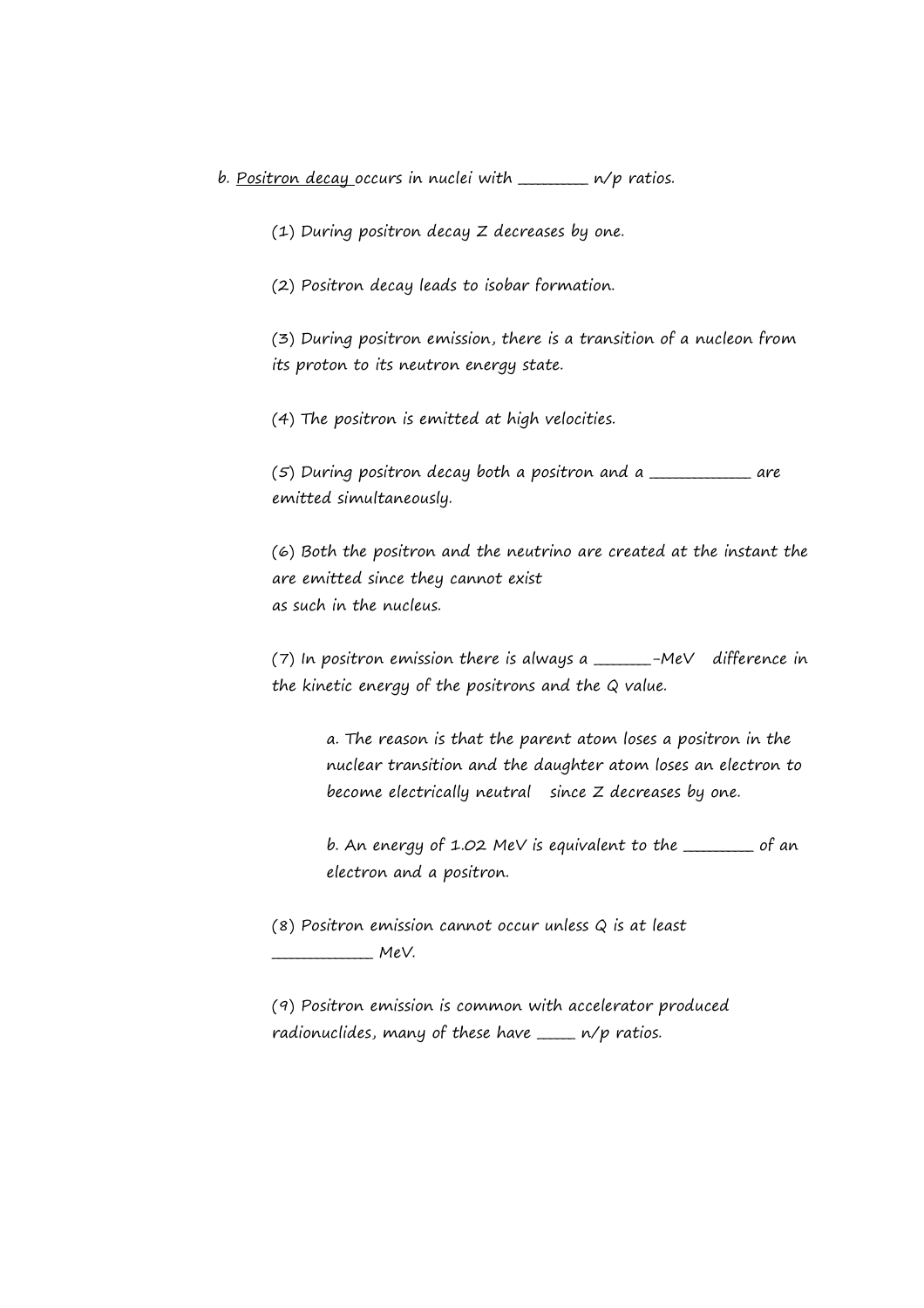c. Electron capture, sometimes known as K-capture, is an alternate mode of decay to positron emission.

- (1) Electron capture occurs when there is a  $\frac{1}{\sqrt{p}}$  ratio.
- (2) Electron capture decreases Z by one.
- (3) Electron decay results in isobar formation.
- (4) During electron capture the nucleus captures an extranuclear electron, usually from the K-level.
	- a. In the nucleus, a nucleon is transformed from its proton to

neutron energy state.

b. The neutrino is the only radiation that is emitted from the

nucleus (unless the daughter is formed in an excited state).

c. There can also be L-capture, but this is less probable than K-capture.

> [1] Electrons at the K-level are more likely than any other to be found near the nucleus.

\* The amplitude of the wave function of a k-level electron is higher near the nucleus than that of an Llevel electron.

[2] If  $Q$  is less than the binding energy of the K-level electrons, then only L-capture can occur.

its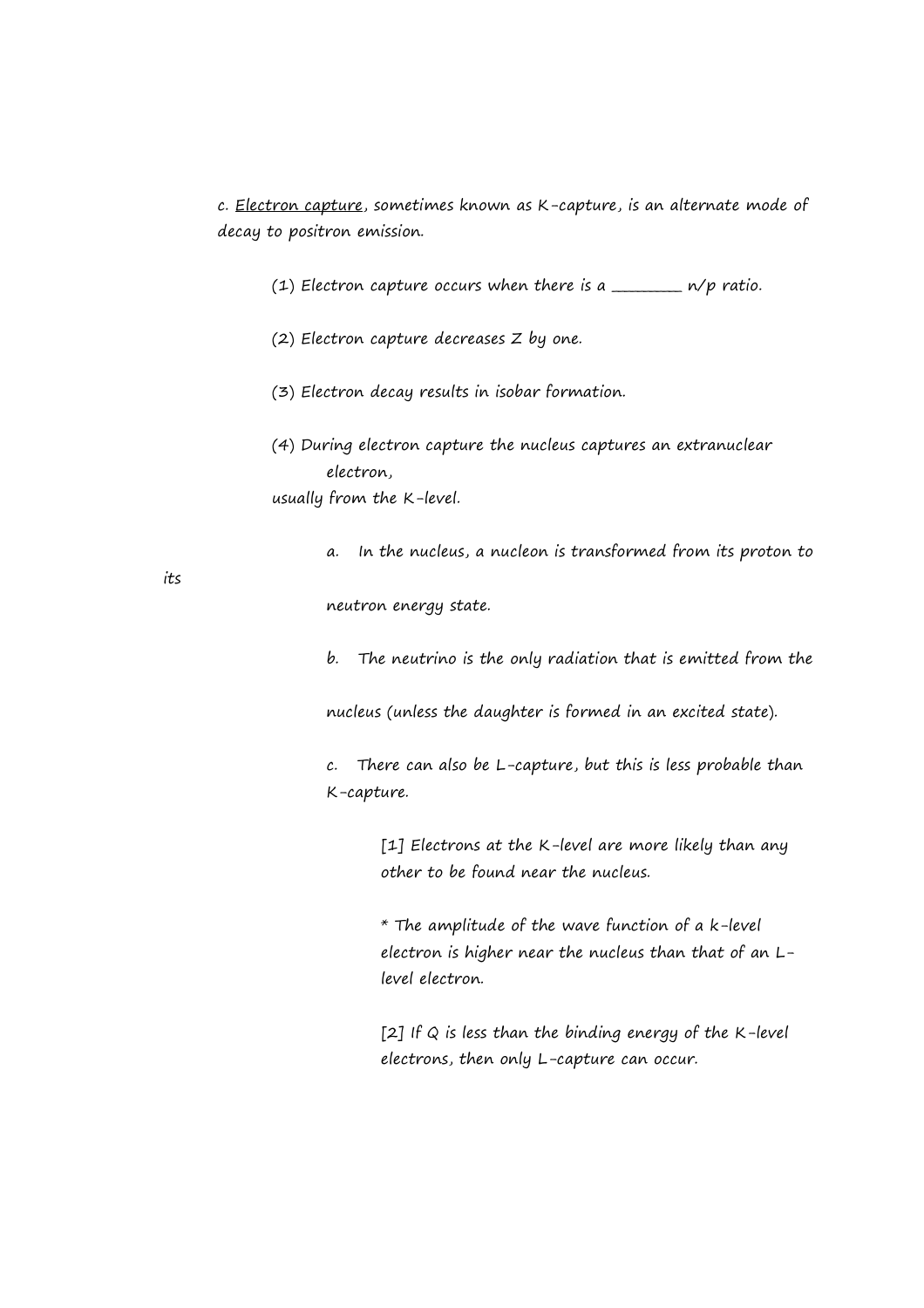(5) The capture of an electron leaves a vacancy in the level from which the electron was captured.

> a. This vacancy is filled by an electron from the next higher energy level.

b. This electron readjustment produces \_\_\_\_\_\_\_\_\_\_\_\_\_\_\_\_\_\_\_\_ of the product nucleus.

(6) Rather than an x ray being emitted, the energy may be transferred to an electron at a higher energy level.

> a. This electron is then emitted with an energy equal to the characteristic x-ray energy minus its own binding energy.

b. The electron emitted is called an \_\_\_\_\_\_\_\_\_\_\_\_\_\_\_\_\_\_\_ electron.

Example: In the decay of Fe-55, x rays and auger electrons are the only radiations emitted from the atom, other than the neutrino. Had the daughter, Mn-55 been formed in an excited state, gamma rays would be emitted. Auger electrons have such low energies that they are usually not detected by the common radiation detectors. Neutrinos react poorly with matter. Consequently, only x rays can be detected.

Example: Na-22, frequently, electron capture and positron emission occur together.

(7) Generally, the Q value for both positron emission and electron capture is listed as  $Q_{EC}$  on the decay scheme.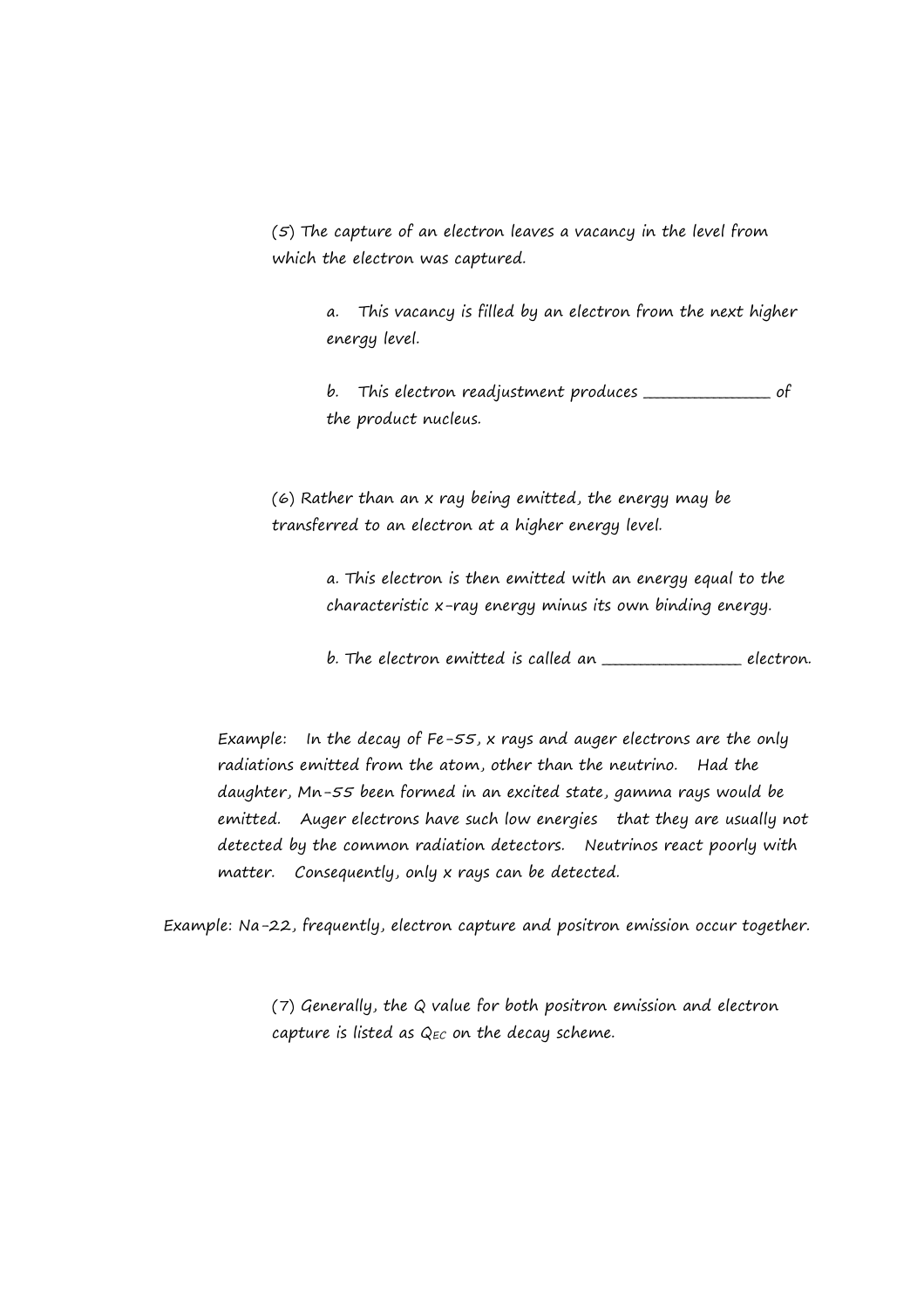a. This practice avoids misunderstandings as to whether or not the rest mass of the positron and negatron is included in the Q value for positron emission.

(8) If the Q value for a nuclide with a low  $n/p$  ratio is less than 1.02 MeV, only electron capture can occur.

(9) Above 1.02 MeV, positron emission competes with electron capture more effectively the higher the Q value.

(10) On the other hand, \_\_\_\_\_\_\_\_\_\_\_\_ in atomic number favor electron capture. With high Z, positron

 emission is rare. The potential barrier against positron emission increases with Z.

> a. The reason is that with higher Z, electron orbits are smaller, and there is a greater probability for an electron to be within the nuclear volume.

c. The overall process where by an energetically excited nucleus releases energy without a change in the structure of the nucleus, just a decrease in the energy level of the nucleus is known as Isomeric transition.

1) During \_\_\_\_\_\_\_\_\_\_\_\_\_\_\_\_\_transition there is no change in A or Z.

(a) The nucleus goes from an excited energy state to a lower energy state or a ground state.

2) The transitions between excited states of nuclei usually occur within a very short time, probably about  $10^{-13}$  to  $10^{-16}$  seconds.

(a) These transitions proceed in accordance with the exponential decay law and have a characteristic half-life.

(b) If these half-lives are measurable, the excited states are called isomers, or metastable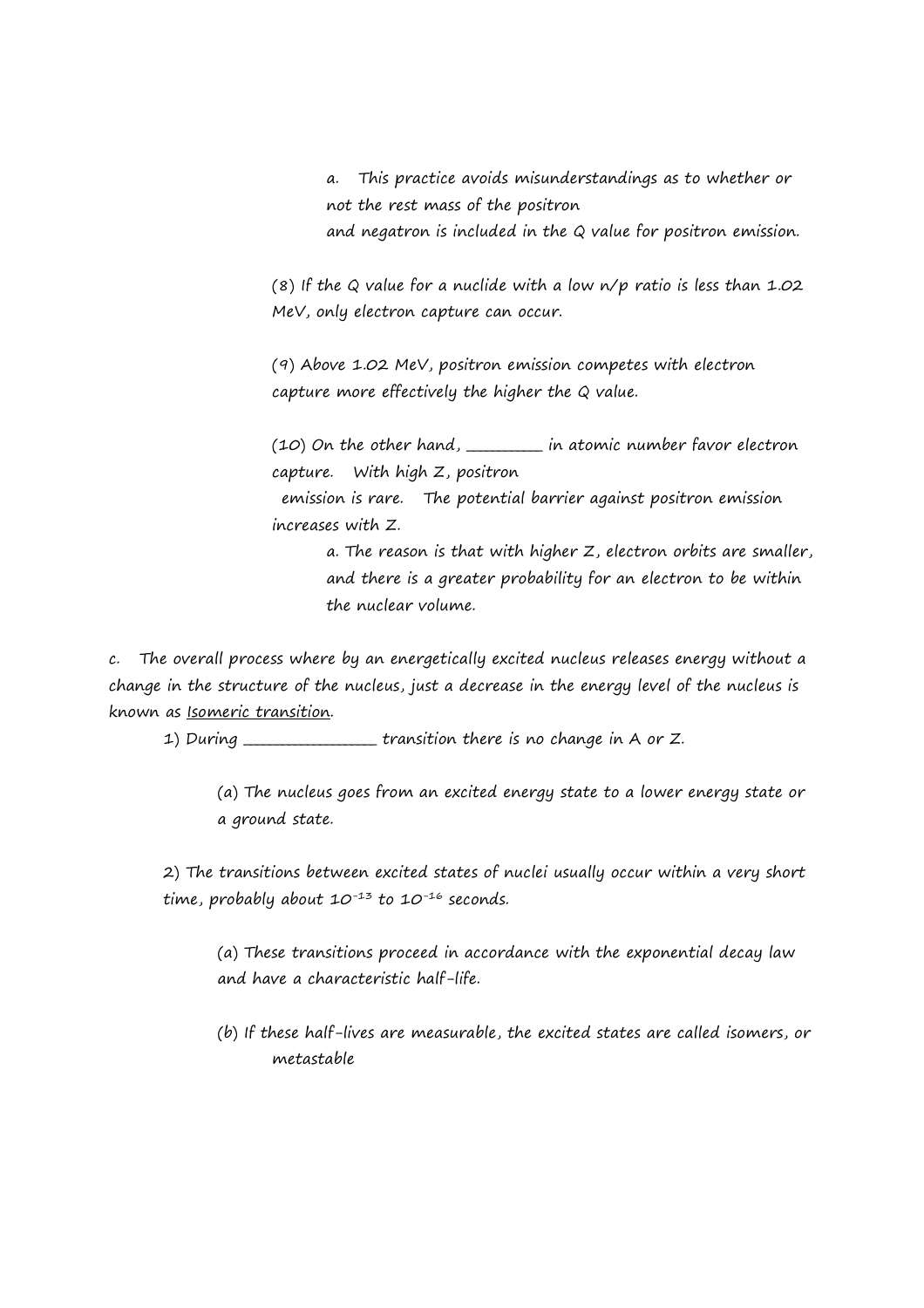isomers.

3) There are two categories of Isomeric transition:

(a) When the excited nucleus emits a gamma ray and goes to a lower energy state or to a ground state this is called\_\_\_\_\_\_\_\_\_\_\_\_\_\_\_\_\_\_\_\_\_transition.

(b) Radiative transition can be sub-divided into two processes:

i) Gamma ray emission is the emission of one photon from the nucleus.

ii) When two gamma rays are emitted within a very short period of time from the same radionuclide these are called \_\_\_\_\_\_\_\_\_\_\_\_\_\_\_\_\_\_\_\_\_\_\_\_\_\_\_\_\_\_\_ gamma rays. These must be emitted from the same nuclide and there may be two or more.

4) A second type of isomeric transition is called \_\_\_\_\_\_\_\_\_\_\_\_\_\_\_\_\_\_\_\_\_\_\_\_\_\_\_\_\_\_

5) During \_\_\_\_\_\_\_\_\_\_\_\_\_\_\_\_\_\_\_\_\_\_\_\_\_\_\_\_\_the nucleus interacts with an electron.

> (a) This electron may be in the  $K, L, M$ , etc., level but the K level predominates. The reason is the same as for electron capture.

(b) The electron is emitted with an energy equal to the disintegration energy

minus its own binding energy.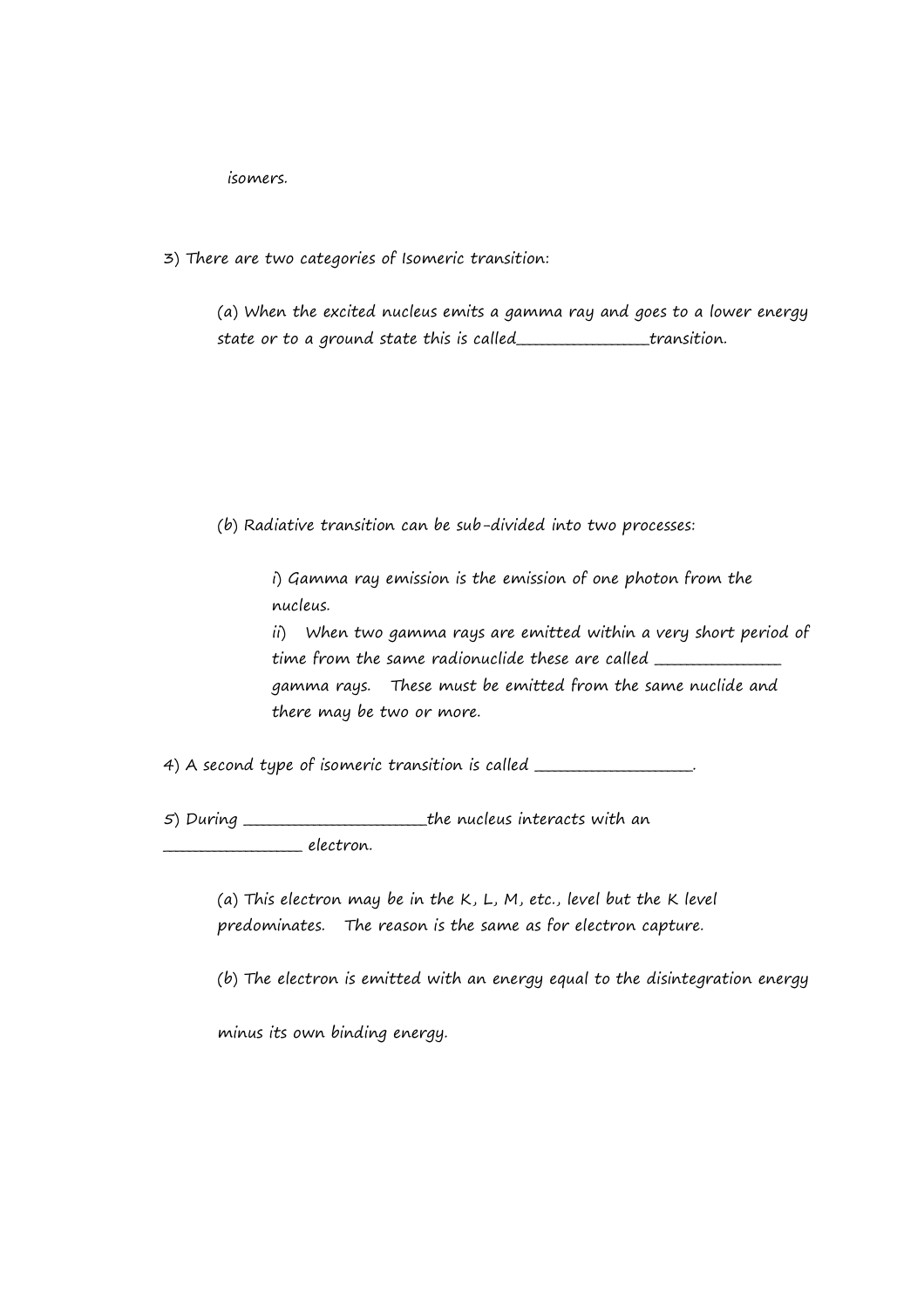These electrons are called \_\_\_\_\_\_\_\_\_\_\_\_\_\_\_\_\_\_\_\_\_\_\_\_\_\_\_ electrons.

(c) Both x ray and auger electrons accompany internal conversion. Both are produced in a manner identical to their production in electron capture.

(d) In internal conversion the excited nucleus interacts electromagnetically with the electron. No gamma ray is produced.

 $(e)$  Internal conversion is an alternate to  $\frac{1}{1-\frac{1}{1-\frac{1}{1-\frac{1}{1-\frac{1}{1-\frac{1}{1-\frac{1}{1-\frac{1}{1-\frac{1}{1-\frac{1}{1-\frac{1}{1-\frac{1}{1-\frac{1}{1-\frac{1}{1-\frac{1}{1-\frac{1}{1-\frac{1}{1-\frac{1}{1-\frac{1}{1-\frac{1}{1-\frac{1}{1-\frac{1}{1-\frac{1}{1-\frac{1}{1-\frac{1}{1-\frac{1}{1-\frac{1}{1-\frac{1}{1-\frac{1}{1-\frac$ 

(f) frequently, a nuclide decays by both isomeric transition and internal conversion.

(g) The internal conversion coefficient is the ratio of the number of conversion electrons to the number of gamma rays emitted.

> (1) It is designated by the symbol  $\alpha$  or e/ $\gamma$ . It may have any value between  $Q$  and  $\infty$ .

(h) Internal conversion is favored by  $\frac{1}{1-\epsilon}$  atomic number and by  $Q$  values.

d. Less common modes of decay.

1) Proton Emission (very rare)

2) Spontaneous fission (this process occurs only with very heavy elements).

(a) Delayed neutron emission occurs with nuclides with a high n/p ratio.

(b) In such a negatron is emitted first.

(c) The product nucleus is left with an energy in excess of the binding energy of one of its neutrons.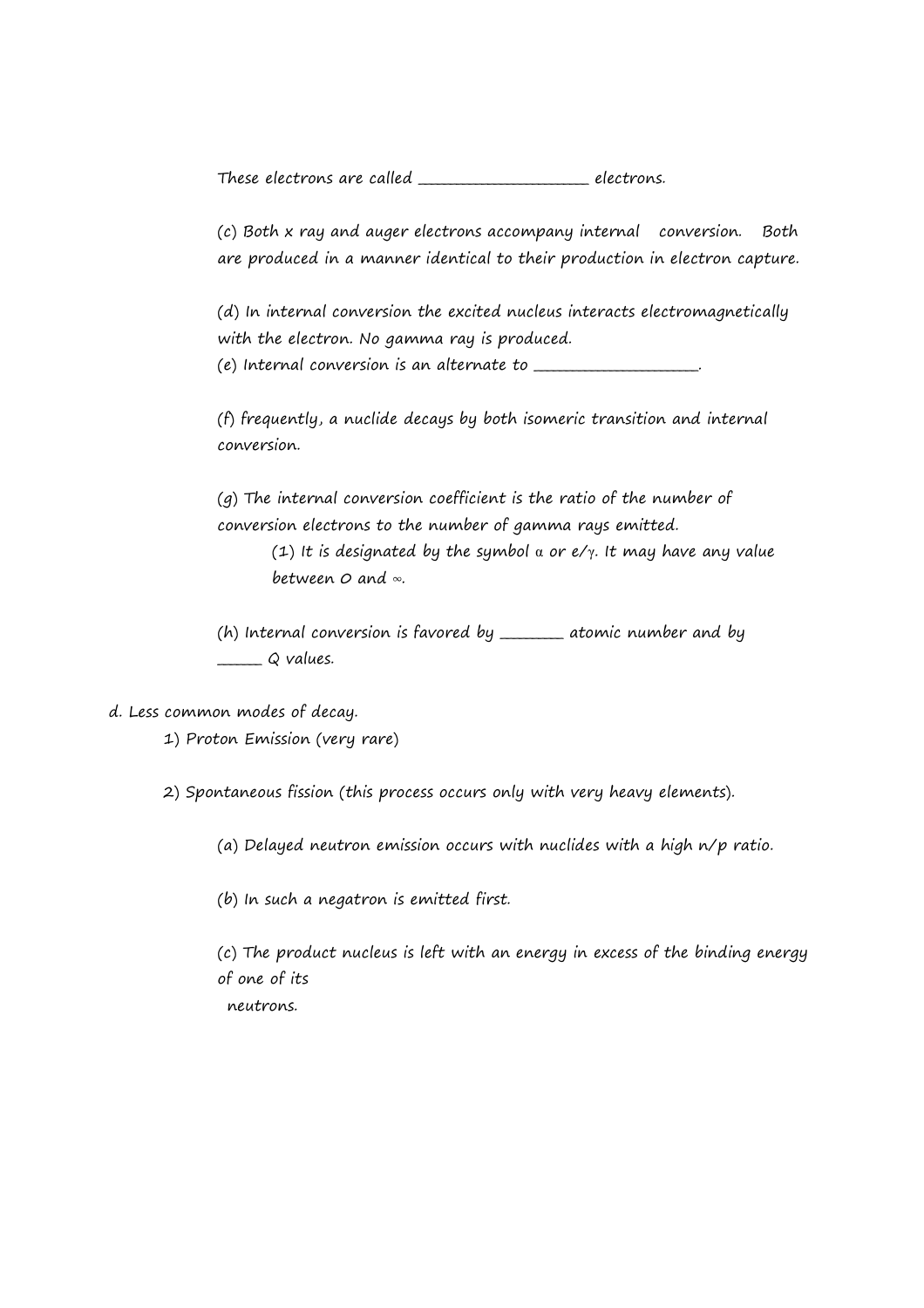(d) Several neutrons are emitted promptly, these are referred to as prompt neutrons.

(e) Other neutrons are emitted in a very short time after fission and these neutron are referred to as a delayed neutron.

(1) Delayed neutrons are used in the control of nuclear reactors.

Properties of Electromagnetic Radiation

A. Both Gamma-rays and X-rays are a types of electromagnetic radiation.

1. There are many types of electromagnetic radiations:

- a. Visible light
- b. Infrared light
- c. ultraviolet light
- d. gamma rays
- e. x rays

2. Electromagnetic radiations consist of oscillating \_\_\_\_\_\_\_\_\_\_\_\_\_\_\_ and  $\Box$  fields.

a. A field is a region where a certain kind of force is exerted.

3. All electromagnetic fields can travel at the same velocity.

a. This is the velocity of light:

 $b. c = 3.0x10^{10}cm/s = 3.0x10^{8}m/s$ 

(1) this is the velocity of light in a vacuum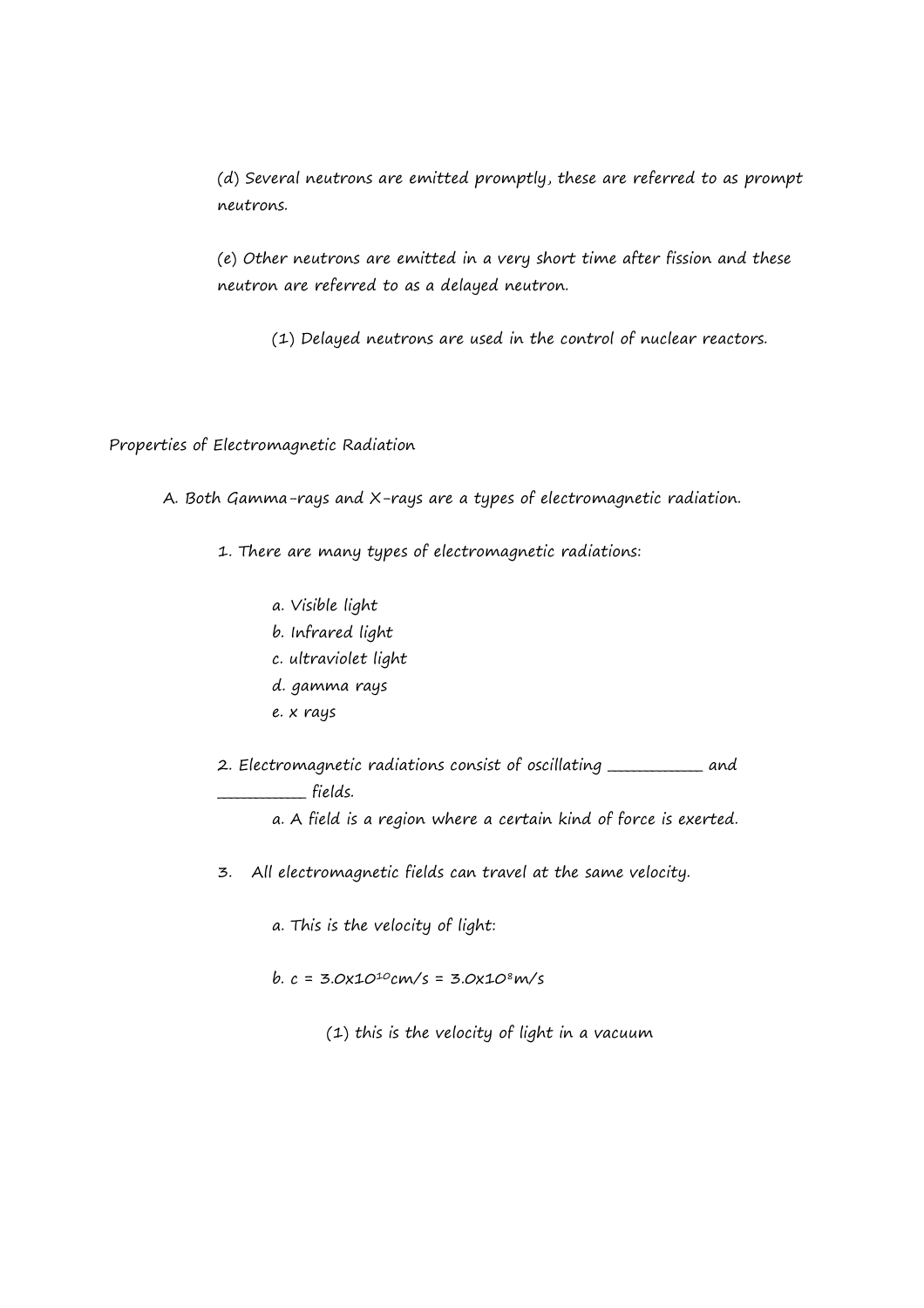c. The energy of electromagnetic radiation is proportional to the frequency of oscillation of the electric and magnetic fields:

$$
E = hf = hv
$$

 $E$  = energy in ergs  $h =$  Planck's constant (6.625x10<sup>-27</sup> erg-sec).  $v = f = frequency of radiation s^{-1}$ .

d. Frequency is inversely proportional to the wavelength:

 $f = c/\lambda$  $c$  = velocity of light  $\lambda$  = wavelength of wave (cm)

4. The energy of electromagnetic radiation is quantized.

a. This was proposed by the quantum theory.

b. The energy of electromagnetic radiation is carried in little "bundles" or packets.

(i) Each little bundle or packet is called a photon or quantum.

(ii) The energy of a photon or quantum is given by the expression  $E = hf = hv$  or  $E = hc/\lambda$ .

(iii) A photon cannot be further subdivided. It either exists, or it disappears completely when it undergoes various interactions.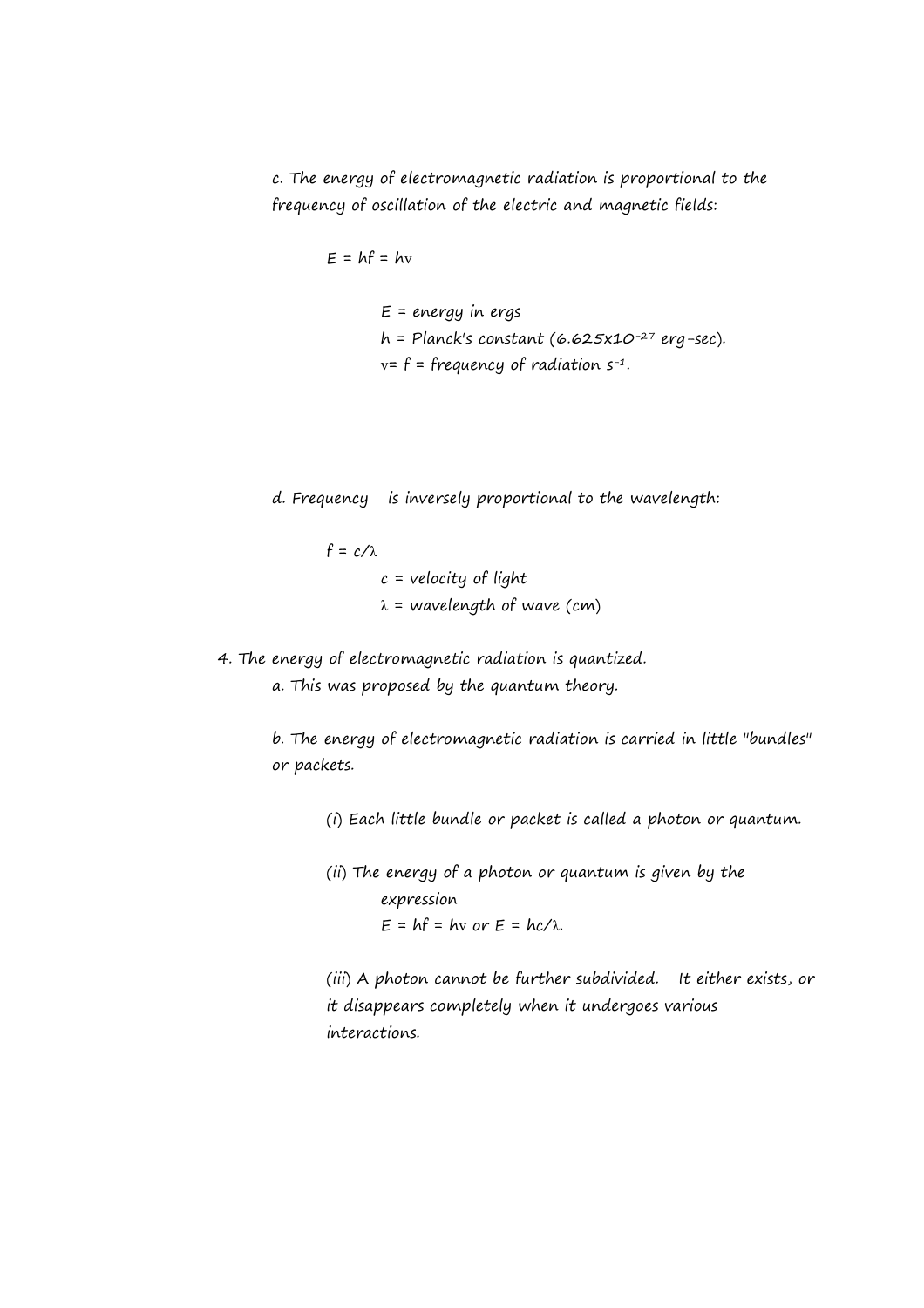5. Photons are classified by their **\_\_\_\_\_\_\_\_\_\_\_\_\_\_\_\_\_**, not their energy.

a. Photons involved with radioactive nuclides include gamma rays and x rays.

b. The gamma rays from radioactive nuclides have energies that range from about 10 keV to about 3 MeV.

c. There are two types of x rays:

i) characteristic x rays, which are emitted from extranuclear electrons in transitions between different energy levels. Their energies range from a few keV up to a about 100 keV ( a little higher for the artificial elements).

ii) Bremsstrahlung or continuous x rays; these are emitted during acceleration of charged particles, usually electrons (beta particles).

 Their energies range from zero up to some maximum value. These maximum values are the energies of the charged particles which emit bremsstrahlung.

d. Gamma rays are monoenergetic.

i) Their energy depends on the nuclear transitions which form them.

ii) There can be more than one energy group even for a given radionuclide. Within each group all the gammas have the same energy.

e. Characteristic x rays are monoenergetic. Their energies depend upon the energy level transitions from which they originated.

f. Bremsstrahlung radiation is not \_\_\_\_\_\_\_\_\_\_\_\_\_\_\_\_\_. It exhibits a continuous spectrum.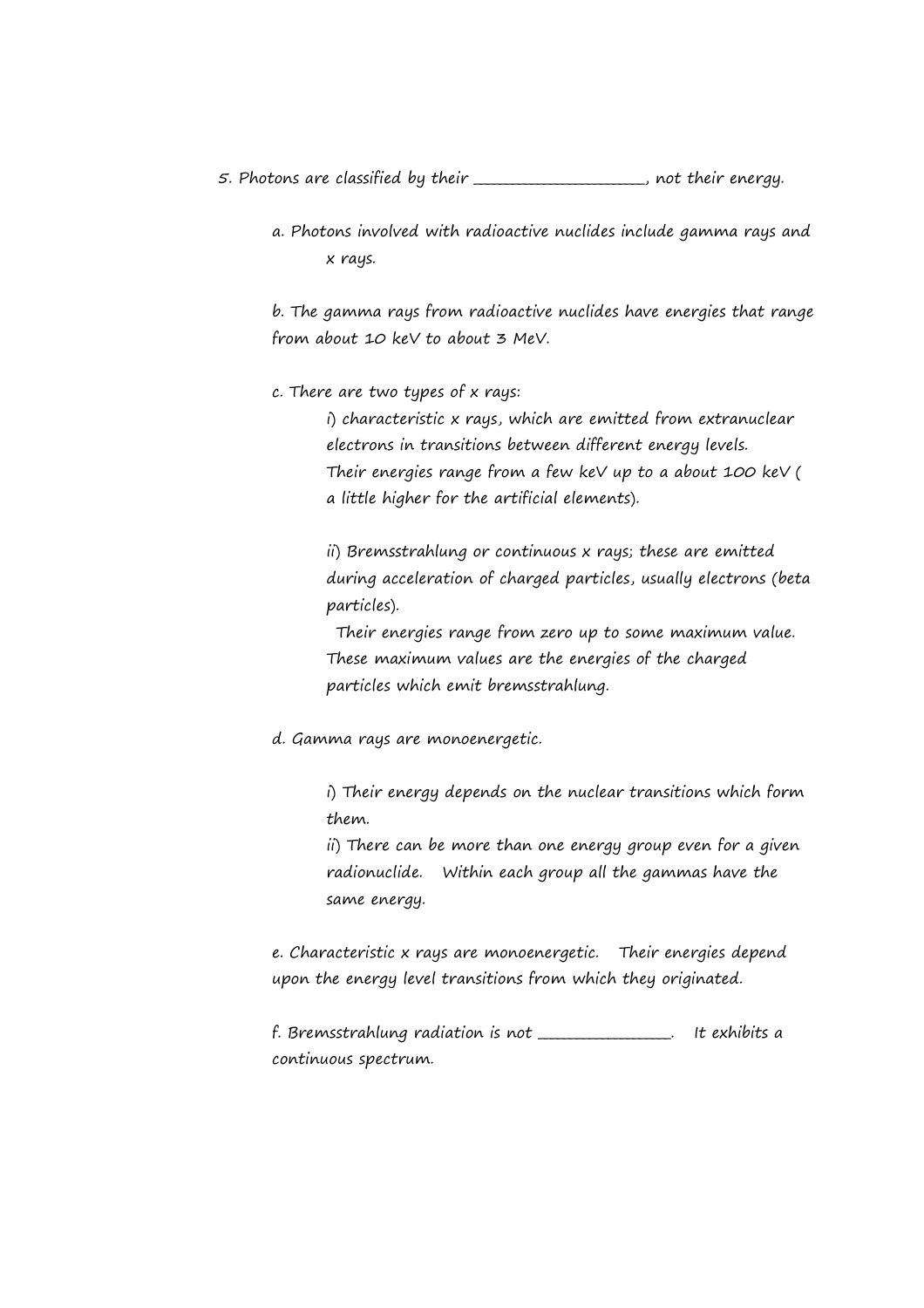6. Gamma rays and x rays interact with matter in essentially the same manner.

a. Both interact with matter \_\_\_\_\_\_\_\_\_\_\_\_\_\_\_\_\_\_\_ compared to alpha and beta particles.

b. gamma and x rays can penetrate great thicknesses of matter.

7. Gamma rays and x-rays have no charge.

a. Gamma rays do not have the same force fields that are associated with charged particles.

b. The fact the gamma rays do not have mass is immaterial since gravitational force generally is not significantly involved in the interaction of radiation.

8. Gamma rays do not produce excitation and ionization in the same manner that charged particles do.

a. They cannot lose their energy in small amounts, since they must give up all their energy or none at all.

9. Gamma rays do have an electromagnetic force field.

a. This force field allows gammas to interact with matter. b. Electromagnetic radiation interact with matter in three principal ways:

i) The photoelectric effect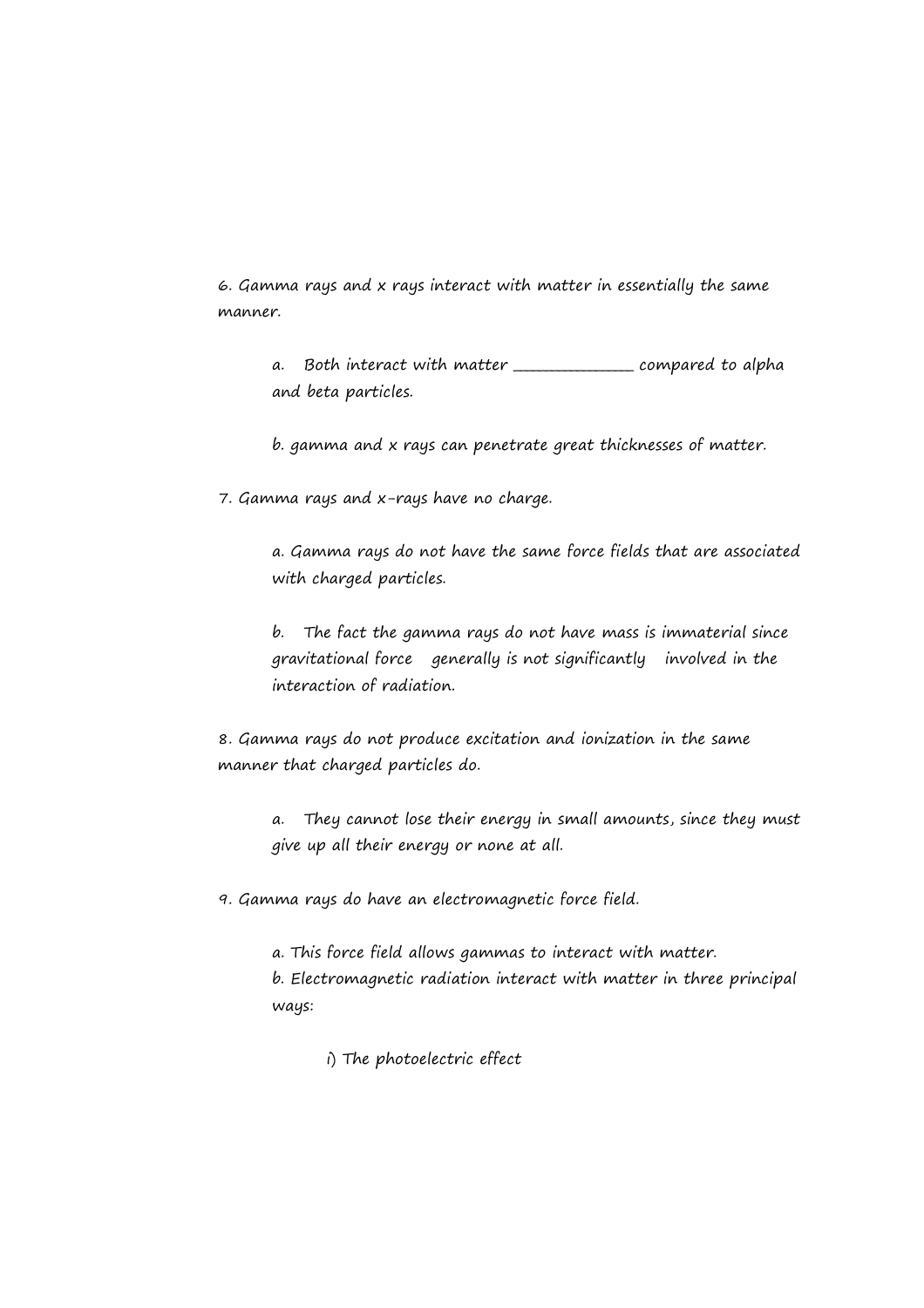- ii) The Compton effect
- iii) The pair production effect
- 10. The Photoelectric effect

a. An incident gamma ray interacts with the whole atom to which an electron is bound.

(1) An incident photon \_\_\_\_\_\_\_\_\_\_\_\_\_\_\_ be totally absorbed by a free electron.

(2) Total absorption can only take place when the target electron is initially bound in an atom.

b. All of the gamma ray's energy is transferred to the atom

c. The gamma ray disappears.

d. The electron is ejected from the atom with an energy equal to the gamma ray energy minus its own binding energy.

(1) The ejected electron is known as a photoelectron.

$$
E_e = E_\gamma - B_e
$$

Where:

 $E_e$  = energy of photoelectron  $E_{\gamma}$  = energy of incident photon  $B<sub>e</sub>$  = binding energy of the electron

(2) The photoelectron can produce excitation and ionization of matter in a manner similar to the beta particle.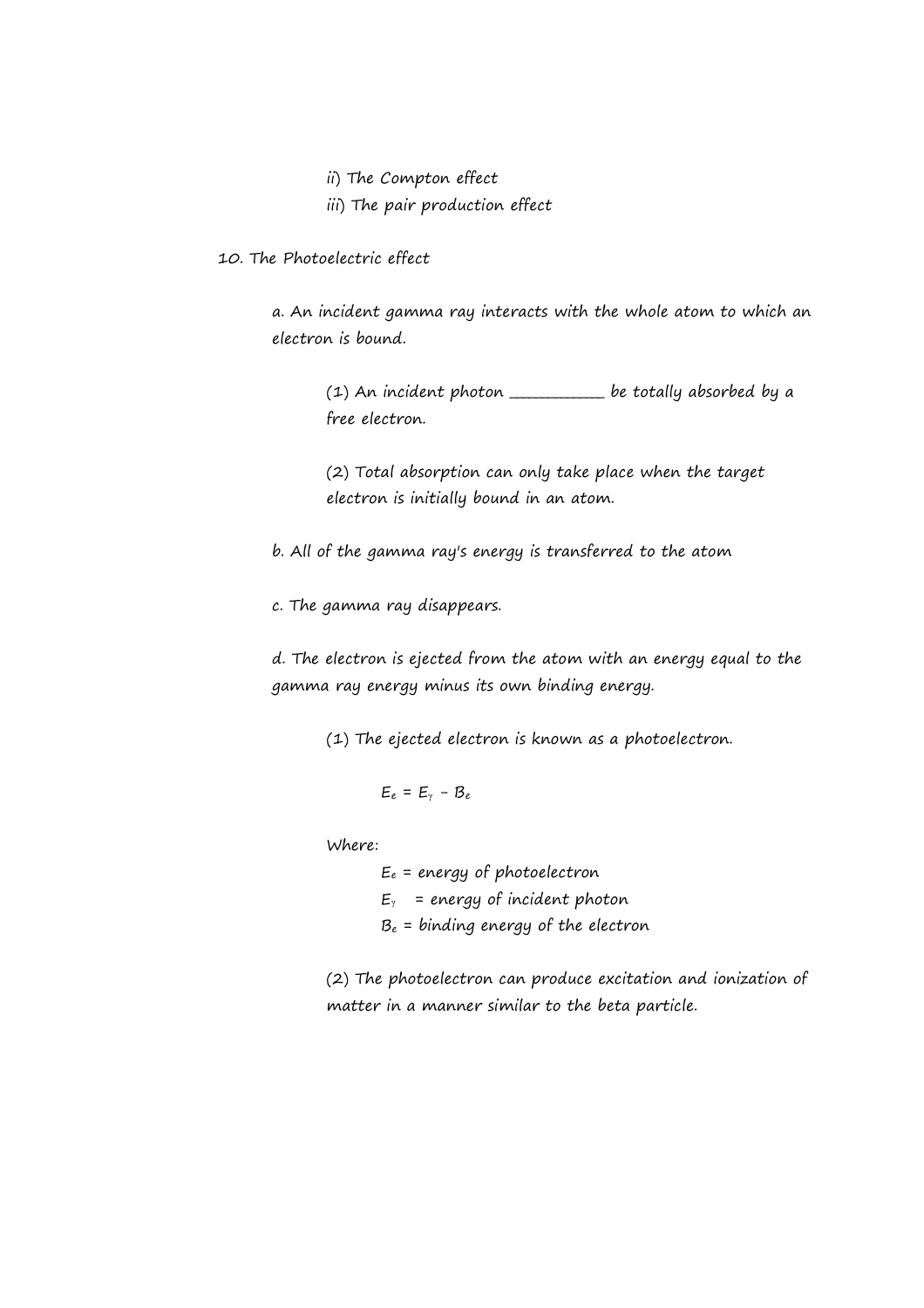(3) The binding energy of the ejected electron is eventually observed as either the energy of a **characteristic x ray** or the energy of an **auger electron** when the vacancy created by the ejection of the electron is filled.

(4) The momentum of this interaction is conserved by the recoil of the entire residual atom. However, the kinetic energy gained by the  $\overline{\phantom{a}}$  is negligible.

(5) As might be expected, the most tightly bound electrons have the greatest probability of absorbing a photon which is incident upon an atom.

(i) It has been found experimentally and theoretically that about \_\_\_\_\_\_\_ of the photoelectric absorption processes take place in the K shell, provided that the incident photon energy clearly exceeds the K-shell binding energy.

(ii) Schematically the photoelectric process appears as follows: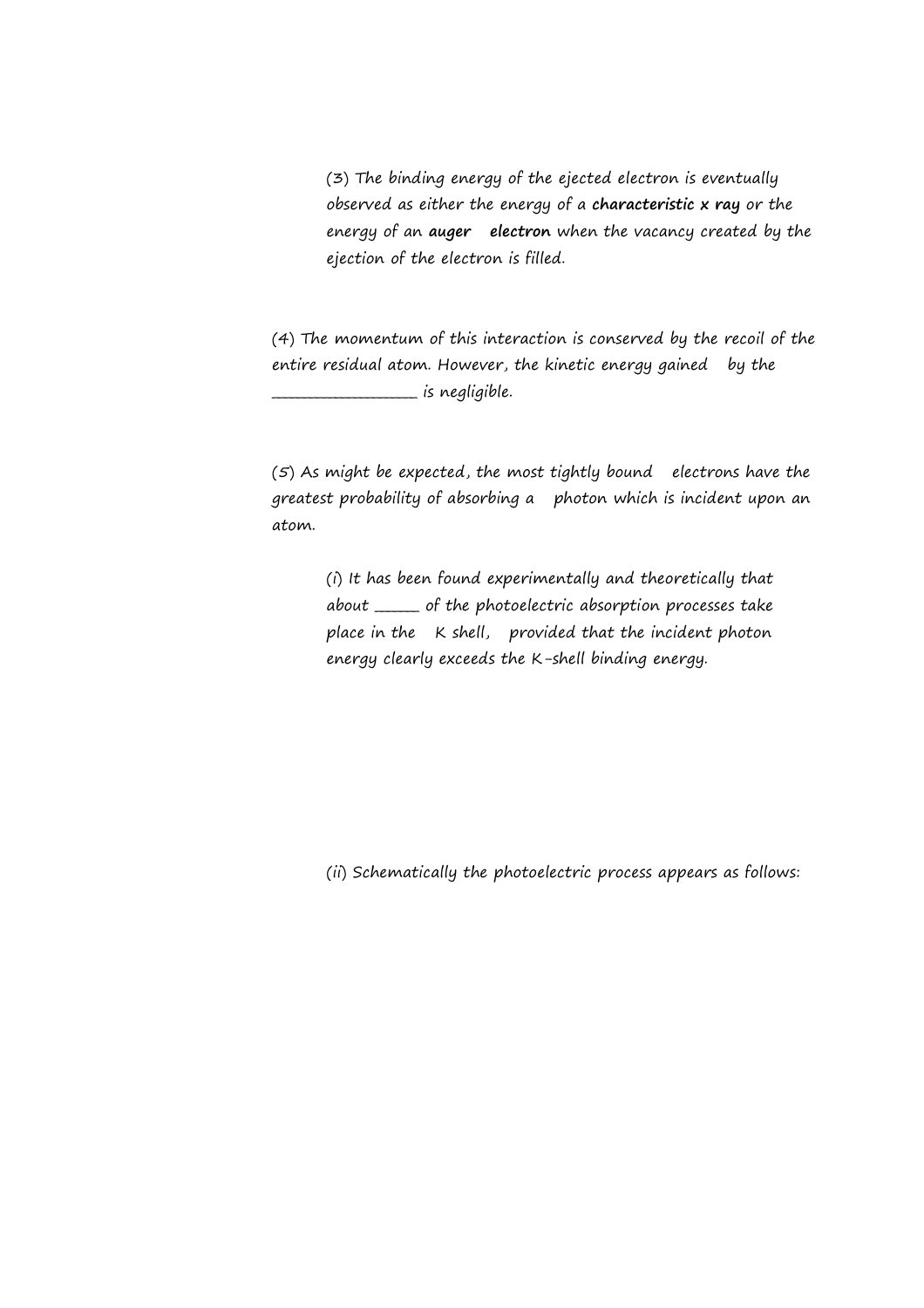(6) When the photoelectric effect occurs the energy of the photoelectron is usually absorbed within the material from which it was \_\_\_\_\_\_\_\_\_\_\_\_\_\_\_\_\_\_\_\_\_\_\_\_\_\_

(7) The photoelectric process is the predominant mode of interaction for gamma rays (or x rays) of relatively \_\_\_\_\_\_ energy.

 $(8)$  The photoelectric process is enhanced for absorber materials of  $\frac{1}{2}$ atomic number (Z).

(9) Although no analytic expression is valid for the determination of the probability of photoelectric absorption per atom for all Z and over all energy ranges a rough approximation is given by the expression:

$$
\tau = Const. \frac{(Z^n)}{(E_\gamma^3)}
$$

where:

 $\tau$  = the probability of photoelectric absorption  $Z =$  the atomic number of the absorber  $n = an$  exponent with a value of between 4 and 5 over the gamma ray energy region of usual interest.  $E_Y$  = Energy of the incident gamma

(i) This severe dependence of the photoelectric absorption probability on the atomic number of the absorber is a primary reason for the preponderance of high-Z materials (such as lead) in gamma ray shields.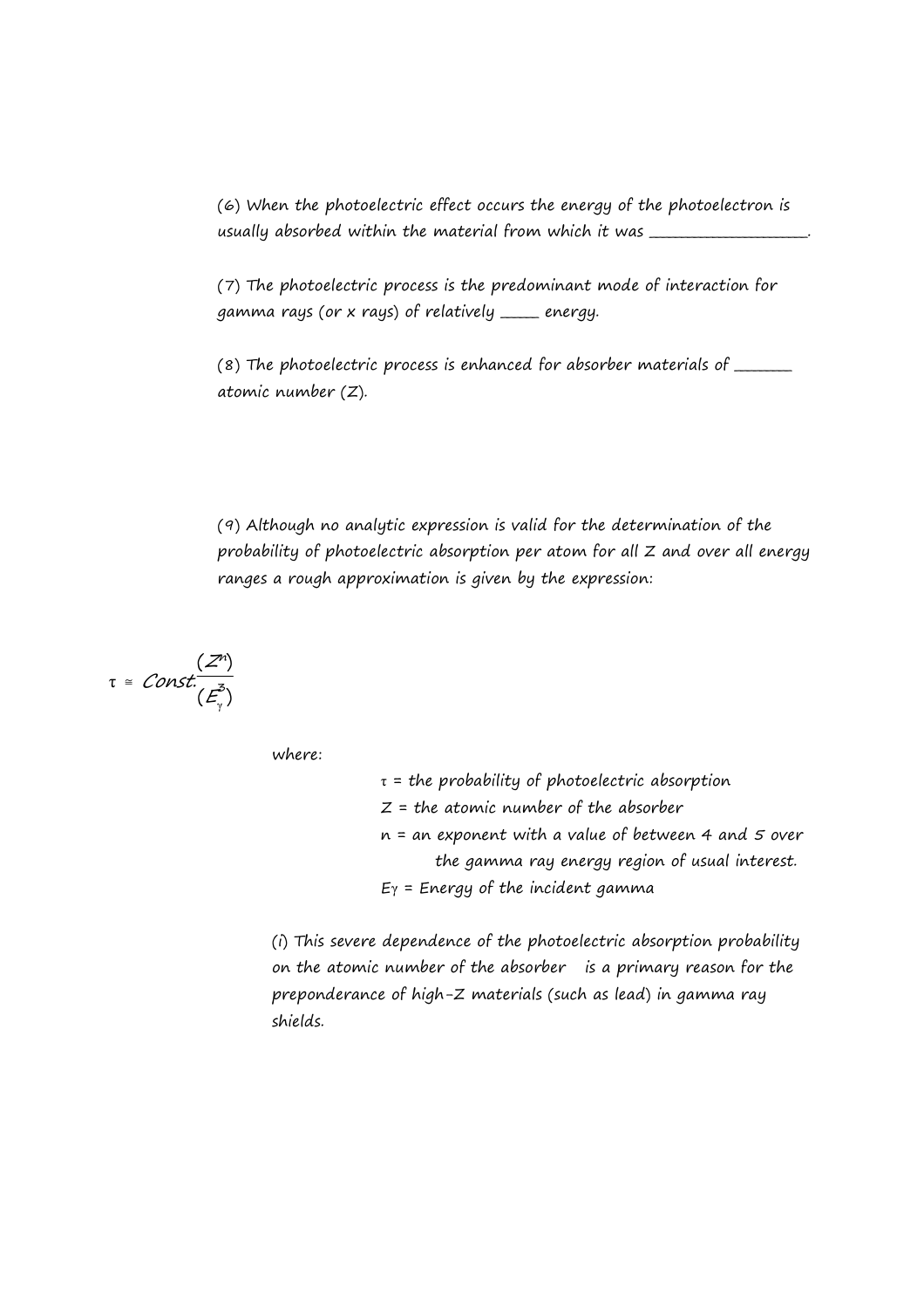(ii) The following figure is an approximate graph showing the probability of photoelectric absorption for a popular gamma ray detection material {NaI(TI)}. The following items should be observed: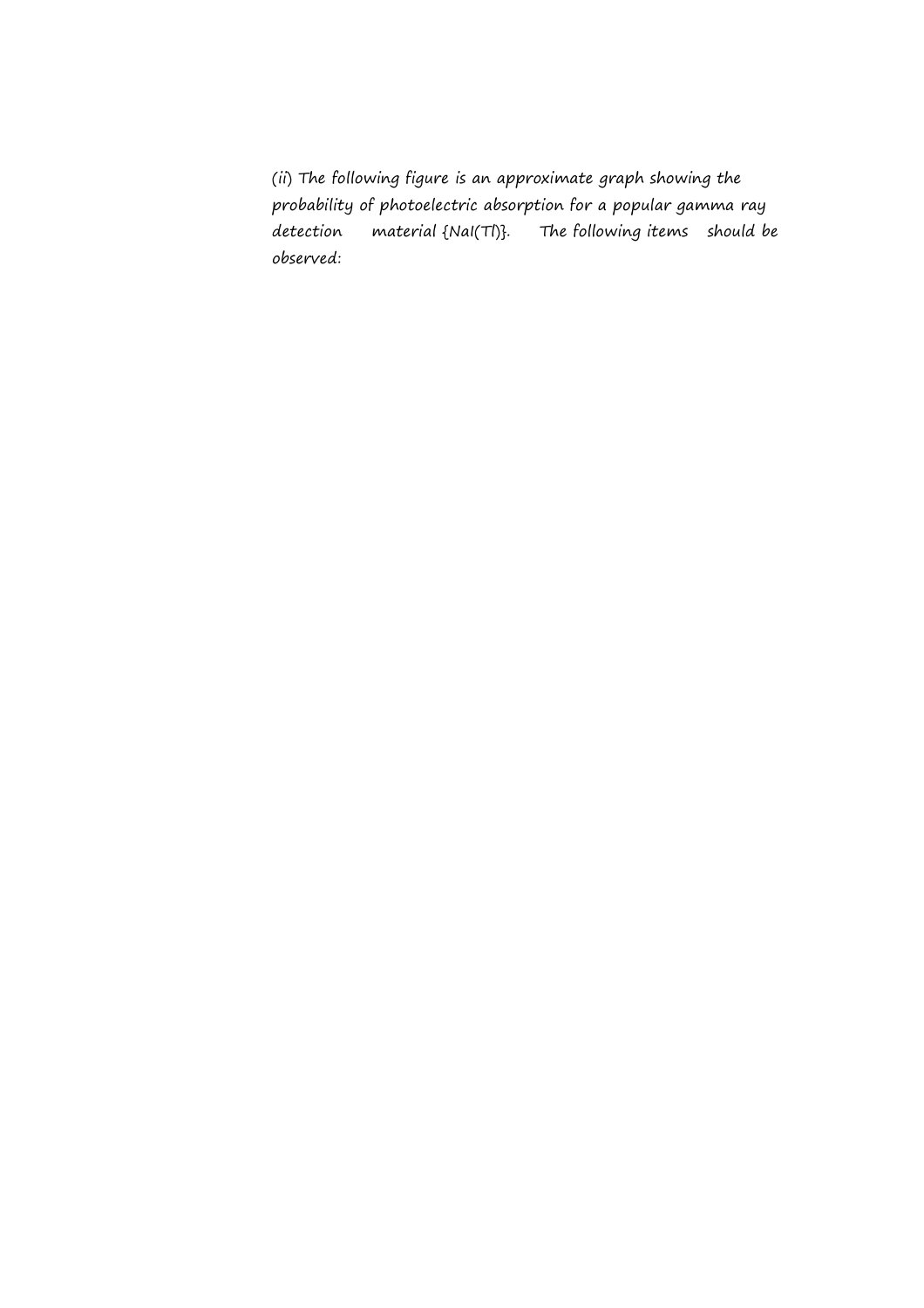\* In the low-energy region, discontinuities in the curve or "absorption edges " appear at gamma ray energies which correspond to the binding energies of the of electrons in the various shells of the absorber atom.

> - The edge lying highest in energy corresponds to the binding energy of the K-shell electrons.

- For gamma rays with energies above the edge, the photon energy is sufficient for the photoelectric effect to occur with Kshell electrons.

- For gamma rays with energies below the edge, the photon energy is insufficient for the photoelectric effect to occur with K-shell electrons.

- Similar absorption edges occur at lower energies for the L, M.....electron shells of the atom.

### 11. The Compton Effect

a. The compton effect consists of the following events:

(1) A photon collides with a bound electron of an atom.

(a) a free electron cannot totally absorb a gamma ray because \_\_\_\_\_\_\_\_\_\_\_\_cannot be conserved in such a collision.

(2) The energy of the photon is partially acquired by the electron and partially acquired by a scattered photon.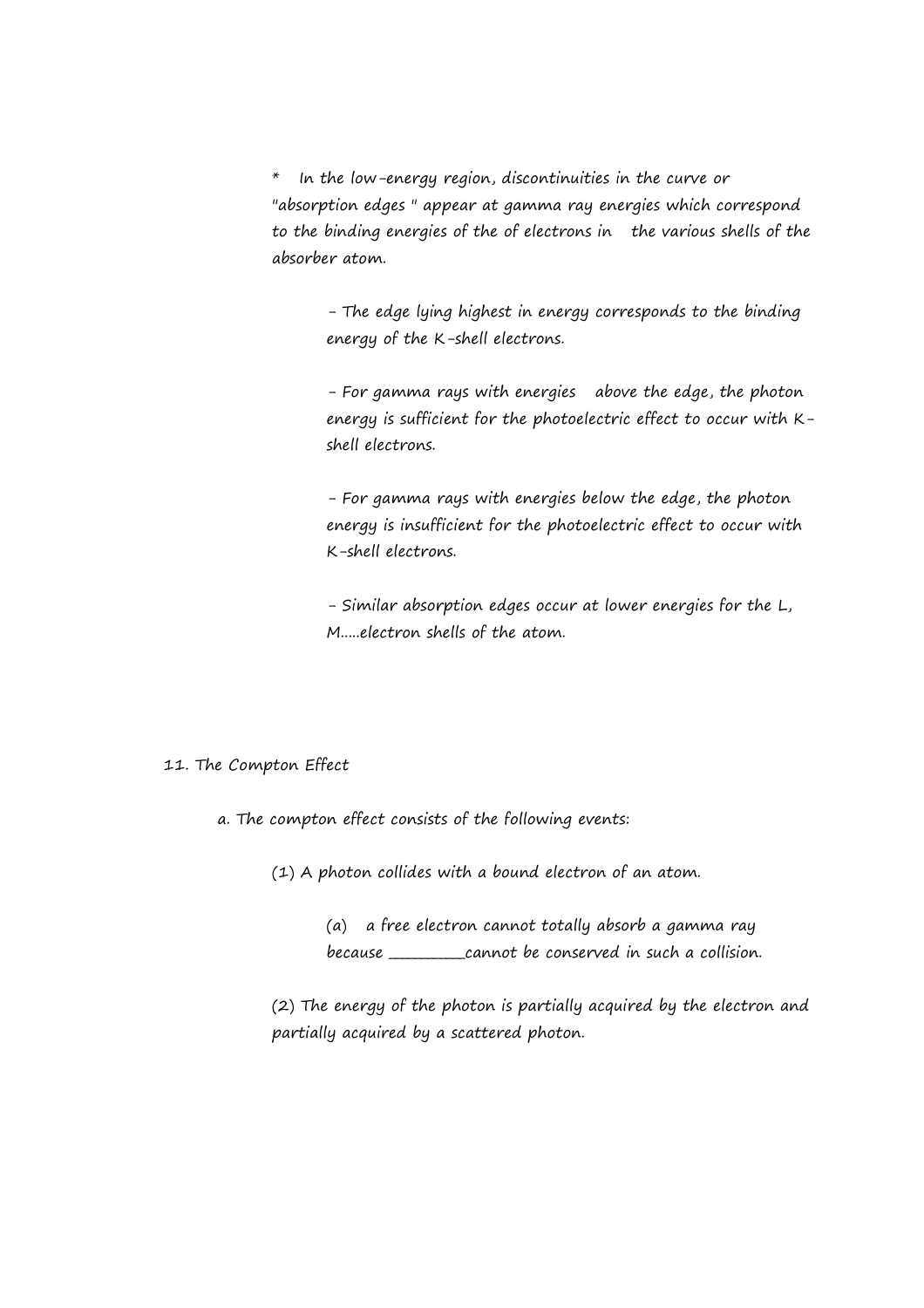(3) The scattered photon and electron move away from the atom producing further \_\_\_\_\_\_\_\_\_\_\_\_\_\_\_\_\_\_\_\_\_\_\_\_\_.

b. Schematically the compton effect appears as follows:

c. The scattered electron is called a compton electron, recoil electron, or struck electron.

(1) The energy relationships associated with the compton effect are given by the expression:

> $E_e = E_\gamma - E_\gamma'$ where:  $E_e$  = the energy of the compton electron  $E<sub>y</sub>$  = the energy of the incident photon  $E_{\gamma}$  = the energy of the scattered photon

(a) Unlike the case of the photoelectric effect, the binding energy of the electron involved in the Compton effect is insignificant compared to the typical energies of the incident photon, the scattered photon, and the Compton electron's energy. Therefore, the binding energy of the Compton electron is usually ignored.

(2) The energy of the Compton electron varies from 0 up to a maximum value as a function of the angle of scatter relative to the path of the incident photon.

(a) The maximum energy of the Compton electron is given by the following expression: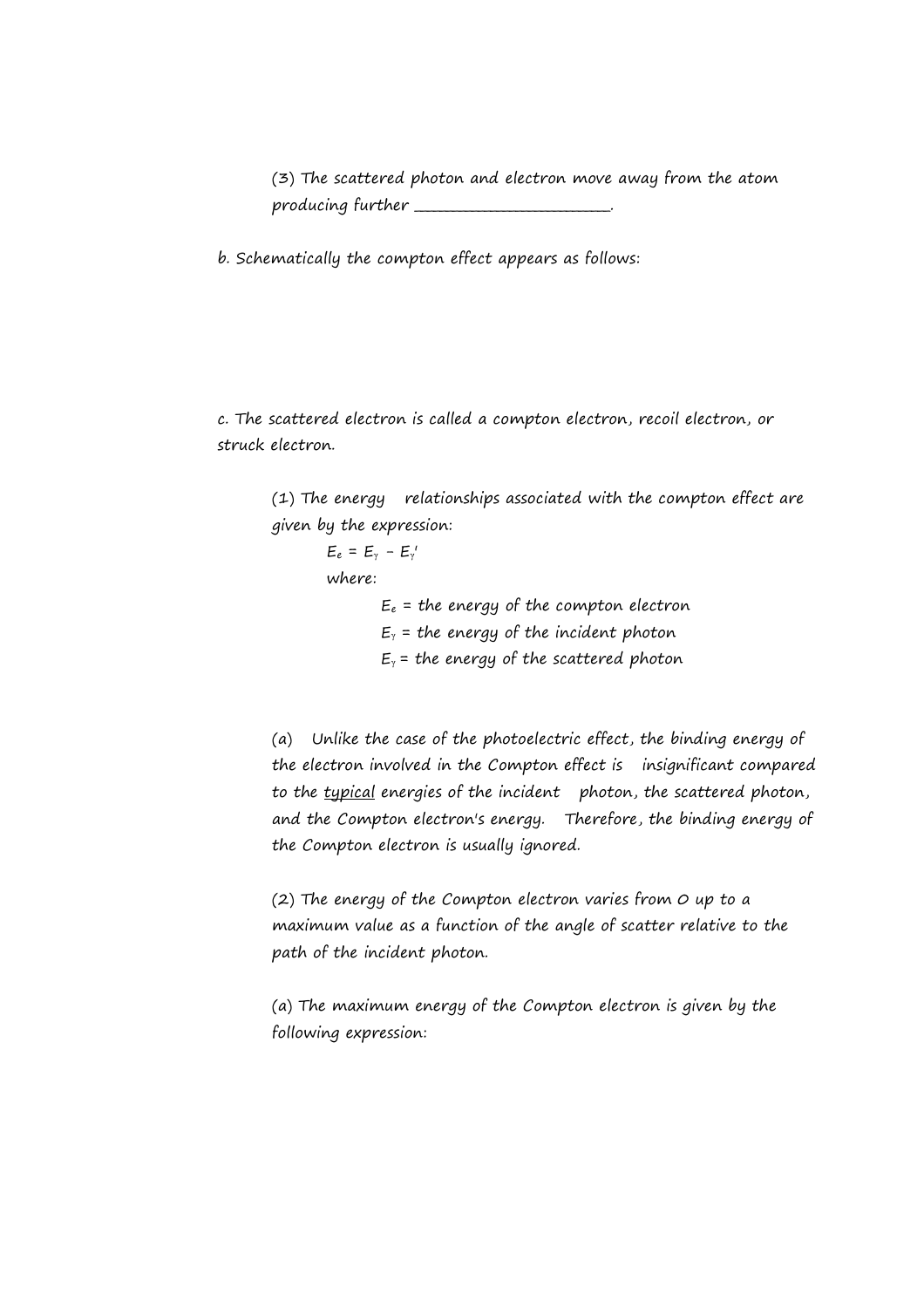$$
E_e = \frac{E_\gamma}{1 + \frac{0.511}{2E_\gamma}}
$$

1. This maximum energy occurs when the Compton electron experiences a scattered angle  $\theta'$  of 180°.

2. This is called a \_\_\_\_\_\_\_\_\_\_\_\_\_\_ collision of the photon and the electron.

(3) The scattered photon does not have the same direction as the original photon and is said to be scattered.

(a) The angle of scatter depends on the amount of energy lost by the original photon.

12 Pair Production

a. Above incident photon energies of 1.02 MeV, a third type of interaction, known as pair production, becomes increasingly important.

(a) In pair production the photon is \_\_\_\_\_\_\_\_\_\_ absorbed and in its place appears a positron-negatron pair whose total energy is just equal to the incident photon's energy.

 $E_{\gamma}$  =  $(KE_{\text{negatron}} + m_{\circ}C^2)$  +  $(KE_{\text{positron}} + m_{\circ}C^2)$ (b) Schematically the overall process is as follows:

 $\sigma$ uej  $\sigma'$   $\sigma'$   $\sigma'$   $\sigma'$   $\sigma'$   $\sigma'$   $\sigma'$   $\sigma'$   $\sigma'$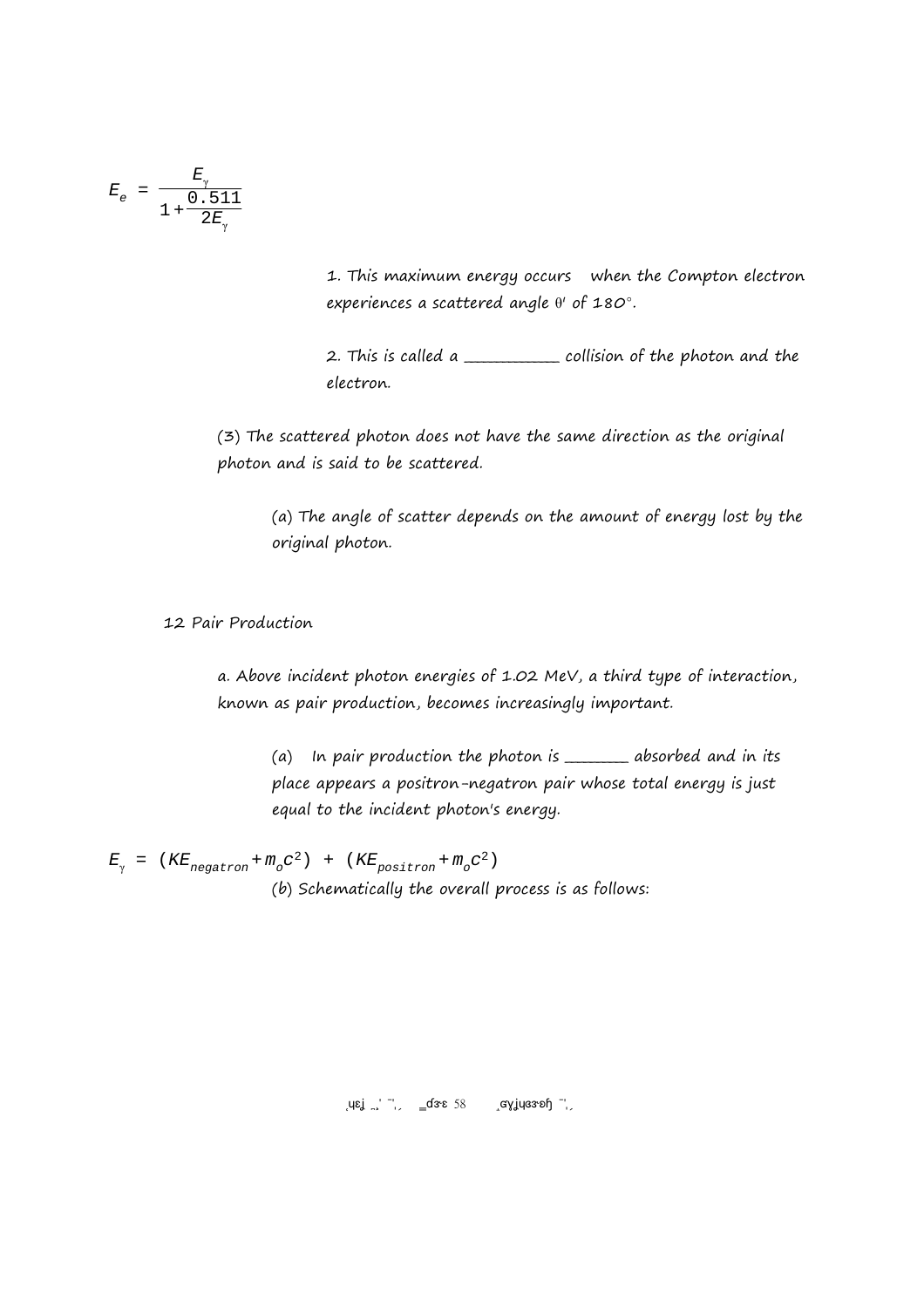(c) The pair production process occurs only in the field of charged particles, mainly in the nuclear field but to some degree in the field of an electron.

 $(1)$  The presence of this "particle" is necessary for  $\frac{1}{1}$ conservation.

(2) When pair production occurs in the nuclear field the minimum energy requirement is  $E_\gamma \ge 1.02$  MeV.

- In the typical case of pair production, pair production occurs in the nuclear field.

(3) Pair production can occur in the field of an electron. However, this is relatively \_\_\_\_\_\_\_.

- The minimum energy requirement for this is:  $E_{\gamma}$  and MeV. This great energy requirement results from momentum considerations.

(d) Pair production can be thought of as the reverse of annihilation.

(e) Pair production is favored by high energies ( $E_y \ge 5$  MeV) and by \_\_\_\_\_\_\_\_atomic number.

κ = Const.(Z<sup>2</sup>)(E<sub>γ-</sub>1.02) where:

> $\text{LMS}$   $\text{LMS}$   $\text{LMS}$   $\text{LMS}$   $\text{LMS}$   $\text{LMS}$  $\kappa$  = the probability of pair production  $Z =$  the atomic number of the absorber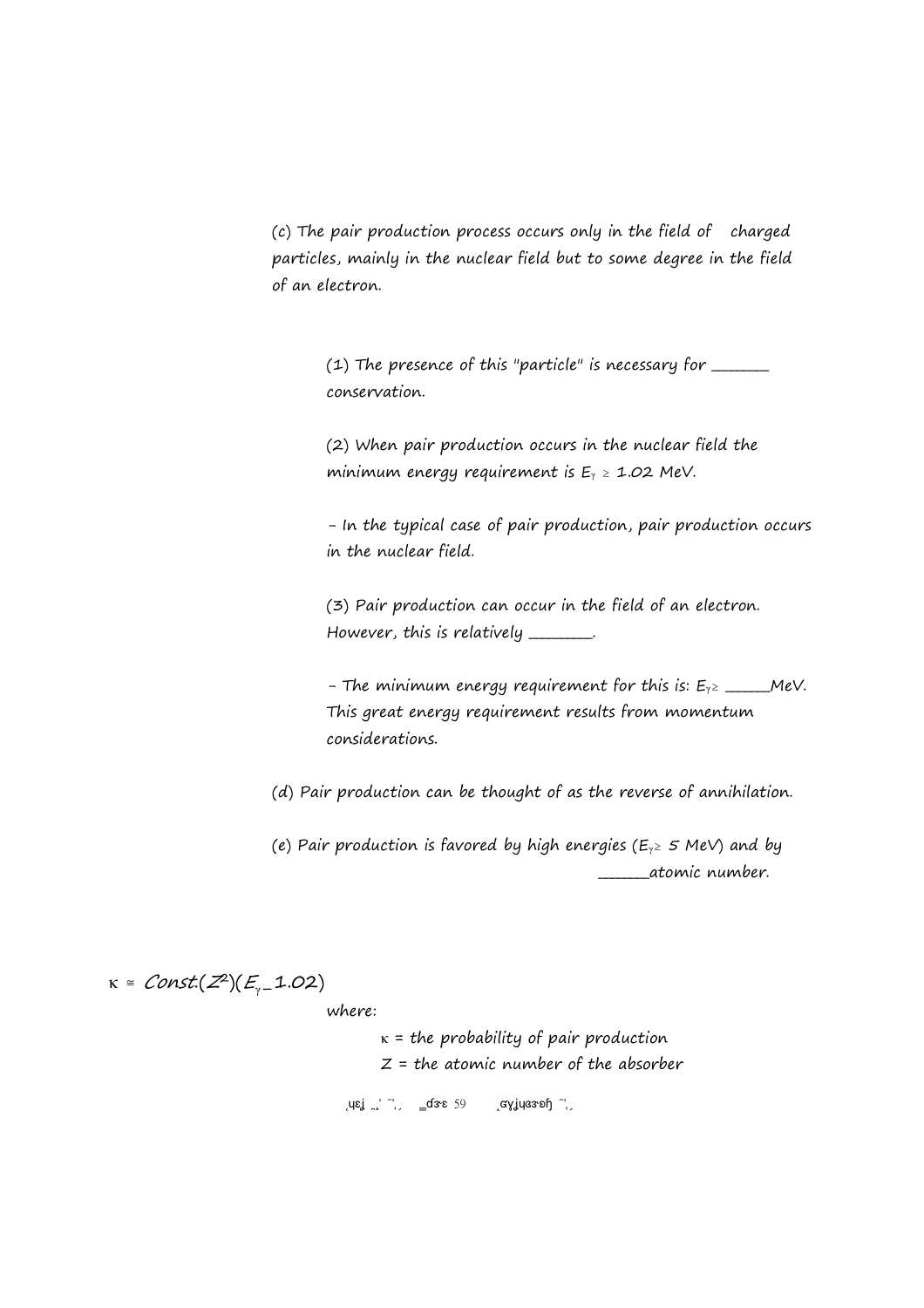$E_Y$  = Energy of the incident gamma

Note: this is not the same constant employed an a similar expression for the photoelectric effect and the Compton effect

Attenuation, absorption, and scattering coefficients

a. Photon penetration in matter is governed statistically by the probability per unit distance traveled that a photon interacts by one physical process or another.

1. This probability is denoted by the Greek symbol μ (mu).

 $2. \mu$  - is called the linear attenuation coefficient.

 $3. \mu$  - has the dimensions of \_\_\_\_\_\_\_\_\_\_\_\_\_\_\_\_\_\_\_\_\_\_\_\_\_ (cm<sup>-1</sup>).

4. The coefficient μ depends on photon energy and is the sum of the probabilities of the photoelectric effect, Compton scattering, and pair production for the medium in question under the conditions of concern. .

5. The coefficient μ depends on the material being traversed.

b. Consider a narrow beam of monoenergetic photons which are incident on a slab of material as drawn below:

 $\sigma_{\rm B}$   $\sigma_{\rm B}$   $\sigma_{\rm B}$   $\sigma_{\rm B}$   $\sigma_{\rm B}$   $\sigma_{\rm B}$   $\sigma_{\rm B}$   $\sigma_{\rm B}$   $\sigma_{\rm B}$   $\sigma_{\rm B}$   $\sigma_{\rm B}$   $\sigma_{\rm B}$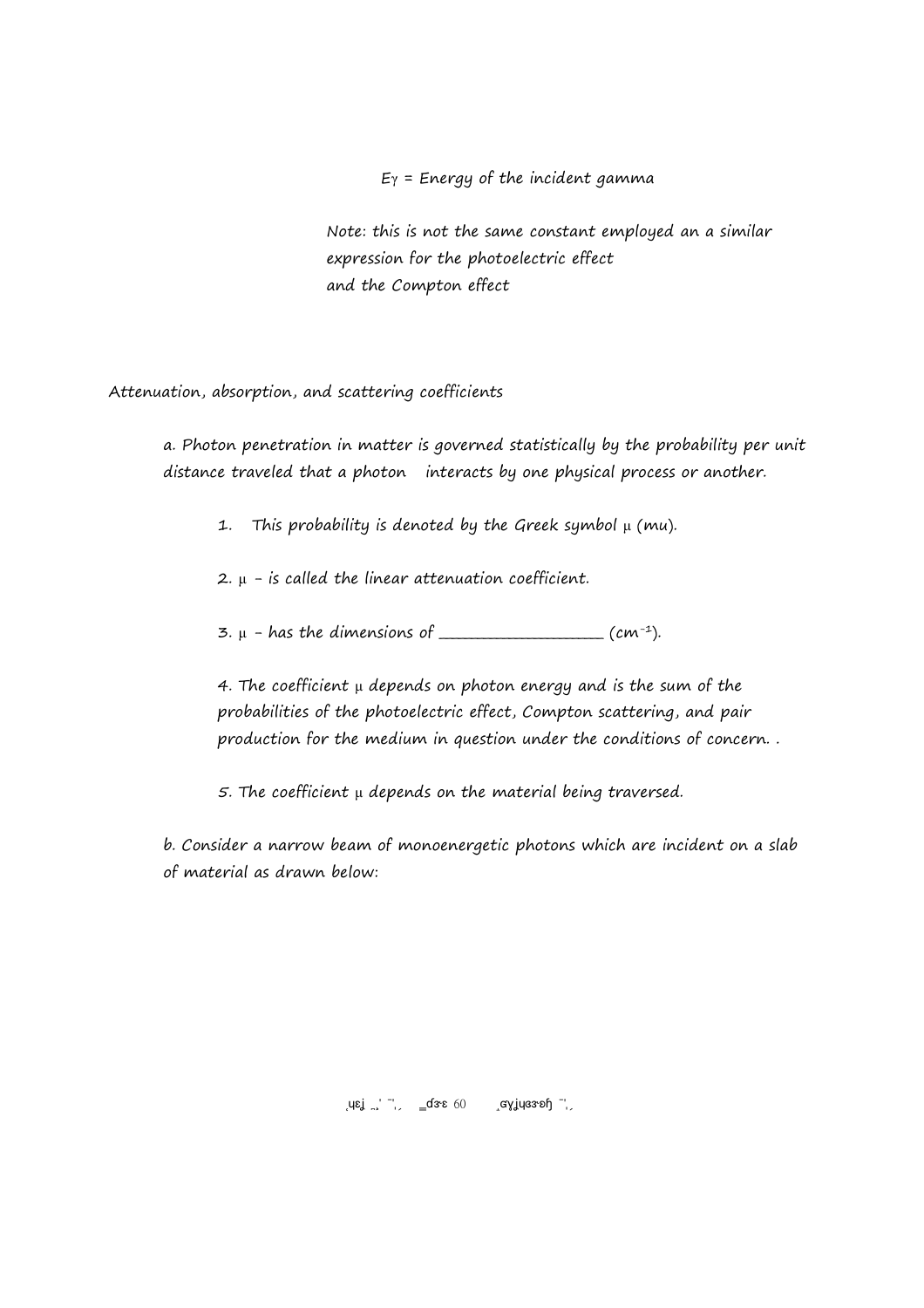1. Where;  $N(x)$  is the number of photons which reach a certain distance x within the material without undergoing any interactions and  $N<sub>o</sub>$  is the initial number of photons incident on the slab.

2. If dN is the change between the number of photons incident on the slab and measured at point x then we may write the following expression:

 $dN \propto N dx$ 

3. In words, the change in the number of photons is \_\_\_\_\_\_\_\_\_\_\_l to the number of photons and the thickness of the absorber material.

4. If we use the linear attenuation coefficient as a constant of proportionality this expression becomes:

 $dN = \mu \mathcal{N} dx$ 

(a) In this expression the negative sign indicates a  $\frac{1}{\sqrt{2\pi}}$  in the number of photons due to a combination of scattering and absorption processes.

(b) The solution of this expression is as follows:

(i) Separate variables:

$$
\frac{dN}{N} = -\mu \, dx
$$

(ii) Integrate both sides:

$$
\int \frac{dN}{N} = \int \mu \, d\mathbf{x}
$$

 $\sigma$ uej  $\sigma'$   $\sigma'$   $\sigma'$   $\sigma'$   $\sigma'$   $\sigma'$   $\sigma'$   $\sigma'$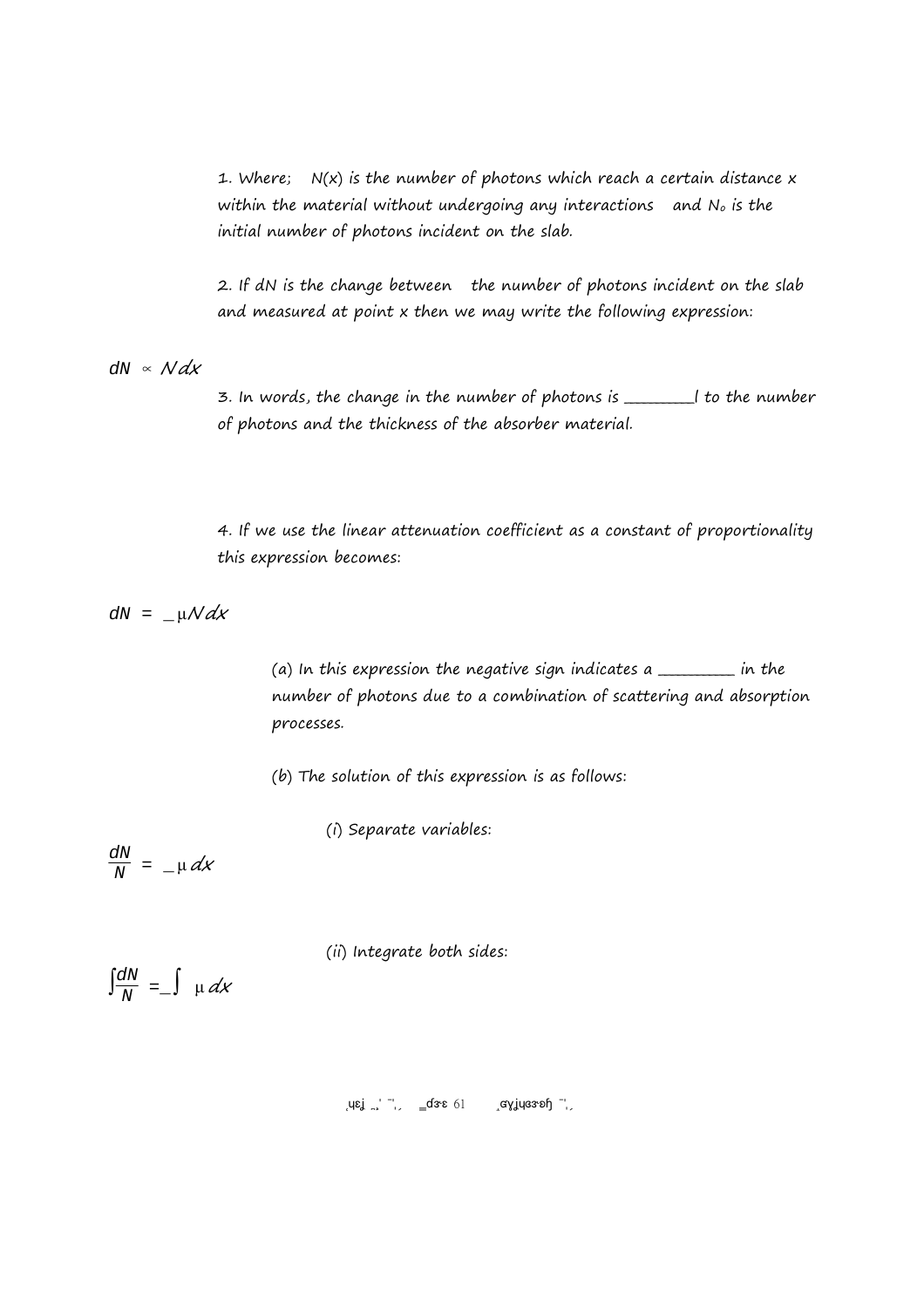$$
\ln N + C_1 = \mu \times + C_2
$$

(iii) Letting  $C_2 - C_1 = C$  we obtain the expression:

lnN =  $\mu X + c$ 

|                            | (iv) Consider the initial conditions; at $x = 0$ |
|----------------------------|--------------------------------------------------|
|                            | $N = No$ , hence:                                |
| $\ln N$ <sub>0</sub> = $c$ |                                                  |
|                            | (v) applying this expression we obtain:          |

 $ln N =$   $-\mu x + ln N_{o}$ 

(vi) which is equal to:

$$
\ln N = \ln N_{\circ} = \mu \times
$$

and

$$
\frac{\ln N}{\ln N_o} = -\mu \times = \ln \frac{N}{N_o}
$$

or:

$$
\frac{\ln N}{\ln N_o} = -\mu \times = \ln \frac{N}{N_o}
$$

 $\sup_{\mathbf{z}}$  Islamic 2017  $\mathbf{z}$  2017 Page 62 Copyright 2017 Page  $\mathbf{z}$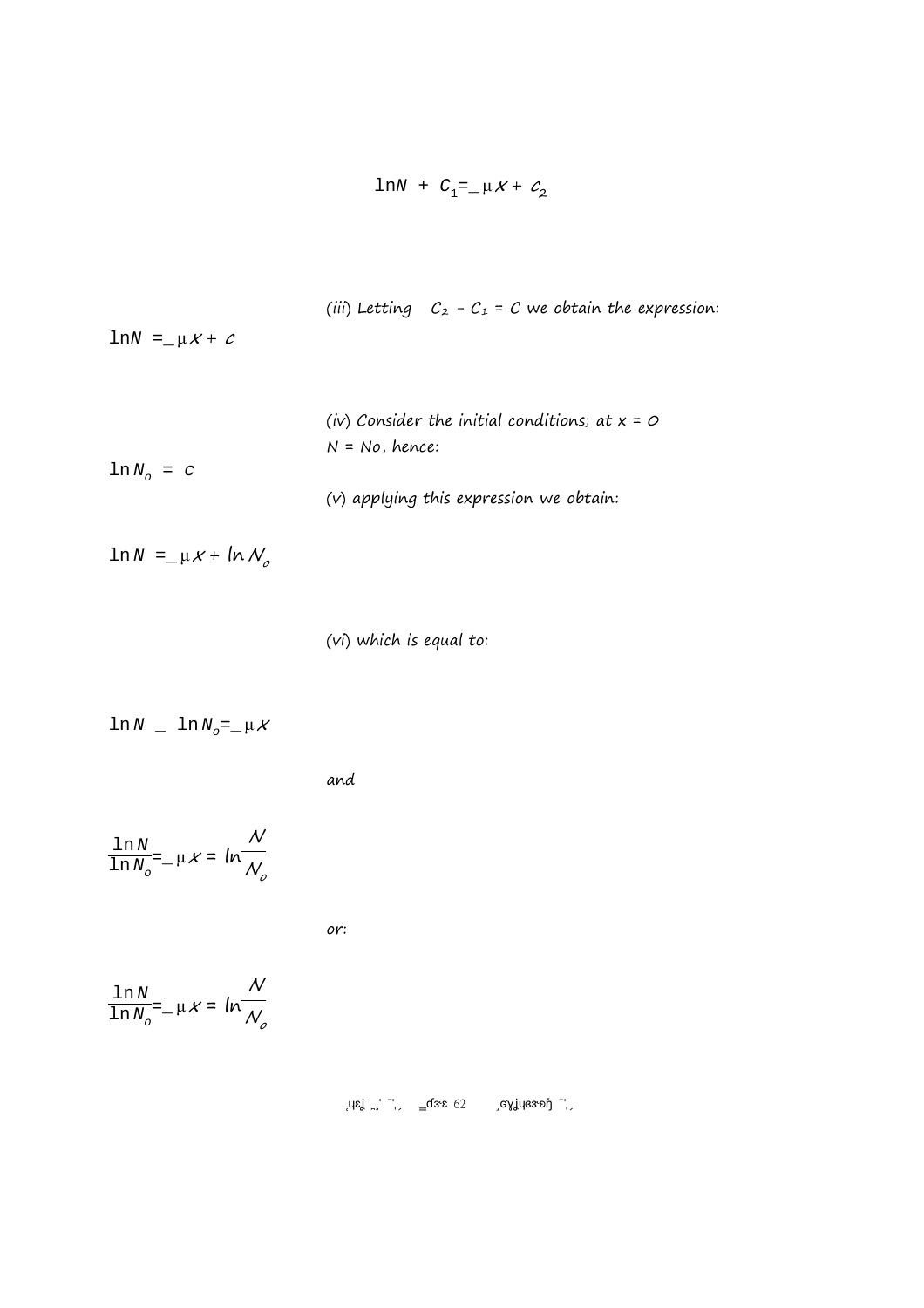(vii) employing the exp function we obtain:

$$
N/N_o = exp^{-\mu x}
$$

and therefore

$$
N = N_o exp^{-\mu x}
$$

Example:

What attenuation can be expected in a steel plate if a narrow beam of 1.0-MeV photons with a particle fluence of 10,000 photons/cm<sup>2</sup> impinges on a steel plate 2-cm thick (neglecting attenuation in air).  $\mu = 0.460$  cm<sup>-1</sup>.

> $N = N_o exp^{-\mu x}$  $= (10,000 \text{ cm}^{-2})$ exp-(0.460/cm)(2 cm)  $= 3985$  cm<sup>-2</sup>

(c) In these expressions any unit which is a function of particle number can be substituted in place of the N values.

(d) There is some special nomenclature associated with a description of attenuation.

 $\mu$ is ISU 2017 Page 63 Copyright 2017 Page 14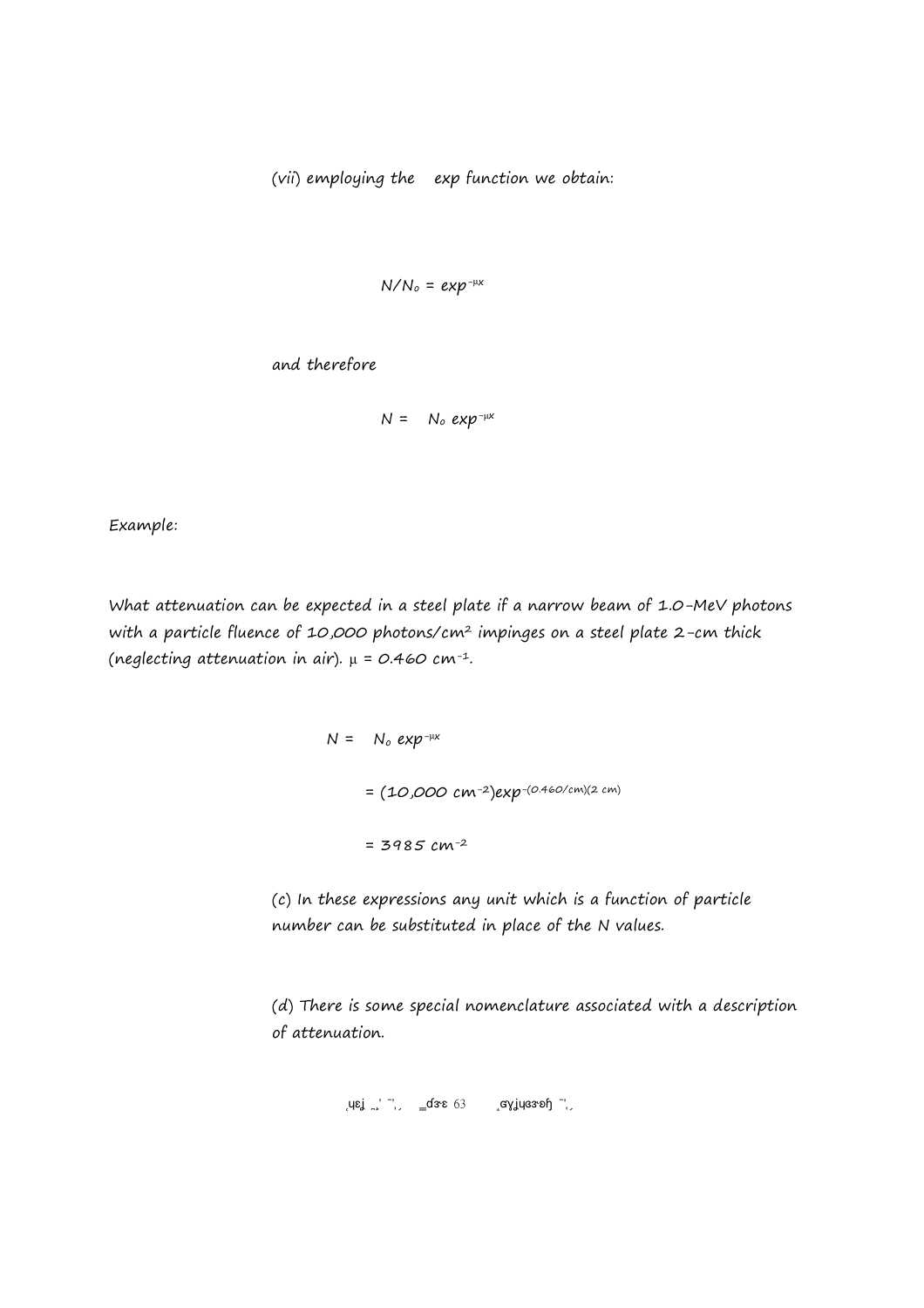#### 1 μ Mean Free Path

This is the average distance traveled by a photon before interaction.

In fact μ, the linear attenuation coefficient, is sometimes referred to as the inverse mean free path.

(ii) The Thickness of shield for which the photon intensity in a narrow beam is reduced to 1/e of its original value is called the relaxation length.

(iii) The ratio of  $1/I_0$  is called the transmission factor.

Note: The relaxation length and the mean free path are related numerically although they are concerned with very different ideas.

(iv) The numerical relationship of interest:

At one relaxation length,  $1/I_0 = 1/e$  $I/I_0 = e^{-\mu x}$ consider one mean free path: 1/μ at a distance of one mean free path  $x = 1/\mu$ 

Hence:

 $1/1_{0} = e^{-\mu x} = 1/1_{0} = e^{-\mu(1/\mu)} = e^{-1} = 1/e$ 

Brey ISU 2017 Page 64 Copyright 2017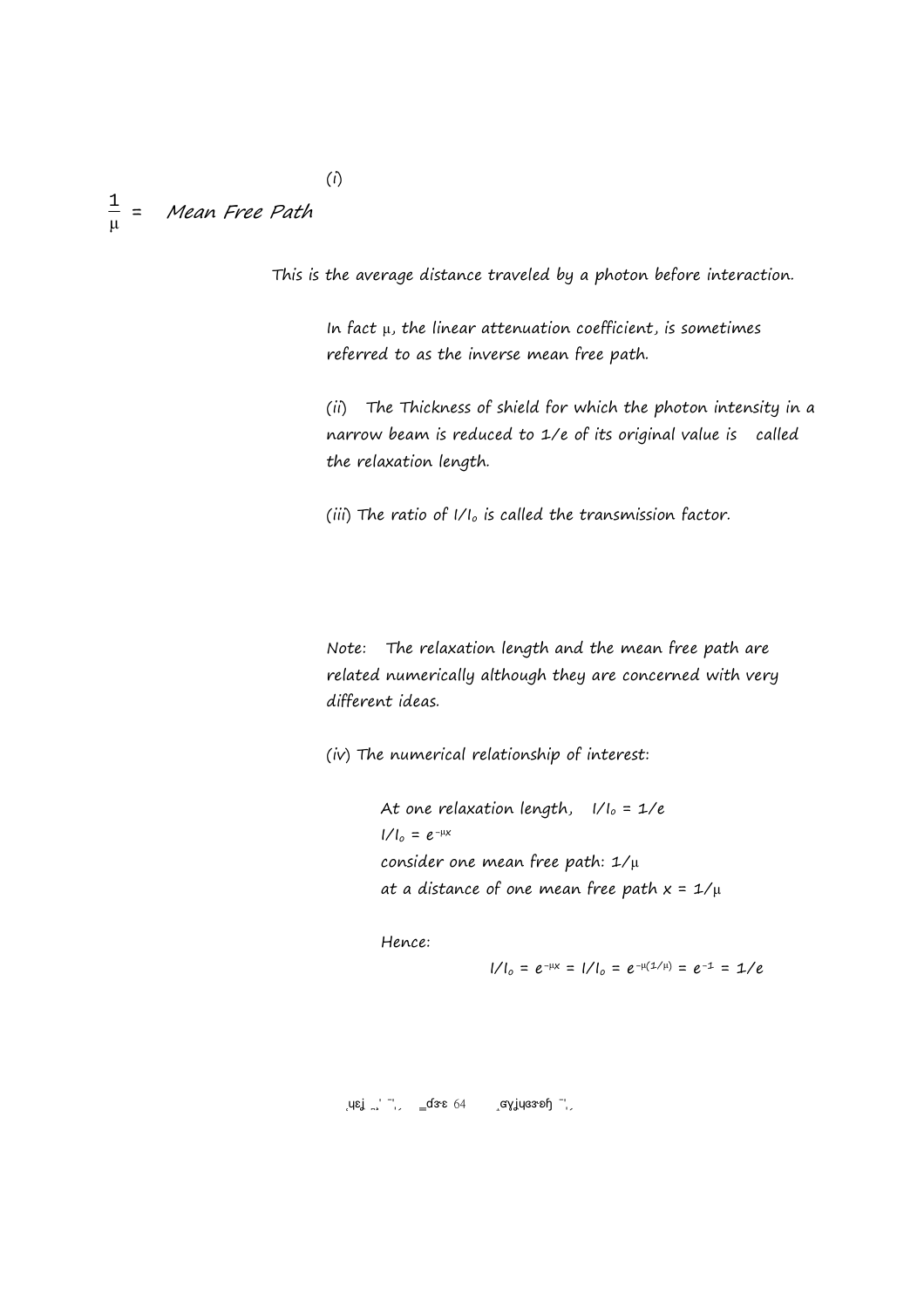It is observed that at one mean free path the reduction in the transmission factor corresponds to the reduction experienced from one relaxation length.

The energy absorption coefficient is useful when trying to determine the amount of energy deposited in air or deposited within a tissue or other material.

Example:

What fraction of the energy in a 40 keV x-ray beam is deposited in 15 mm of soft tissue?

The linear energy absorption coefficient for a 40 keV photon beam passing through tissue is about 0.09 cm-1.

15 mm = 1.5 cm. N/No the fraction of the beam **passing through** the 1.5-cm thick tissue. N  $\frac{N}{N}$  =  $\exp^{-\mu}$ <sub>en</sub>  $\frac{N}{N}$  =  $\exp^{-\frac{(0.09)}{cm}}$ o cm )(1.5 cm)

 $= 0.874$ 

The fraction absorbed is therefore: 1 - 0.874 = **0.126**

Often when individuals describe the required shielding thickness to reduce the intensity of radiation the speak of "half-value" layer or "tenth value" layer thickness'.

A half-value layer (HVL) is the thickness of a particular material that will reduce the intensity a particular energy of electromagnetic to one-half of its initial intensity.

i.e., the transmission factor is 1/2.

 $\sigma_{\rm eff}$  ISU  $\sigma_{\rm eff}$  2017 Page 65 Copyright 2017 Page 1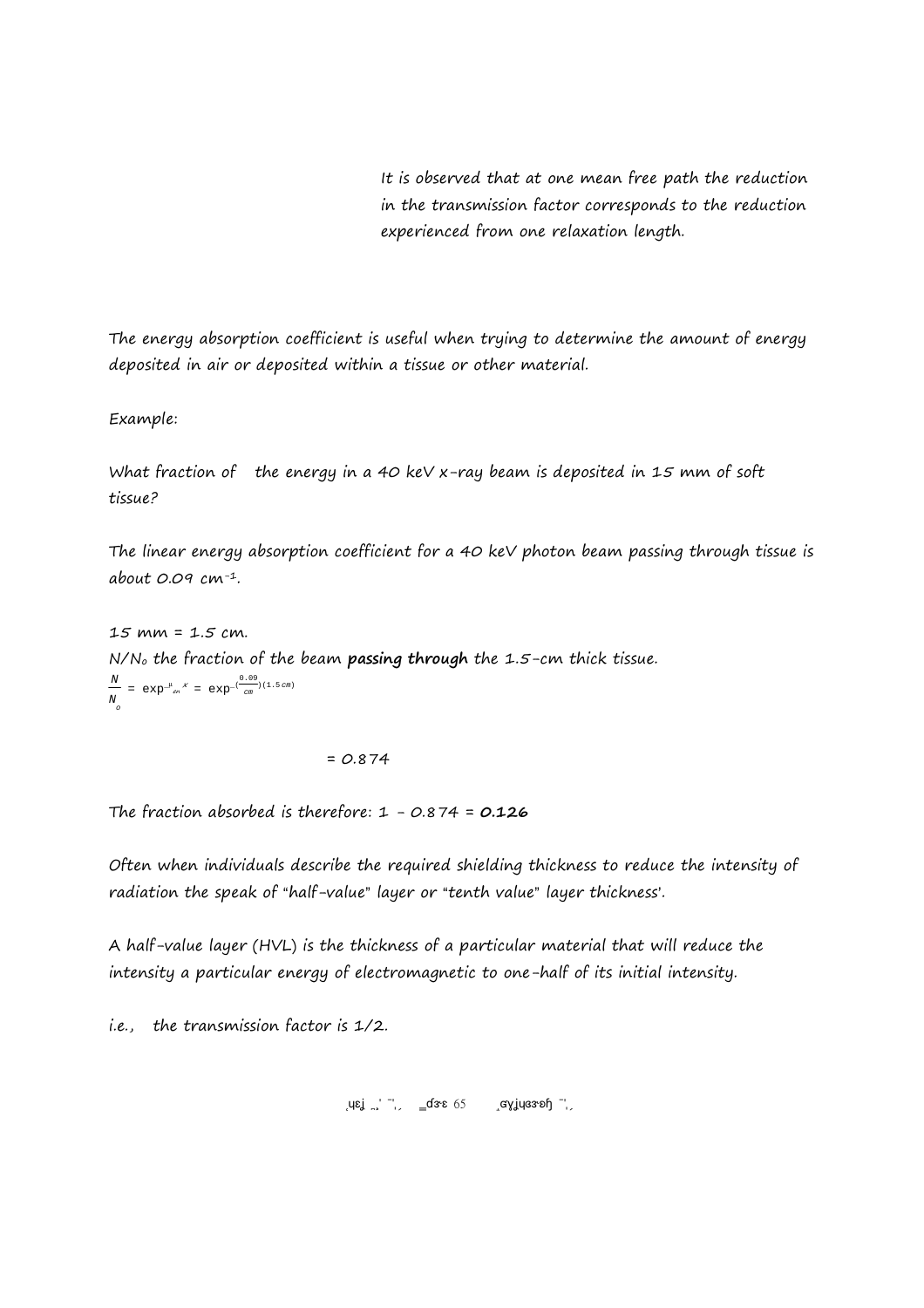A tenth-value layer (TVL) is the thickness of a particular material that will reduce the intensity a particular energy of electromagnetic to one-tenth of its initial intensity i.e., the transmission factor is 1/10.

The following table taken from NCRP-49 Appendix C, lists HVL and TVL values for photons associated with various x ray tube operating energies and also those for the photons associated with selected radionuclides.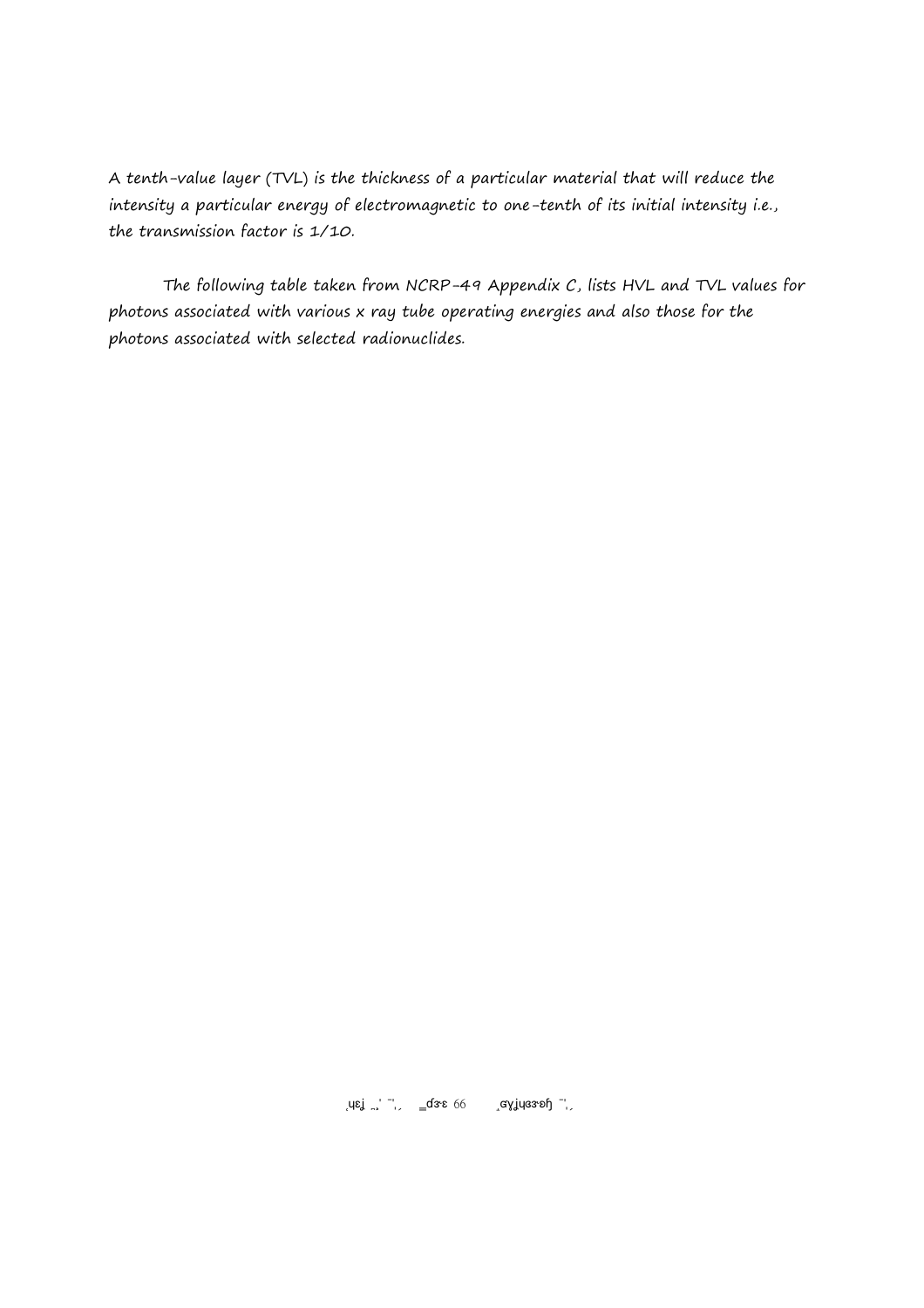# mente a l'astro 21 – Half-value and tenth-value layers

**MESHA** 

| Peak Voltage (kV) | <b>Attenuation Material</b> |            |               |            |           |         |  |  |
|-------------------|-----------------------------|------------|---------------|------------|-----------|---------|--|--|
|                   | Lead (mm)                   |            | Concrete (cm) |            | Iron (cm) |         |  |  |
|                   | <b>HVL</b>                  | <b>TVL</b> | <b>HVL</b>    | <b>TVL</b> | HVL       | TVL     |  |  |
| 50                | 0.06                        | 0.17       | 0.43          | 1.5        |           |         |  |  |
| 70                | 0.17                        | 0.52       | 0.84          | 2.8        |           |         |  |  |
| 100               | 0.27                        | 0.88       | 1.6           | 5.3        |           |         |  |  |
| 125               | 0.28                        | 0.93       | 2.0           | 6.6        |           |         |  |  |
| 150               | 0.30                        | 0.99       | 2.24          | 7.4        |           |         |  |  |
| 200               | 0.52                        | 1.7        | 2.5           | 8.4        |           |         |  |  |
| 250               | 0.88                        | 2.9        | 2.8           | 9.4        |           |         |  |  |
| 300               | 1.47                        | 4.8        | 3.1           | 10.4       |           |         |  |  |
| 400               | 2.5                         | 8.3        | 3.3           | 10.9       |           |         |  |  |
| 500               | 3.6                         | 11.9       | 3.6           | 11.7       |           |         |  |  |
| 1,000             | 7.9                         | 26         | 4.4           | 14.7       |           |         |  |  |
| 2,000             | 12.5                        | 42         | 6.4           | 21         |           |         |  |  |
| 3,000             | 14.5                        | 48.5       | 7.4           | 24.5       |           |         |  |  |
| 4,000             | 16                          | 53         | 8.8           | 29.2       | 2.7       | 9.1     |  |  |
| 6,000             | 16.9                        | 56         | 10.4          | 34.5       | 3.0       | 9.9     |  |  |
| 8,000             | 16.9                        | 56         | 11.4          | 37.8       | 3.1       | 10.3    |  |  |
| 10,000            | 16.6                        | 55         | 11.9          | 39.6       | 3.2       | 10.5    |  |  |
| Cesium-137        | 6.5                         | 21.6       | 4.8           | 15.7       | 1.6       | $5.3\,$ |  |  |
| Cobalt-60         | 12                          | 40         | 6.2           | 20.6       | 2.1       | 6.9     |  |  |
| Radium            | 16.6                        | 55         | 6.9           | 23.4       | 2.2       | 7.4     |  |  |

Approximate values obtained at high attenuation for the indicated peak voltage values under broad-beam conditions; with low attenuation these values will be

24329

l uεj , dæ 67 <sub>\_</sub>σγίμα ερή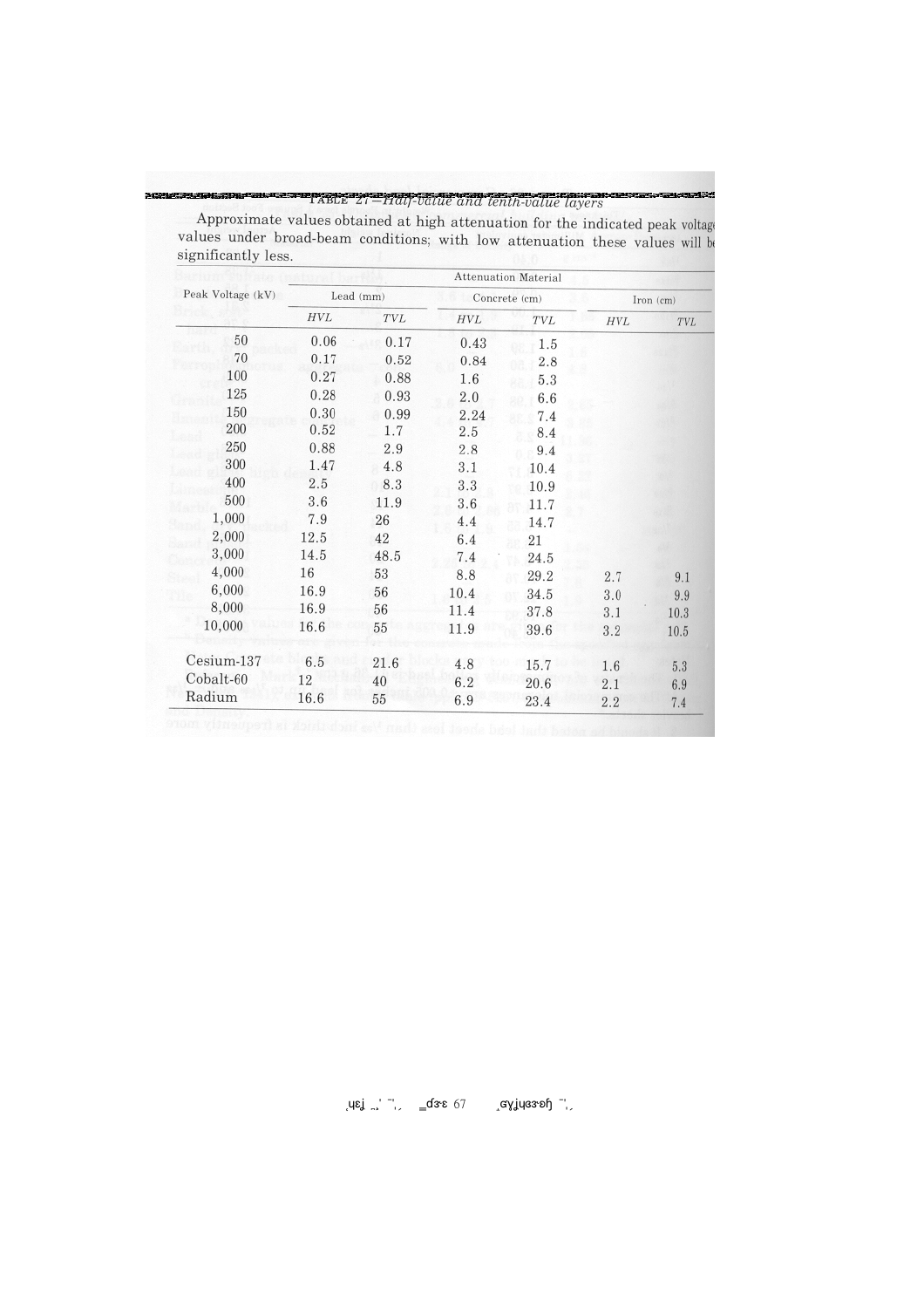Another way to reduce the fluence from a source is to increase the distance between the source and the item of concern.

Depending on their relative dimensions many sources of radiation may be treated as point sources without introducing too much error into an estimation.

X-ray tubes are generally always treated like point sources of radiation.

The intensity of radiation decreases as distance from the source increases.

Consider, a point source of radiation in space (within a vacuum). Lets say this source has an activity of 2 Ci and with every decay we obtain one photon.

How many photons would be expected per unit area at 100 cm away from this source.

1.0  $Ci = 3.7x10^{10}$  dis./sec.

The total number of photons being emitted per unit time from this source is therefore:

(2.0 Ci)(3.7x10<sup>10</sup>dis/sec./Ci)(1y/dis) = 7.4x10<sup>10</sup> y/sec.

The surface area of a sphere is given by the expression 4πr <sup>2</sup>.

The surface area of a sphere with a 100-cm radius and the point source located in the exact center is:

4πr 2 = 4π(100 cm)2 = 1.26x105 cm2.

 $\text{Re}$   $\text{Im}$   $\text{Im}$   $\text{Im}$   $\text{Im}$   $\text{Im}$   $\text{Im}$   $\text{Im}$   $\text{Im}$   $\text{Im}$   $\text{Im}$   $\text{Im}$   $\text{Im}$   $\text{Im}$   $\text{Im}$   $\text{Im}$   $\text{Im}$   $\text{Im}$   $\text{Im}$   $\text{Im}$   $\text{Im}$   $\text{Im}$   $\text{Im}$   $\text{Im}$   $\text{Im}$   $\text{Im}$   $\text{Im}$   $\text{Im$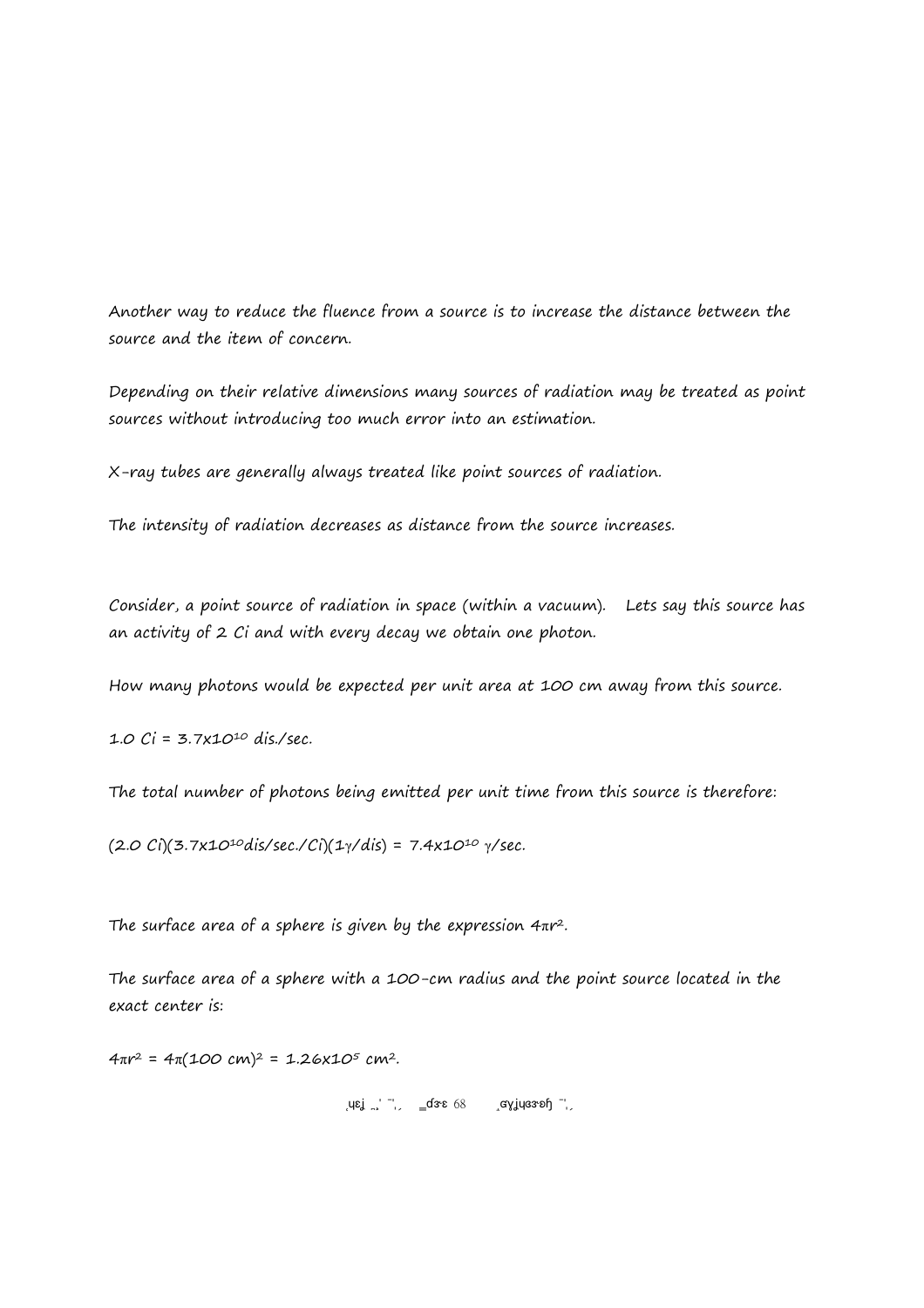The number of photons experienced per  $cm<sup>2</sup>$  at any unit area on the surface of this 200-cm sphere (100-cm radius) is:

 $\{(7.4x10^{10} \text{ y/sec.})\}/[1.26x10^5 \text{ cm}^2] = 5.87x10^5 \text{ y/(sec. - cm^2)}$ 

Notice this relationship, activity divided by area is fluence rate.

This may be written as Act./Area = fluence rate.

Or we may say: Act. = (fluence rate<sub>1</sub>)(area<sub>1</sub>)

What would be the story at 300 cm away from the point source.

The area of a sphere with a 300-cm radius is:

4πr <sup>2</sup> = 4π(300 cm)<sup>2</sup> = 1.13x10<sup>6</sup> cm<sup>2</sup>.

The number of photons experienced per  $cm<sup>2</sup>$  at any unit area on the surface of this 600cm sphere (300-cm radius) is:  ${7.4x10^{10} \gamma/sec.}/{1.31x10^6 cm^2} = 5.65x10^4 \gamma/(sec. - cm^2)$ 

Again notice this relationship, activity divided by area is fluence rate.

this may be written as Act./Area = fluence rate.

Or we may say: Act. = (fluence rate<sub>2</sub>)(area<sub>2</sub>) This is an interesting relationship.

Lets consider the two relationships just observed.

Act. = (fluence rate<sub>1</sub>)(area<sub>1</sub>)

and

$$
\text{arg} \quad \text{arg} \quad \text{arg} \quad \text{arg} \quad \text{arg} \quad \text{arg} \quad \text{arg} \quad \text{arg} \quad \text{arg} \quad \text{arg} \quad \text{arg} \quad \text{arg} \quad \text{arg} \quad \text{arg} \quad \text{arg} \quad \text{arg} \quad \text{arg} \quad \text{arg} \quad \text{arg} \quad \text{arg} \quad \text{arg} \quad \text{arg} \quad \text{arg} \quad \text{arg} \quad \text{arg} \quad \text{arg} \quad \text{arg} \quad \text{arg} \quad \text{arg} \quad \text{arg} \quad \text{arg} \quad \text{arg} \quad \text{arg} \quad \text{arg} \quad \text{arg} \quad \text{arg} \quad \text{arg} \quad \text{arg} \quad \text{arg} \quad \text{arg} \quad \text{arg} \quad \text{arg} \quad \text{arg} \quad \text{arg} \quad \text{arg} \quad \text{arg} \quad \text{arg} \quad \text{arg} \quad \text{arg} \quad \text{arg} \quad \text{arg} \quad \text{arg} \quad \text{arg} \quad \text{arg} \quad \text{arg} \quad \text{arg} \quad \text{arg} \quad \text{arg} \quad \text{arg} \quad \text{arg} \quad \text{arg} \quad \text{arg} \quad \text{arg} \quad \text{arg} \quad \text{arg} \quad \text{arg} \quad \text{arg} \quad \text{arg} \quad \text{arg} \quad \text{arg} \quad \text{arg} \quad \text{arg} \quad \text{arg} \quad \text{arg} \quad \text{arg} \quad \text{arg} \quad \text{arg} \quad \text{arg} \quad \text{arg} \quad \text{arg} \quad \text{arg} \quad \text{arg} \quad \text{arg} \quad \text{arg} \quad \text{arg} \quad \text{arg} \quad \text{arg} \quad \text{arg} \quad \text{arg} \quad \text{arg} \quad \text{arg} \quad \text{arg} \quad \text{arg} \quad \text{arg} \quad \text{arg} \quad \text{arg} \quad \text{arg} \quad \text{arg} \quad \text{arg} \quad \text{arg} \quad \text{arg} \quad \text{arg} \quad \text{arg} \quad \text{arg} \quad \text{arg} \quad \text{arg} \quad \text{arg} \quad \text{arg} \quad \text{arg
$$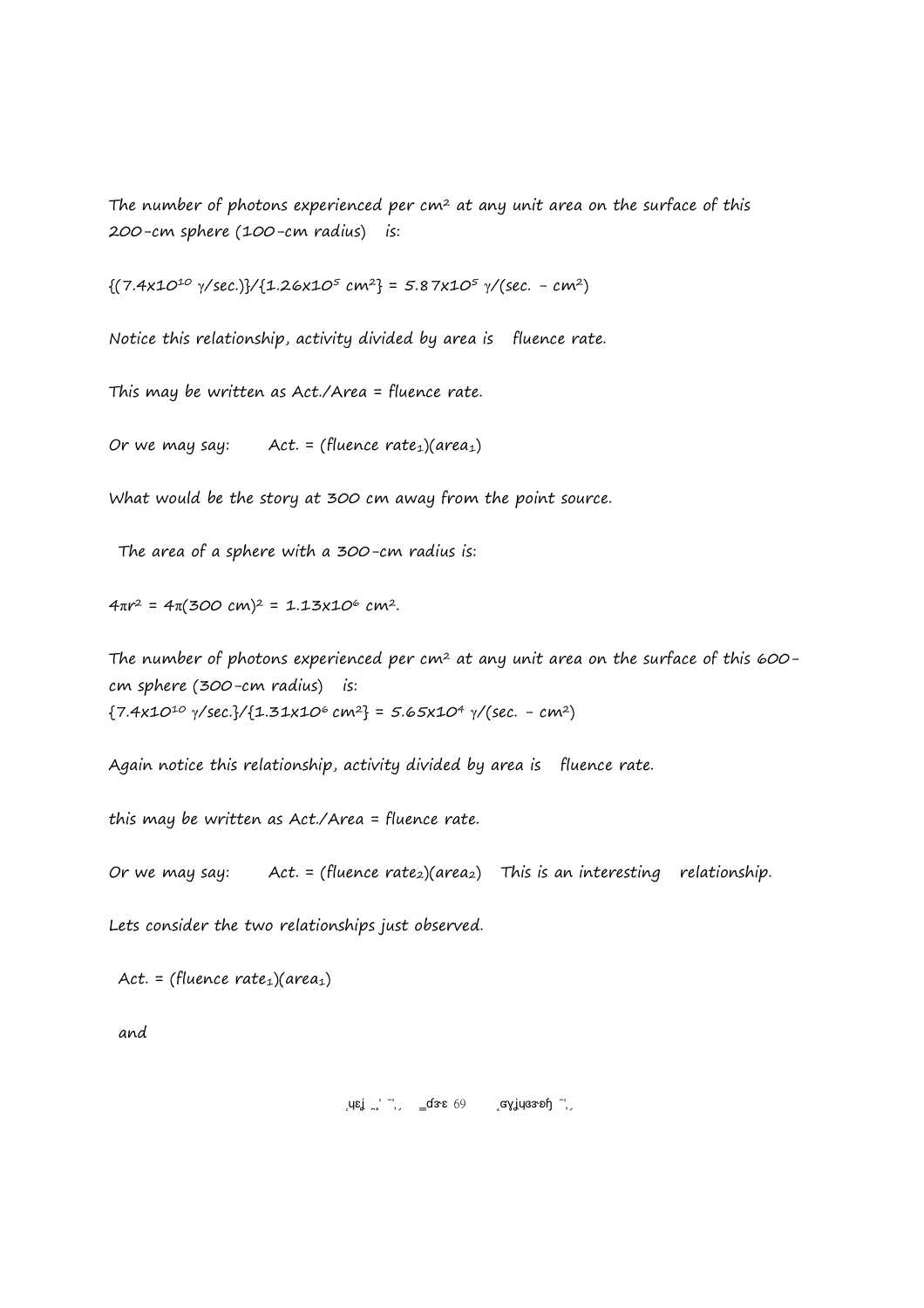Act. = (fluence rate<sub>2</sub>)( $area<sub>2</sub>$ )

These two expressions are equal since the activity in both expressions is the same quantity. Hence:

(fluence rate<sub>1</sub>)(area<sub>1</sub>) = (fluence rate<sub>2</sub>)(area<sub>2</sub>)

Remember the expression for area 4 $\pi r^2$ , and lets let the fluence rate equal the variable "I". This expression becomes:

 $(l_1)(4\pi r_1^2) = (l_2)(4\pi r_2^2)$ 

lets divide both sides by  $4\pi$  this results in the new expression:

 $(l_1)(r_1^2) = (l_2)(r_2^2)$ 

This relationship applies too any two distances away from a point source hence we can substitute the variable "d" for distance in place of the variable "r" for radius resulting in the equation:

$$
(l_1)(d_1^2) = (l_2)(d_2^2)
$$

This is the expression of the inverse square law.

Example,

Say that you measure the fluence rate 250 cm away from a point source to be 50,000 photons /sec-cm<sup>2</sup>. What is the expected fluence rate at 100 cm and 300 cm away from this source (neglect air absorption)?

A) 100 cm:  $(l_1)(d_1^2) = (l_2)(d_2^2)$  $(50,000 \text{ photons/sec}-cm^2)(250 \text{ cm})^2 = (1_2)(100 \text{ cm})^2$ 

 $\text{Re} \left( \text{Re} \left( \text{Re} \left( \text{Im} \left( \text{Im} \left( \text{Im} \left( \text{Im} \left( \text{Im} \left( \text{Im} \left( \text{Im} \left( \text{Im} \left( \text{Im} \left( \text{Im} \left( \text{Im} \left( \text{Im} \left( \text{Im} \left( \text{Im} \left( \text{Im} \left( \text{Im} \left( \text{Im} \left( \text{Im} \left( \text{Im} \left( \text{Im} \left( \text{Im} \left( \text{Im} \left( \text{Im} \left( \text{Im} \left( \text{Im$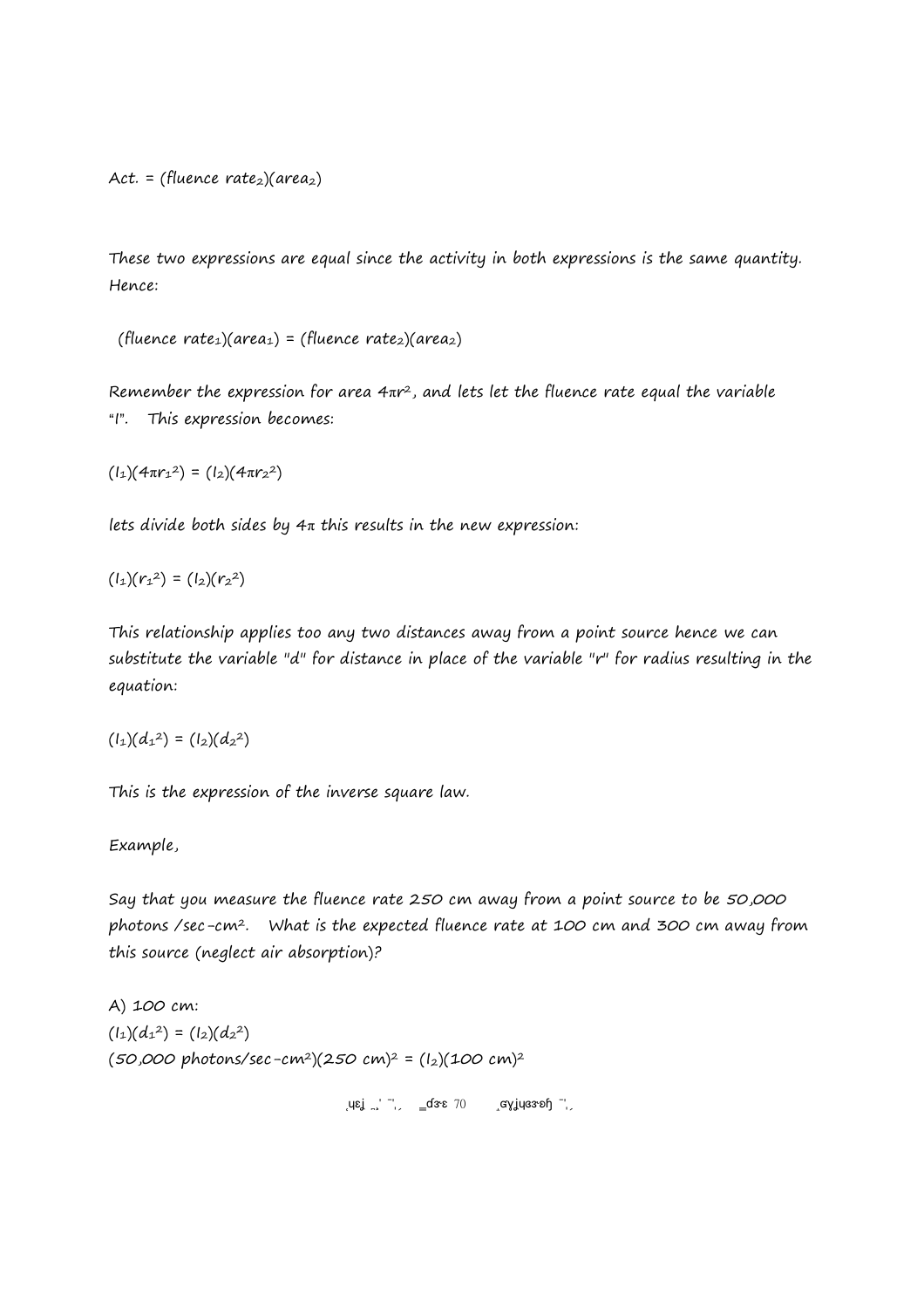(50,000 photons/sec-cm<sup>2</sup>)(250 cm)<sup>2</sup>/(100 cm)<sup>2</sup> =  $I_2$ 

 $I_2$  = 312,500 photons/sec-cm<sup>2</sup>

B) 300 cm  $(l_1)(d_1^2) = (l_2)(d_2^2)$  $(50,000 \text{ photons/sec}-cm^2)(250 \text{ cm})^2 = (I_2)(300 \text{ cm})^2$ 

 $(50,000 \text{ photons/sec}-cm^2)(250 \text{ cm})^2/(300 \text{ cm})^2 = I_2$  $I_2$  = 34,722 photons/sec-cm<sup>2</sup>

In real situations when we encounter point sources both the inverse square relationship and attenuation effect the fluence rate measured at different distances away from the source.

Incidently:

Time Distance Shielding

 $\left[\mathsf{u}\mathsf{e}\right] \begin{bmatrix} 1 \\ 2 \end{bmatrix}$   $\left[\mathsf{g}\mathsf{g}\right]$   $\left[\mathsf{g}\right]$   $\left[\mathsf{g}\right]$   $\left[\mathsf{g}\right]$   $\left[\mathsf{g}\right]$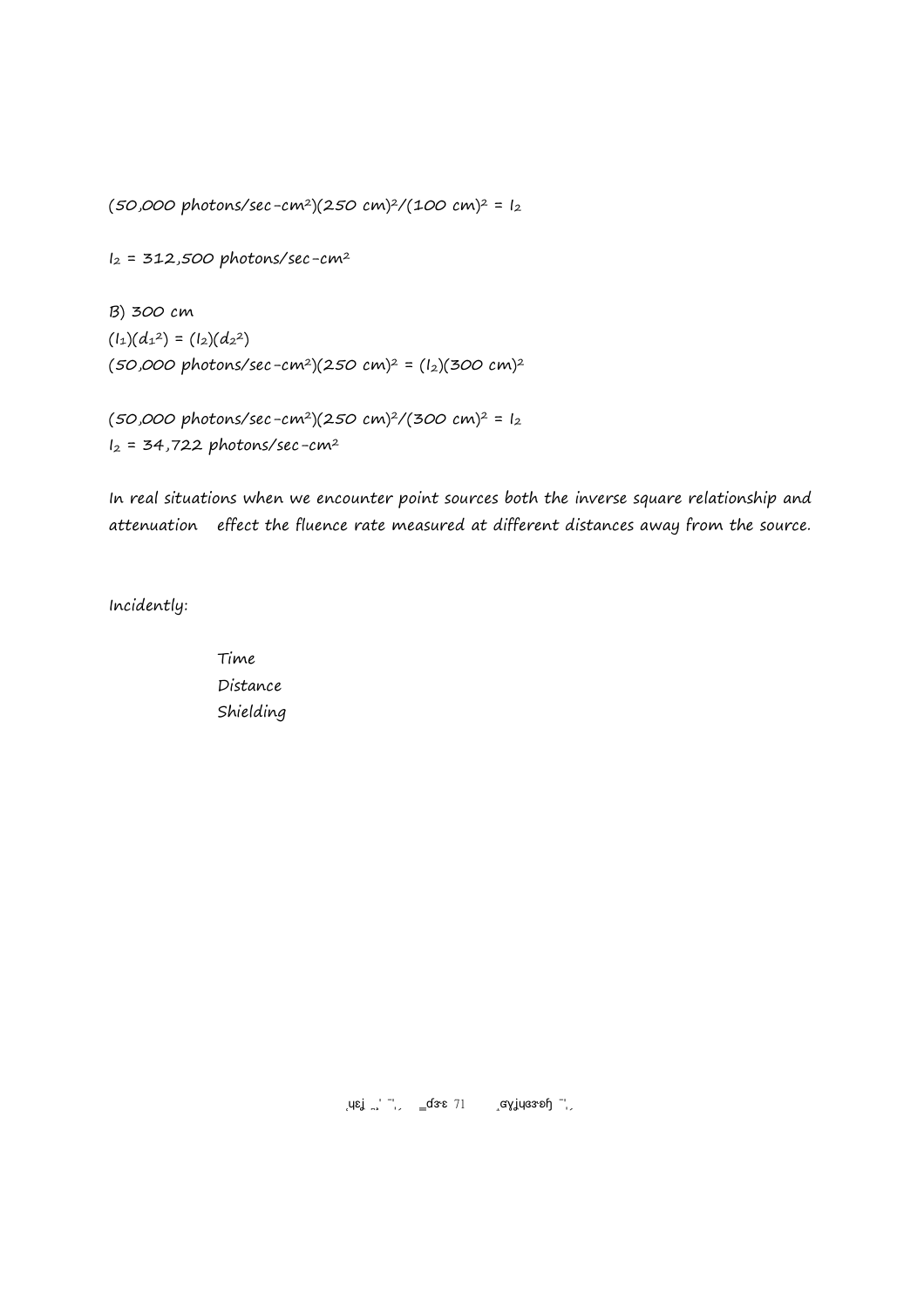Continuous and Characteristic x rays

A) Roentgen discovered that x rays are produced when a beam of electrons strike a target.

1. x rays are an example of electromagnetic radiation.

2. x rays have sufficient energy to both excite and ionize the electrons of an atom.

3. Excitation is the process of causing an electron to jump to a higher energy level by providing it with energy.

4. Ionization is the process by which sufficient energy is imparted to an

orbital electron to cause it to be completely removed from the atom.

(a) During ionization:

- (i) the atom becomes positively charged.
- (ii) the electron becomes a free independent entity.

continuous or discrete.

B) X rays can be categorized as either

1. The energy spectrum of x rays depends on the mechanism by which they were generated.

Brey ISU 2017 Page 72 Copyright 2017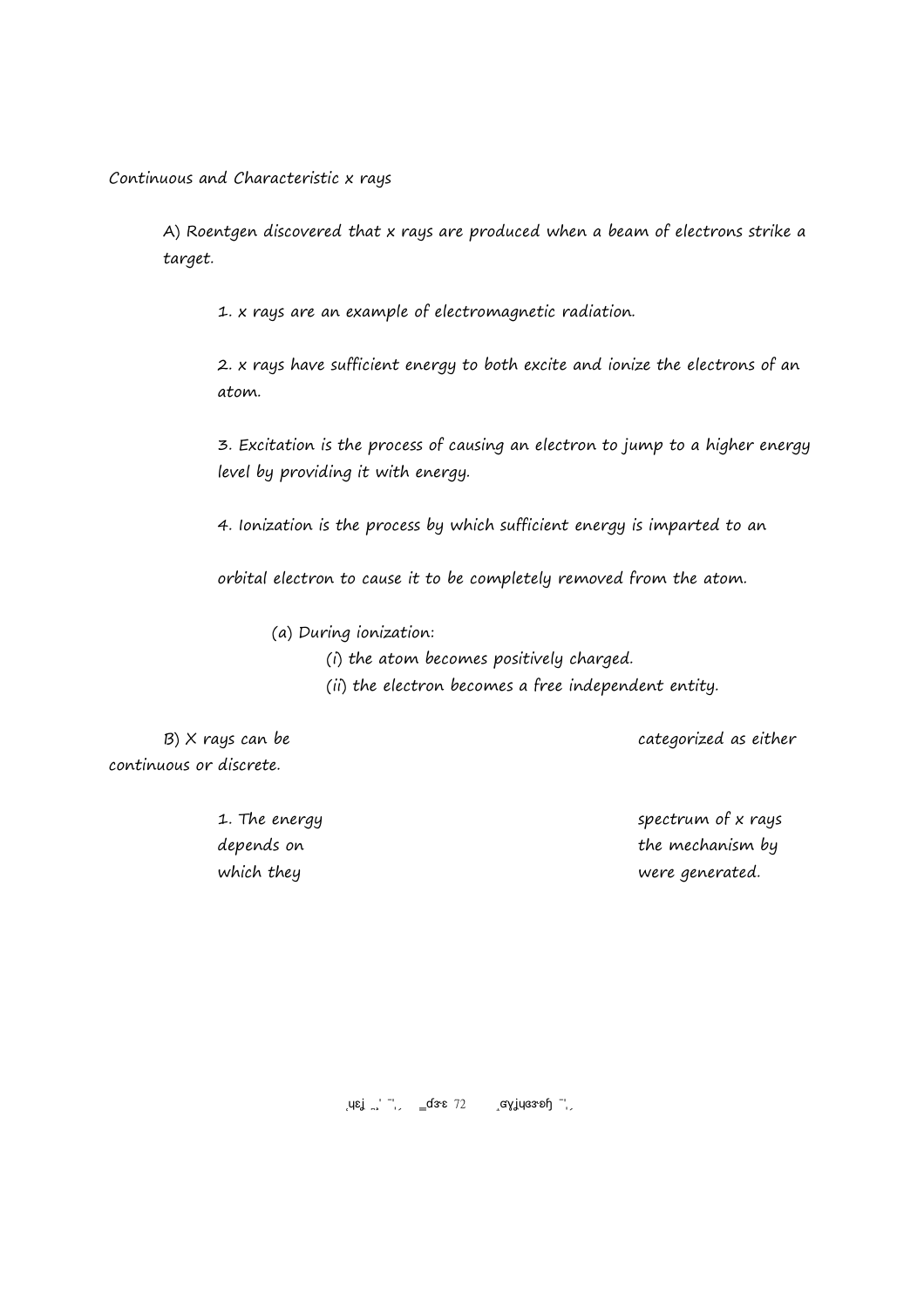Photon Energy (keV)

C) Characteristic x rays:

1. characteristic x rays have discrete wavelengths characteristic of the atoms from which they were produced.

2. characteristic x rays are produced when an electron undergoes excitation

to

a higher energy level.

(a) when the excited atom de-excites, the electron jumps down to a lower energy level, a photon is produced from this orbital transition.

(b) they are usually produced when vacancies are filled in a K, L, or M shell.

(c) the photon released has a discrete wavelength corresponding to the difference in energy states between the initial and final energy states of the transition.

 $\text{Lips}$   $\frac{1}{2}$   $\frac{1}{2}$   $\frac{1}{2}$   $\frac{1}{2}$   $\frac{1}{2}$   $\frac{1}{2}$   $\frac{1}{2}$   $\frac{1}{2}$   $\frac{1}{2}$   $\frac{1}{2}$   $\frac{1}{2}$   $\frac{1}{2}$   $\frac{1}{2}$   $\frac{1}{2}$   $\frac{1}{2}$   $\frac{1}{2}$   $\frac{1}{2}$   $\frac{1}{2}$   $\frac{1}{2}$   $\frac{1}{2}$   $\frac{1}{2}$   $\$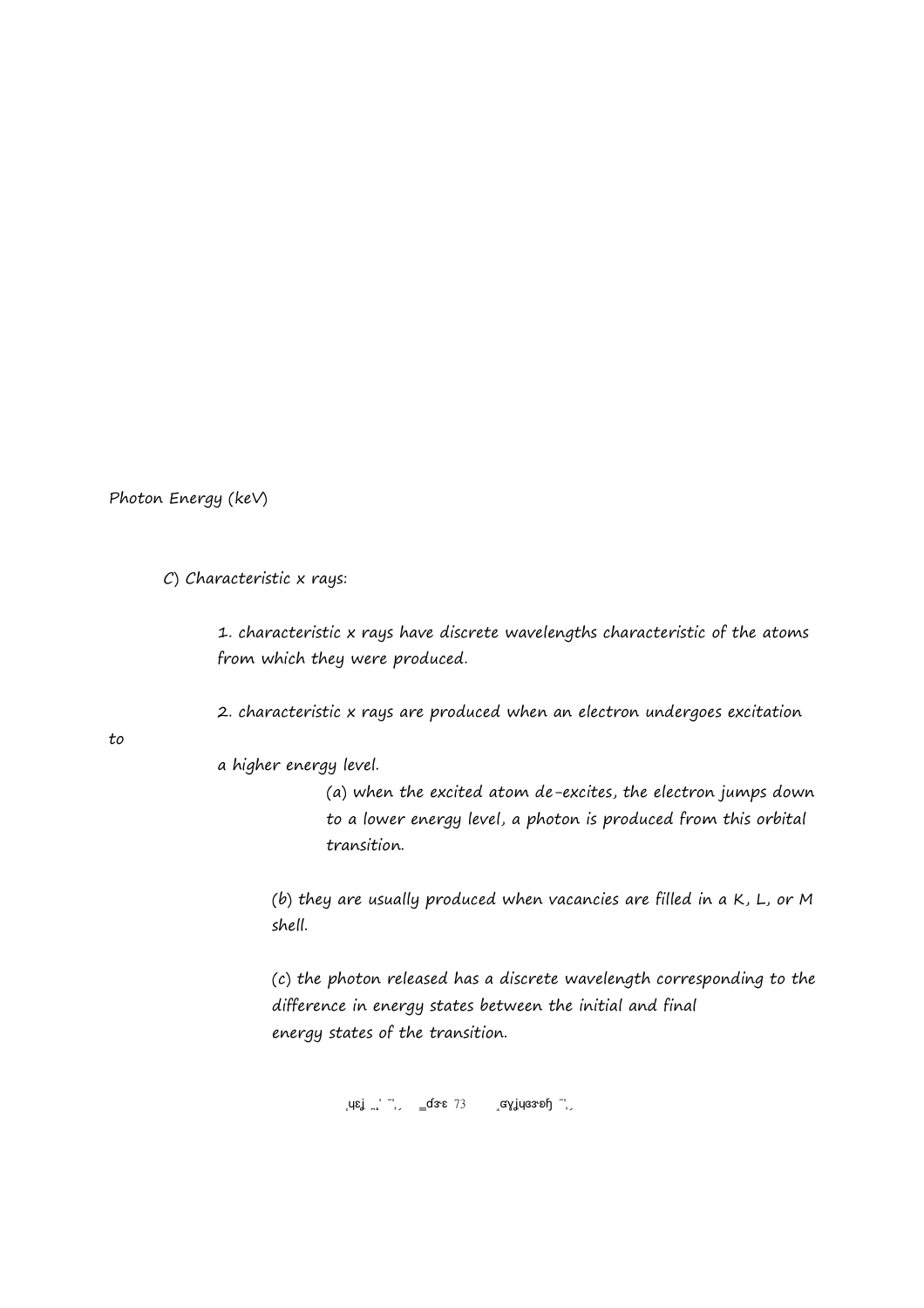- 3. Advantage can be taken of the phenomena of characteristic x-rays.
	- (a) element identification
		- (i) x-ray fluorescence
		- (ii) dispersive x-ray analysis
- 4. This is similar to the mechanism producing light.
	- (a) x-rays are a form of electromagnetic radiation.
- 5. Ways in which characteristic x rays might be generated:
	- (a) bombardment of an atom
	- (b) photoelectric effect
	- (c) internal conversion
	- (d) electron capture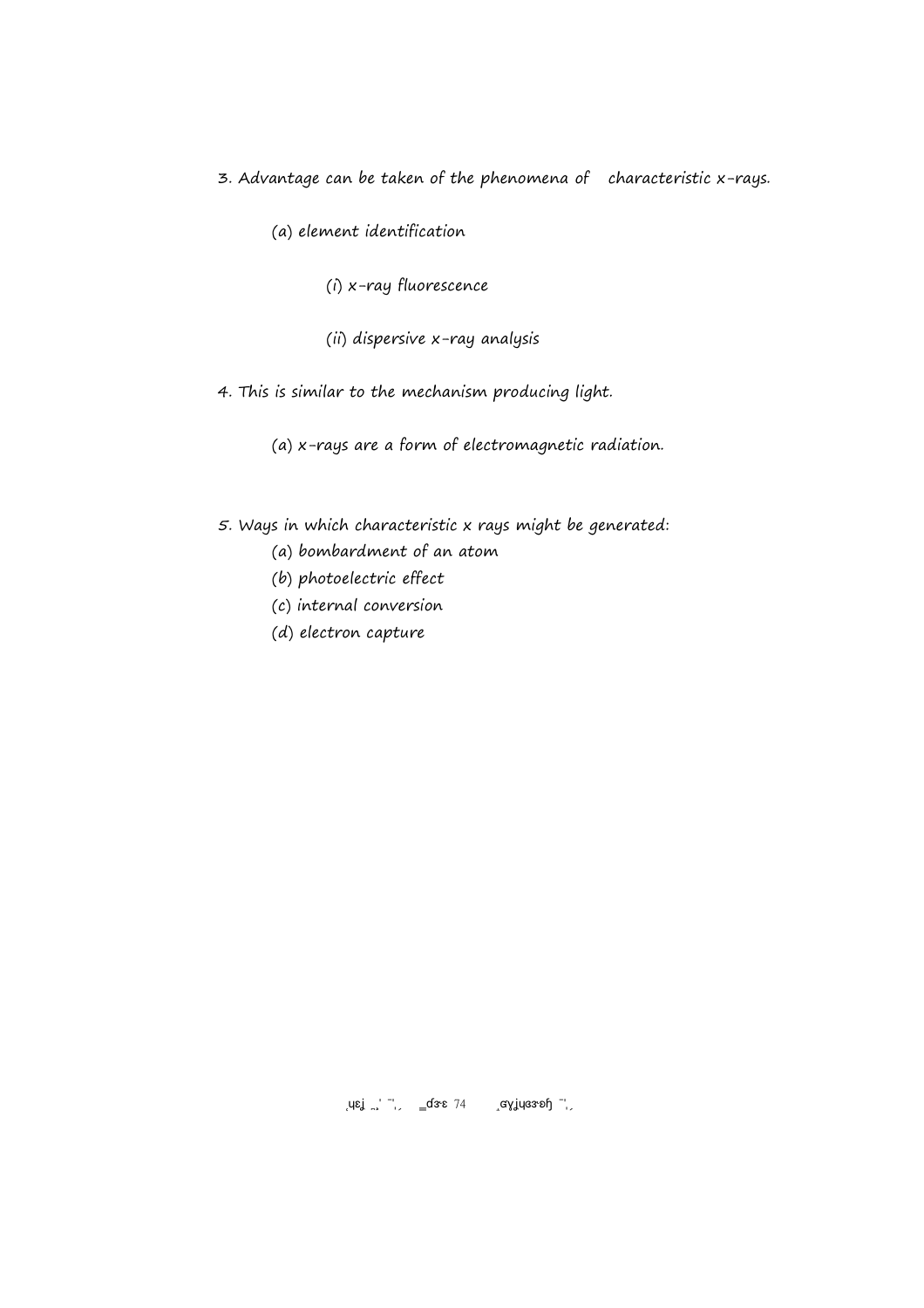D) Continuous x rays:

1. According to classical theory, whenever a charge experiences an Acceleration it will radiate energy.

(a) Whenever an incident charged particle is deflected from its path

or

has its velocity changed it emits electromagnetic radiation whose amplitude is proportional to the acceleration.

2. It is more accurate to describe this radiation as bremsstrahlung radiation.

(a) bremsstrahlung radiation is a German word meaning: braking radiation.

> (b) The total bremsstrahlung per atom varies as the inverse square of the mass of the incident particle.

(c) Thus protons and alpha particles will produce far less radiation

than

the bremsstrahlung of an electron of the same velocity.

i) because of the strong inverse mass dependence, bremsstrahlung is almost completely negligible for all swift particles other than electrons.

(d) Bremsstrahlung intensity (I) is such that:

 $I \propto Z^2 Z^2 / M^2$ where:

 $\text{Lips}$   $\frac{1}{2}$   $\frac{1}{2}$   $\frac{1}{2}$   $\frac{1}{2}$   $\frac{1}{2}$   $\frac{1}{2}$   $\frac{1}{2}$   $\frac{1}{2}$   $\frac{1}{2}$   $\frac{1}{2}$   $\frac{1}{2}$   $\frac{1}{2}$   $\frac{1}{2}$   $\frac{1}{2}$   $\frac{1}{2}$   $\frac{1}{2}$   $\frac{1}{2}$   $\frac{1}{2}$   $\frac{1}{2}$   $\frac{1}{2}$   $\frac{1}{2}$   $\$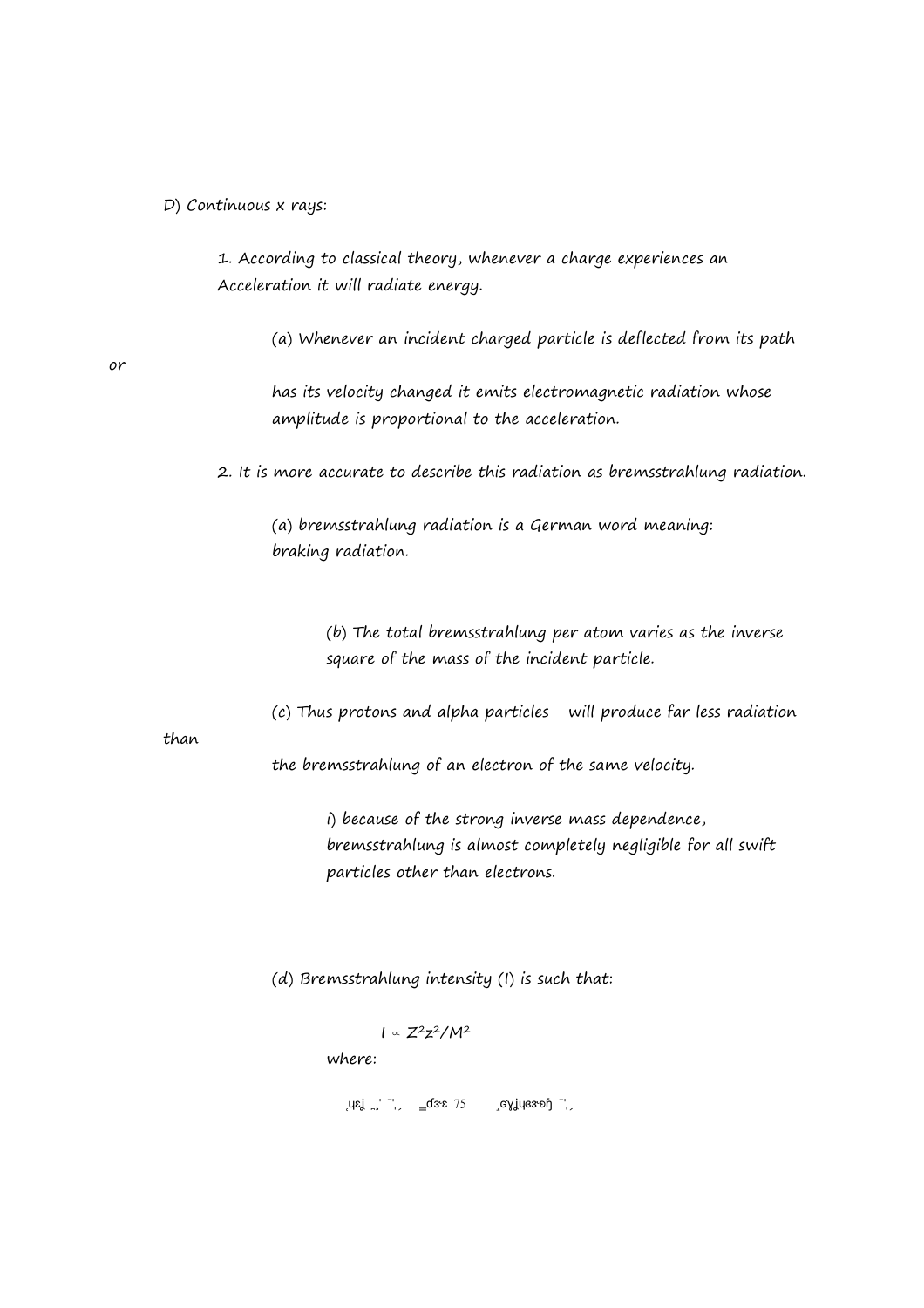$Z =$  the atomic number of the target nucleus  $z =$  the particle charge number  $M =$  the mass of the particle

(e) In an individual deflection by a nucleus, the incident particle can radiate any amount of energy from zero up to its maximum kinetic energy.

(f) The intensity of radiation that an x-ray tube produces is a function of the voltage applied across the tube, the cathode filament current, and the duration of the applied voltage.

(g) Since energy is supplied with alternating current:

i) the output of the tube has an alternating nature.

 \* Pulses typically follow the 60 hz line frequency in the United States unless a high frequency circuit is used to power the unit.

\*\* Using external rectifiers increases the effective frequency of the alternating high voltage power supply. It is possible to increase the high voltage power supply's effective frequency to 120 hz.

(h) Because high voltage is applied with an alternating current the tube's intensity of  $x$ -ray output is proportional to a sin<sup>2</sup> function.

> i) the machine's intensity is also proportional to the square of the potential difference applied across the tube:

I1/I2 = (kVp1/kVp2) 2

 $\text{Re} \left( \frac{1}{2} \right)$   $\text{Re} \left( \frac{1}{2} \right)$   $\text{Re} \left( \frac{1}{2} \right)$   $\text{Re} \left( \frac{1}{2} \right)$   $\text{Re} \left( \frac{1}{2} \right)$   $\text{Im} \left( \frac{1}{2} \right)$   $\text{Im} \left( \frac{1}{2} \right)$   $\text{Im} \left( \frac{1}{2} \right)$   $\text{Im} \left( \frac{1}{2} \right)$   $\text{Im} \left( \frac{1}{2} \right)$   $\text{Im} \left( \frac$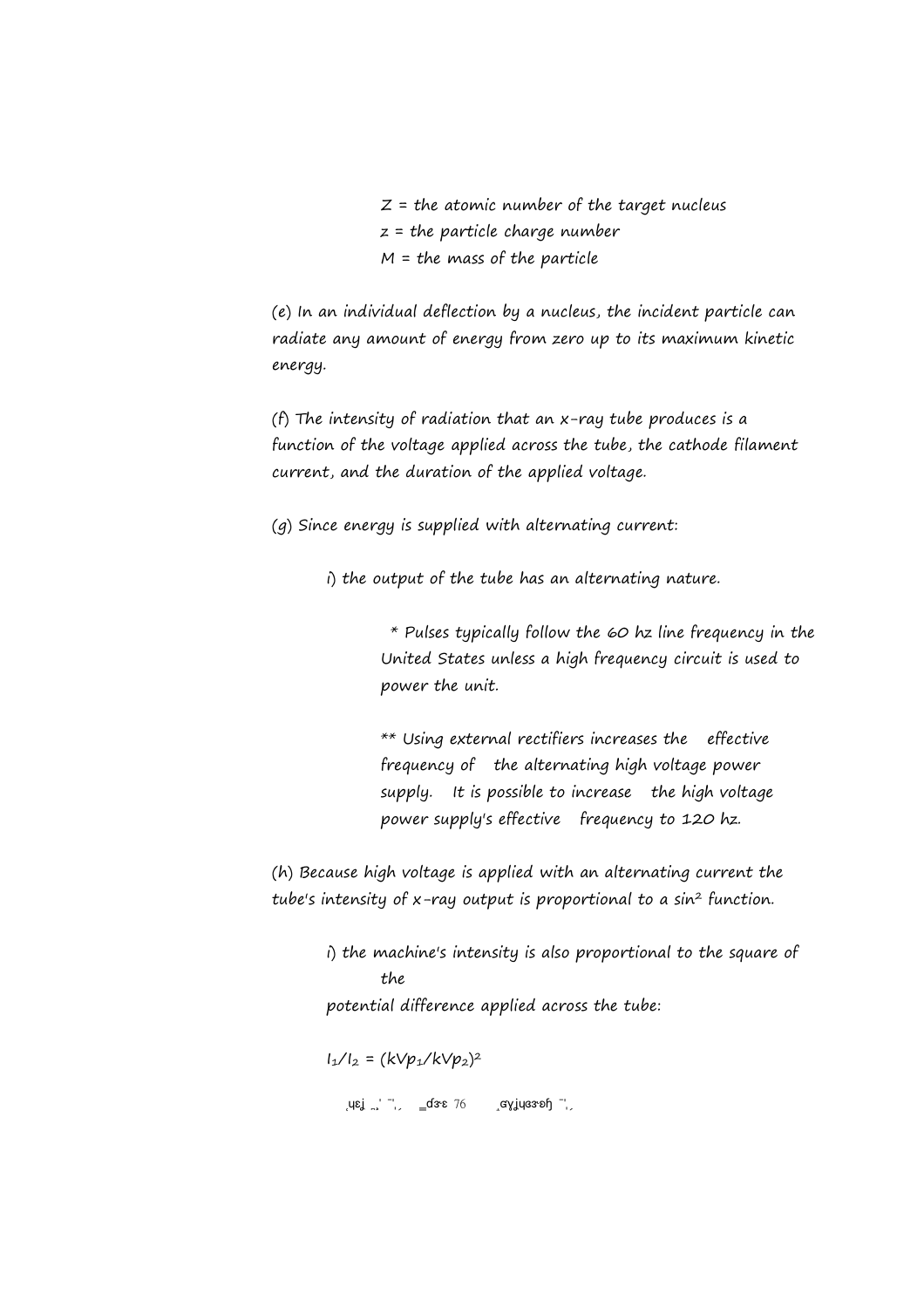Example: A certain procedure requires 110kVp at 10mAs and will produce 32mR of exposure. What would be expected if the potential were increased to 125 kVp?

(i) X-ray quantity is directly proportional to the product of filament current and exposure time. (mAs =  $mC/s*s = mC$ )

 $I_1/I_2 = (mAs_1/mAs_2)$ 

Example: A certain procedure requires 110kVp at 10mAs and will produce 32mR of exposure. What would be expected if the product of filament current and exposure time were changed to 20 mAs?

(j) The current and time product as well as the potential difference across the anode and cathode are referred to as technical factors.

"In practice, radiographic technical factors are selected from a narrow range of values, usually between 40 to 150 kVp. In theory, to double the x-ray intensity by kVp manipulation alone, the kVp must be increased by 41%. However a 41% increase in kVp to double the intensity does not work in practice. As kVp is increased, the penetrability of the x-ray beam is increased as well, which results in fewer x-rays absorbed in the patient. More x-rays go through the patient, do not interact with tissue, and are recorded on the image. To maintain a constant exposure of the film, an increase of 15% in kVp should be accompanied by a one half reduction in mAs." (Bushong 1997 p141-142 required course text see syllabus for more details on text.)

So a combination of the previous two expressions is perhaps the most important for operation:

$$
1_{1}/1_{2} = (mAs_{1}/mAs_{2})(kVp_{1}/kVp_{2})^{2}
$$

 $\begin{bmatrix} \mathsf{L} \mathsf{L} \mathsf{L} \mathsf{L} \mathsf{L} \mathsf{L} \mathsf{L} \mathsf{L} \end{bmatrix} = \begin{bmatrix} \mathsf{L} \mathsf{L} \mathsf{L} \mathsf{L} \mathsf{L} \mathsf{L} \mathsf{L} \mathsf{L} \mathsf{L} \mathsf{L} \mathsf{L} \mathsf{L} \mathsf{L} \mathsf{L} \mathsf{L} \mathsf{L} \mathsf{L} \mathsf{L} \mathsf{L} \mathsf{L} \mathsf{L} \mathsf{L} \mathsf{L} \mathsf{L} \mathsf{L} \mathsf$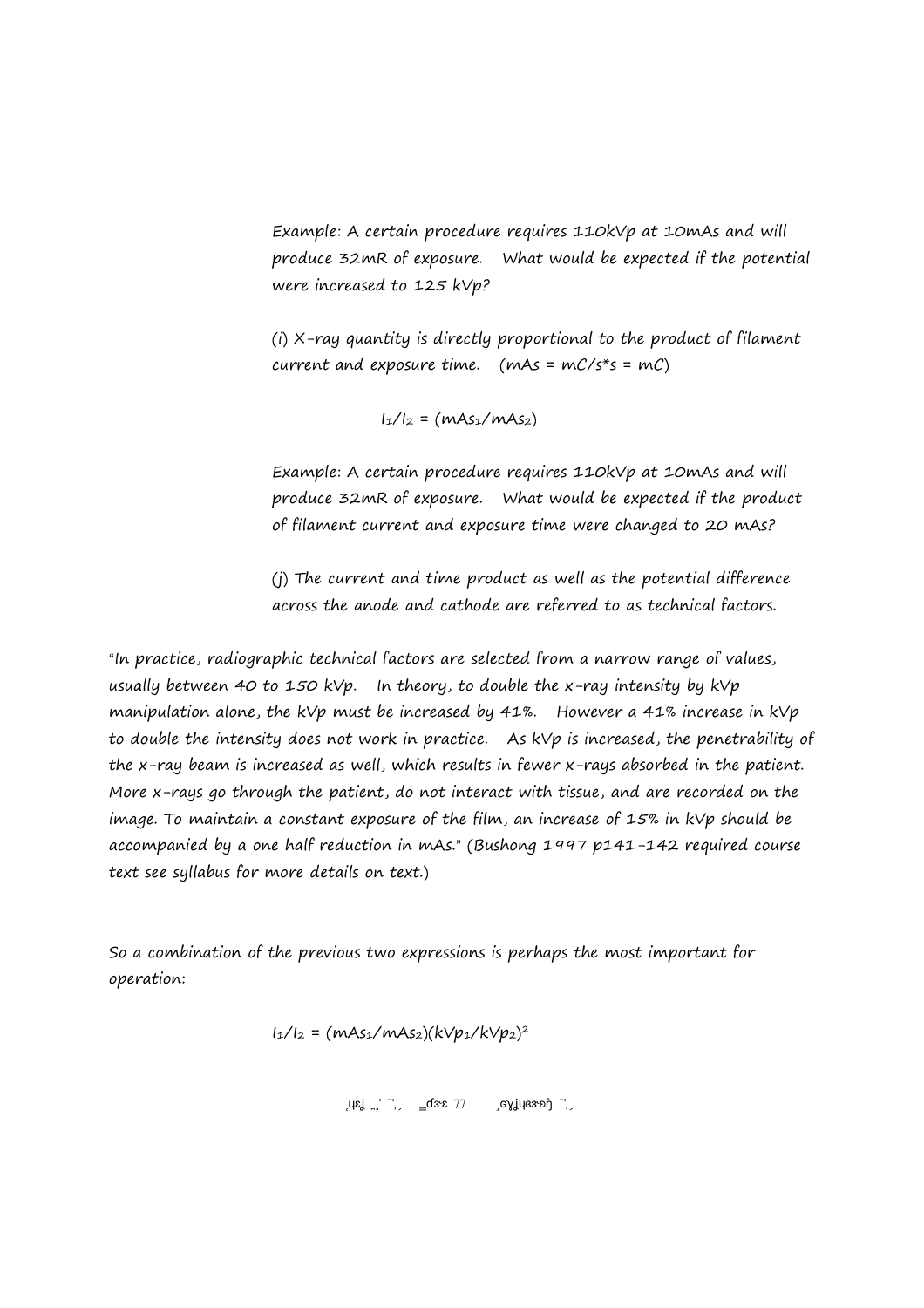Example: A certain procedure requires 80kVp at 30mAs and will produce 135mR of exposure. What would be expected if the potential were increased to 92 kVp and the current time product reduced to 15mAs?

> (k) Radiation intensity from an x-ray tube varies inversely with the square of the distance form the target:  $I_1/I_2 = (d_2)(d_1)^2$

Example: If an x-ray examination that normally is conducted at a 100-cm patient to tube-filament distance produces an exposure of 12.5 mR, what would be the exposure if the patient to tube-filament distance were changed to 91 centimeters?

> (i) Thus, the maximum quantum energy ( $hf$ )<sub>max</sub> at the short wavelength limit of the continuous x-ray spectrum is:

$$
(hf)_{max} = KE
$$

where:

KE is the kinetic energy of the electron.

(l) Continuous x ray spectrums associated with bremsstrahlung radiation are not like discrete energy patterns.

(m) An estimate of radiation yield can give an indication of the potential bremsstrahlung production of electrons:

(i)  $Y \approx 6x10^{-4}ZT/(1 + 6x10^{-4}ZT)$ 

3. X-ray tubes produce a continuous energy-spectrum of x-rays.

$$
\text{arg} \ \text{arg} \ \text{arg} \ \text{arg} \ \text{arg} \ \text{arg} \ \text{arg} \ \text{arg} \ \text{arg} \ \text{arg} \ \text{arg} \ \text{arg} \ \text{arg} \ \text{arg} \ \text{arg} \ \text{arg} \ \text{arg} \ \text{arg} \ \text{arg} \ \text{arg} \ \text{arg} \ \text{arg} \ \text{arg} \ \text{arg} \ \text{arg} \ \text{arg} \ \text{arg} \ \text{arg} \ \text{arg} \ \text{arg} \ \text{arg} \ \text{arg} \ \text{arg} \ \text{arg} \ \text{arg} \ \text{arg} \ \text{arg} \ \text{arg} \ \text{arg} \ \text{arg} \ \text{arg} \ \text{arg} \ \text{arg} \ \text{arg} \ \text{arg} \ \text{arg} \ \text{arg} \ \text{arg} \ \text{arg} \ \text{arg} \ \text{arg} \ \text{arg} \ \text{arg} \ \text{arg} \ \text{arg} \ \text{arg} \ \text{arg} \ \text{arg} \ \text{arg} \ \text{arg} \ \text{arg} \ \text{arg} \ \text{arg} \ \text{arg} \ \text{arg} \ \text{arg} \ \text{arg} \ \text{arg} \ \text{arg} \ \text{arg} \ \text{arg} \ \text{arg} \ \text{arg} \ \text{arg} \ \text{arg} \ \text{arg} \ \text{arg} \ \text{arg} \ \text{arg} \ \text{arg} \ \text{arg} \ \text{arg} \ \text{arg} \ \text{arg} \ \text{arg} \ \text{arg} \ \text{arg} \ \text{arg} \ \text{arg} \ \text{arg} \ \text{arg} \ \text{arg} \ \text{arg} \ \text{arg} \ \text{arg} \ \text{arg} \ \text{arg} \ \text{arg} \ \text{arg} \ \text{arg} \ \text{arg} \ \text{arg} \ \text{arg} \ \text{arg} \ \text{arg} \ \text{arg} \ \text{arg} \ \text{arg} \ \text{arg} \ \text{arg} \ \text{arg} \ \text{arg} \ \text{arg} \ \text{arg} \ \text{arg} \ \text{arg} \ \text{arg} \ \text{arg} \ \text{arg} \ \text{arg} \ \text{arg} \ \text{arg} \ \text{arg} \ \text{arg} \ \text{arg} \ \text{arg} \ \text{arg
$$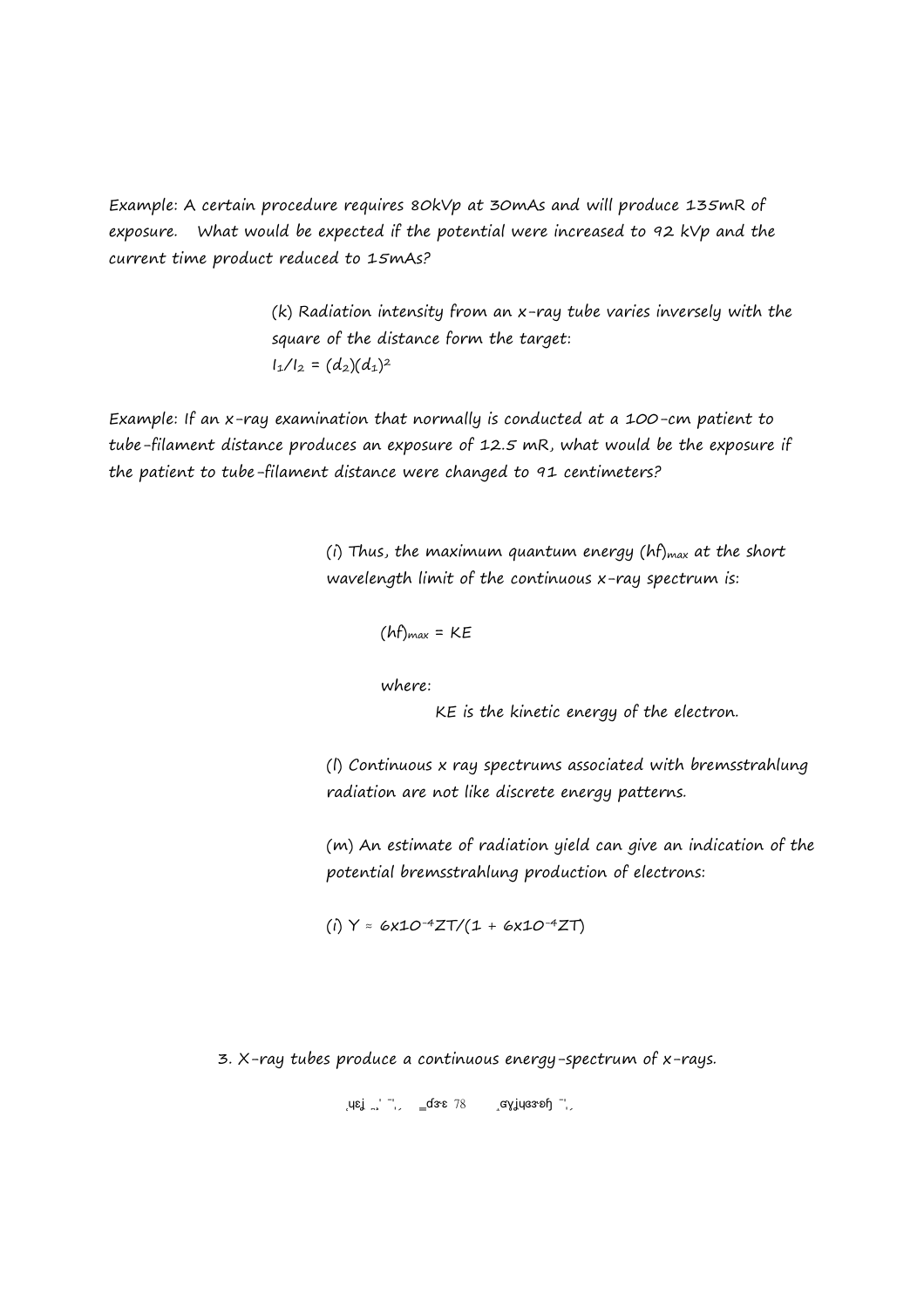a) The low energy component of this spectrum is not useful. (i) The low energy component is not capable of penetrating the human body. Instead this energy is deposited in tissue without any useful contribution to the quality of the x-ray image.

b) Filtration of the beam is necessary to cut out the low energy component of the x-ray tube energy spectrum.

c)  $X$ -ray units have aluminum filters between  $1$  to  $3$ -mm thick positioned between the x-ray tube and the patient.

> (i) The purpose of the filter is to attenuate low energy photons before they irradiate the patient.

> (ii) Filtration of an x-ray beam can be described as having two components:

> > 1. Inherent filtration: is provided by the glass of the xray tube.

> > > - Specially designed tubes with beryllium windows are sometimes used to decrease the inherent filtration of a beam when very low energy x-rays are appropriate for imaging such as in the case of mammography.

2. Added filtration: reflects the effect of the added sheets of Aluminum described above.

> - Added filtration can be sub-divided into two components whose sum is equivalent to 2 or 3 mm of aluminum.

- 1 or 2mm is installed permanently in the port of the x-ray tube housing.

 $\begin{bmatrix} \n\sqrt{2} & \sqrt{2} & \sqrt{2} \\
\sqrt{2} & \sqrt{2} & \sqrt{2} & \sqrt{2} \\
\sqrt{2} & \sqrt{2} & \sqrt{2} & \sqrt{2} \\
\sqrt{2} & \sqrt{2} & \sqrt{2} & \sqrt{2} \\
\sqrt{2} & \sqrt{2} & \sqrt{2} & \sqrt{2} \\
\sqrt{2} & \sqrt{2} & \sqrt{2} & \sqrt{2} \\
\sqrt{2} & \sqrt{2} & \sqrt{2} & \sqrt{2} \\
\sqrt{2} & \sqrt{2} & \sqrt{2} & \sqrt{2} \\
\sqrt{2} & \sqrt{2} & \sqrt{2} & \sqrt{2} \\
\sqrt$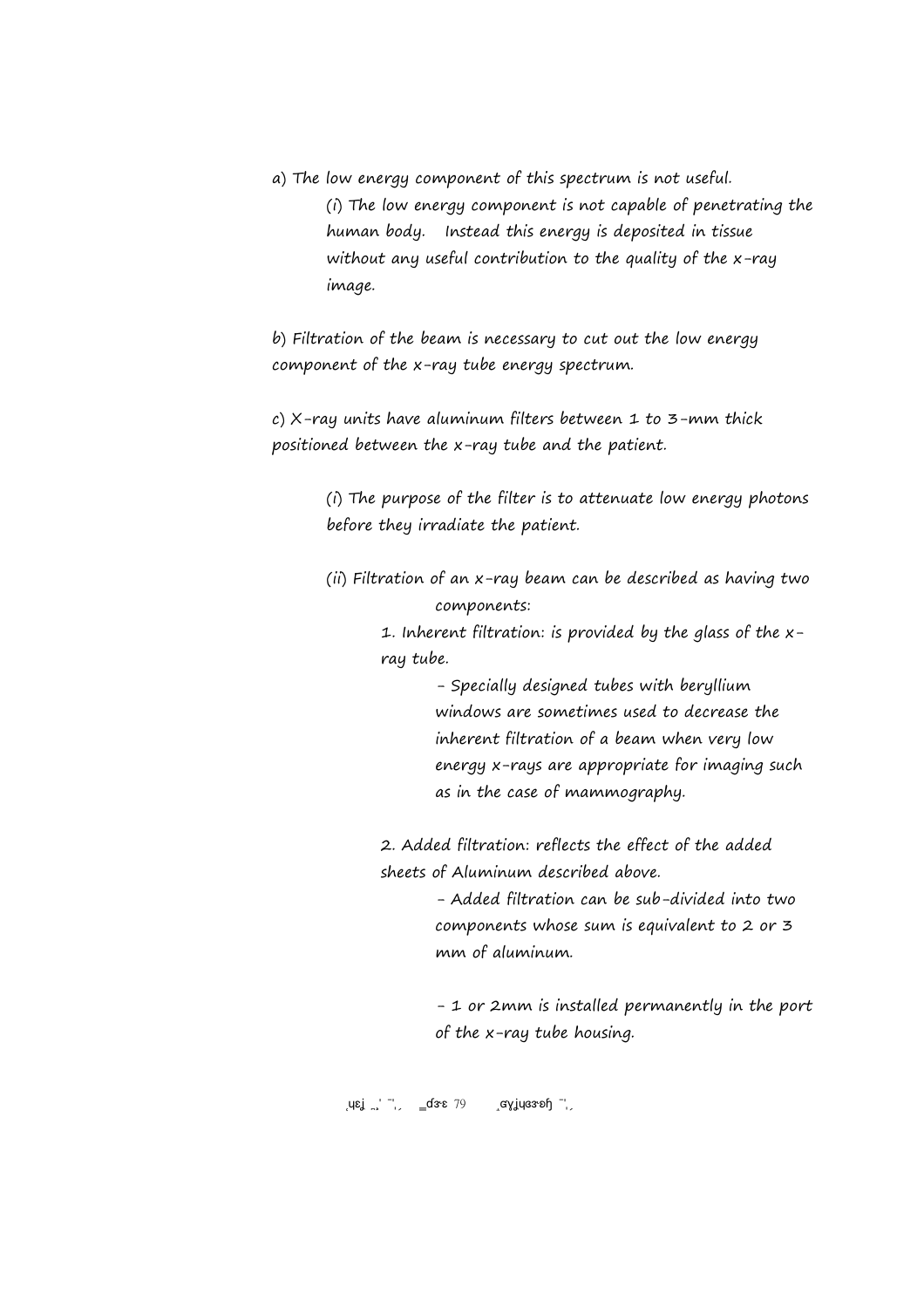- In a conventional light-localizing variableaperture collimator the collimator contributes about 1-mm of aluminum equivalent filtration. This is associated with the silver mirror in the collimator.

3. Sometimes when a body that varies in thickness of tissue composition must be x-rayed additional filtration is used to compensate for differences in radio-opacity. - Several different filters have been developed for this purpose referred to as compensating filtration including:

> + wedge filters - applied to body parts varying in thickness like the foot.

> + trough filters - applied to chest radiography a thin central region of the wedge is positioned over the mediastinum.

+ bow-tie-shaped filters - applied with CT scanners to compensate for the shape of the head.

+ Conic filters - either concave or convex used in digital fluoroscopy.

+ step-wedge filters -applied when long sections of anatomy are imaged with several separate films.

d) When the low energy component of the x-ray tube spectrum is removed it is sometimes said that the beam is hardened.

> (i) Beam hardening shifts the effective (or average) energy of the photon spectrum to which patients are exposed to higher energies.

(ii) It may be said that a hardened beam has greater penetrability.

Brey ISU 2017 Page 80 Copyright 2017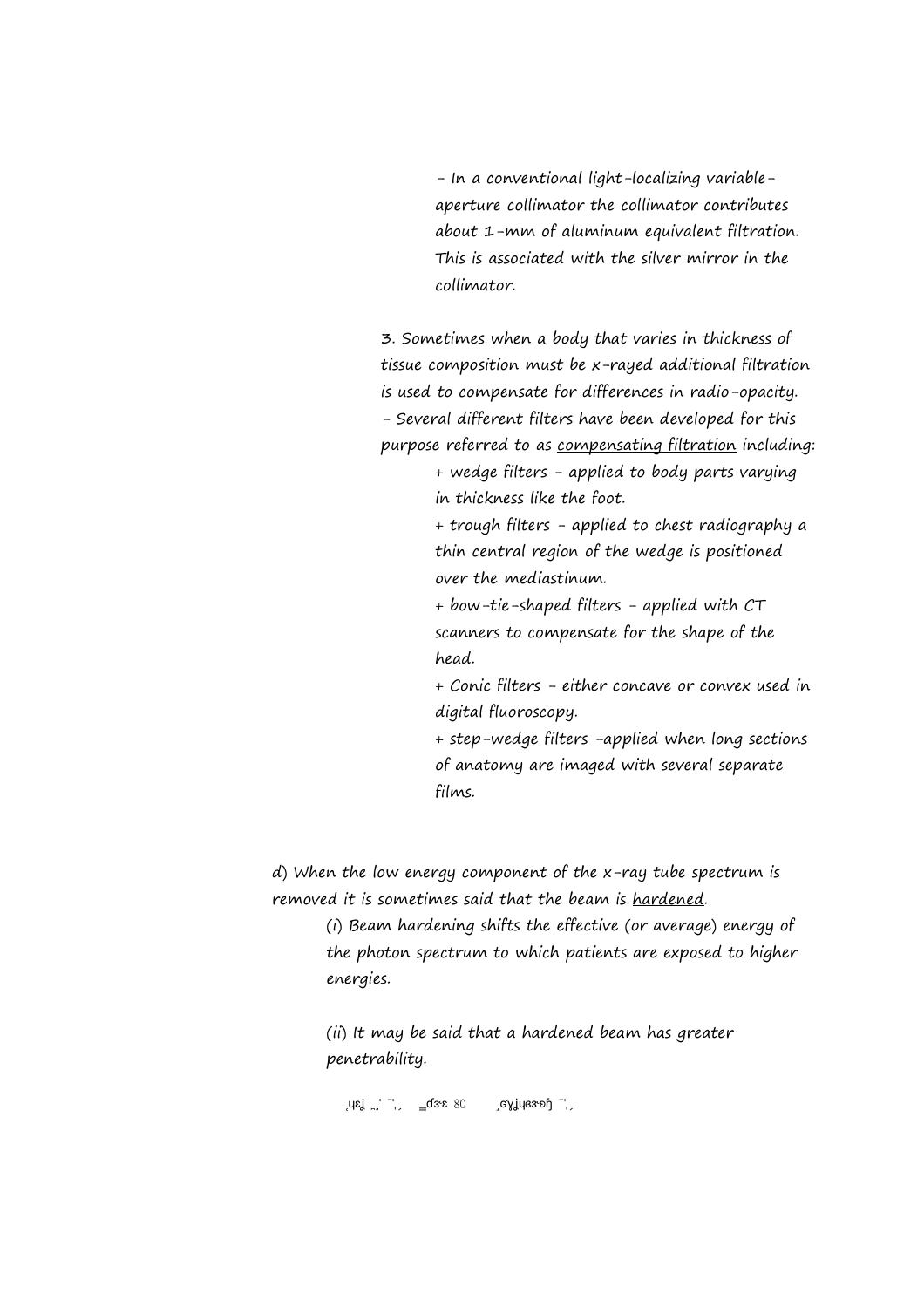(iii) Penetrability refers to the attenuation of x-rays in tissue. Higher energy x-rays are able to penetrate through tissue easier than lower energy x-rays.

(iv) consider the following graph showing the probability of photon interactions versus photon energy.

D) X-ray machines

1. There are many physical processes that result in the production of x rays,

the process of most value for medical purposes is electron bombardment of a target through the use of an x-ray tube.

- (a) x-ray tubes are relatively small
- (b) They produce a very intense x-ray source.
- (c) The closer an x-ray source can be made to approach a point

source,

the sharper is the image that can be produced in radiography.

(d) The higher the intensity of the source, the shorter is the exposure time required.

2. There are several major sections of a stationary x-ray machine: a) the ceiling support - two sets of two rails positioned perpendicularly to one another that allow longitudinal and transverse movement of the machine.

> - a telescoping column attaches the x-ray tube housing to the ceiling support rails. The tube housing serves several purposes:

 $\begin{bmatrix} \mathsf{L} \mathsf{B} \mathsf{B} \end{bmatrix}$   $\begin{bmatrix} \mathsf{L} \mathsf{B} \end{bmatrix}$   $\begin{bmatrix} \mathsf{L} \mathsf{B} \end{bmatrix}$   $\begin{bmatrix} \mathsf{L} \mathsf{B} \end{bmatrix}$   $\begin{bmatrix} \mathsf{L} \mathsf{B} \end{bmatrix}$   $\begin{bmatrix} \mathsf{L} \mathsf{B} \end{bmatrix}$   $\begin{bmatrix} \mathsf{L} \mathsf{B} \end{bmatrix}$   $\begin{bmatrix} \mathsf{L} \mathsf{B} \end{bmatrix}$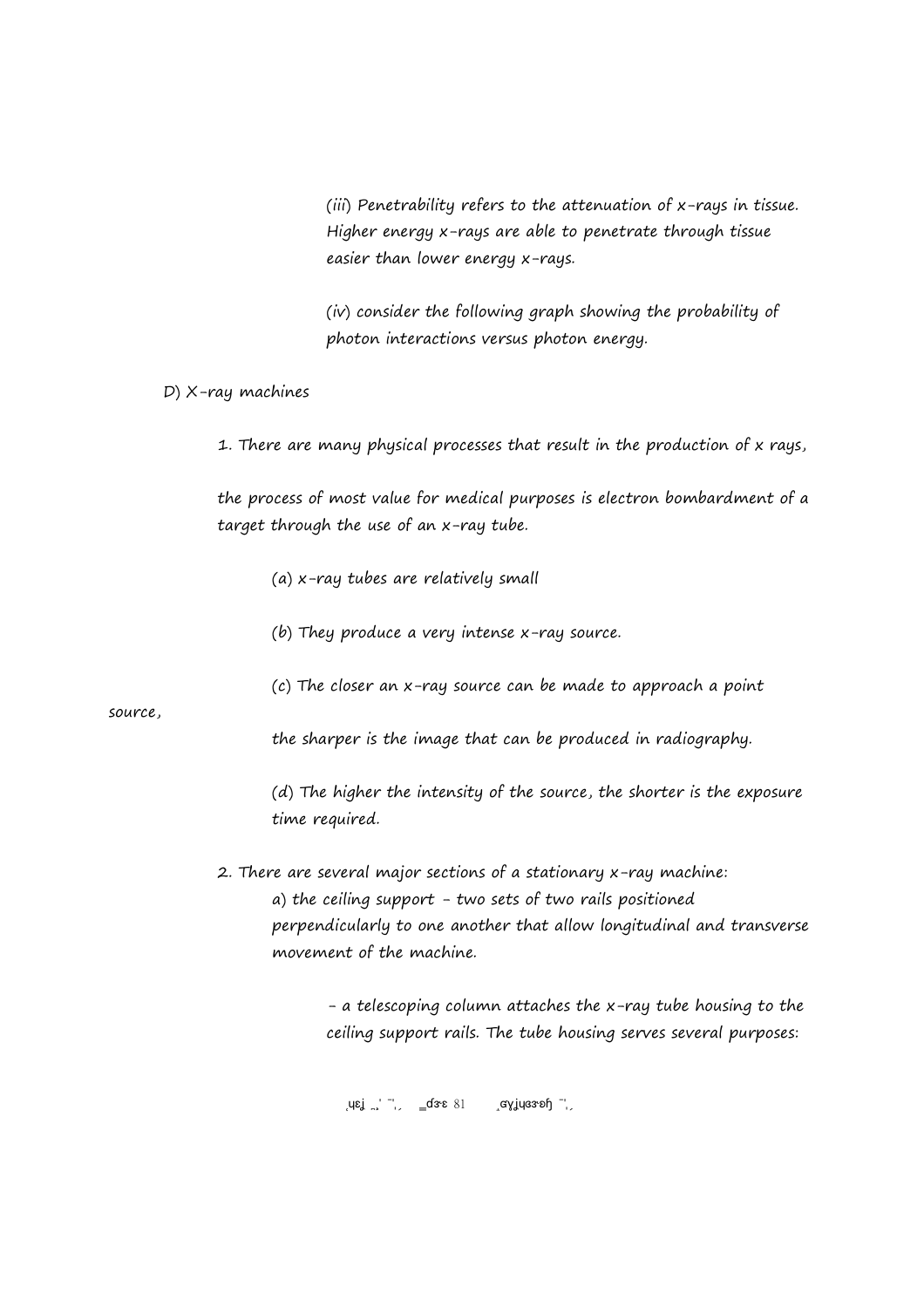+ it provides a window where x-rays are intented to pass out of the housing in the direction of the patient.

+ The remainder of the housing reduces leakage radiation - or that radiation emitted in every direction except the one of interest.

+ the housing also helps prevent electrical shock.

+ It provides mechanical support, some housing surround the x-ray tube that both electrically insulates the tube and provides "thermal cushion".

- The distance from the tube to the x-ray film of cassette is called the source to image receptor distance of (SID). In the older literature this is referred to as the focal-film distance (FFD).

 - when the tube is locked into position it is said to be in detent. Positions other than detent can be chosen by the operator.

b) The floor to ceiling support system consists of a single column with rollers attached to each end one on a ceiling rail and one on a floor rail that allows the x-ray tube to move horizontally and vertically.

c) the floor mount system as an alternate to the floor to ceiling column mount system of (b).

d) sometimes machines include a fluoroscopic x-ray tube that is

mounted

underneath the radiographic table. This is interlocked with a image intensifier tower.

 $\sigma$ uej  $\sigma'$   $\sigma'$   $\sigma'$   $\sigma'$   $\sigma'$   $\sigma'$   $\sigma'$   $\sigma'$   $\sigma'$   $\sigma'$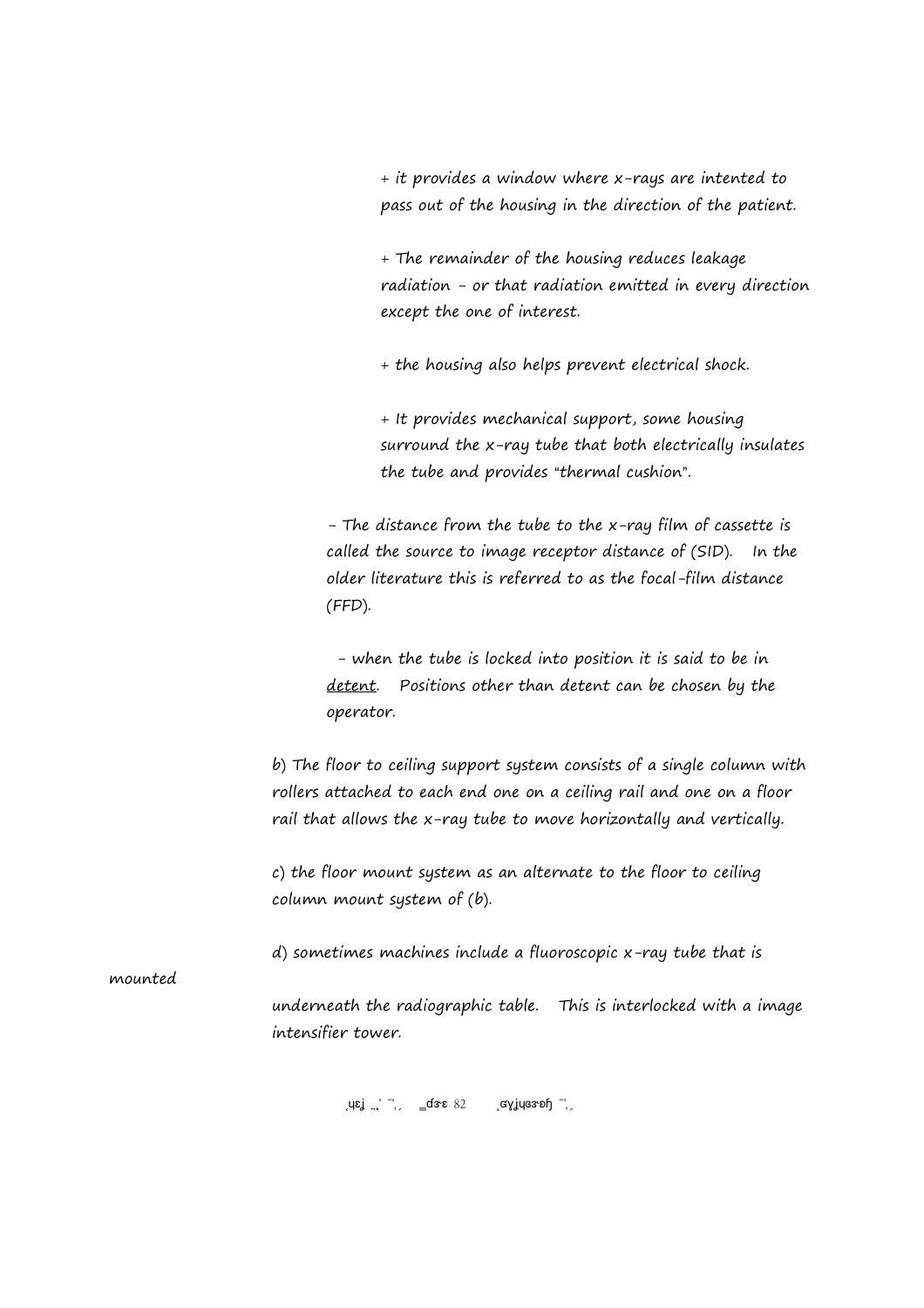e) x-ray tubes may be mounted in many different ways one common method is the use of the C-arm.

3. The heart of the X-ray machine is the x-ray tube which consists of: (a) a positively charged anode target which are struck by electrons

from

the cathode.

(i) usually a copper molybdenum, graphite, or tungsten block. - Tungsten (W) is favored because:

> + it has a high atomic number; 74. Although molybdenum and graphite have lower atomic numbers their advantage in weight is important if the target is to be rotated.

+ it has good thermal properties of thermal conductivity.

+ It has a high melting point  $3400^{\circ}$ C versus  $1,100^{\circ}$ C for copper (Cu).

(ii) the anode may be stationary or rotate.

- the anode is an electrical conductor -the anode provides mechanical support for the target.

-the anode must be a good thermal conductor. (99% of the energy obtained by electrons moving from the cathode to the anode is experienced as heat and not as electromagnetic radiation.)

(b) a heated cathode filament usually composed of copper, or

tungsten.

(i) the cathode is heated to incandescence at around  $2000^{\circ}C$ 

by

 $\mu$ ej <sup>1</sup>,  $\frac{1}{2}$   $\sigma$ se 83  $\sigma$  (syjugs of  $\frac{1}{2}$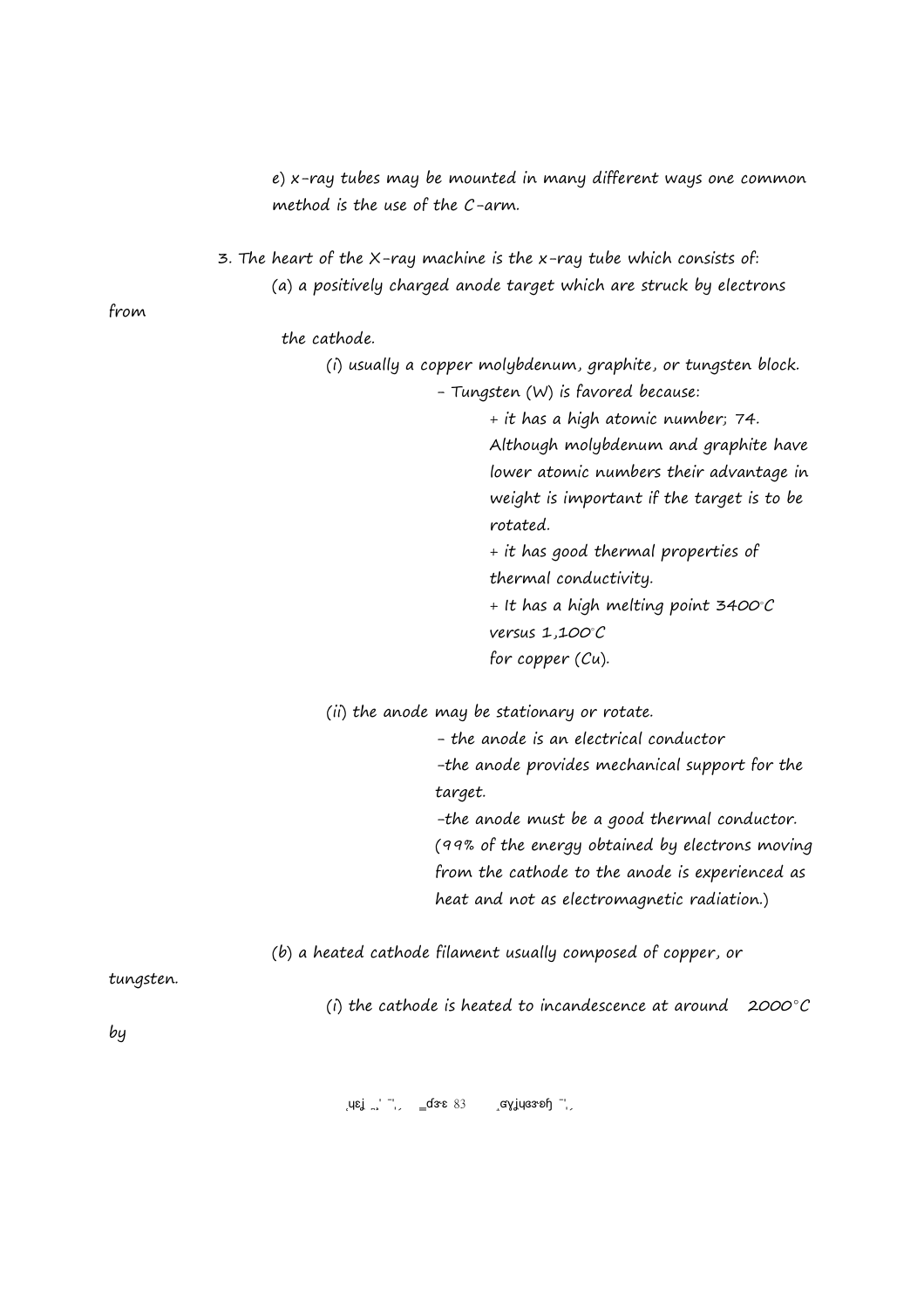passing an electric current through it to cause the release of electrons by thermionic emission.

(ii) the cathode is accompanied by a focusing element or focusing cup. This negatively charged metal shroud surrounding the filament condenses the electron beam to a small area of the anode target.

> - an alternate to a focusing cup is employed in some units capable of producing multiple exposures at precise exposure times, this alternate is referred to as a grid and such units are called grid-controlled units.

- One problem with low potential x-ray tubes is the problem of moving electrons generated at the filament away from the filament.

The problem is that electrons remaining in the vicinity of the filament provide a spacecharge that restricts further filament electron production. Such machines are said to be space-charge limited as they suffer from a space-charge effect.

> - To some extent all machines at some point are limited by the maximum current that may be produced by the filament. The current at which this is experienced is referred to as the saturation current.

(iii) Commonly, an x-ray tube will have two filaments, such a machine is referred to as a dual-focus tube. A machine with two filaments will have two focal spots.

> - the focal spot is the area of the target actually being hit with electrons and is the source of x-rays.

 $\text{Lqs}_{\text{B}}$   $\text{L}$   $\text{L}$   $\text{L}$   $\text{L}$   $\text{L}$   $\text{L}$   $\text{L}$   $\text{L}$   $\text{L}$   $\text{L}$   $\text{L}$   $\text{L}$   $\text{L}$   $\text{L}$   $\text{L}$   $\text{L}$   $\text{L}$   $\text{L}$   $\text{L}$   $\text{L}$   $\text{L}$   $\text{L}$   $\text{L}$   $\text{L}$   $\text{L}$   $\text{L}$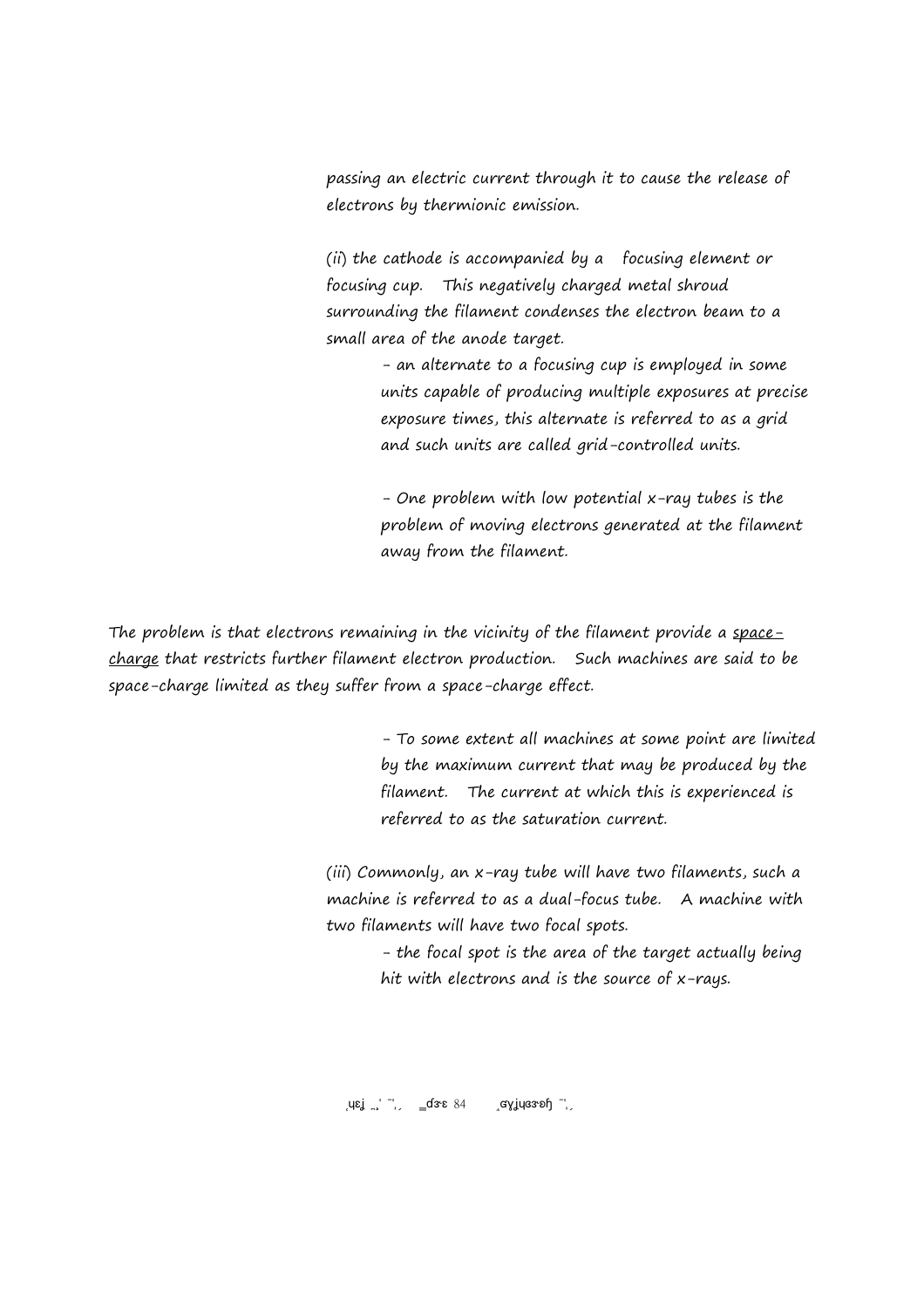- The smaller the focal spot the better the spacial resolution of the image.

- However, the smaller the focal spot the more intense is the regional heating of the target. Several steps are taken to increase the area of the focal spot to enhance heat removal without actually increasing the area over which the beam strikes the target.

- One approach to this is the line focus principle , which angles or bevels the target to increase its effective surface area. The usually bevel angle is between 5 and 15 degrees. A biangle target is one manufactured with different two bevel angles on the same anode and two focal spot sizes.

> + a problem with the line focus principle is the heel effect. The heel effect relates to the depth in the target from which x-rays arise. Those arising at greater depths have more target to emerge from and hence are more heavily attenuated than those produced closed to the surface. The smaller the bevel angle the less the heel effect.

Consider the following figure: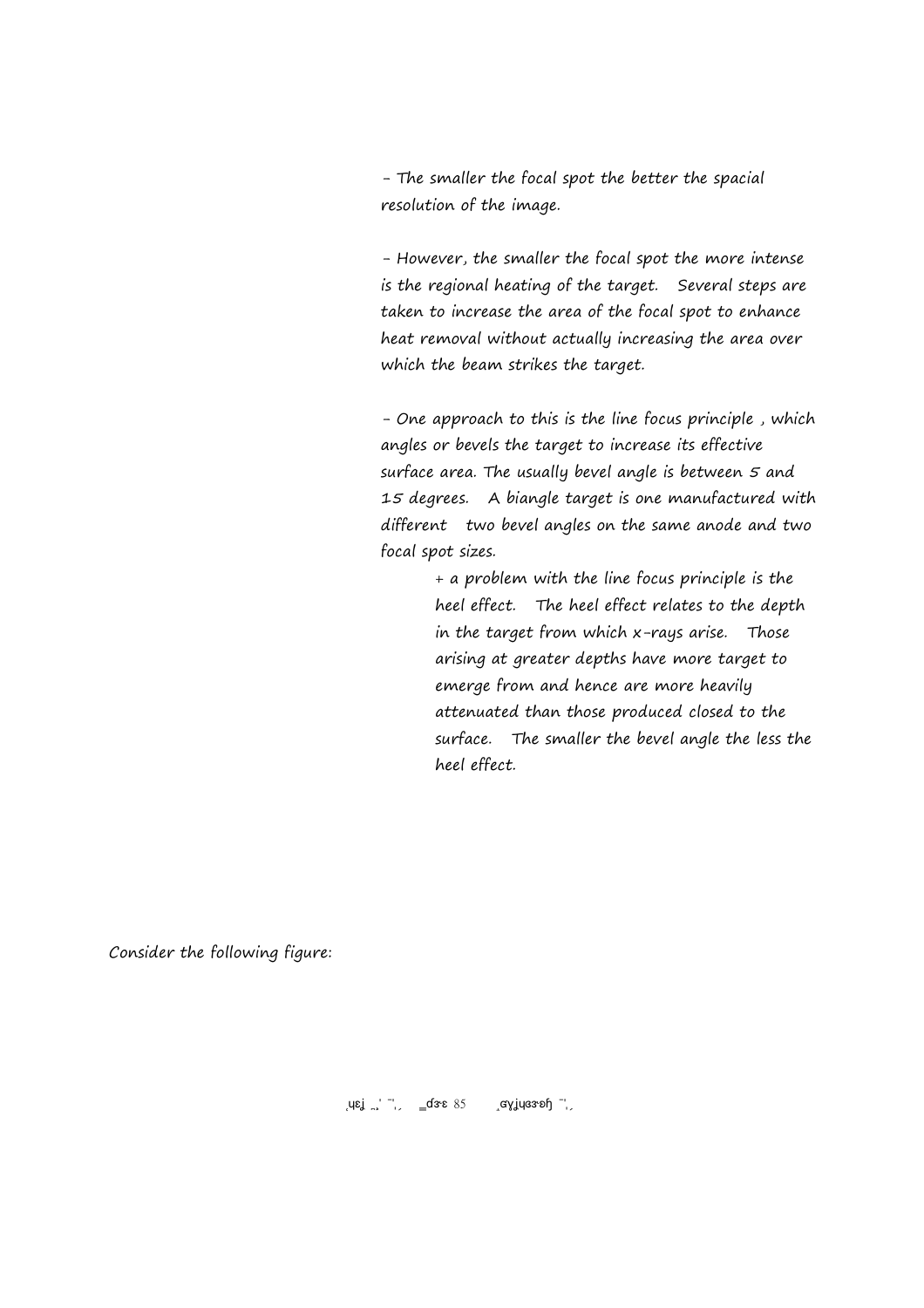- The effective target area or effective focal spot projected onto the patient and the image receptor.

- The smaller of the two focal spots will be used when better spatial resolution is necessary. These range from 0.1 to 0.5 mm.

- The larger focal spot will be used when technical factors are likely to produce higher heat lodes on the anode (usually at greater than 400 mA). These range from 0.4 to 1.2 mm.

> + The selection of large or small focal spot is usually made with the mA selector on the operating console

 $\sigma$ usi  $\sigma$  2018  $\sigma$  2018 Page 11, is  $\sigma$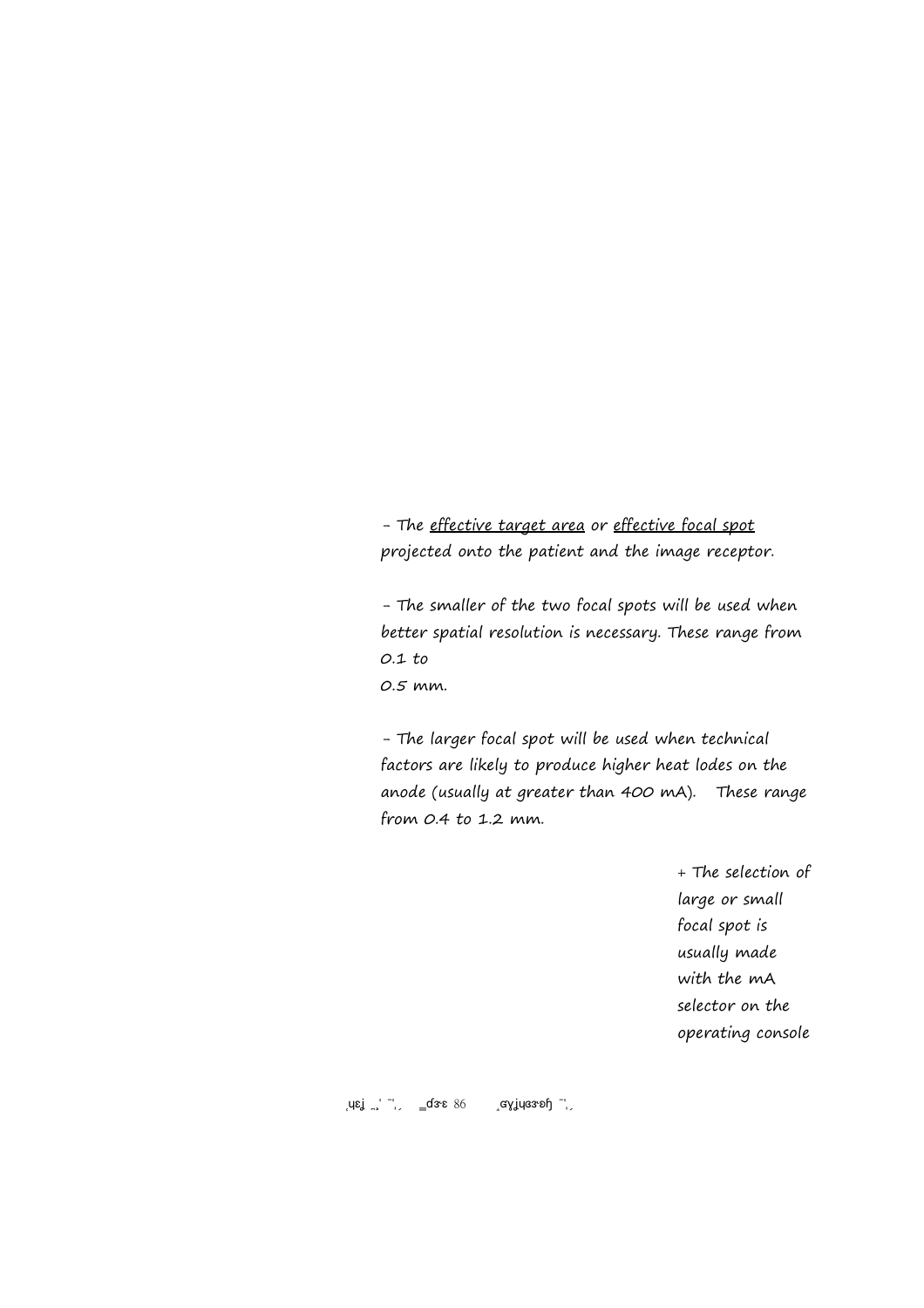or with a focal spot selection switch.

(c) these components are enclosed within a glass envelope in which a

vacuum is maintained.

Causes of tube failure include the following:

1. Excessive heating resulting in surface and melting of the anode. This results in variable and reduced radiation intensity. This is often associated with single excessive exposure.

2. Long exposure times may also result in tube failure. Typically the problem in this case is excessive heat transfer to the bearing of the anode rotor resulting in increased friction which ends as rotor imbalance.

> -bearing damage itself with time is another cause of tube failure.

3. Thermal stress of the tube may cause failure. This is common with fluoroscopic systems when the thermal capacity of the heat removal system is exceeded. The effect may be bearing failure, or cracks in the glass housing.

4. Filament vaporization is another cause of tube failure. Vaporization of the filament with subsequent plating of the filament metal on the tube glass envelope is the most frequent cause of tube failure.

To reduce rates of tube failure:

 $\mathcal{L}$  Is  $\mathcal{L}$   $\mathcal{L}$   $\mathcal{L}$   $\mathcal{L}$   $\mathcal{L}$   $\mathcal{L}$   $\mathcal{L}$   $\mathcal{L}$   $\mathcal{L}$   $\mathcal{L}$   $\mathcal{L}$   $\mathcal{L}$   $\mathcal{L}$   $\mathcal{L}$   $\mathcal{L}$   $\mathcal{L}$   $\mathcal{L}$   $\mathcal{L}$   $\mathcal{L}$   $\mathcal{L}$   $\mathcal{L}$   $\mathcal{L}$   $\mathcal{L}$   $\$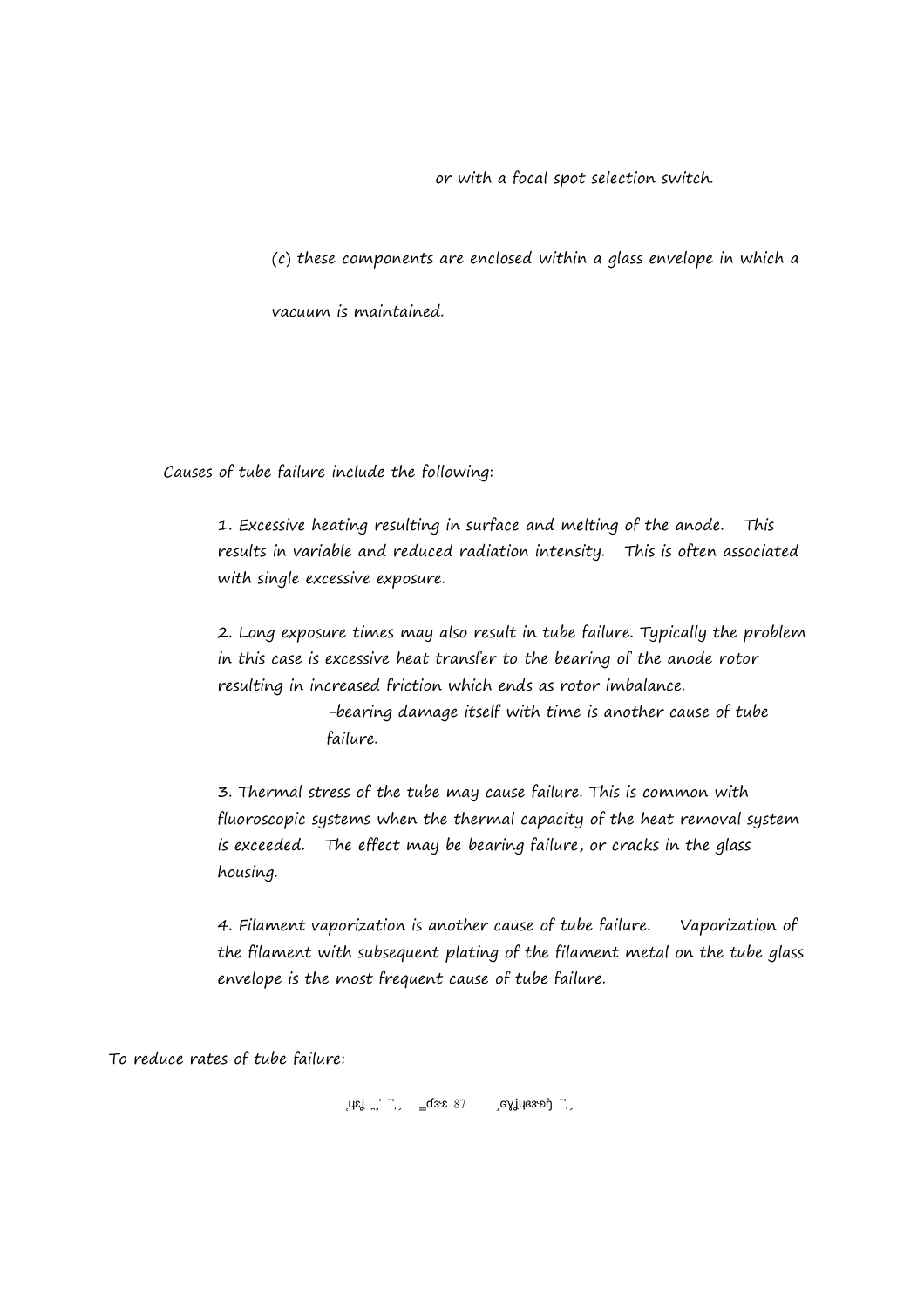1. To prevent pitting and cracking, maximum radiographic technical factors should never be applied to a cold anode. A good warm up procedure is to conduct three exposures - 3 seconds apart at 200 mA for one second at 80kVp. X-ray tube housings generally have a maximum heat capacity between 1 to 1.5 million heat units (HU).

> - One heat unit for single phase units  $(HU) = (kVp)(mA)(time in seconds)$

One heat unit for three phase units 6-pulse units  $(HU) = 1.35$  ( $kVp$ )(mA)(time in seconds)

One heat unit for three phase units 12-pulse units  $(HU) = 1.41$  (  $kVp$ )(mA)(time in seconds)

2. Always maintain operation of radiologic units inside the operating

envelope described by radiographic rating charts applicable to the xray machine being used.

(d) A high voltage power supply is also necessary.

(i) this supplies the potential for the anode and cathode system and supplies current for the cathode filament.

(ii) usually a high voltage system employs a high voltage step up transformer.

(iii) This supplies an alternating potential difference between the cathode and target.

 $\sigma_{\rm B}$   $\sigma_{\rm B}$   $\sigma_{\rm B}$   $\sigma_{\rm B}$   $\sigma_{\rm B}$   $\sigma_{\rm B}$   $\sigma_{\rm B}$   $\sigma_{\rm B}$   $\sigma_{\rm B}$   $\sigma_{\rm B}$   $\sigma_{\rm B}$   $\sigma_{\rm B}$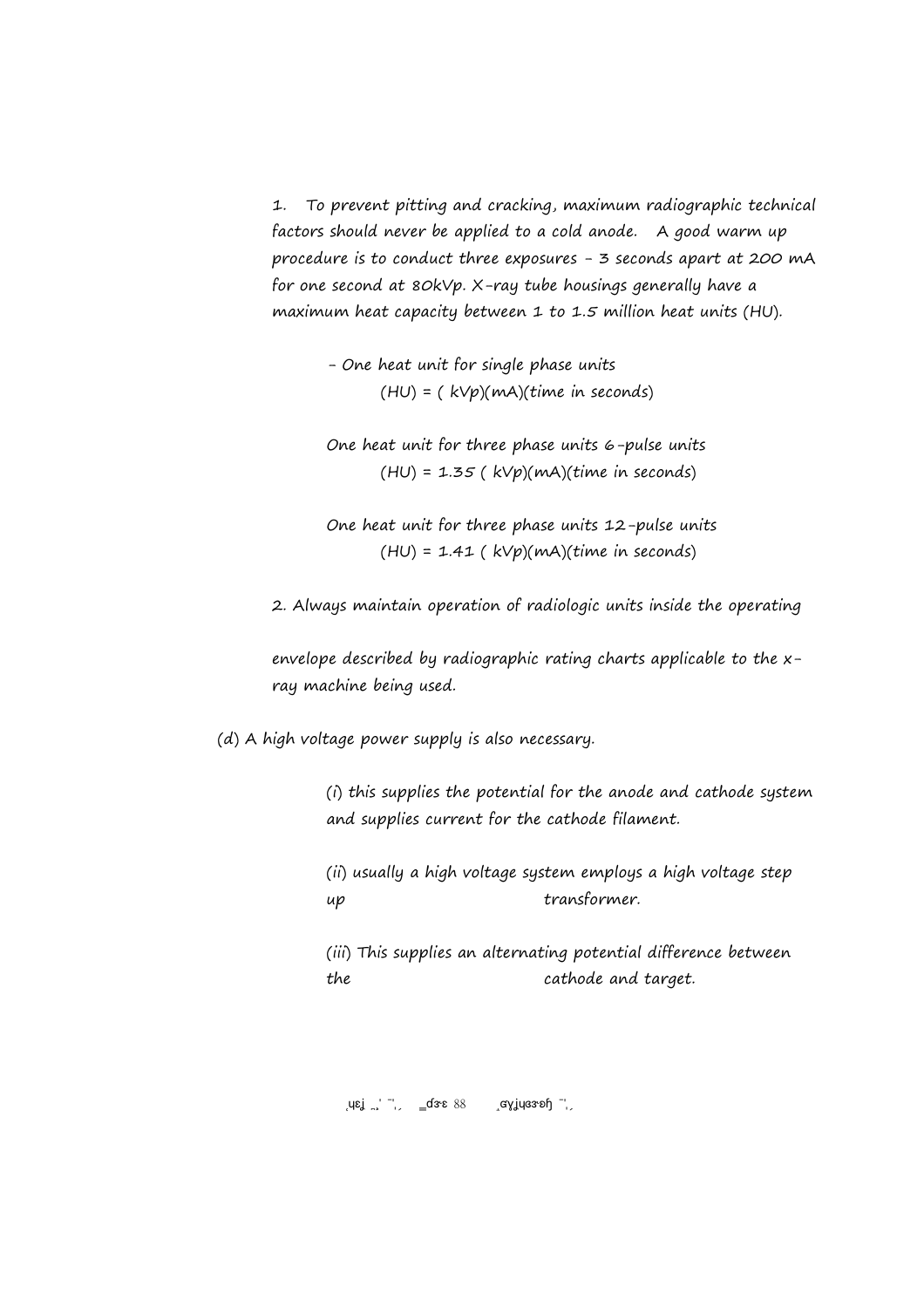(iv) During each cycle while the target is positive with respect to the cathode, electrons under the influence of the coulombic force are accelerated across the tube and strike the anode.

(v) this leads to the production of bremsstrahlung radiation as the electrons are deflected from their paths by the target atoms.

(vi) if the tube voltage is sufficient, some of the electrons being accelerated across the tube may ionize the target material resulting in the production of characteristic x rays.

(vii) Most of the radiation leaving the tube is bremsstrahlung radiation, characteristic x rays are only a relatively small component of the total spectrum.

(viii) The energy of the radiation leaving the tube ranges from 0 to that corresponding to the maximum energy of an electron striking a target.

(e) the x-ray machine comes with an milliampere meter by which one measures the filament current.

(i) one milliampere is equal to  $6.25x10^{15}$  electrons per second.

(ii) Dental x-ray machines are generally operated between 5 and 15 mA.

(iii) Medical x-ray machines are typically operated between 50 and 1,000 mA.

 $\sigma_{\rm B}$   $\sigma_{\rm B}$   $\sigma_{\rm B}$   $\sigma_{\rm B}$   $\sigma_{\rm B}$   $\sigma_{\rm B}$   $\sigma_{\rm B}$   $\sigma_{\rm B}$   $\sigma_{\rm B}$   $\sigma_{\rm B}$   $\sigma_{\rm B}$   $\sigma_{\rm B}$   $\sigma_{\rm B}$   $\sigma_{\rm B}$   $\sigma_{\rm B}$   $\sigma_{\rm B}$   $\sigma_{\rm B}$   $\sigma_{\rm B}$   $\sigma_{\rm B}$   $\sigma_{\rm B}$   $\sigma_{\rm B}$   $\sigma_{\rm B}$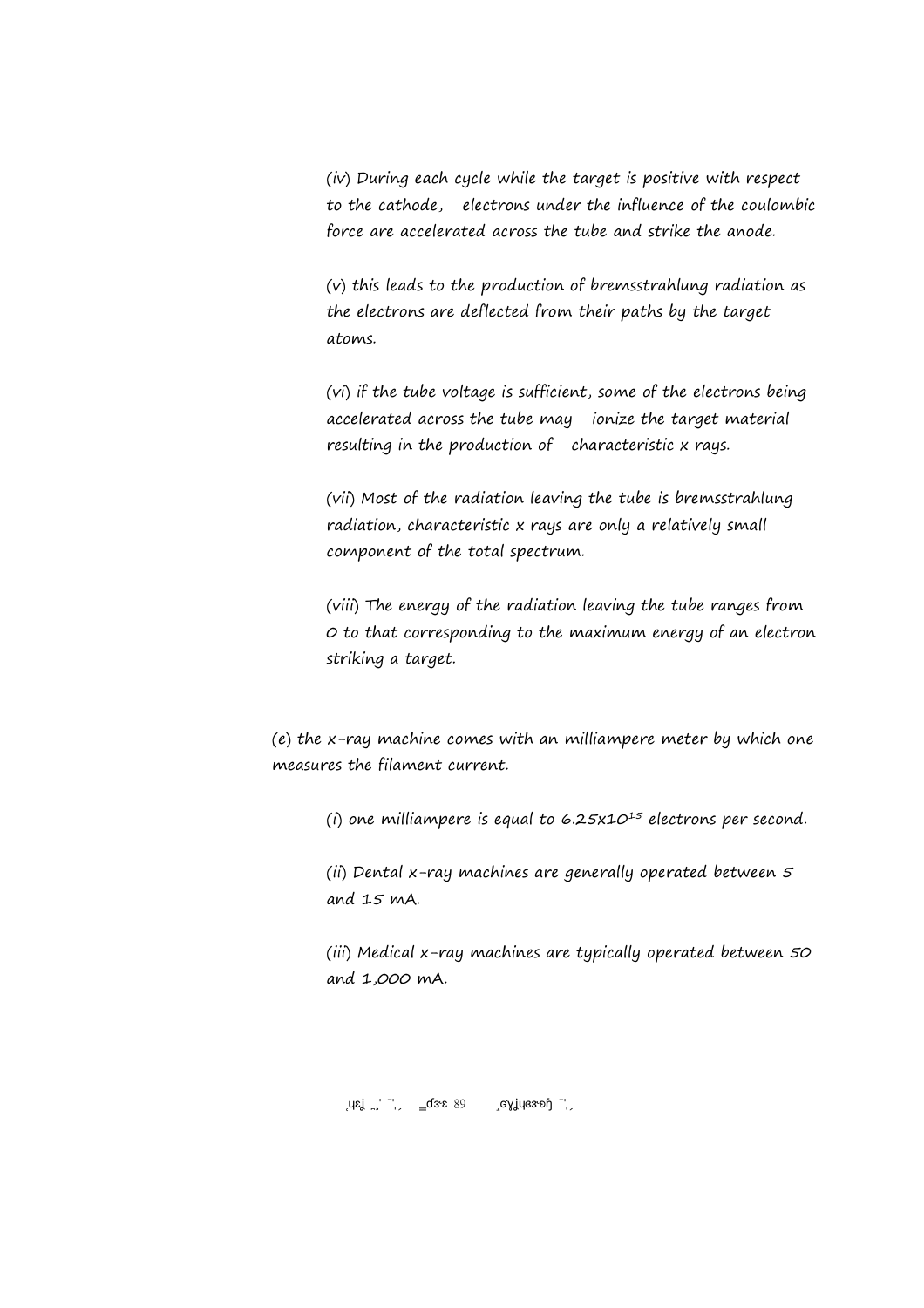(f) Typically less than 1% of the energy imparted to electrons accelerated from the cathode to the anode results in the production of useful x rays.

(i) The fraction is approximately:

 $RFP = (EE)(Z)(1x10^{-3})$ 

where:

 RFP = radiation fraction produced  $Z =$  the atomic number of the target  $EE =$  the energy of the electron in MeV.

(ii) The balance of energy lost in electronic collisions is converted into heat which must be removed from the anode.

(iii) This heat is handled in the following ways:

\* anodes are sometimes beveled over the target area, this increases the surface area over which the electron beam strikes the target, allowing for better heat removal.

\*\* anodes are sometimes cooled by rotating them. Usually anodes rotate at about 3,400 rpm. This increases the surface area of the target struck by accelerated electrons moving between the cathode and anode. Rotation is achieved using an induction motor located inside the x-ray tube.

 $\sigma$ uej  $\sigma'$   $\sigma'$   $\sigma'$   $\sigma'$   $\sigma'$   $\sigma'$   $\sigma'$   $\sigma'$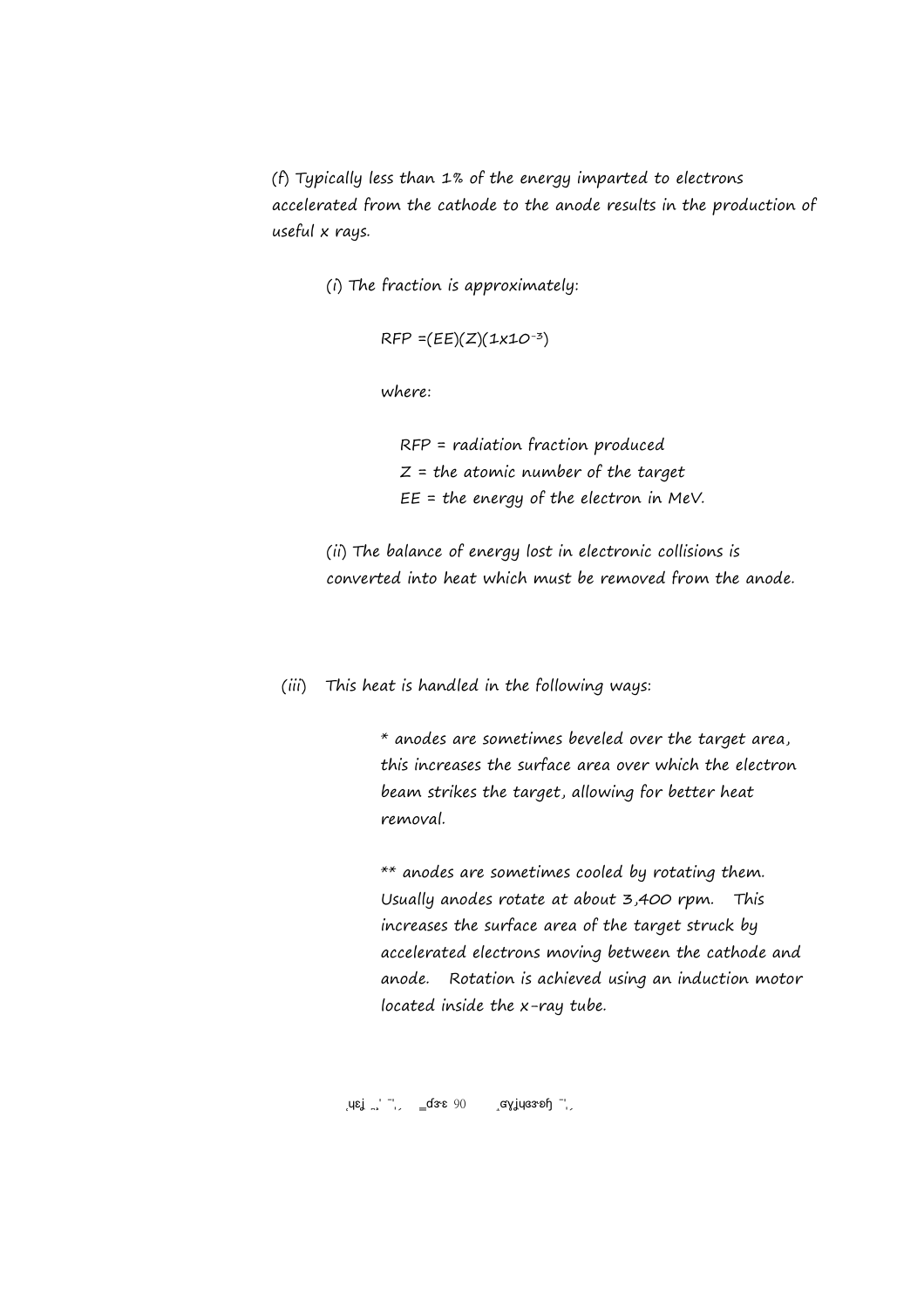\*\*\* circulating coolant through anodes is another method used to keep the temperature lower.

Regulations considering the use of radioactive materials, and radiation producing machines.

Perhaps the first definitive federal regulation regarding radiation exposures was established in 1946.

- A) The Atomic Energy Commission (AEC) was created by congress in 1946.
- B) The AEC was given the authority to regulate the use of:
	- 1) Byproduct Material
	- 2) Special nuclear material
	- 3) Source Material

C) The AEC was also given authority to promote the use of these materials. In fact the set up two divisions to promote the use of radioactive material:

- 1) Division of Biology and Medicine
- 2) Division of Isotope Development
- D) The AEC was reorganized in 1975. It was divided into two new groups:
	- 1) The Nuclear Regulatory Commission (NRC)
	- 2) The Energy Research and Development Administration (ERDA) a) ERDA has since been incorporated into the Department of Energy (DOE)

E) The NRC has primary responsibility for regulating byproduct material, special nuclear material, and source material. The NRC dose not control the use of: 1) Naturally occurring radioactive material (NARM)

 $\mu$ ej <sup>1</sup>,  $\Delta$  2017 Page 91 Page 91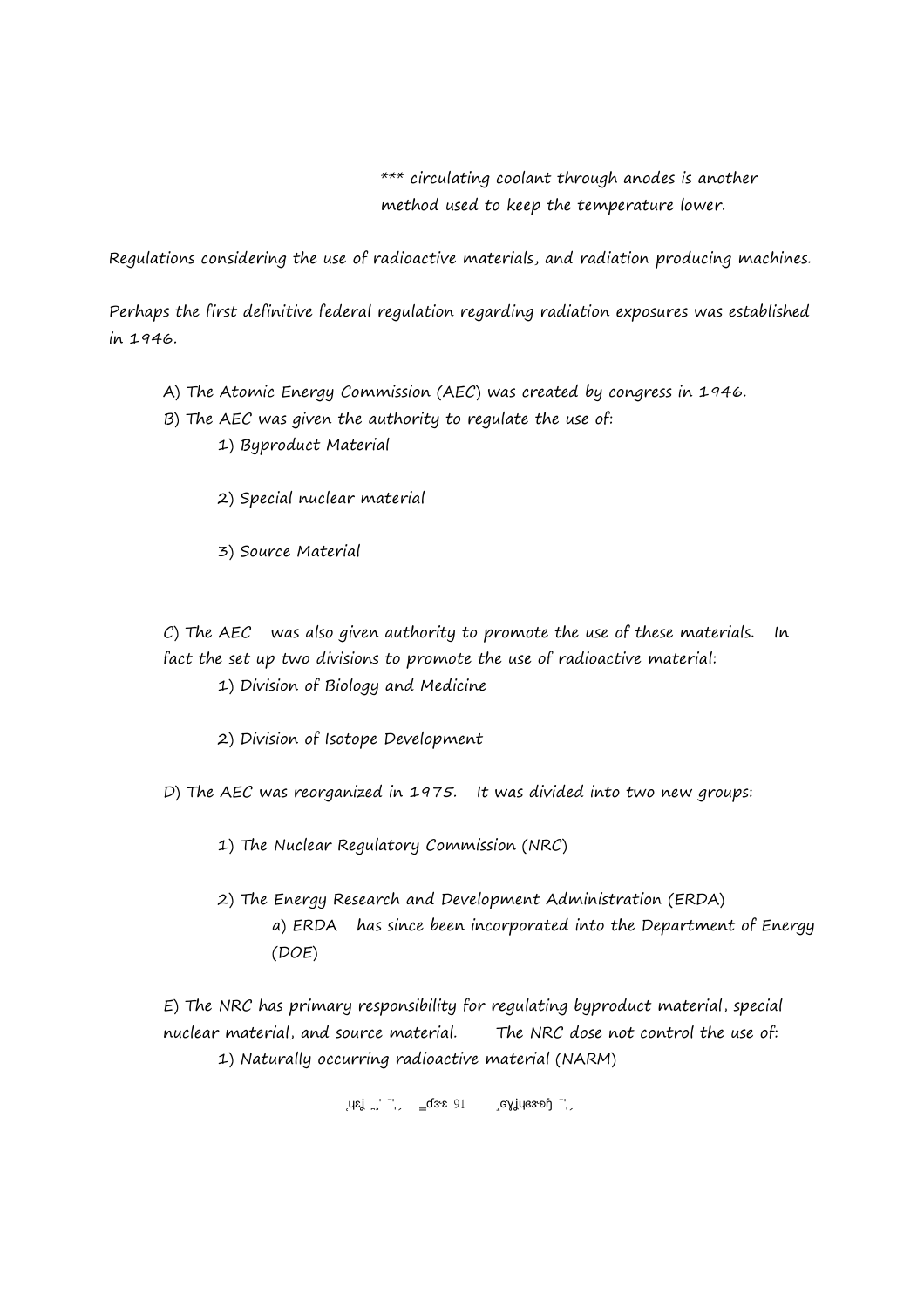2) Accelerator produced radioactive material.

3) Radiation producing machines

F) There are several other organizations with regulatory authority over the use of radioactive material or with authority to set recommended standards of practice in certain areas involving radiation, radiation producing machines, or radioactive material, these include:

1) The Center for Devices and Radiological Health regulates radiation producing devices and medical devices:

a) TV sets

b) microwave ovens,

c) X-ray units..etc..

2) The Department of Labor

a) i.e. OSHA

- 3) The Department of Transportation (DOT)
- 4) The Environmental Protection Agency
- 5) The Food and Drug Administration
- 6) The Department of Defense
- 7) The Department of the Interior

G) Additionally, States have laws governing the use of radiation and radioactivity.

1. The use of radiation producing machines are generally governed by state regulations.

In Idaho the state regulations can be found in IDAPA 16 published by the Department of Health and Welfare referred to

 $\text{LMS}$   $\text{LMS}$   $\text{LMS}$   $\text{LMS}$   $\text{LMS}$   $\text{LMS}$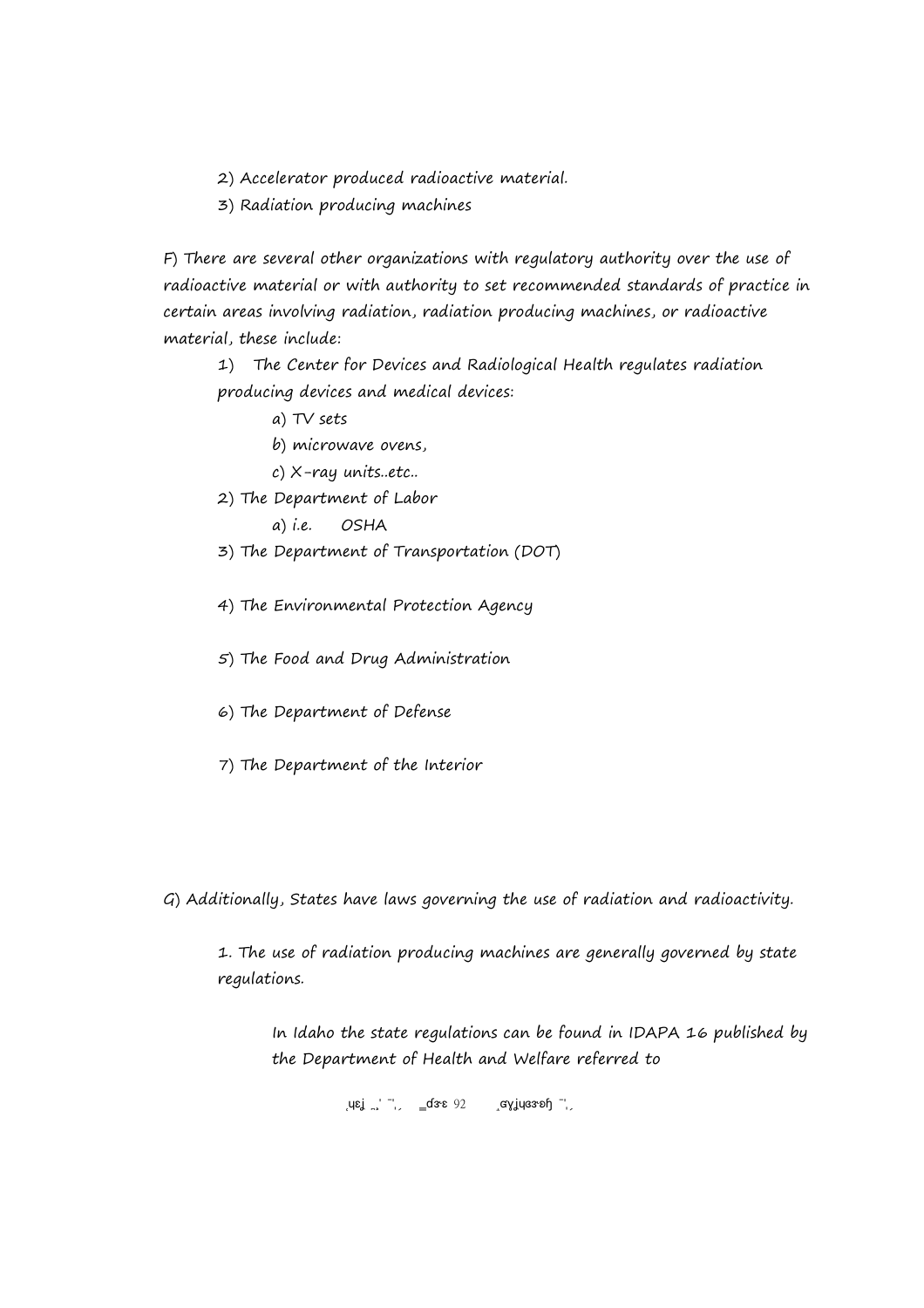as 16.02.27 - Idaho Radiation Control Rules DOCKET NO. 16-0227- 9701. A copy of these rules may be found at:

## **http://www2.state.id.us/adm/adminrules/bulletin/jul97/160227.htm**

2. Should the states not regulate certain aspects of radiation sources, and the nature of the sources is such that they are not regulated by the Nuclear Regulatory Commission than these activities could be regulated under the OSHA act and the appropriate regulations would be listed under 29CFR1910.96.

I) The regulations of the federal agencies are published first in the Federal Register after being promulgated. But may always be found in the code of Federal Regulations.

The regulations of most interest for radiation protection are:

1. 10CFR 20 Part 19, Notices, Instructions, and Reports to Workers; Inspections

2. 10CFR Part 20, Standards for Protection Against Radiation

3. 10CFR Part 30, Rules of General Applicability to Domestic Licensing of Byproduct Material

4. 10CFR Part 31, General Domestic Licenses for Byproduct Material

5. 10CFR Part 33, Specific Domestic Licenses of Broad Scope for Byproduct Material.

6. 29CFR Part 1910.96 of subpart G of the General Industrial Standards -the ionizing radiation section.

Brey ISU 2017 Page 93 Copyright 2017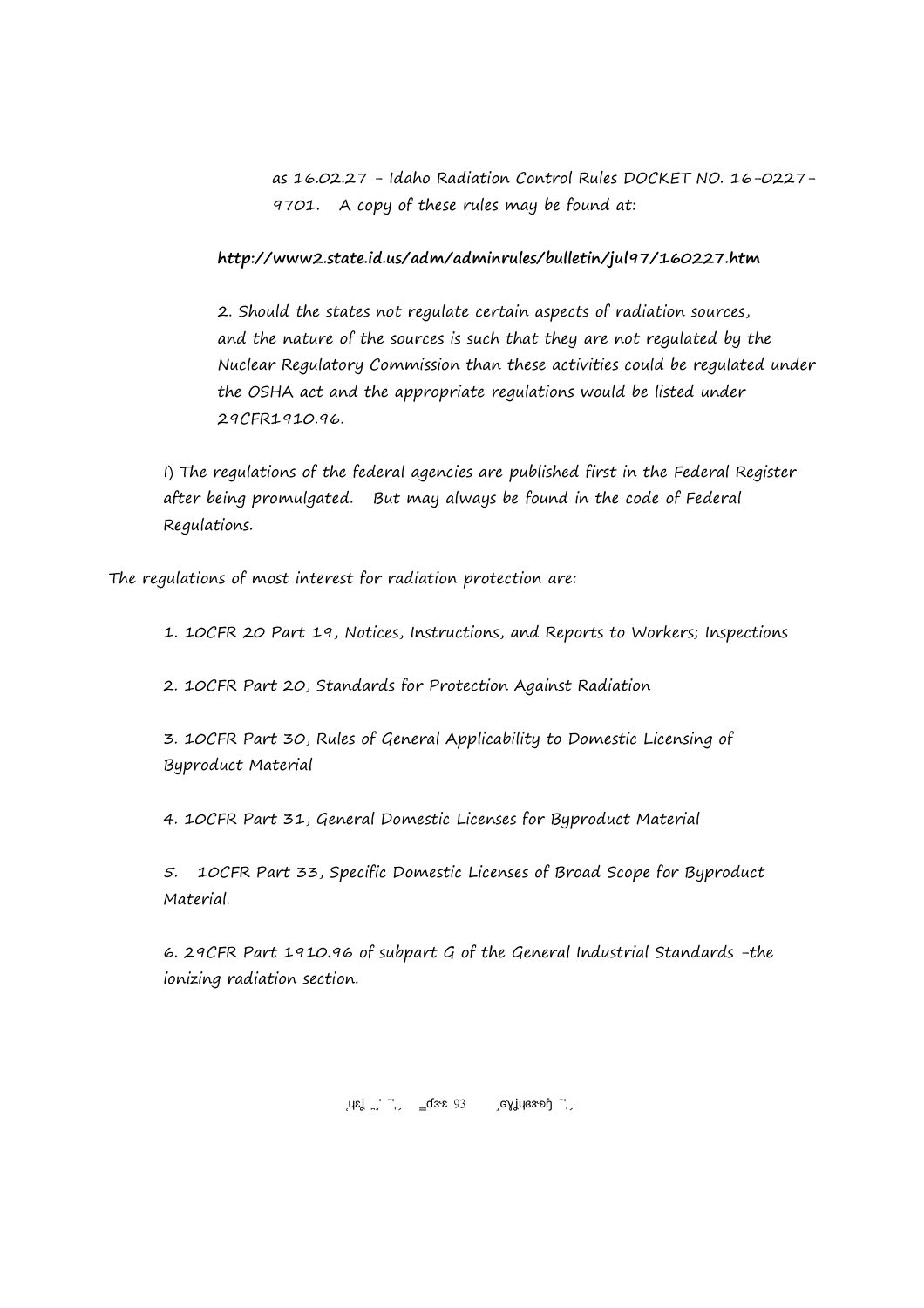c) These regulations are laws and violations or noncompliance can result in:

- 1. revocation of license
- 2. Fines
- 3. Imprisonment
- 4. or any combination of the above.

 $\mathcal{L}$ i 2018 Page 94 Copyright 2017 Page 14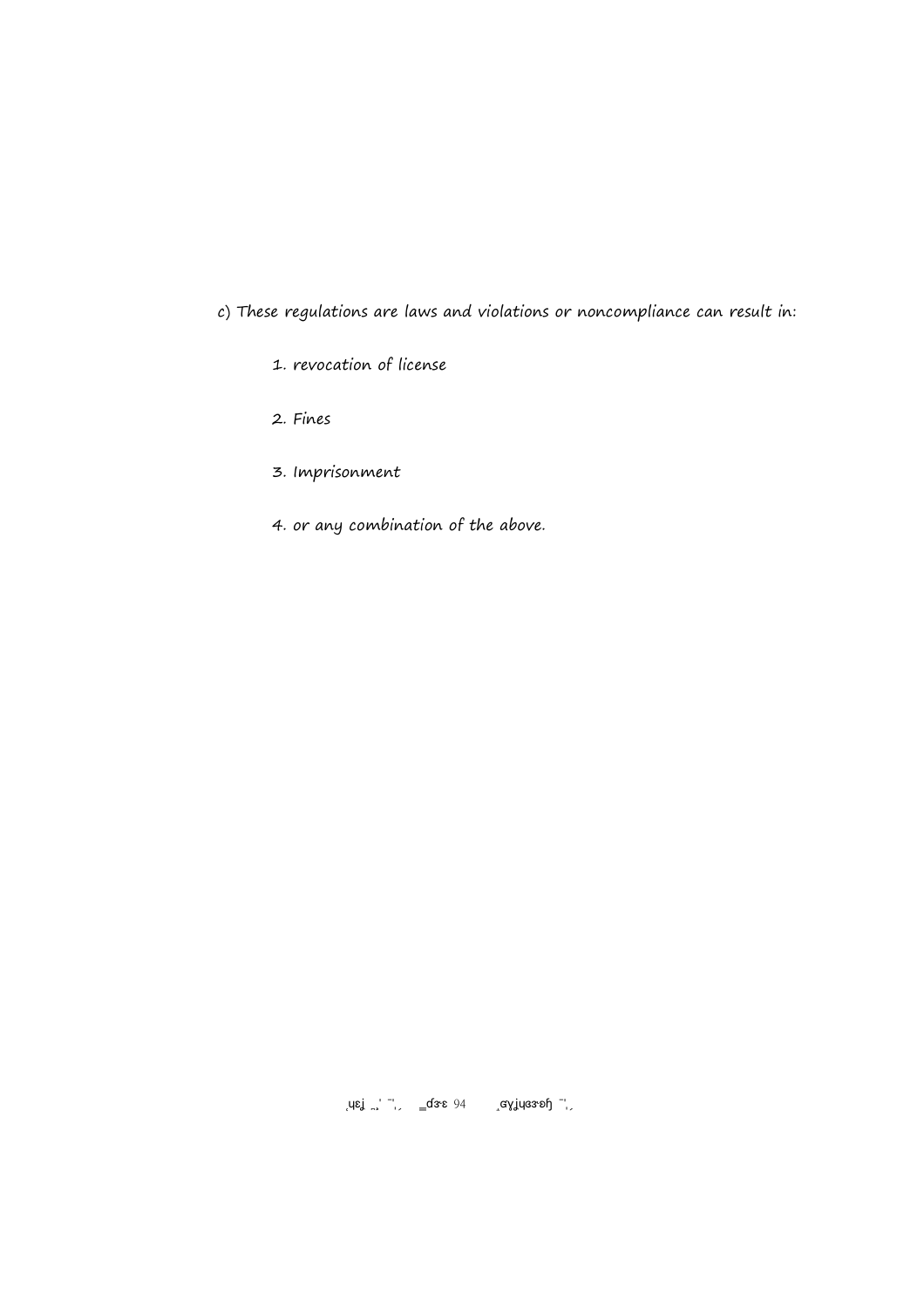Chemical and Biological Effects of Radiation

#### INTRODUCTION

1. When considering the effect of ionizing radiation on humans it is convenient to categorize potential effects. One common scheme for this is as follows:

A. Stochastic Effects

a. The term stochastic implies a random outcome or an outcome related to the probability of occurrence

b. The probability of the occurrence of a stochastic effect is a function of dose. The higher the dose the larger the probability of an effect.

- For regulatory purposes it is assumed that the relationship between the probability of occurrence and the dose received is a linear nonthreshold relationship.

\* This is a conservative approach.

\* According to ICRP 30 and ICRP 60 this relationship is more likely to be sigmoidal in shape.

\* There is an increasing body of literature which support the theory that a threshold of response exists.

\* There is some information supporting the idea that low-dose of radiation are beneficial and necessary. This idea is called radiation hormesis.

c. For stochastic effects the severity of the effect is independent of the dose received.

- One only considers the probability of the event occurring, not its severity.

d. The primary stochastic effect of concern is development of malignant tumors.

 $\mu$ ej <sup>1</sup>,  $\frac{1}{2}$ dse 95  $\frac{1}{2}$ gyjucsoh 2017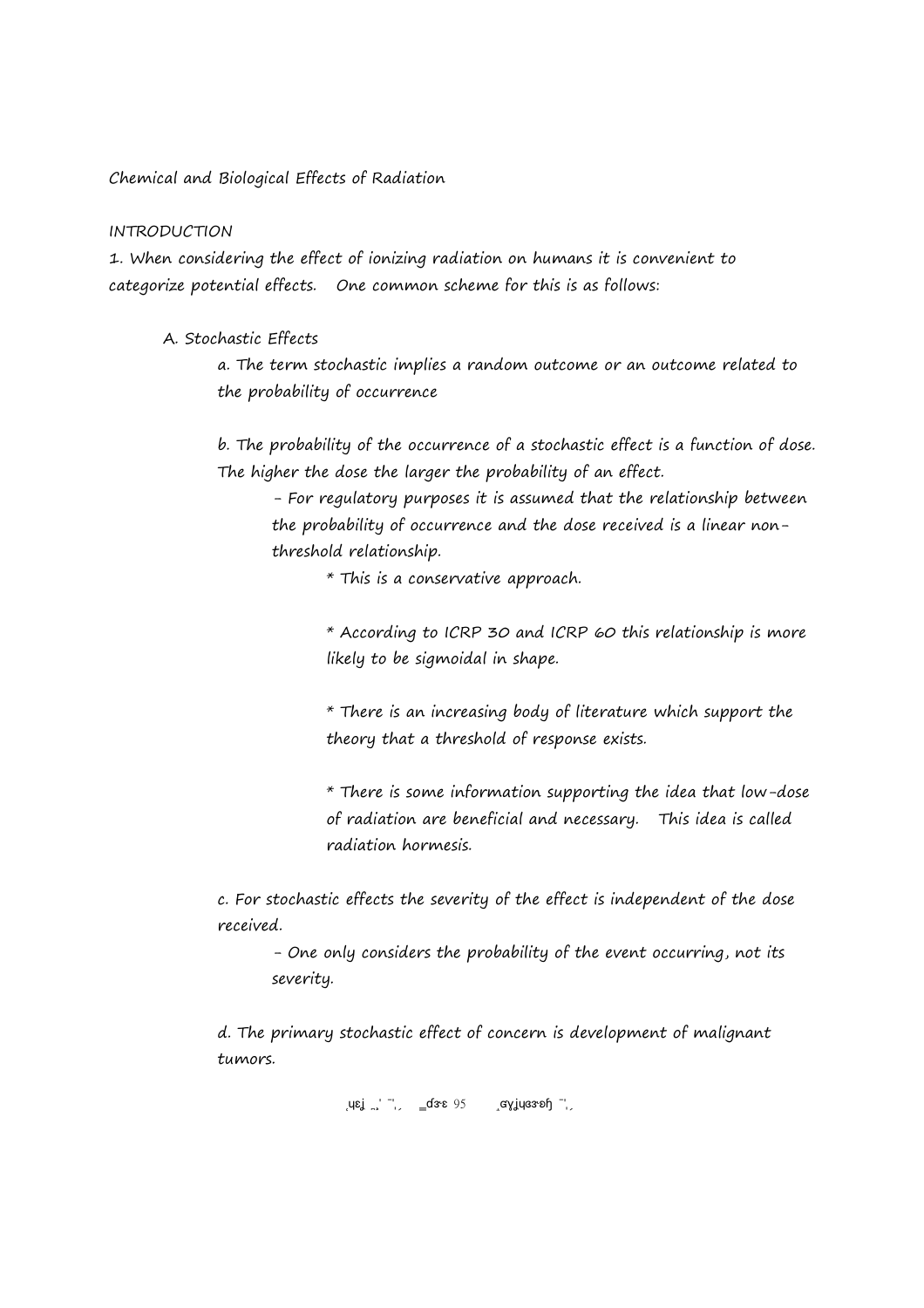- A stochastic effect experienced by the exposed individual is referred to as a somatic stochastic effect.

e. Another important sub-category of stochastic effects are hereditary effects. These are effects which may be experienced by the off spring of exposed individuals.

- Hereditary effects have been observed in some lower species following exposure to ionizing radiation. These have never been observed in humans exposed to ionizing radiation.

- Hereditary effects should not be confused with teratogenic effects.

- Teratogenic effects are associated with the exposure of an embryo or fetus while in its mothers womb.

> \* An example of a teratogenic effect observed in atomic bomb survivors was mental retardation.

# B. Non-stochastic Effects or deterministic Effects

1. Non-stochastic effects are those associated with large doses of radiation, typically delivered in a short time.

2. The occurrence of a non-stochastic effect depends on the dose received.

3. The severity of a non-stochastic effects is dependent on the dose received.

4. Non-stochastic effects have observable thresholds

 $\sigma$ uej  $\sigma'$   $\sigma'$   $\sigma'$   $\sigma'$   $\sigma'$   $\sigma'$   $\sigma'$   $\sigma'$   $\sigma'$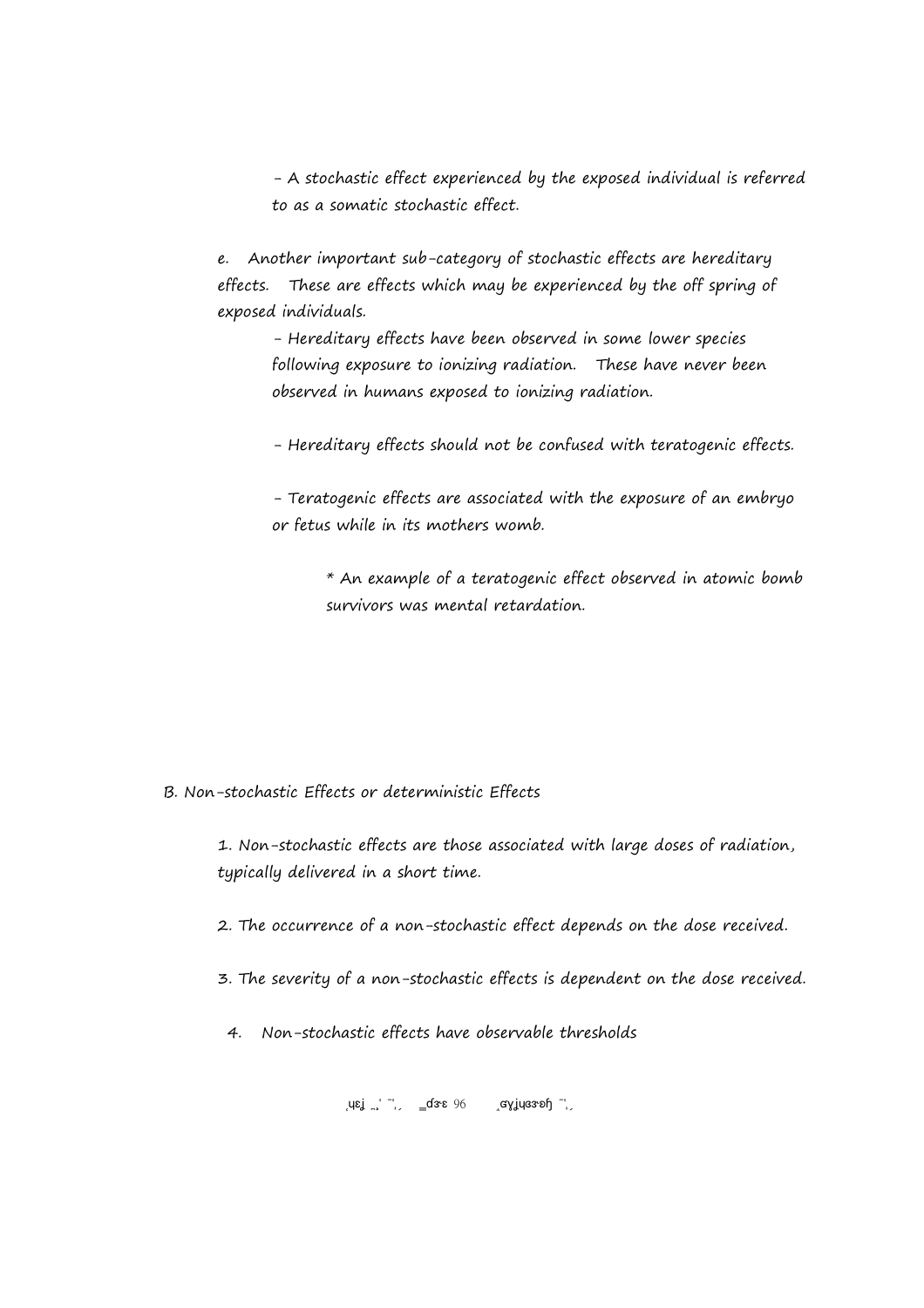5. Examples of non-stochastic effects include lens opacities (cataract), skin erythema, the acute radiation sickness syndrome, etc.

In summary one may experience or observe the following categories of radiation effects in exposed populations or individuals.

Stochastic Effects

Somatic

Heredity

Non-Stochastic Effects or Deterministic Effects

In the remainder of this lecture series we will discuss the details of how radiation interacts with biological material and how biological systems respond to this stress.

# STOCHASTIC RISKS

# A) Dose Response Relationships

1. There is no consensus concerning the response of humans and the expected response.

2. ICRP takes a very conservative approach and assumes a linear no-threshold response regarding stochastic effects.

a. The ICRP recommendations are valid only on the basis of this assumption - and the concurrent assumption that the severity of each type of stochastic effect is independent of dose.

 $\text{Lqs}_{\text{max}}$   $\frac{1}{2}$   $\frac{1}{2}$   $\frac{1}{2}$   $\frac{1}{2}$   $\frac{1}{2}$   $\frac{1}{2}$   $\frac{1}{2}$   $\frac{1}{2}$   $\frac{1}{2}$   $\frac{1}{2}$   $\frac{1}{2}$   $\frac{1}{2}$   $\frac{1}{2}$   $\frac{1}{2}$   $\frac{1}{2}$   $\frac{1}{2}$   $\frac{1}{2}$   $\frac{1}{2}$   $\frac{1}{2}$   $\frac{1}{2}$   $\frac{1}{2$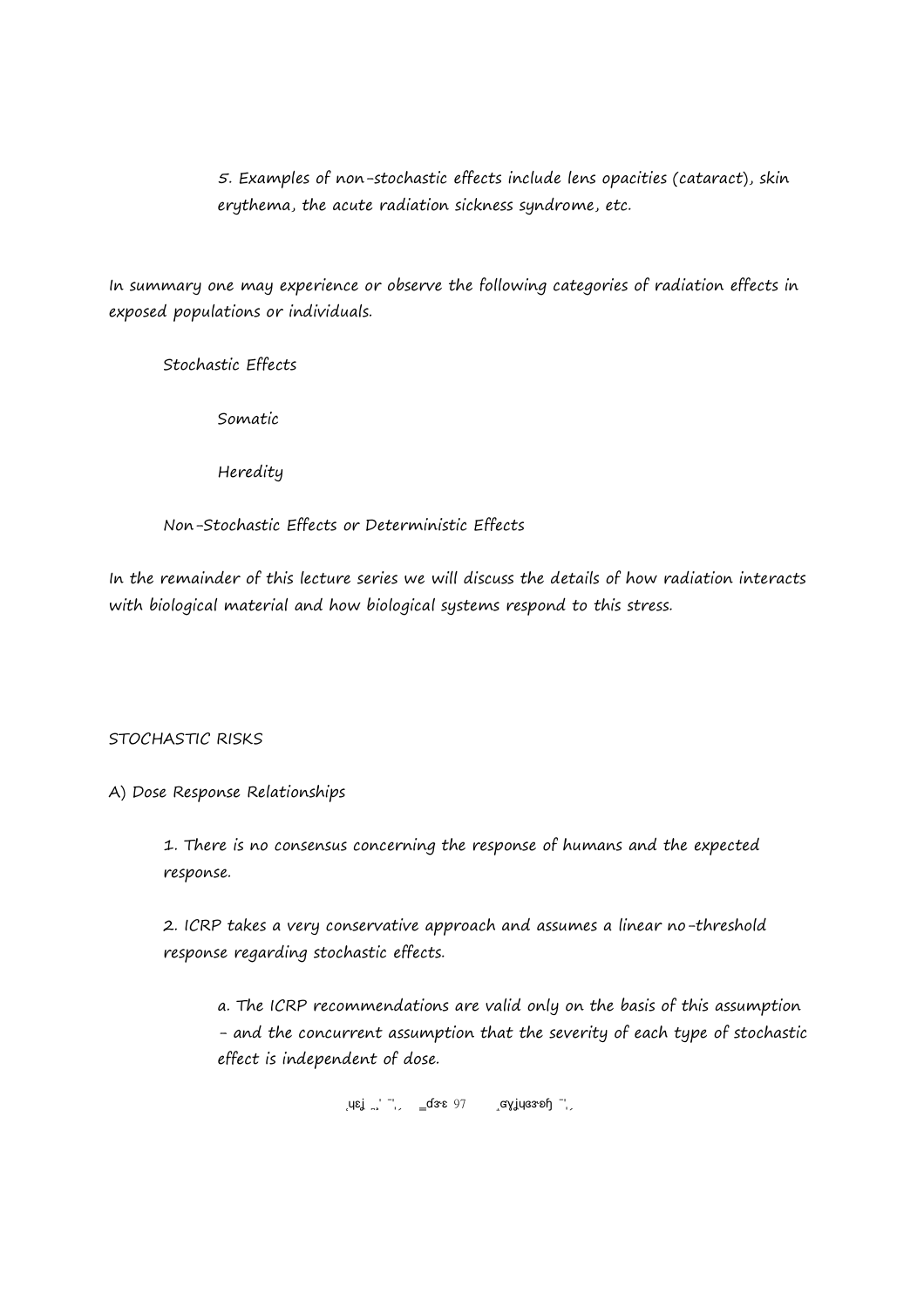i) The added risk from a given dose increment depends on the slope of the dose response relationship.

3. The ICRP in ICRP 26 indicates that there is strong evidence to support a view that the dose response relationship for stochastic processes may be better described as a sigmoid relationship rather than a linear relationship.

4. This sigmoid response may be represented by the expression:

$$
E = aD + bD^2
$$

where:

 $E = The effect$  $D = the$  dose a and  $b =$  constants which are not yet well defined.

 $5.$  In this expression the quadratic portion is the  $bD<sup>2</sup>$  part and the linear part is the aD part.

> a. The quadratic term predominates at high absorbed dose (generally above a gray) and at high absorbed dose rates, on the order of one gray per minute.

b. The linear term and the slope that it represents predominate as the dose and dose rate are reduced.

6. Human data is still too limited to enable confident prediction of the dose response relationship at low doses and low dose rates.

a. The values of the constants a and b are not well known.

 $\mathcal{L}$  Islamic 2018 Page 2018 Page 12018 Page 2018 Page 2018 Page 2018 Page 2018 Page 2018 Page 2017 Page 2018 Page 2017 Page 2018 Page 2018 Page 2018 Page 2018 Page 2018 Page 2018 Page 2018 Page 2018 Page 2018 Page 201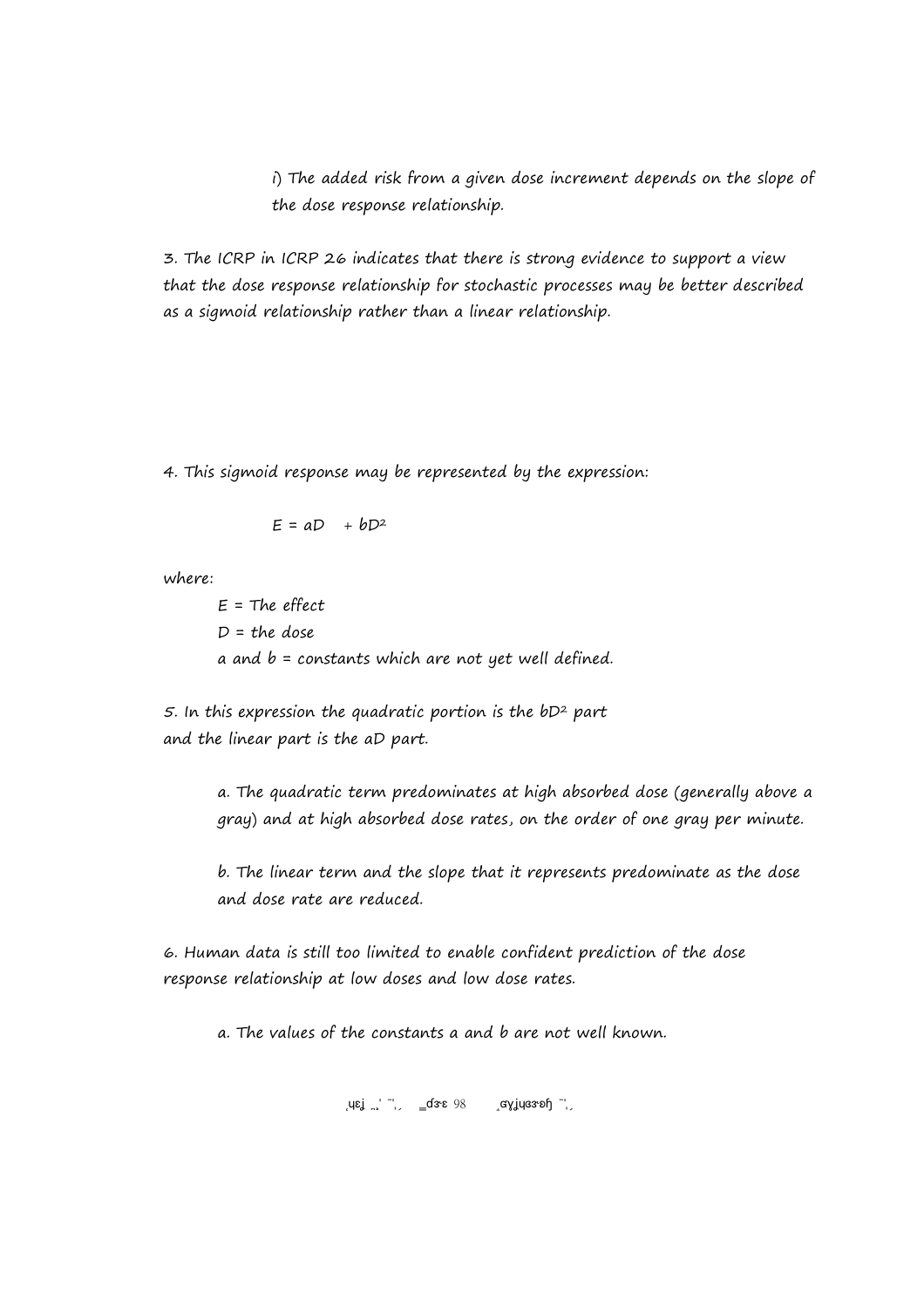b. So the use of linear extrapolations, from the frequency of effects observed at high doses, is employed.

c. This provides to some extent, in light of the discussion given above, provides an upper limit of risk by which the benefit of a practice - or alternately the risk or detriment of a practice - can be compared to another to an alternative practice.

i. The potential problem with this approach, as mentioned by the ICRP is that an over estimate of risk may result in a choice of an alternate practice which is in fact more hazardous. Great caution must be used when making risk estimates and decisions that compare alternatives.

IMPLICATIONS OF ASSUMPTIONS ABOUT DOSE-RESPONSE RELATIONSHIPS A) ICRP uses the mean dose to an organ when considering stochastic effects.

1. It is the opinion of the commission that for stochastic effects the absorption of given quantities of radiation are "less effective" when due to a series of hot spots then when uniformly distributed

a) This is because of the effect of high doses in causing the loss of reproductive capacity or the death of cells.

2. The commission developed a procedure under which account of the total risk attributable to the exposure of all tissues irradiated is considered.

a) The risk factors for different tissues are based on upon the estimated likelihood of inducing:

fatal malignant disease non-stochastic changes substantial genetic defects expressed in live born Decedents.

B) THE RISK TO SPECIFIC ORGANS

 $\text{Lqs}_{\text{B}}$   $\text{L}$   $\text{L}$   $\text{L}$   $\text{L}$   $\text{L}$   $\text{L}$   $\text{L}$   $\text{L}$   $\text{L}$   $\text{L}$   $\text{L}$   $\text{L}$   $\text{L}$   $\text{L}$   $\text{L}$   $\text{L}$   $\text{L}$   $\text{L}$   $\text{L}$   $\text{L}$   $\text{L}$   $\text{L}$   $\text{L}$   $\text{L}$   $\text{L}$   $\text{L}$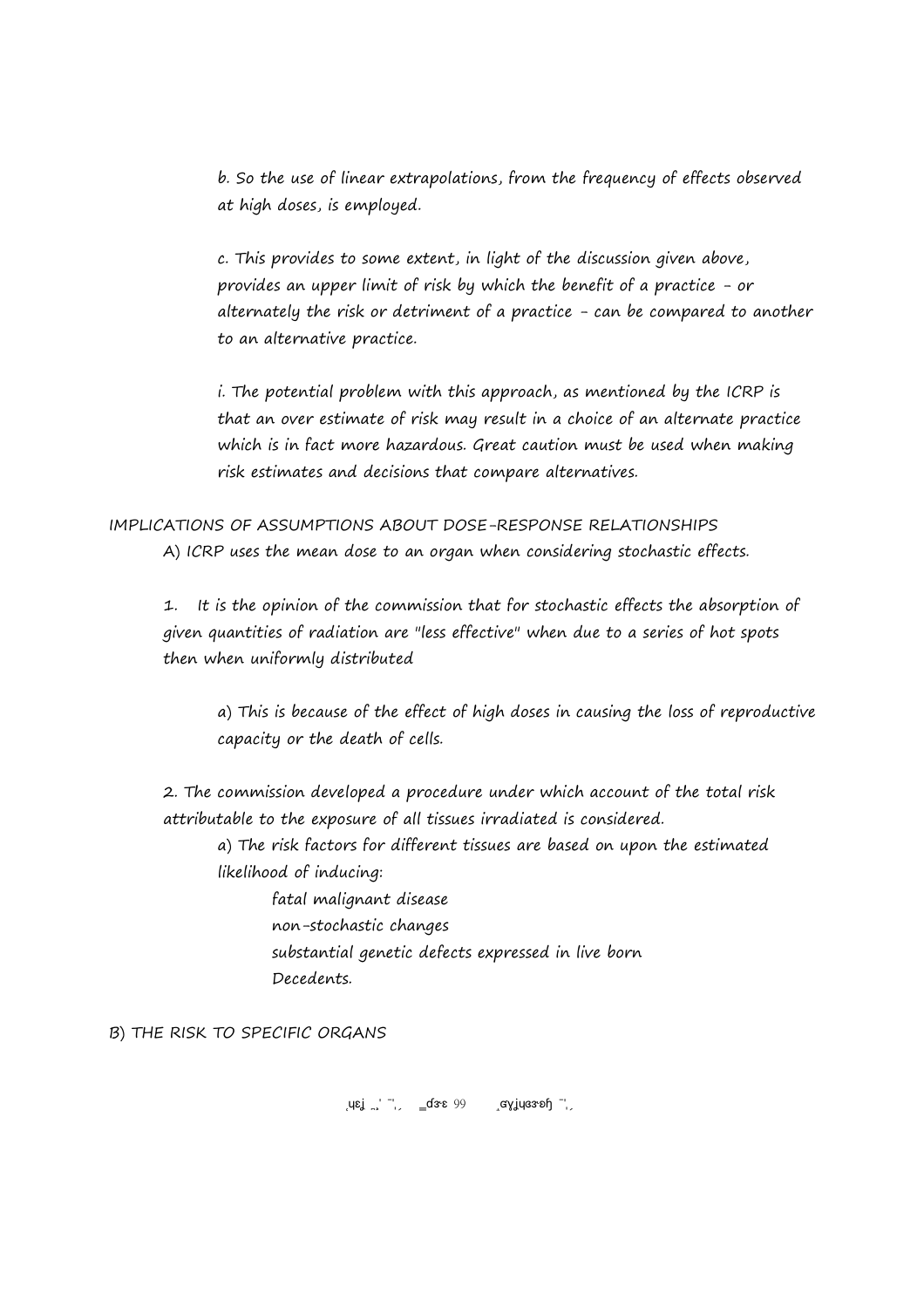- 1. Gonads may experience three different types of deleterious effects.
	- a) tumor induction
	- b) impairment of fertility in the irradiated individual
	- c) hereditary effects

2. Human gonads have a low radiosensitivity, radiocarcinogenesis has not been demonstrated.

a) Impairment of fertility varies with age in the female.

i) Induction of menopause with permanent cessation of fertility could result from an

absorbed dose of 3 Gy low LET radiation in a 40 year old woman but this dose would only cause temporary amenorrhoea in a 20 year old woman. Amenorrhoea is an abnormal absence or suppression of the menstrual discharge

ii) A depression of sperm count in males is expected after a high dose rate delivery of 0.25 Gy of low LET radiation in the male, but permanent sterility requires an absorbed dose of at least 2.5 Gy.

> b) Gonadal tissue is involved in the production of radiation-induced gene mutations and chromosomal changes leading to hereditary defects.

i) Such effects have been observed in small mammals and lower organisms.

ii) We know which naturally occurring hereditary and partially hereditary diseases might be affected by radiation

iii) ICRP estimates that hereditary detriment is likely to be less than the detriment is likely to be less than the detriment due to somatic injury in the irradiated individual.

 $\text{Lqs}_{\text{L}}$   $\text{L}$   $\text{L}$   $\text{L}$   $\text{L}$   $\text{L}$   $\text{L}$   $\text{L}$   $\text{L}$   $\text{L}$   $\text{L}$   $\text{L}$   $\text{L}$   $\text{L}$   $\text{L}$   $\text{L}$   $\text{L}$   $\text{L}$   $\text{L}$   $\text{L}$   $\text{L}$   $\text{L}$   $\text{L}$   $\text{L}$   $\text{L}$   $\text{L}$   $\text{L}$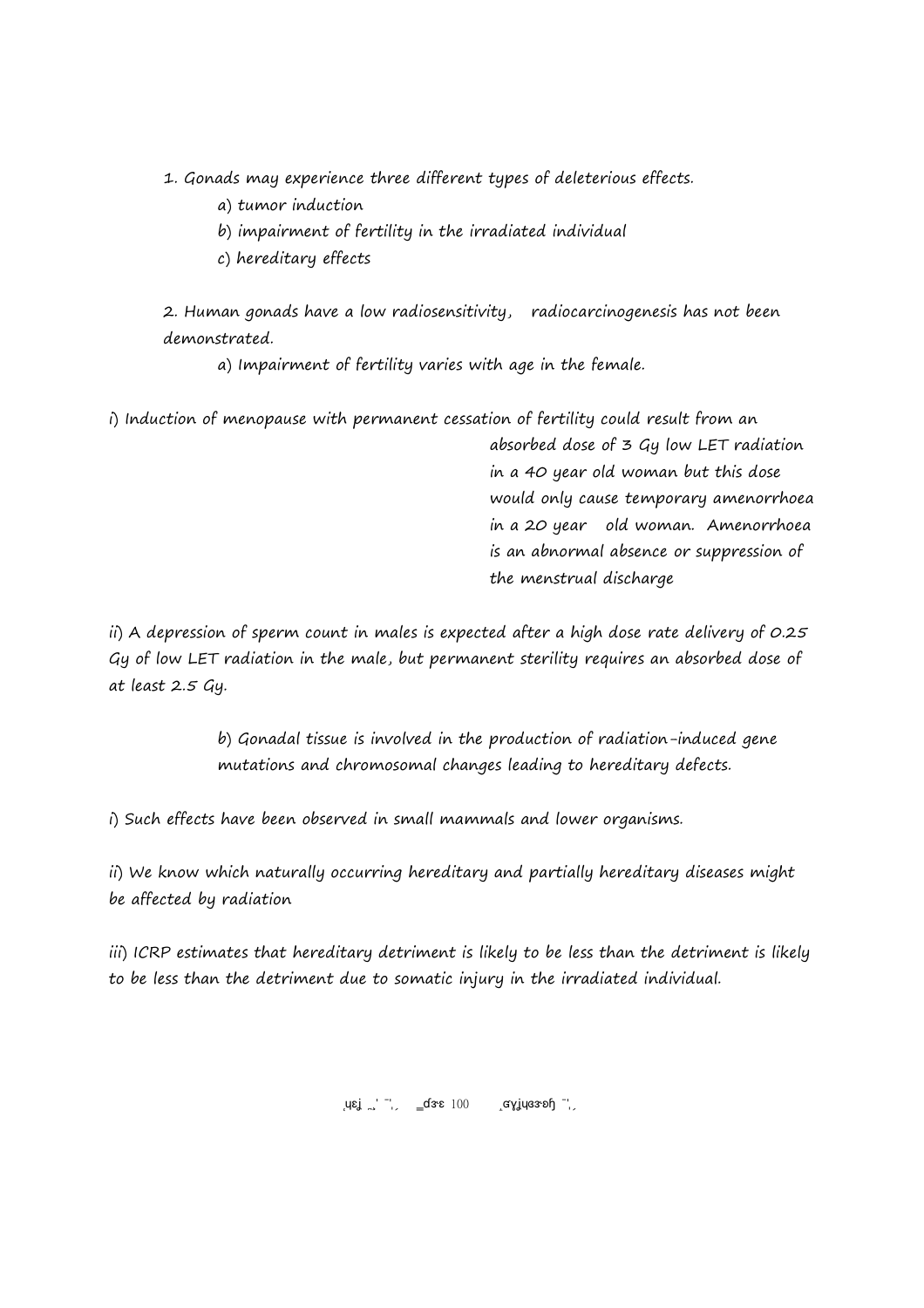iv) The risk of serious hereditary ill health within the first two generations following the irradiation of either parent is taken to be about  $1x10^{-2}$  Sv<sup>-1</sup> and the additional damage to later generations to be of the same magnitude.

## 2. RED BONE MARROW

a) Red bone marrow is thought to be the tissue mainly involved in the causation of radiation-induced leukemia; other blood-forming tissues are thought to play a minor role in leukaemogenesis.

b) The risk of radiation induced leukaemia reaches a peak a few hears after irradiation and then returns to pre-irradiation levels after about 25 years.

c) The risk factor for leukaemia is taken to be 2x10-3 Sv-1.

d) The average dose equivalent to the haematpooietic marrow within trabecular bone is thought to be a good representation of the dose to hematopoietic cells uniformly distributed throughout this tissue.

## 3. BONE

a) The radiosensitive cells in bone are the endosteal cells and the epithelial cells on the bone surfaces.

b) Dose equivalent in bone should apply to the endosteal cells and cells on bone surfaces and should be calculated as an average over tissue up to a distance of 10μm from the relevant bone surfaces.

c) The bone is thought to be much less sensitive than breast, red bone marrow, lung and thyroid.

d) The risk factor for bone cancer is taken to be 5x10-4 Sv-1.

4. LUNG

 $\left[\mathsf{u}\mathsf{g}\right]^{-1}$   $\left[\mathsf{g}\right]$   $\left[\mathsf{g}\right]$   $\left[\mathsf{g}\right]$   $\left[\mathsf{g}\right]$   $\left[\mathsf{g}\right]$   $\left[\mathsf{g}\right]$   $\left[\mathsf{g}\right]$   $\left[\mathsf{g}\right]$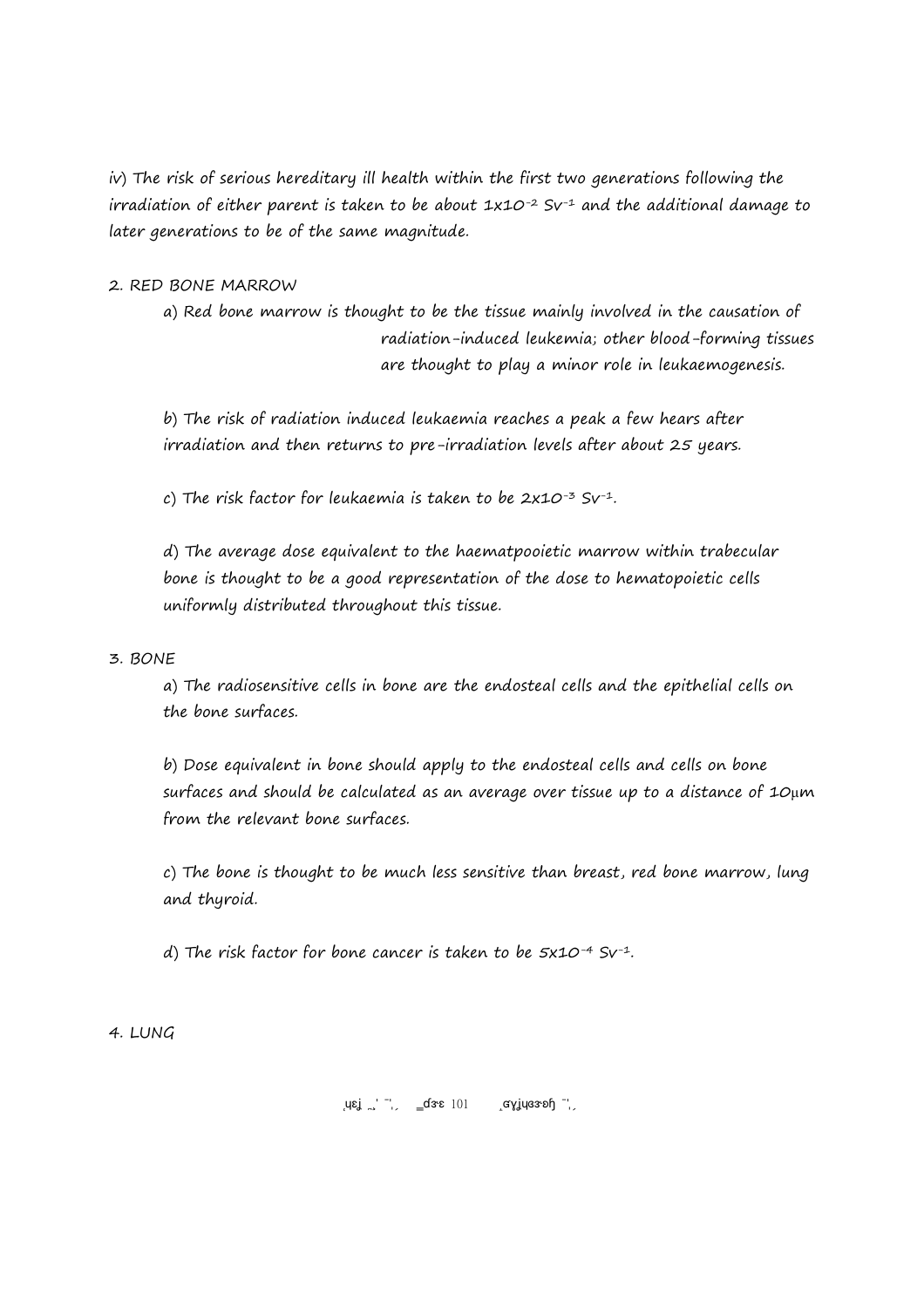a) Cancer of the lung has been demonstrated to be caused in uranium miners exposed to high concentrations of radon and its decay products.

b) Cancer of the lung clearly attributable to radiation exposure has not been reported in people who have worked with radioactive materials in particulate form, such as plutonium, even though some of them were exposed above current limits.

c) The risk seems to be much higher for uniformly distributed sources than in situations were the dose arises from localized "hot spots". Hence, exposure of the lung from an external source is not insignificant in regard to risk.

d) The indication is that the risk of lung cancer is about the same as that for the development of leukaemia.

e) The risk Cancer for lung cancer is taken to be  $2x10^{-3}$  Sv<sup>-1</sup>.

5. Pulmonary Lymphoid Tissue

a) The major issue for lymphoid tissue is the retention of inhaled particles containing insoluble compounds in bronchopulmonary lymph nodes.

b) The dose delivered by these particles is non-uniform and involves a lower hazard than if it were uniformly distributed throughout the lymphoid system. i) For lymphocytes themselves this non-uniformity is less extreme due to

their circulation through the lymph system.

c) Lung and lymphoid tissues should be considered jointly due to their functional and physical relationship.

i) In many cases the concentration of particles will be greater in lung tissue then in lymphoid tissue. An example is inhaled plutonium particles.

ii) Lung tissue is more radiosensitive than lymphoid tissue.

 $\text{Lqs}_{\text{L}}$   $\text{L}$   $\text{L}$   $\text{L}$   $\text{L}$   $\text{L}$   $\text{L}$   $\text{L}$   $\text{L}$   $\text{L}$   $\text{L}$   $\text{L}$   $\text{L}$   $\text{L}$   $\text{L}$   $\text{L}$   $\text{L}$   $\text{L}$   $\text{L}$   $\text{L}$   $\text{L}$   $\text{L}$   $\text{L}$   $\text{L}$   $\text{L}$   $\text{L}$   $\text{L}$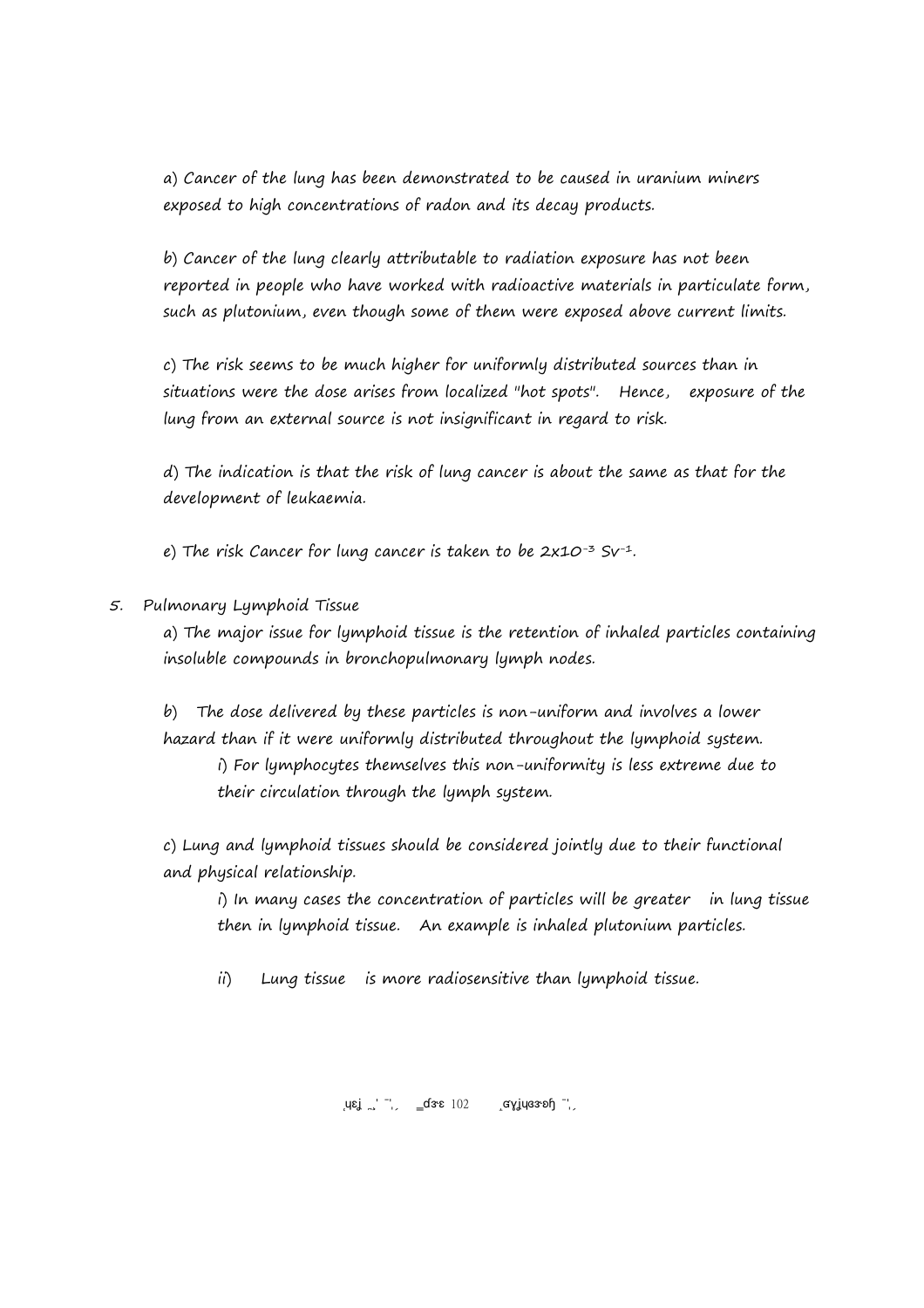iii) ICRP 26 indicates that the trachea, bronchi, pulmonary region and pulmonary lymph nodes are to be treated as one composite organ of mass 1 kg to which dose limitations for the lung should apply.

#### 6. THYROID

a) The epitheal cells of the thyroid follicles are considered to be the most radiosensitive according to ICRP 26 but in most cases the dose to the whole gland will be substantially the same as the dose to these cells.

b) The sensitivity of the thyroid to the induction of cancer is even higher than that of the red bone marrow but cancer induced in the thyroid is rarely fatal because it is readily treated and the slow progress of thyroid tumors.

c) The overall mortality risk factor for radiation protection purposes is taken to be 5x10-4 Sv-1.

#### 7. BREAST

a) ICRP considers the breast to be one of the most sensitive tissues of the human body during the reproductive life of the human female.

b) The risk factor for breast cancer is a few times higher than that for leukaemia.

c) The risk factor for breast cancer is taken to be  $2.5x10^{-3}$  Sv<sup>-1</sup>.

#### 8. RISK OF CANCER IN ALL OTHER TISSUES

a) There are several tissues (e.g. stomach, lower large intestine, salivary glands and liver) in which exposure to radiation may result in carcinogenesis - however, estimates of risk can be made.

i) These risk factors are felt to be very low.

b) There are other tissues in which there is no evidence of any tumor induction by radiation these include muscle and adipose tissues.

 $\text{LMS} = \frac{1}{2} \int \frac{1}{2} \cos^2 2 \cos^2 2 \cos^2 2 \cos^2 2 \cos^2 2 \cos^2 2 \cos^2 2 \cos^2 2 \cos^2 2 \cos^2 2 \cos^2 2 \cos^2 2 \cos^2 2 \cos^2 2 \cos^2 2 \cos^2 2 \cos^2 2 \cos^2 2 \cos^2 2 \cos^2 2 \cos^2 2 \cos^2 2 \cos^2 2 \cos^2 2 \cos^2 2 \cos^2 2 \cos^2 2 \cos^2 2 \cos^2 2 \cos^2 2 \cos^2 2 \cos^2 2 \cos^2$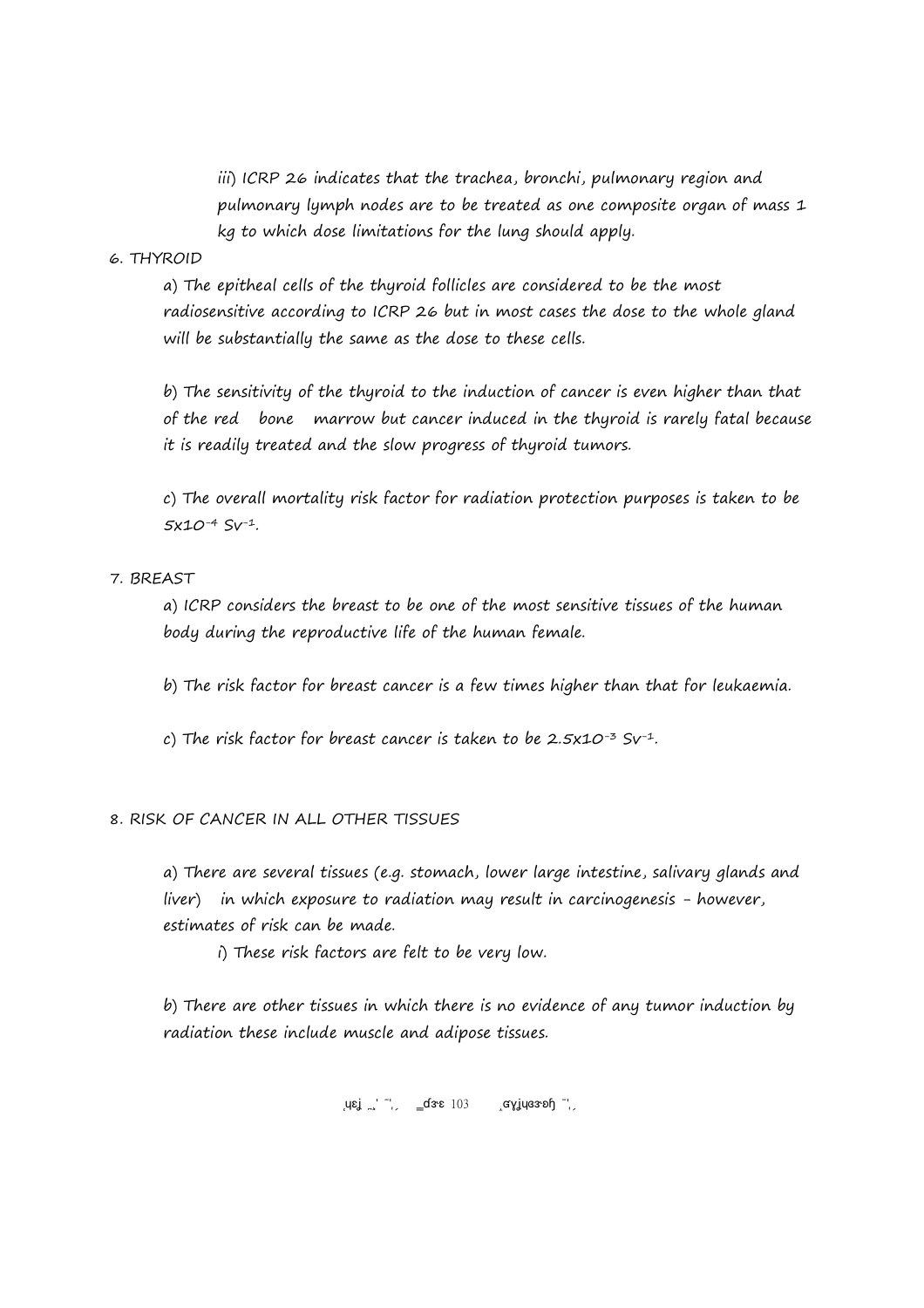c) The collective risk of inducing tumors in these organs is taken to be  $5x10^{-3}$  Sv-1.

d) No single tissue is responsible for more than one-fifth of this value.

## 9. TOTAL STOCHASTIC RISK FROM UNIFORM WHOLE BODY IRRADIATION

a) The mortality risk factor for radiation-induced cancers is about  $1 \times 10^{-2}$  Sv<sup>-1</sup> as an average for both sexes and all ages.

b) The average risk factor for hereditary effects, as expressed in the first two generations, is taken as 4x10-3 Sv-1.

c) Although there is a difference in the risk factors between workers and the general public, primarily caused by differences between the age demographics between these two populations, it is not sufficiently large to warrant separate risk values for protection purposes.

### 10. LENS

a) If the lens is irradiated with either high or low LET radiation over the occupational life time it is concluded that a total dose equivalent of 15 Sv would be below the threshold for the production of lens opacification that would interfere with vision.

b) In adults the most sensitive region of the eye is the equatorial portion of the anterior epithelium.

i) For radiation protection purposes the lens of the eye can be considered to lie 3 mm behind the surface.

11. Skin

 $\left[\begin{array}{ccc} \text{I} & \text{I} & \text{I} \\ \text{I} & \text{I} & \text{I} \end{array}\right]$   $\left[\begin{array}{ccc} \text{I} & \text{I} & \text{I} & \text{I} \\ \text{I} & \text{I} & \text{I} \end{array}\right]$   $\left[\begin{array}{ccc} \text{I} & \text{I} & \text{I} \\ \text{I} & \text{I} & \text{I} \end{array}\right]$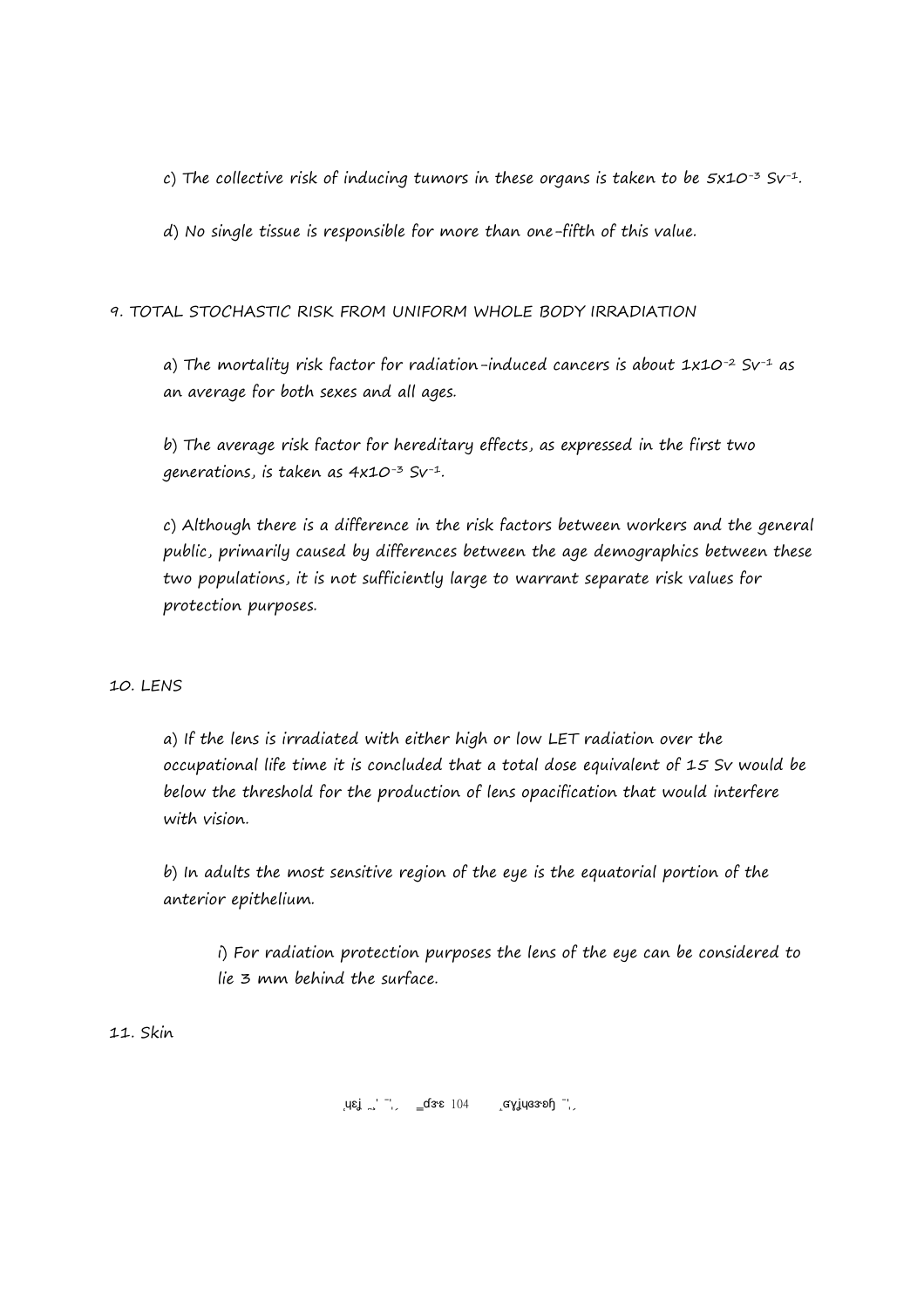a) In comparison to other tissues the skin is the least likely to be susceptible to fatal cancer development.

b) The skin may develop "unacceptable" cosmic changes with absorbed dose of 20 Gy or more delivered over a period of weeks or months to limited portions of the skin. Using 20 Gy as the limit over the entire occupational life time should prevent these non-stochastic changes.

c) The basal layer of the skin is taken to be the part of the skin most at risk.

i) This is taken to exist at a depth of  $50$ -100 $\mu$ m below the surface. A depth of 70μm is recommended as an reasonable mean value.

## 12. CHILDREN AND FOETUSES

a) Exposure before growth or during childhood may interfere with growth. This time period is also one in which the individual is more susceptible to induction of malignancies.

### 13. Tissues of low sensitivity

a) Some tissues have a very low radiosensitivity. The dose limitations for these tissues are based on the possible damage to vascular or other deleterious changes.

### 14. OTHER EFFECTS

- a) Life shortening  $-$  no conclusive evidence
- b) Tumor induction other than those listed inconclusive.
- c) Overlooked? Not likely based on the last 30 years plus of observation

 $\mu$ ej 2017 Page 105 Copyright 2017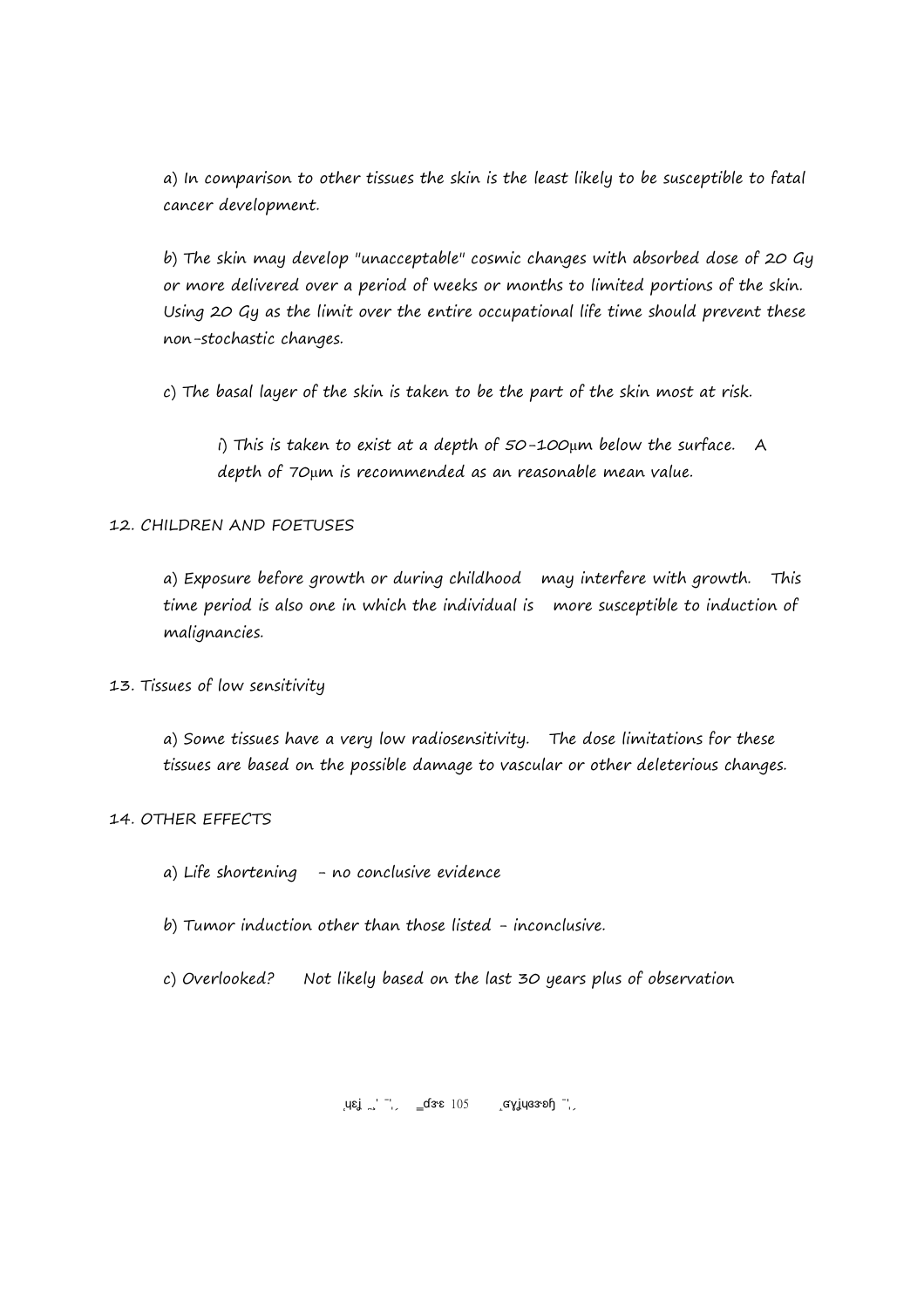#### NON-STOCHASTIC EFFECTS

(A) THE INTERACTION OF RADIATION WITH CELLS

1. The major constituent of the human body is water.

Mammalian Cells are: a. 70 to 85% water b. 10 to 20% protein c. about 10 % carbohydrates d. 2 to 3 % lipids

 Therefore, the majority of radiation interactions with the body will be those occurring in water. Some interactions will also occur with the molecules forming the cells in the body.

2. We can divide the action of radiation with the body into two groups: direct action, and indirect action.

a. Direct action involves the ionization or excitation of target molecules within the cell. An example would be the case of ionizing an electron and breaking a bond in a DNA molecule.

b. Indirect action involves the ionization of water.

 $\text{Re} \left( \text{Re} \left( \text{Im} \left( \text{Im} \left( \text{Im} \left( \text{Im} \left( \text{Im} \left( \text{Im} \left( \text{Im} \left( \text{Im} \left( \text{Im} \left( \text{Im} \left( \text{Im} \left( \text{Im} \left( \text{Im} \left( \text{Im} \left( \text{Im} \left( \text{Im} \left( \text{Im} \left( \text{Im} \left( \text{Im} \left( \text{Im} \left( \text{Im} \left( \text{Im} \left( \text{Im} \left( \text{Im} \left( \text{Im} \left( \text{Im$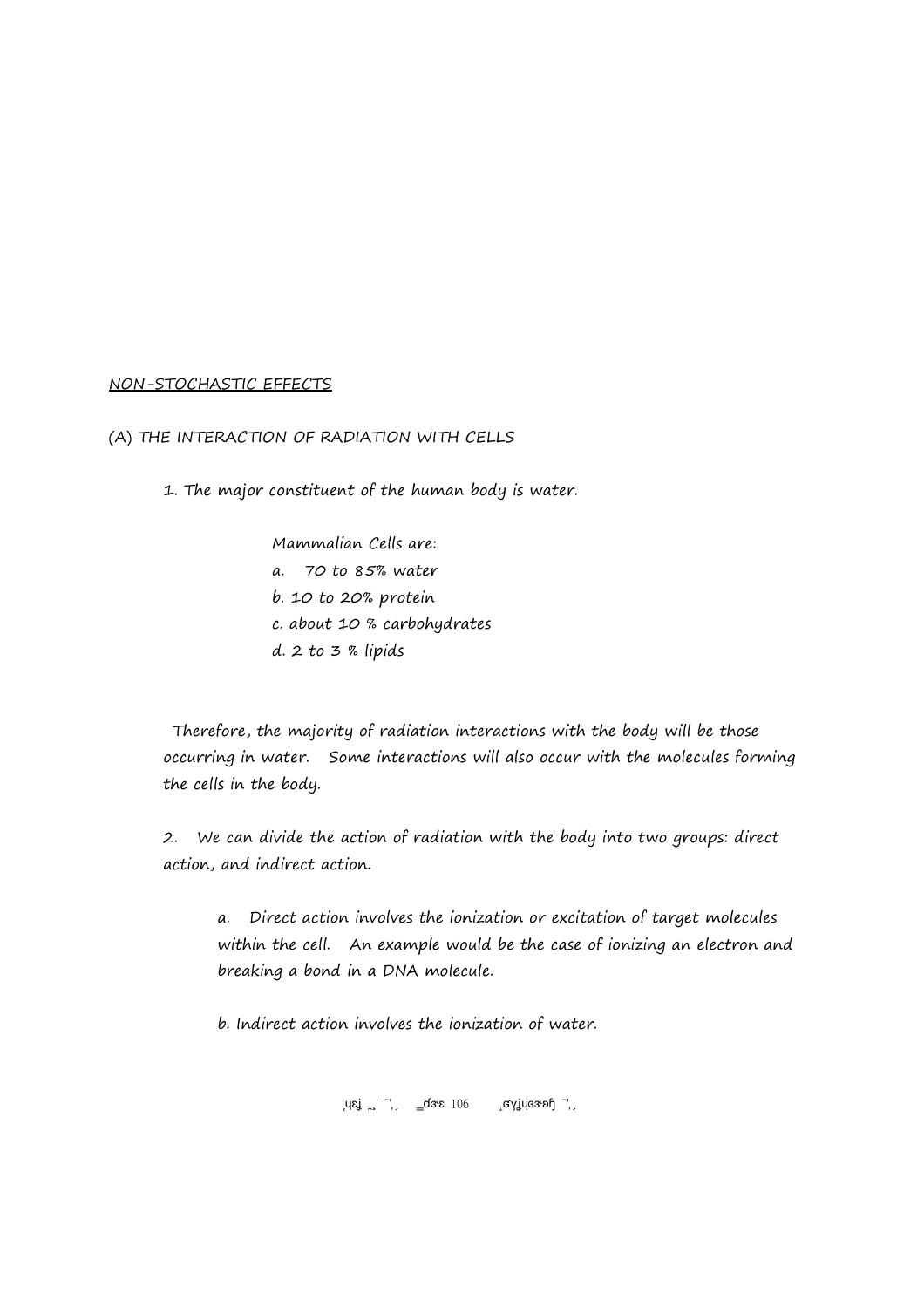Ionized and excited states of the water molecule may lead to free radical formation.

i. These free radicals in turn may diffuse throughout the cell an react with the aforementioned target molecules.

ii. Target molecules consequently suffer a risk of change caused by radiation, even if they have not been directly involved with radiation interaction.

c. Indirect action is more likely than direct action and is consequently more important than direct action.

d. Interactions within the cell happen very rapidly.

i. Free radicals are formed and react within a microsecond.

ii. Free radical reactions are completed with biological molecules within a millisecond.

iii. Biochemical changes all occur within a second.

3. The response of a cell to irradiation will depend on whether cellular molecules are ultimately altered by the experience and, if so, which of them are altered by the experience.

a. If important molecules are changed, a loss of function and perhaps a change in behavior of the irradiated cells might be expected.

> - It is this loss and change which are known as radiation effects.

 $\text{L}_2$   $\text{L}_2$   $\text{L}_3$   $\text{L}_2$   $\text{L}_3$   $\text{L}_4$   $\text{L}_2$   $\text{L}_3$   $\text{L}_4$   $\text{L}_2$   $\text{L}_3$   $\text{L}_4$   $\text{L}_2$   $\text{L}_3$   $\text{L}_4$   $\text{L}_2$   $\text{L}_3$   $\text{L}_4$   $\text{L}_2$   $\text{L}_3$   $\text{L}_4$   $\text{L}_2$   $\text{L}_3$   $\text{L}_4$   $\text{L$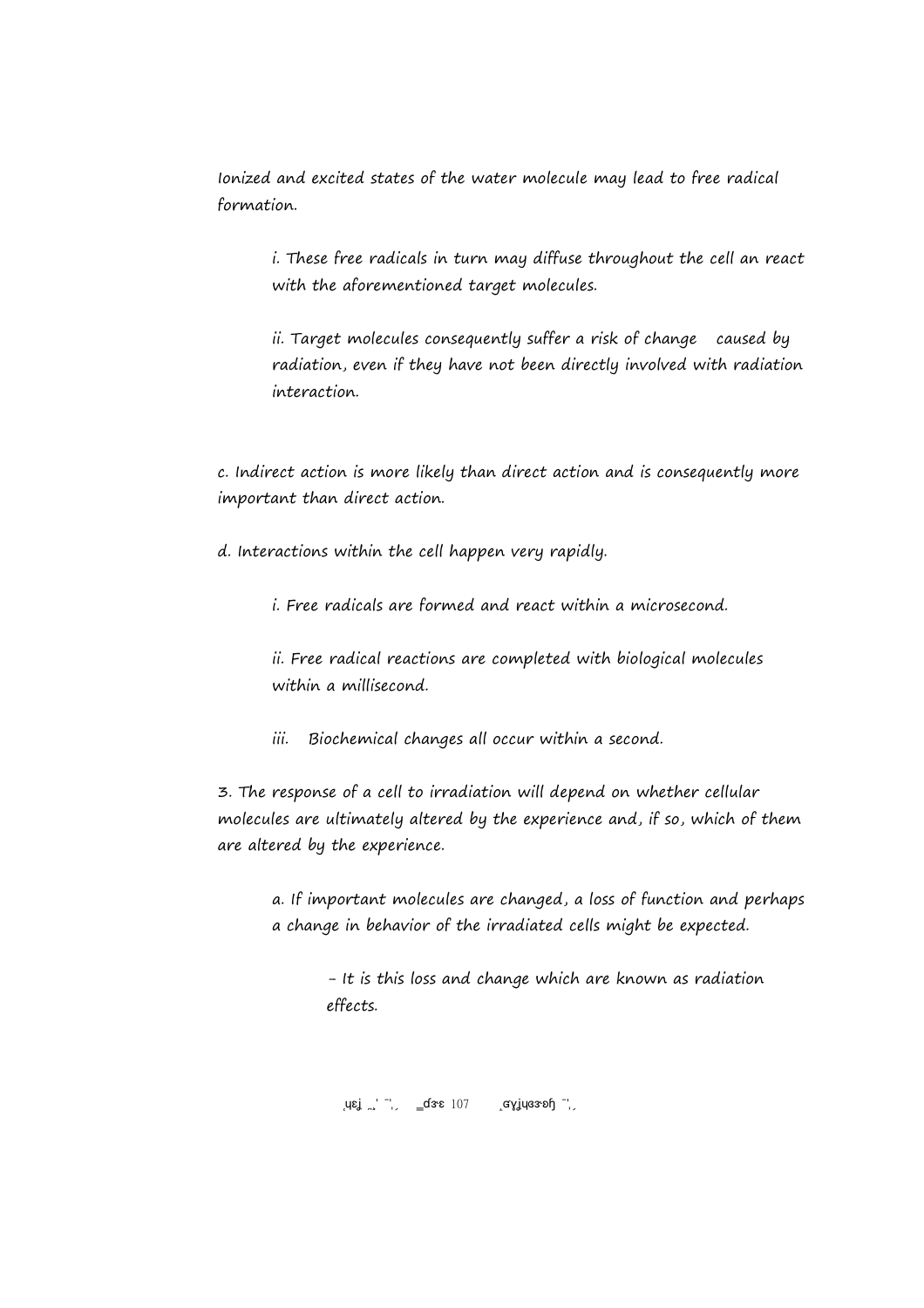b. The type of effect which is to be expected depends on several factors including:

- The quantity of radiation energy deposited.

- The type of radiation depositing the energy and the pattern of energy deposition.

> \* A key measurement of this is the LET or linear energy transfer. This is a measure of energy loss per unit path length (keV/μm). LET varies as the square of the charge of a particle and inversely as its velocity.

- The age and kind of tissue irradiated.

- The stage of the cells life cycle during which irradiation occurred.

- The capacity of an individual cell to repair radiation damage.

- The rate of cellular division.
- the availability of oxygen

4. The Interaction of Ionizing Radiation with Water - The genesis of indirect action.

a. When irradiated, water, like any other material is ionized. An electron is removed from the molecule, leaving behind an ionized water molecule.

b. The ions subsequently formed are not stable. They will dissociate into free radicals rapidly, within a microsecond.

c. Free radicals are distinguished by the presence of a single, unpaired orbital electron. The electron is unpaired from the point of view of direction of spin on the electron's own axis.

 $\text{Lqs}_{\text{L}}$   $\text{L}$   $\text{L}$   $\text{L}$   $\text{L}$   $\text{L}$   $\text{L}$   $\text{L}$   $\text{L}$   $\text{L}$   $\text{L}$   $\text{L}$   $\text{L}$   $\text{L}$   $\text{L}$   $\text{L}$   $\text{L}$   $\text{L}$   $\text{L}$   $\text{L}$   $\text{L}$   $\text{L}$   $\text{L}$   $\text{L}$   $\text{L}$   $\text{L}$   $\text{L}$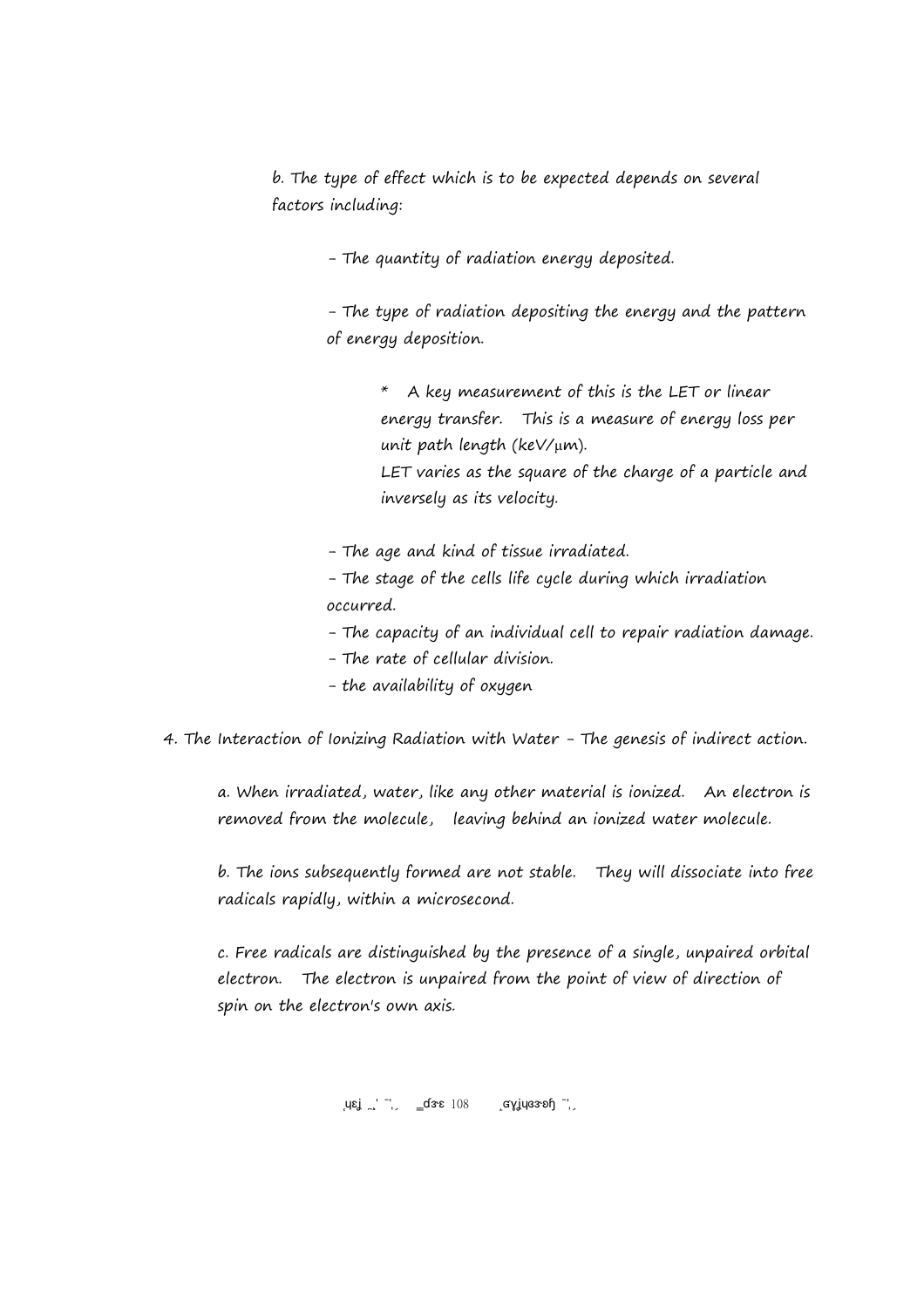i. Free radicals are extremely important in the study of radiation effects, for it is through them that the indirect action of radiation occurs.

d. Consideration of the formation of free radicals from ionized water: i. The outer electron orbits of ionized water molecules may be represented in the following manner:

e. These ions almost immediately dissociate into two subunits:

> i. Each water ion will yield one smaller ion and one free radical. ii. The free radicals formed are responsible for the indirect action of radiation. iii. They are extremely reactive: in pure water they ordinarily react

5. The reaction of free radicals.

within  $1x10^{-5}$  seconds.

a. The reactions of free radicals are indiscriminate; a free radical may interact with another free radical, with a molecule already damaged by radiation, or with an intact molecule.

- b. The reactions of free radicals can be subdivided into five categories.
	- (1) Interactions among free radicals themselves
	- (2) Interactions of free radicals with the water in which they are formed.
	- (3) Interactions of free radicals with their own products.
	- (4) Interactions of free radicals with oxygen
	- (5) Interactions of free radicals with organic molecules
- 6. The products of free radical interactions:

 $\text{Lqs}_{\text{L}}$   $\text{L}$   $\text{L}$   $\text{L}$   $\text{L}$   $\text{L}$   $\text{L}$   $\text{L}$   $\text{L}$   $\text{L}$   $\text{L}$   $\text{L}$   $\text{L}$   $\text{L}$   $\text{L}$   $\text{L}$   $\text{L}$   $\text{L}$   $\text{L}$   $\text{L}$   $\text{L}$   $\text{L}$   $\text{L}$   $\text{L}$   $\text{L}$   $\text{L}$   $\text{L}$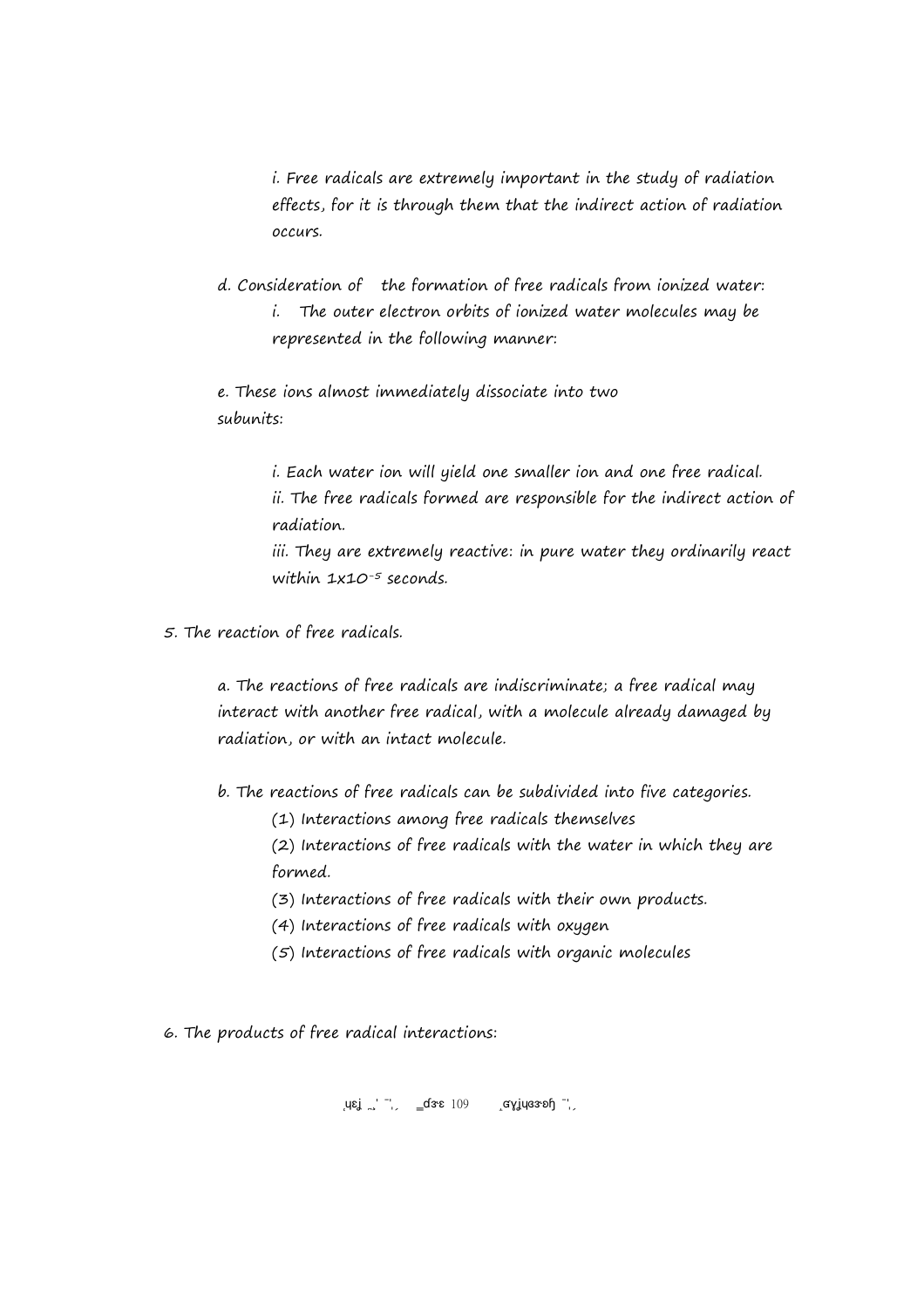a. Not all the products of free radical interactions are harmful to living systems.

i. water is a potential product of free radical interactions which is not harmful to the cell, as is molecular hydrogen.

b. Some products of free radical interactions are poisons to cells. i. For instance  $H_2O_2$  (hydrogen peroxide) is a cell poison and if present in sufficient quantities can materially interfere with metabolism.

c. Other free radicals may represent not only changed molecular constituents of the cell, but also substances that are free to attack other such constituents and spread molecular change still further.

7. Sources of Radiation-Produced Free Radicals.

a. Cellular water is the primary source, but not the only source of free radicals.

b. The ionization of nearly any cellular component can result in free radical formation which, in turn, will contribute to the indirect action of radiation.

8. The influence of Ion Density on Free Radical Formation.

a. The interaction of free radicals both among themselves and with their own reaction products is dependent primarily on how closely together the free radicals have been formed.

b. After free radicals are created they diffuse through the medium in which they were formed until they encounter something with which they may interact.

i. Densely ionizing radiations, those with high LET values such as alpha particles, protons, and electrons, will produce clusters of ions that are very close together.

 $\left[\mathsf{u}\mathsf{g}\right]^{-1}$   $\left[\mathsf{g}\right]$   $\left[\mathsf{g}\right]$   $\left[\mathsf{g}\right]$   $\left[\mathsf{g}\right]$   $\left[\mathsf{g}\right]$   $\left[\mathsf{g}\right]$   $\left[\mathsf{g}\right]$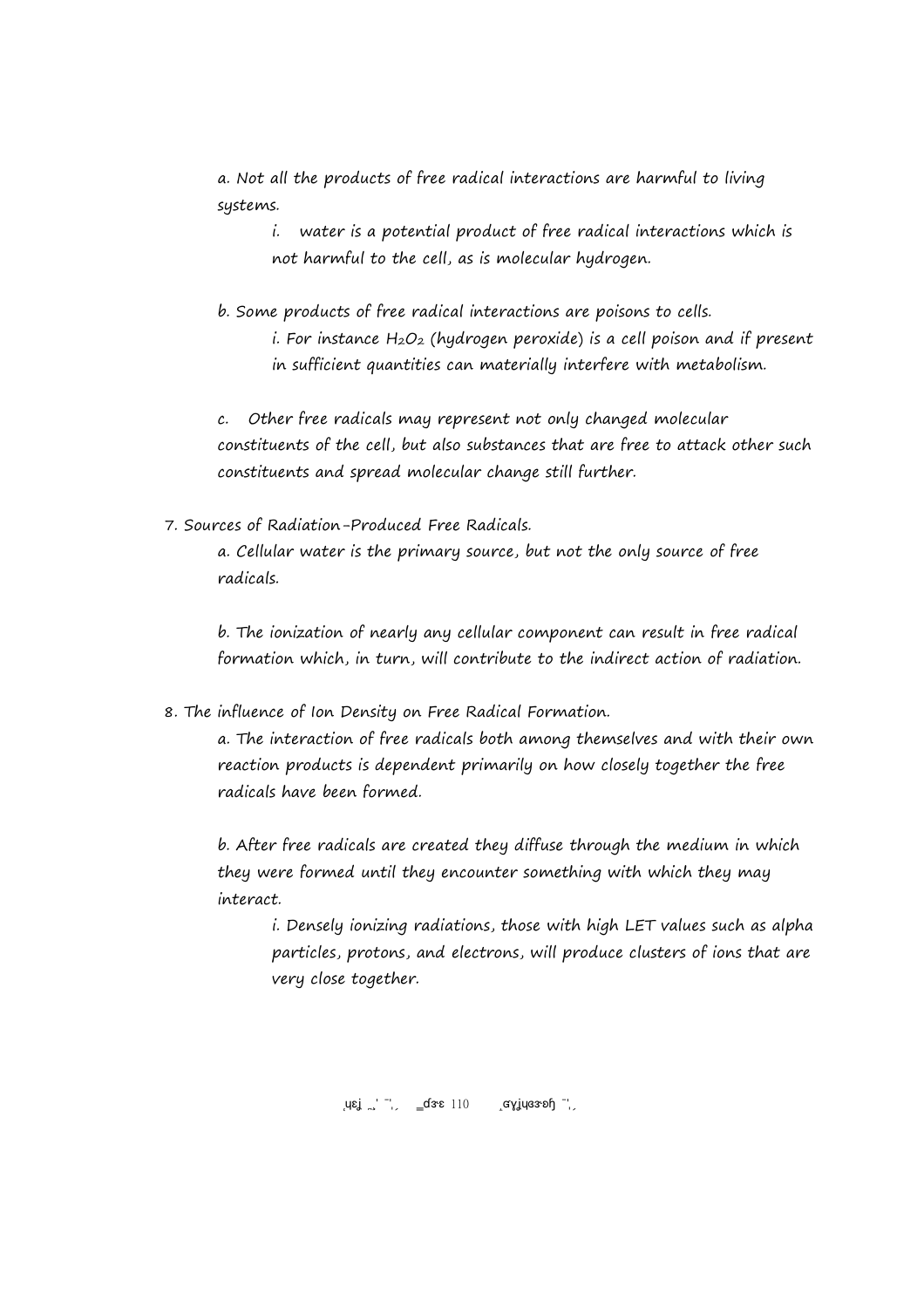ii. The result of this is a high probability of interactions between free radicals with free radicals and with the product of precious radicalradical interactions.

iii. Sparsely ionizing radiation, such as x-rays and gamma rays will also produce clusters of ions formed but these will be much more widely separated than those of densely ionizing radiation.

> - The probability of interaction between the resultant free radicals is much smaller than that following irradiation with densely ionizing particles. A different population distribution of free radical products is expected.

9. The energy required to generate the various species of free radical products is known fairly well. This is expressed as the G value. The G value is:

G value = the number of a given species/100 eV of energy loss.

Radiations of different energies will produce slightly different distributions of species of free radical products in water.

Advantage is taken of this fact when using chemical dosimeters.

The differences in chemical speciation are due entirely to the different spatial patterns of initial energy deposition expressed by different particles.

Radiation damage is delivered by either the direct interaction of the radiation with cellular macromolecules such as DNA or through the indirect effects of the radiolytic byproduct of radiation and water reactions.

 $\mu$ εί 2017 Φε $\mu$  2017 Page 111 Φετερνίκον 2017 Page 111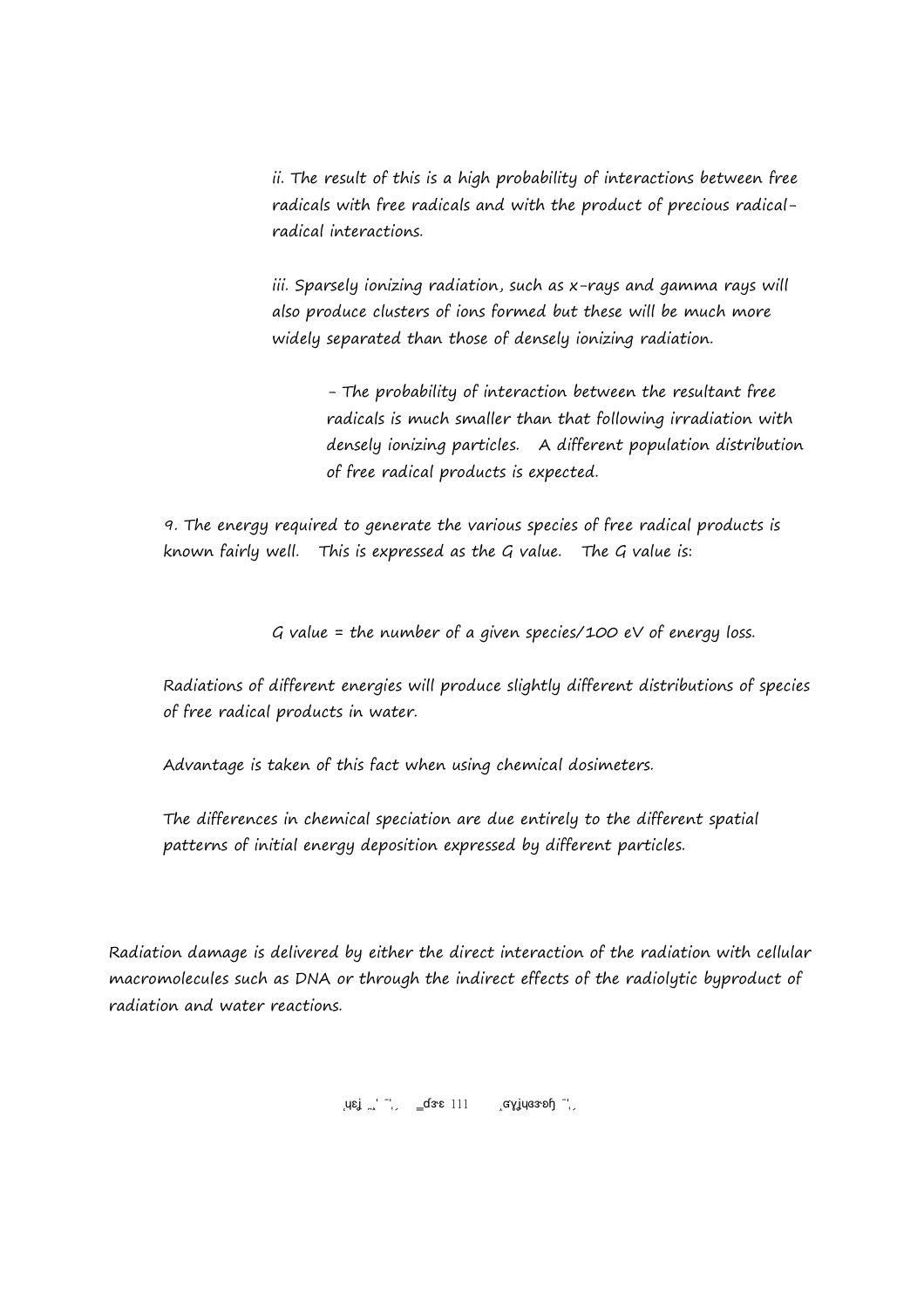The radiolytically produced cytotoxins of radiation and water reactions may disrupt the same cellular constituents as expected from direct radiation interactions.

The impact of these kinds of interactions on the cell may range anywhere from no effect, cellular death to genetic mutation.

In general, when considering low radiation doses, cellular death is of little consequence. Cellular death of more consequence at higher radiation dose where deficits in cellular populations effect tissue or organ system function.

The outcome of genetic effects on the cellular level may range from no out come to deviations in the cellular structure or performance in subsequent generations of that particular cell line.

About 95% of cellular mutations on deleterious and usually result in loss of the cells reproductive capability.

When is generally little significance to the loss cellular reproductive capacity on the microscale.

Greatest concern is on cellular systems that are mutated and are capable of successfully passing a deleterious mutation in progeny generations.

The worse case scenario is that such mutated cells, under the narrow circumstances of promotion lead to uncontrolled sub populations of cells which may be called tumors or cancer.

P. The effects on Tissues and Organs.

a. The responses of organized tissues and organs to irradiation are largely due to the effects of the reproductive mechanisms of certain cells in the tissue.

 $\left[\begin{array}{ccc} \text{I} & \text{I} & \text{I} \\ \text{I} & \text{I} & \text{I} \end{array}\right]$   $\left[\begin{array}{ccc} \text{I} & \text{I} & \text{I} & \text{I} \\ \text{I} & \text{I} & \text{I} \end{array}\right]$   $\left[\begin{array}{ccc} \text{I} & \text{I} & \text{I} \\ \text{I} & \text{I} & \text{I} \end{array}\right]$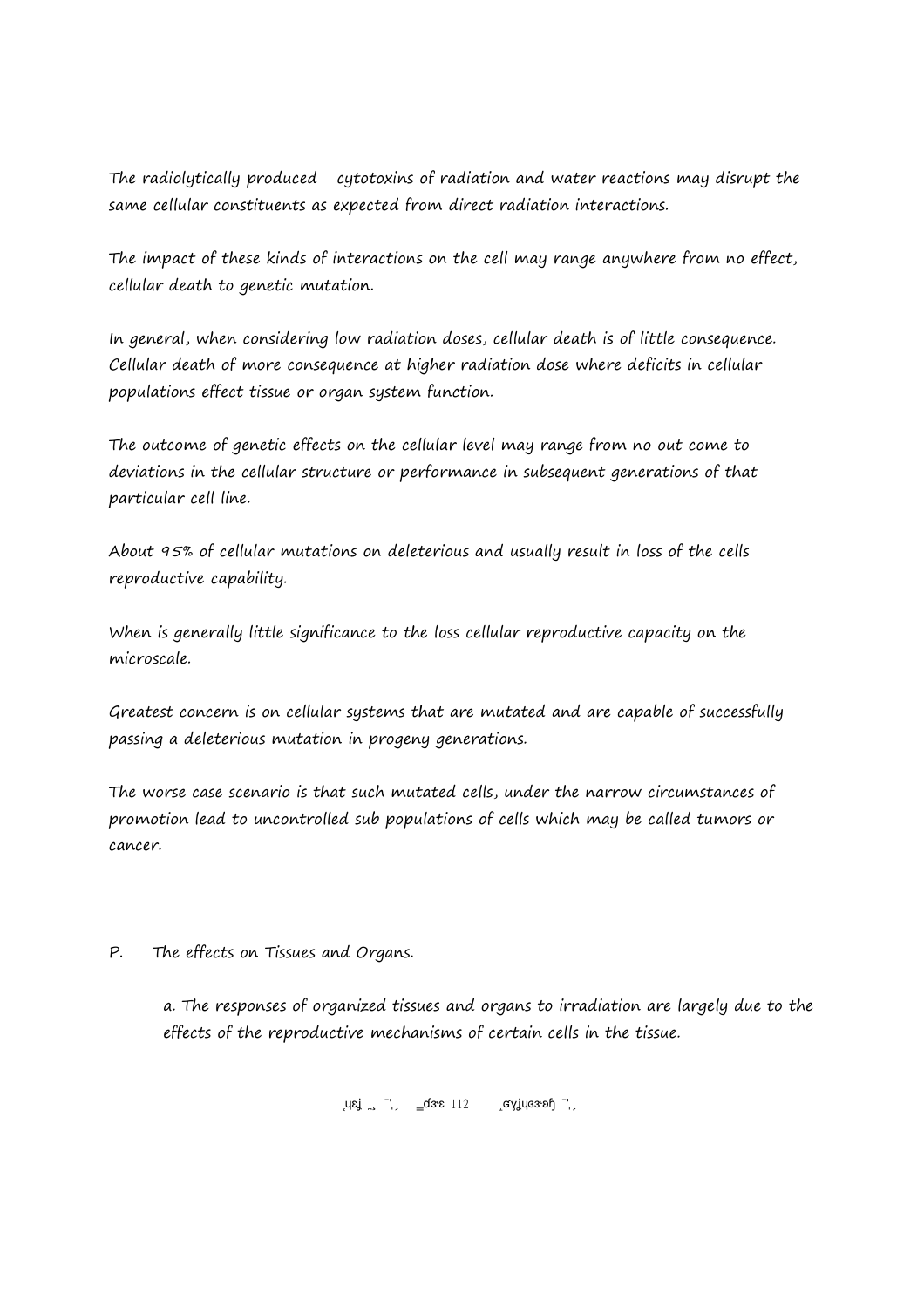i. The cells of most tissues can be organized into three categories:

\* Stem cells

- stem cell compartments within tissue are usually very mitotically active.

\* differentiating cells

\* mature functional cells.

 b. Tissues and organs that respond most to irradiation are those tissues and organs in which function is most dependent on the reproductive capacity of cells in the stem cell compartment.

i. This in turn depends in the natural life span of mature cells in the tissue.

c. The Law of Bergonie' and Tribondeau

i. Radiation sensitivity of tissues depends on

\* the number of undifferentiated cells in the tissue

 $*$  the degree of mitotic activity in the tissue

\* the length of time cells of the tissue stay in active proliferation.

Q. Immediately Lethal Effects in the Total Organism

a. The principle affect of whole body exposure to ionizing radiation is the shortening of the life span of the exposed individual.

b. The dose required to produce lethality among individuals depends on several independent parameters including:

i. species differences ii. age iii sex

 $\left\{ \mathsf{u}\mathsf{u}\right\} \cong \left\{ \mathsf{u}\right\}$   $\left\{ \mathsf{u}\right\}$   $\left\{ \mathsf{u}\right\}$   $\left\{ \mathsf{u}\right\}$   $\left\{ \mathsf{u}\right\}$   $\left\{ \mathsf{u}\right\}$   $\left\{ \mathsf{u}\right\}$   $\left\{ \mathsf{u}\right\}$   $\left\{ \mathsf{u}\right\}$   $\left\{ \mathsf{u}\right\}$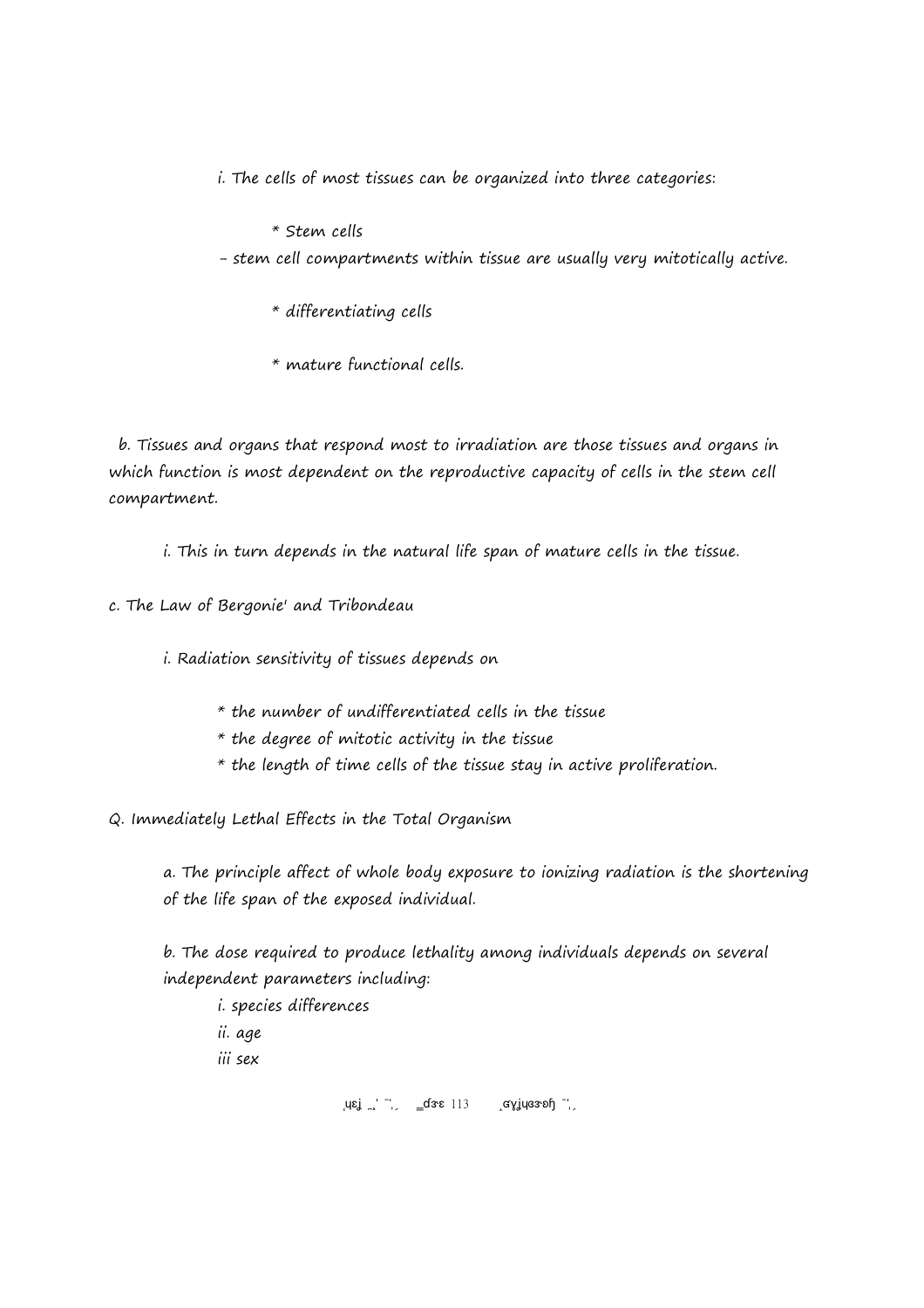iv. time in the circadian cycle in which the exposure occurred.

- c. The observed effect from large doses of irradiation are primarily dose dependent. d. Typical observed effects include:
	- i. nausea ii. sometimes vomiting iii. hair loss iv. loss of appetite v. malaise vi. soreness in the throat vii. petechiae viii. weight loss/moderate emaciation

e. effects severe enough to cause death are expected as the following levels for the species listed below.

| Organism | LD 50/30 Rads |
|----------|---------------|
| pig      | 250           |
| goat     | 250           |
| dog      | 250           |
| burro    | 300           |
| man      | 300 to 450    |
| monkey   | 500           |
| mouse    | 600           |
| rat      | 700           |
| rabbit   | 700           |
| frog     | 800           |
| newt     | <i>3000</i>   |

 $\sigma_{\rm eff}$   $\sigma_{\rm s}$   $\sigma_{\rm s}$   $\sigma_{\rm s}$   $\sigma_{\rm s}$   $\sigma_{\rm s}$   $\sigma_{\rm s}$   $\sigma_{\rm s}$   $\sigma_{\rm s}$   $\sigma_{\rm s}$   $\sigma_{\rm s}$   $\sigma_{\rm s}$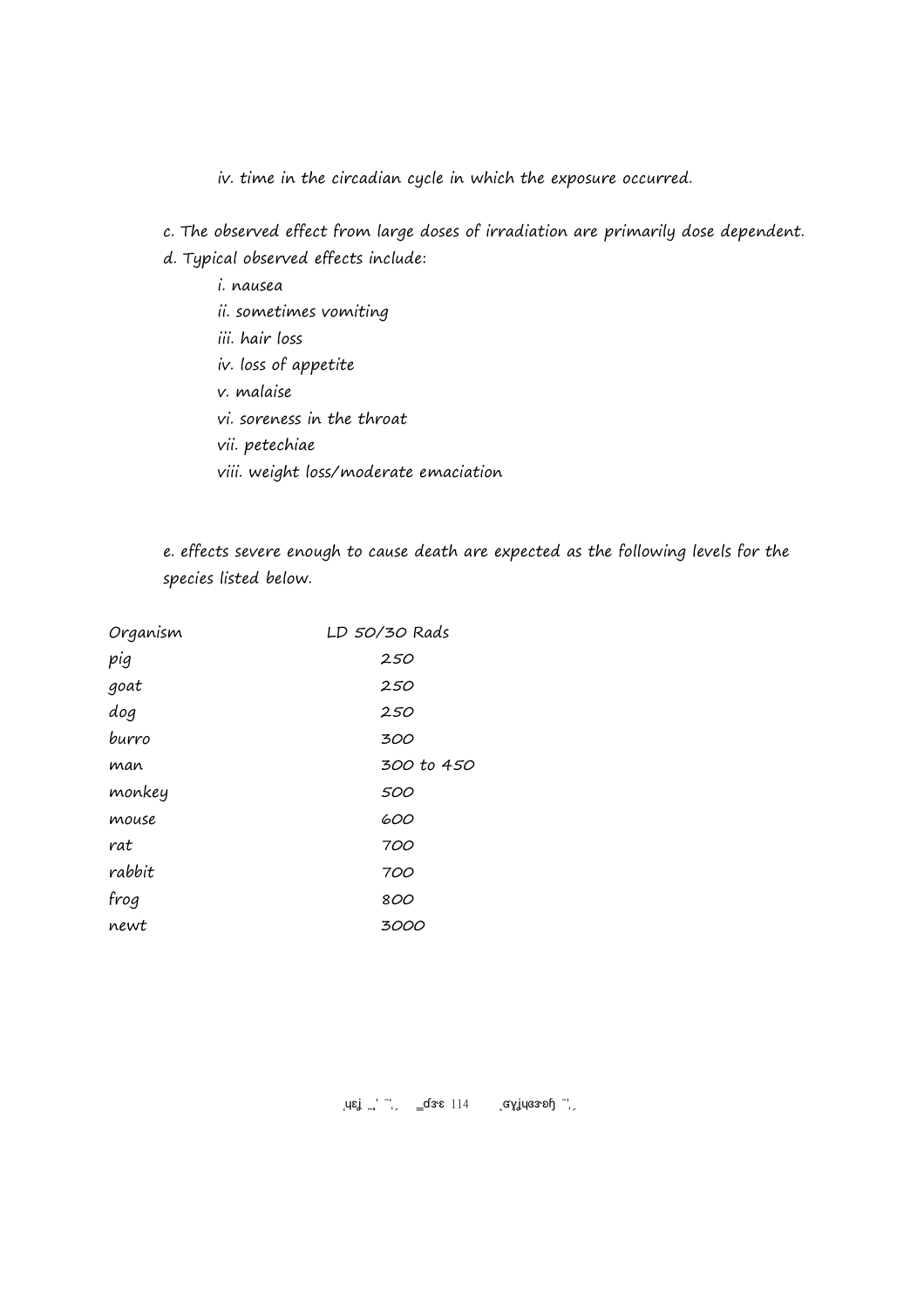f. The time of survival after a dose large enough to start causing lethality has considerable variability.

i. Some typically responses can be expected.

\_\_\_\_\_\_\_\_\_\_\_\_\_

ii. When mean or average survival times are reviewed for doses of radiation greater than that which begins to cause death, a pattern, consistent for nearly all species of mammals studied emerges. This is shown below.

iii. This pattern of response has three clearly defined components.

\* Initially, over a dose of \_\_\_\_\_\_\_\_\_\_\_ rads, the response is dose

- mean survival times, as dose increases, decreases from weeks to days.

\* The second phase, extending over the wide range of approximately 1000 to 10,000 rads is a plateau.

- Mean survival at any dose in that range is about 3 to 4 days.

- This response appears to be \_\_\_\_\_\_\_\_ of dose.

 $*$  The last phase is dose  $\_\_$ 

- A s the dose increases mean survival time \_\_\_\_\_\_\_\_ from a period of days to hours and finally even to minutes.

g. The three regions of the dose-response pattern reflect the radiation damage to, and the failure of, three different organ systems after irradiation.

i. In the first region death may occur because of failure of the \_\_\_\_\_\_\_\_\_\_\_\_\_\_\_ system

 $\left[ \mathsf{u}\mathsf{u}\right]$   $\left[ \mathsf{u}\right]$   $\left[ \mathsf{u}\right]$   $\left[ \mathsf{u}\right]$   $\left[ \mathsf{u}\right]$   $\left[ \mathsf{u}\right]$   $\left[ \mathsf{u}\right]$   $\left[ \mathsf{u}\right]$   $\left[ \mathsf{u}\right]$   $\left[ \mathsf{u}\right]$   $\left[ \mathsf{u}\right]$   $\left[ \mathsf{u}\right]$   $\left[ \mathsf{u}\right]$   $\left[ \mathsf{u}\right]$   $\left[ \mathsf{u}\right]$   $\left[ \$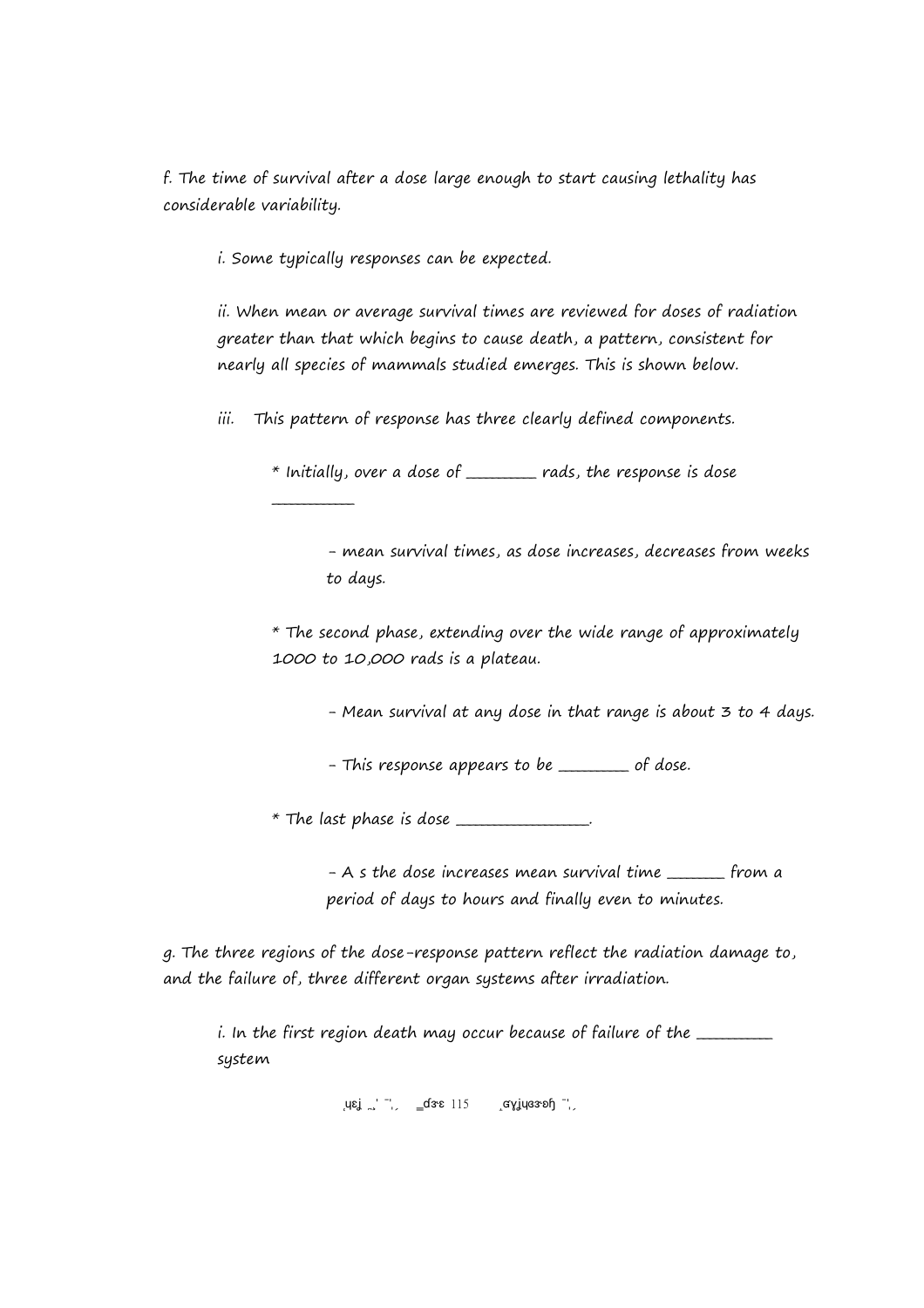ii. In the second region death is associated with damage and failure of the \_\_\_\_\_\_\_\_\_\_\_\_\_\_ system

iii. In the third region <u>\_\_\_\_\_\_\_\_\_\_\_\_\_</u> system damage causes death.

#### Q. The Hematopoietic Syndrome

1. The hematopoietic syndrome is associated with a large acute dose of penetrating radiation uniformly distributed over the whole body.

a. Under this type of exposure the effect on the **window** is of key importance.

2. Manifestations of the hematopoietic syndrome

a. Disturbance in the function of the **\_\_\_\_\_\_\_\_\_\_\_\_\_\_\_\_\_\_\_\_\_** is expected to occur within a few hours post irradiation.

b. This may \_\_\_\_\_\_\_\_\_ period persists for a few hours or few days will include:

| ii.  |  |
|------|--|
| iii. |  |

c. This is followed by a \_\_\_\_\_\_ period of variable length.

The individual experiences no obvious symptoms during this period but there are lethal effects in progress, destruction of the bone marrow is beginning.

d. The latent period is followed by a period of \_\_\_\_\_\_\_\_\_\_\_\_\_\_. The following signs and symptoms are expected and may in fact precede death:

i. gastrointestinal disturbance reappears.

ii. diarrhea, often bloody, sometimes quite severe, begins.

iii. Hemorrhage into the tissues occurs

iv. fluid imbalance accompanies the hemorrhage

v. serious infection ultimately follows.

vi. weight loss

vii. loss of hair

 $\sigma_{\rm eff}$   $\sigma_{\rm s}$   $\sigma_{\rm s}$   $\sigma_{\rm s}$   $\sigma_{\rm s}$   $\sigma_{\rm s}$   $\sigma_{\rm s}$   $\sigma_{\rm s}$   $\sigma_{\rm s}$   $\sigma_{\rm s}$   $\sigma_{\rm s}$   $\sigma_{\rm s}$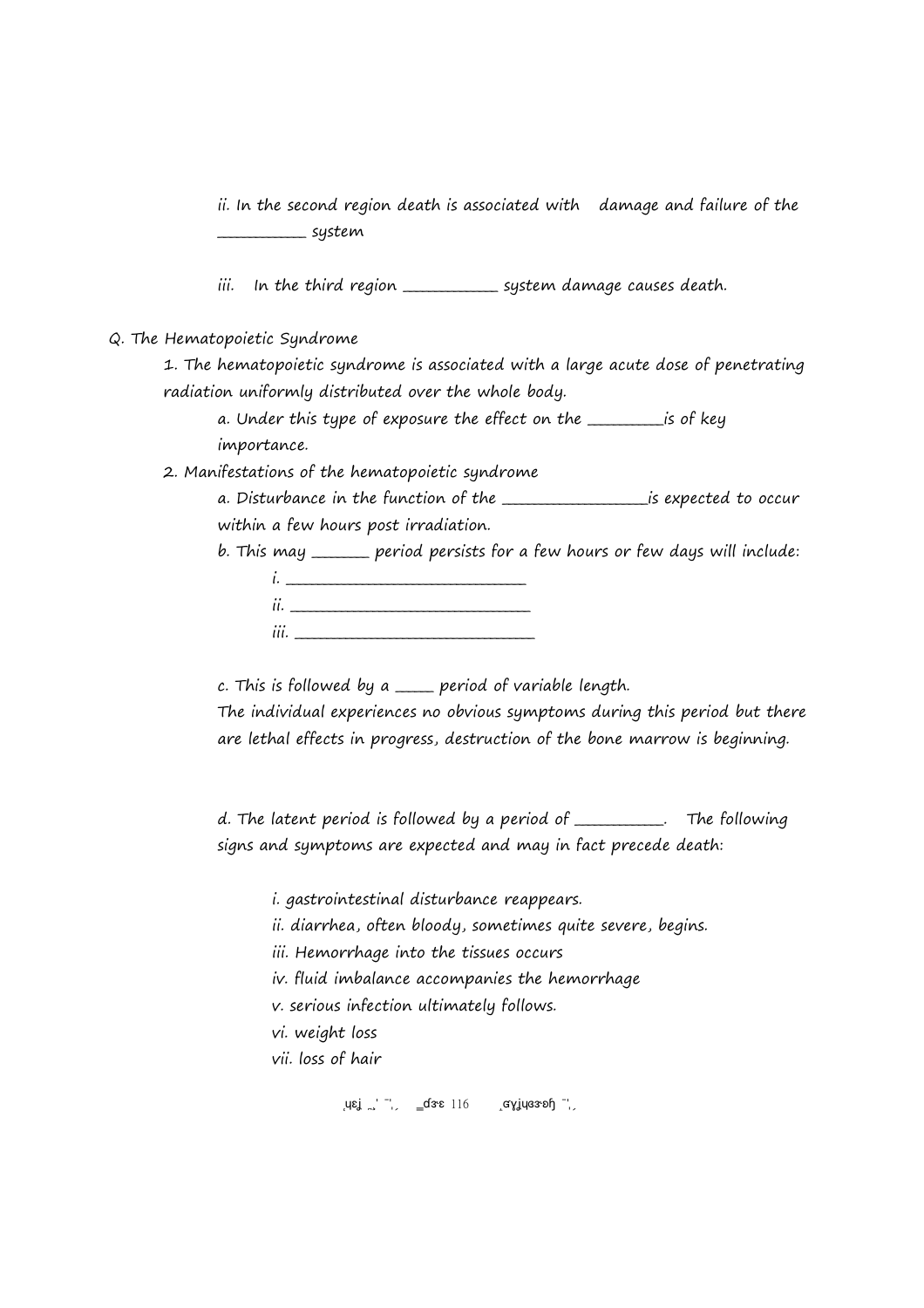viii. depression of spermatogenesis or oogenesis

e. At death nearly all organs in the body have been affected, however, death occurs principally as a result of the failure of \_\_\_\_\_\_\_\_\_\_\_\_\_\_\_\_\_\_\_\_\_\_\_\_\_ f. Histologic Changes

1. The degree of the histologic changes experienced are a function of the dose received.

2. Immediately after irradiation the structure and architecture of the bone marrow are disrupted.

(a) marrow normally contains nucleated cells, a small amount of fatty material, and some circulating blood in vessel-like channels

(b) after irradiation there is a significant reduction in the amount of cellular material.

i. This decrease in the number of cells is compensated for by:

- \_\_\_\_\_\_\_\_\_\_\_\_\_\_\_\_\_\_\_\_\_\_\_\_\_\_\_

- and by hemorrhage of blood into the cell-depleted regions.

- and by an increase in the amount of  $\frac{1}{1}$ 

i. If the dose is large enough cell depletion is severe and the marrow becomes acellular.

> - The marrow space becomes filled with pooled blood.

- Circulation of blood becomes extremely sluggish

- reabsorption of extra vascular blood is limited.

iii. Obviously, even in very large dose cases, not all of the cells in the marrow will be killed.

 $\left[\begin{array}{ccc} \text{I} & -1 \\ \text{I} & \text{I} \end{array}\right]$   $\left[\begin{array}{ccc} \text{I} & \text{I} & \text{I} & \text{I} \end{array}\right]$   $\left[\begin{array}{ccc} \text{I} & \text{I} & \text{I} \end{array}\right]$   $\left[\begin{array}{ccc} \text{I} & \text{I} & \text{I} \end{array}\right]$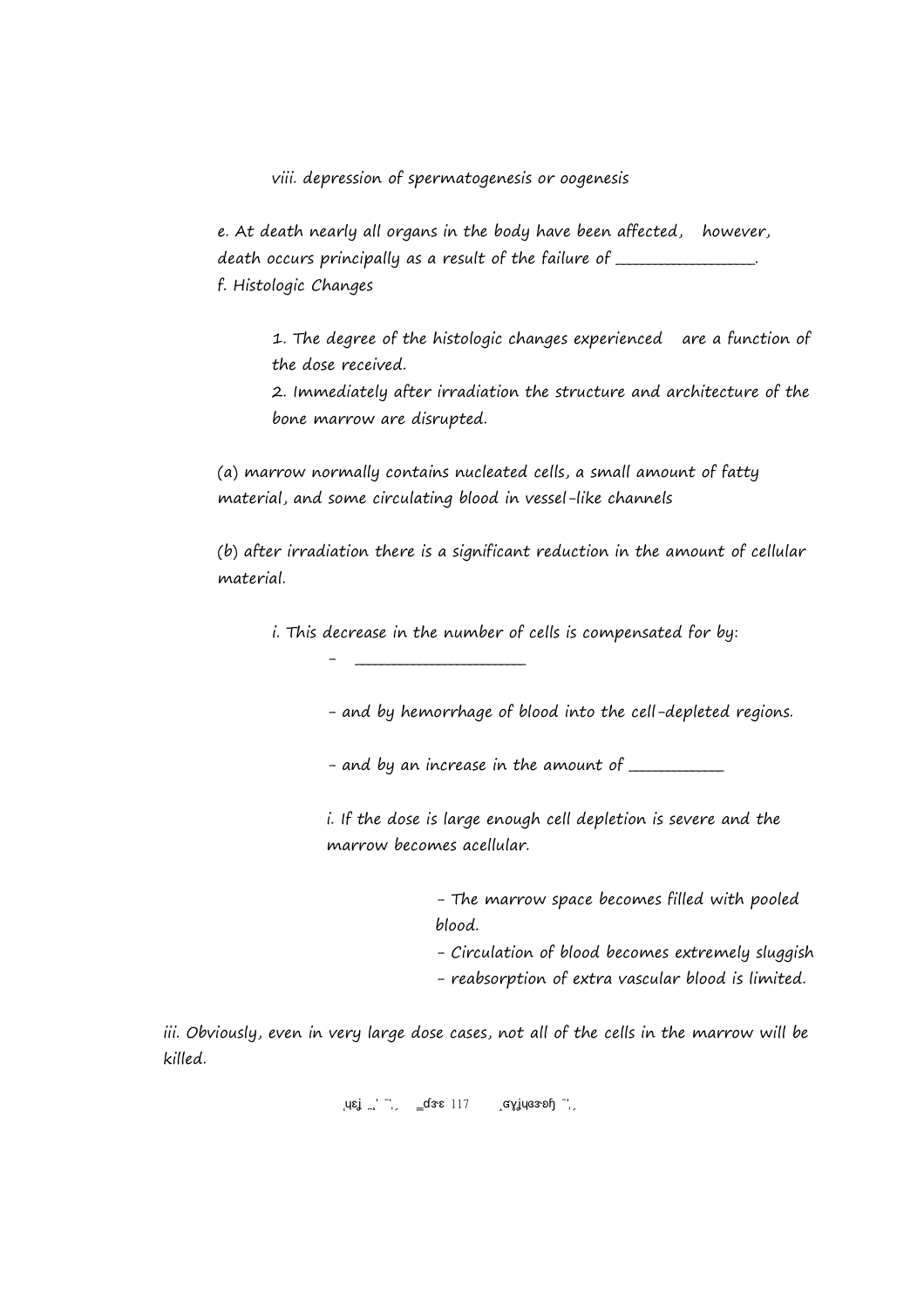- some start to undergo \_\_\_\_\_\_ at an attempt in regeneration.

\* At higher doses these attempts at regeneration usually fail or abort. These clusters of dividing cells regresses and disappears.

- Later in time regeneration will again begin. Precursors of red and white cells will appear after a general hyperplasia which characterizes this "real" regeneration. This regeneration does not mean the animal will escape death.

3. Lymphoid tissue is also severely effected by the dose-range that produces the hematopoietic syndrome. The required dose for this is less species dependent than that of the hematopoietic syndrome.

i. Shortly after the a total-body dose:

- the node become severely depleted of cells.

- node architecture is completely disrupted

ii. Regeneration of the nodes occurs soon after irradiation, and usually in a rapid fashion.

Cytologic Changes

1. One aspect of the Hematopoietic system is a predictable change in the mitotic frequency in the bone marrow.

i. Initially the mitotic frequency drops.

ii. The mitotic frequency then rises. The time at which the rise occurs is very much a function of the absorbed dose.

- The slope ofthe rise in frequency is also a function of dose.

- The rapid rise in mitotic frequency results in an overshoot of the normal frequency.

 $\left[ \begin{matrix} \mathsf{u} \mathsf{v} \mathsf{u} & \mathsf{v} \end{matrix} \right]$  =  $\left[ \begin{matrix} \mathsf{u} \mathsf{v} & \mathsf{v} \end{matrix} \right]$   $\left[ \begin{matrix} \mathsf{u} \mathsf{v} \mathsf{v} & \mathsf{v} \end{matrix} \right]$   $\left[ \begin{matrix} \mathsf{u} \mathsf{v} \mathsf{v} & \mathsf{v} \end{matrix} \right]$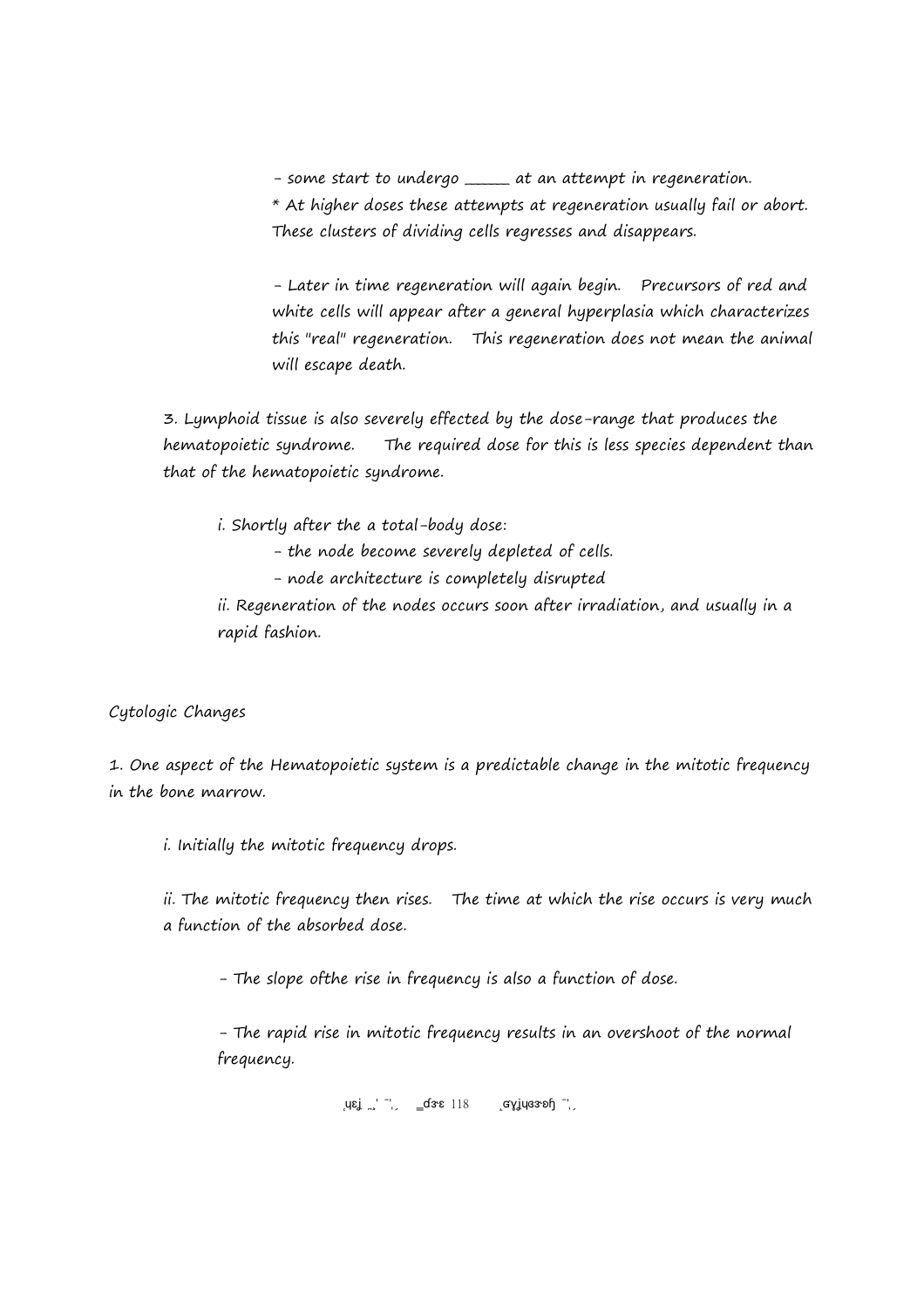iii. There is then a second fall in the mitotic frequency in the bone marrow which in turn is followed by a second rise. Eventually, the mitotic frequency is restored to the normal unirradiated frequency.

2. Many of the cells in a rebounding populations are abnormal.

i. However, a large number of abnormal cells are not readily apparent in the regenerating bone marrow.

- Undoubtedly, some of the damaged chromosomes are quickly repaired.
- More likely, many of the injured cells are quickly eliminated.
- Some cells with damaged chromosomes survive and continue to multiply.
	- \* These can be detected many years later.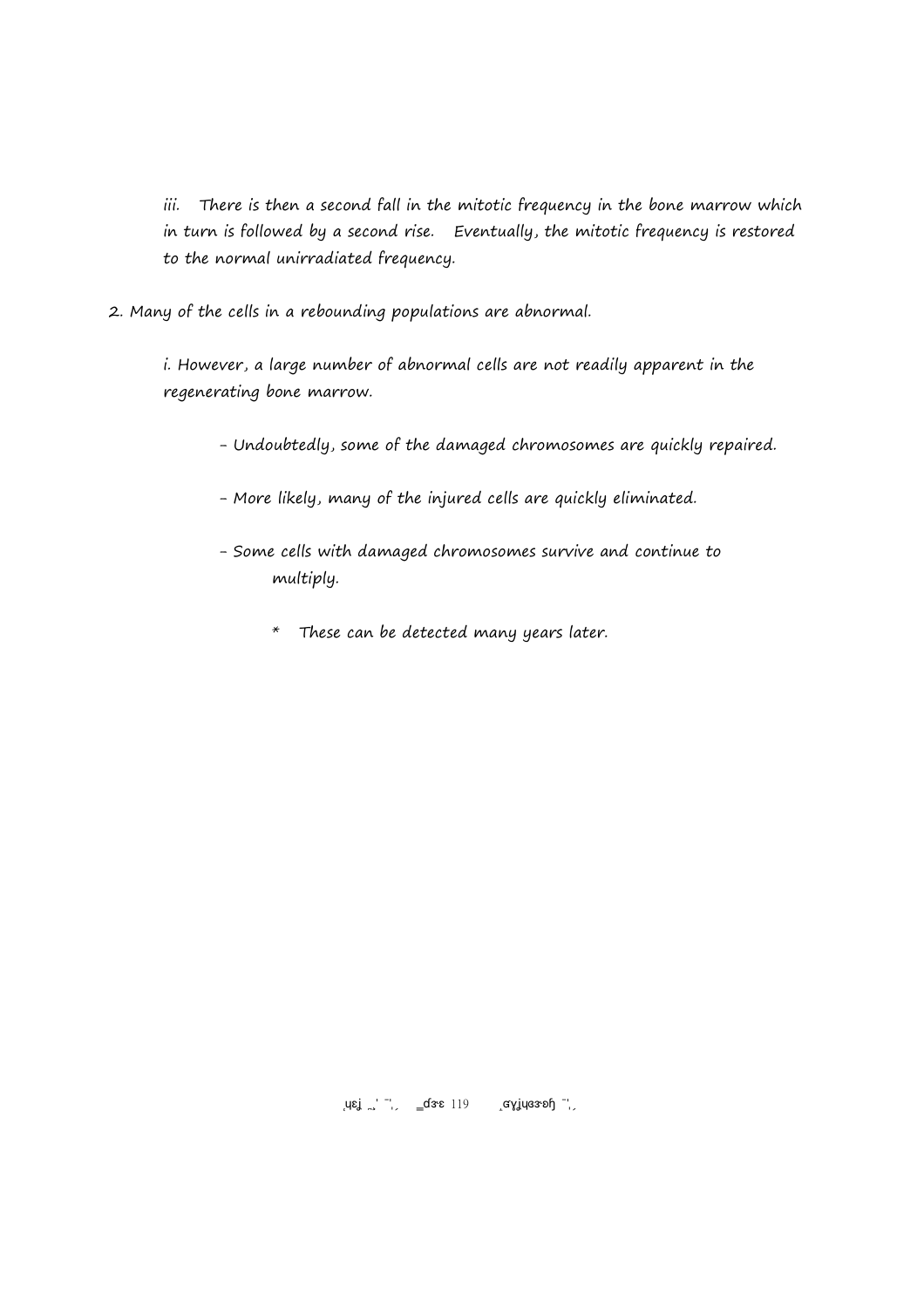3. Within a few hours after irradiation and well before bone-marrow regeneration a range of nuclear abnormalities of cells in the bone marrow may be observed.

i. The nuclei of some of these cells may be shrunken, their chromatin will be clumped.

ii. The nuclei of others will appear faint, as if their chromatin were diluted or dissolving. These cells are dying, the injury from radiation has killed them even before they were able to divide.

iii. Some cells will display aberrant chromosomes.

- some chromosomes will be swollen

+ Chromosome bridges will be present

+ Broken chromosomes will be present.

+ Some cells will have spindles with more than two poles.

+ Other grossly- abnormal cells will be present at this time.

- Most of these directly damaged cells will be quickly eliminated.

-The elimination of cells directly following irradiation is primarily responsible for the loss of total cellularity in marrow.

h. The Latent Period

1. Degenerative changes in the bone marrow and attempts at early regeneration occur during the prodromal and the latent periods.

2. Death, as a result of the hematopoietic syndrome, is believed to be due to the loss or failure of the bone marrow to carry out its function; supplying the organism with the functional cells that it needs in its circulating blood.

i. There is a direct loss of some red and white blood cell precursors.

ii. There is a later loss of some of the remaining red and white blood cells due to injury to their nuclei (mutations and chromosome aberrations).

iii. There is an inhibition of mitosis at various times post irradiation.

 $\left[\begin{array}{ccc} \text{I} & \text{I} & \text{I} \\ \text{I} & \text{I} & \text{I} \end{array}\right]$   $\left[\begin{array}{ccc} \text{I} & \text{I} & \text{I} \\ \text{I} & \text{I} & \text{I} \end{array}\right]$   $\left[\begin{array}{ccc} \text{I} & \text{I} & \text{I} \\ \text{I} & \text{I} & \text{I} \end{array}\right]$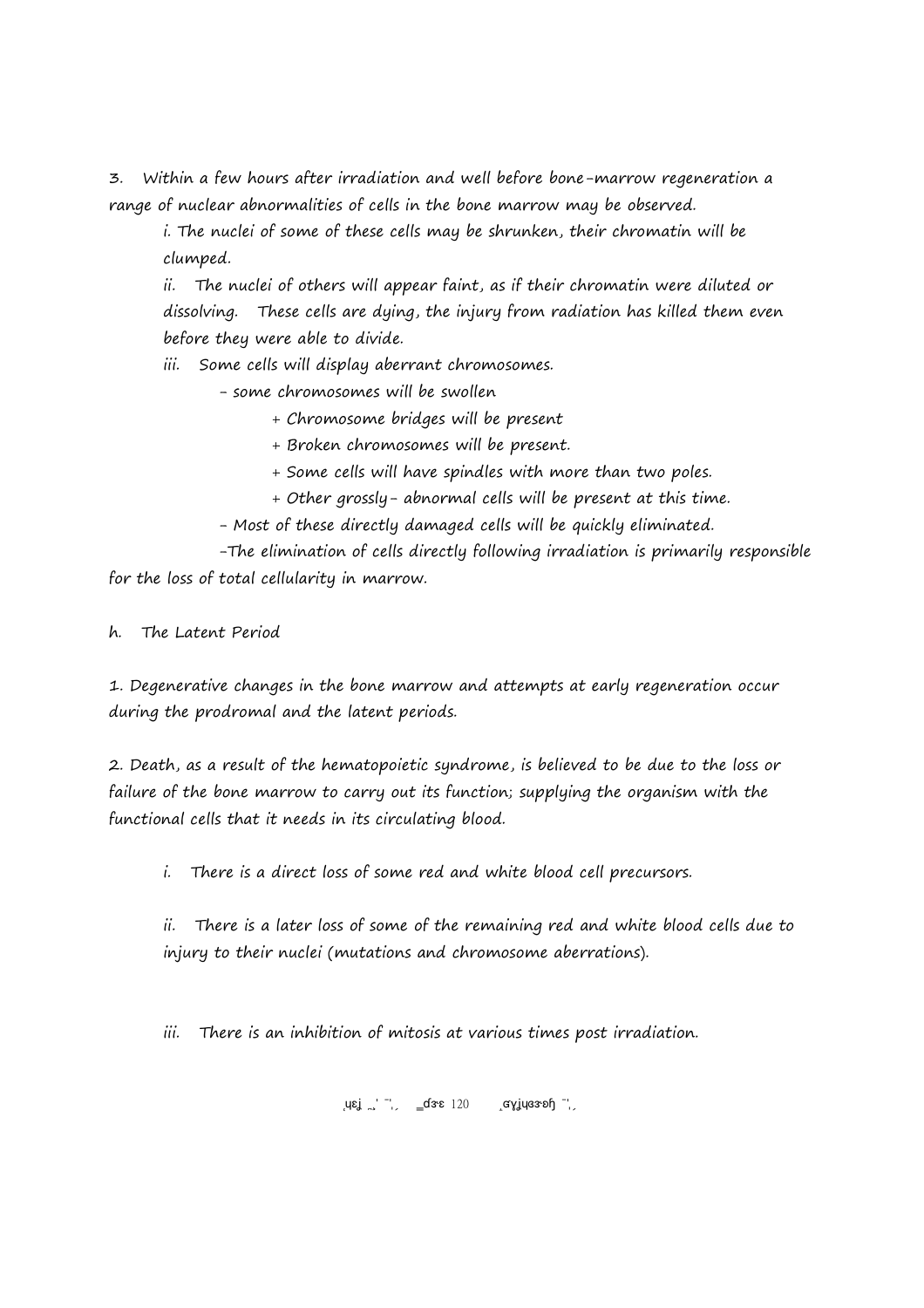3. The combination of these three processes results in a critically short supply of circulating cells, this is true for several reasons:

- i. Circulating cells have limited life spans.
- ii. Most circulating cells are highly specialized.
- iii. Most circulating cells do not divide.

- The body depends on stem cells of the bone marrow, a set of undifferentiated frequently dividing cells.

+ The stem cells are the cells which are directly eliminated.

i. The Blood Count

1. The loss of precursor cells in the bone marrow is reflected in the number and kind s of cells in the circulating blood.

2. After irradiation, there is a drop in blood count (anemia); its severity depends on dose.

3. Anemia, as associated with the hematopoietic syndrome does not arise initially from the destruction of bone marrow and the subsequent drop in the production of red cells.

- There is a drop in the production of red cells but this is nor initially noticeable as mature blood cells have relatively long life.

- Red cells are lost from circulation because of:

+ a large number of small hemorrhages into tissue (petechiae) related to the breakdown of the capillary walls.

 $\mu$ εί 21 Δενε 121 Δεν μαγίνει 2017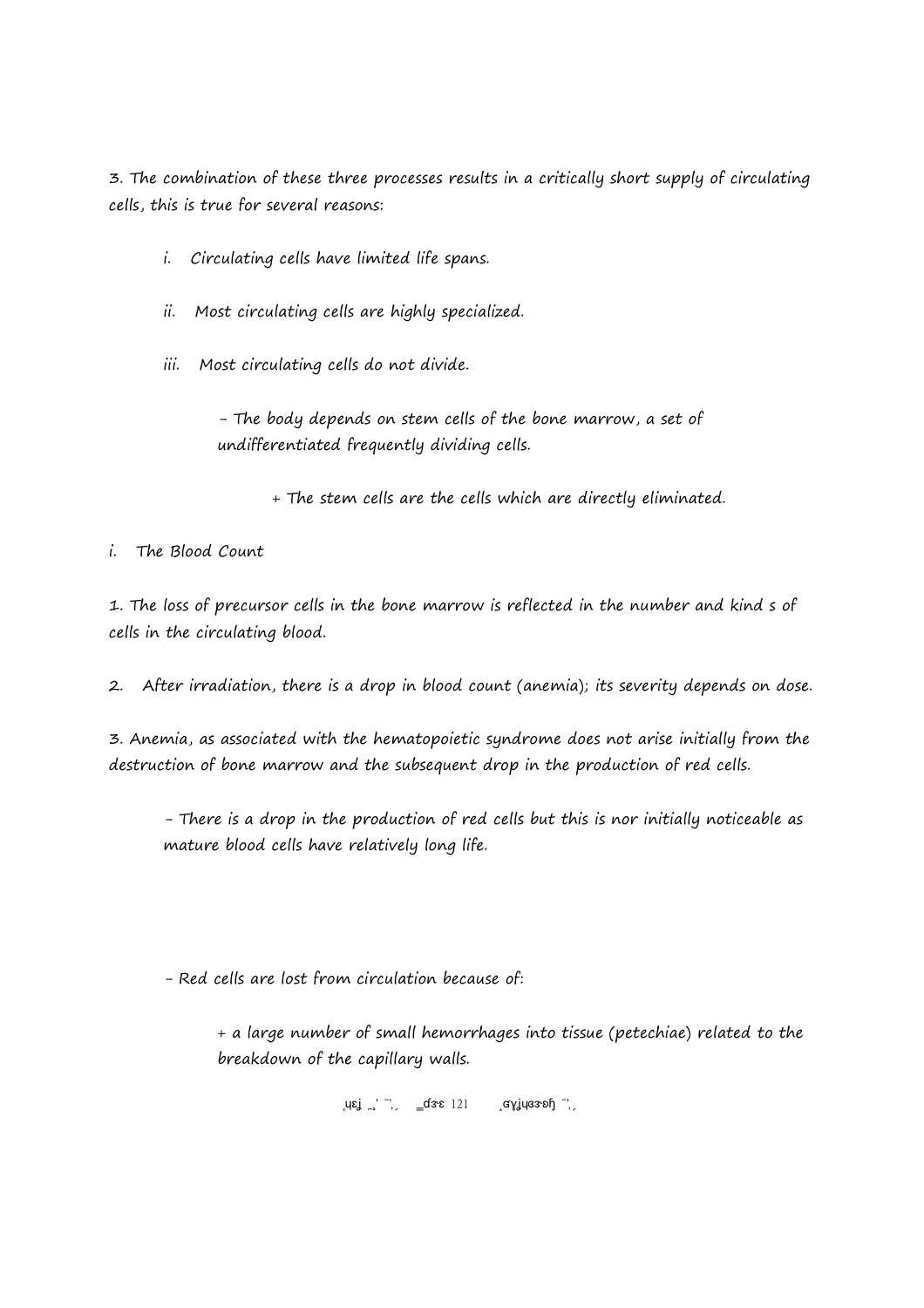+ More importantly, there is a deficiency in the number of platelets resulting in an increase in clotting time.

- j. Infection is the terminal phase of the hematopoietic syndrome.
- 1. fever is common.
	- temperature rise above  $105^\circ$  F are typical.
	- overwhelming infection can be expected.
- 2. Normal intestinal flora have been isolated as an infectious agent in large animals.
- 3. Bacteremia in the blood stream of smaller animals is expected. - This has not been observed in man, probably because of differences in analysis techniques, although they may be present.

4. Infection greatly influences the time course of survival of irradiated mammals.

5. Treatment of animals with antibiotics both prior to irradiation or post irradiation increases their mean survival time.

- Germ free animals have been shown to have higher survival rates for given radiation doses than animals that are not germ free.

6. It may be concluded that the irradiated animals receiving large doses of radiation have increased susceptibility to organisms not normally pathogenic and normally pathogenic.

- Infection, therefore, is extremely important in regard to the mortality associated with irradiation.

- Infection after total body irradiation is correlated with the loss of circulating blood cells namely granulocytes.

7. Death associated with the hematopoietic syndrome is related to:

 $\left[\begin{array}{ccc} \text{I} & -1 \\ \text{I} & \text{I} \end{array}\right]$   $\left[\begin{array}{ccc} \text{I} & \text{I} & 22 \\ \text{I} & \text{I} & \text{I} & \text{I} \end{array}\right]$   $\left[\begin{array}{ccc} \text{I} & \text{I} & \text{I} & \text{I} \end{array}\right]$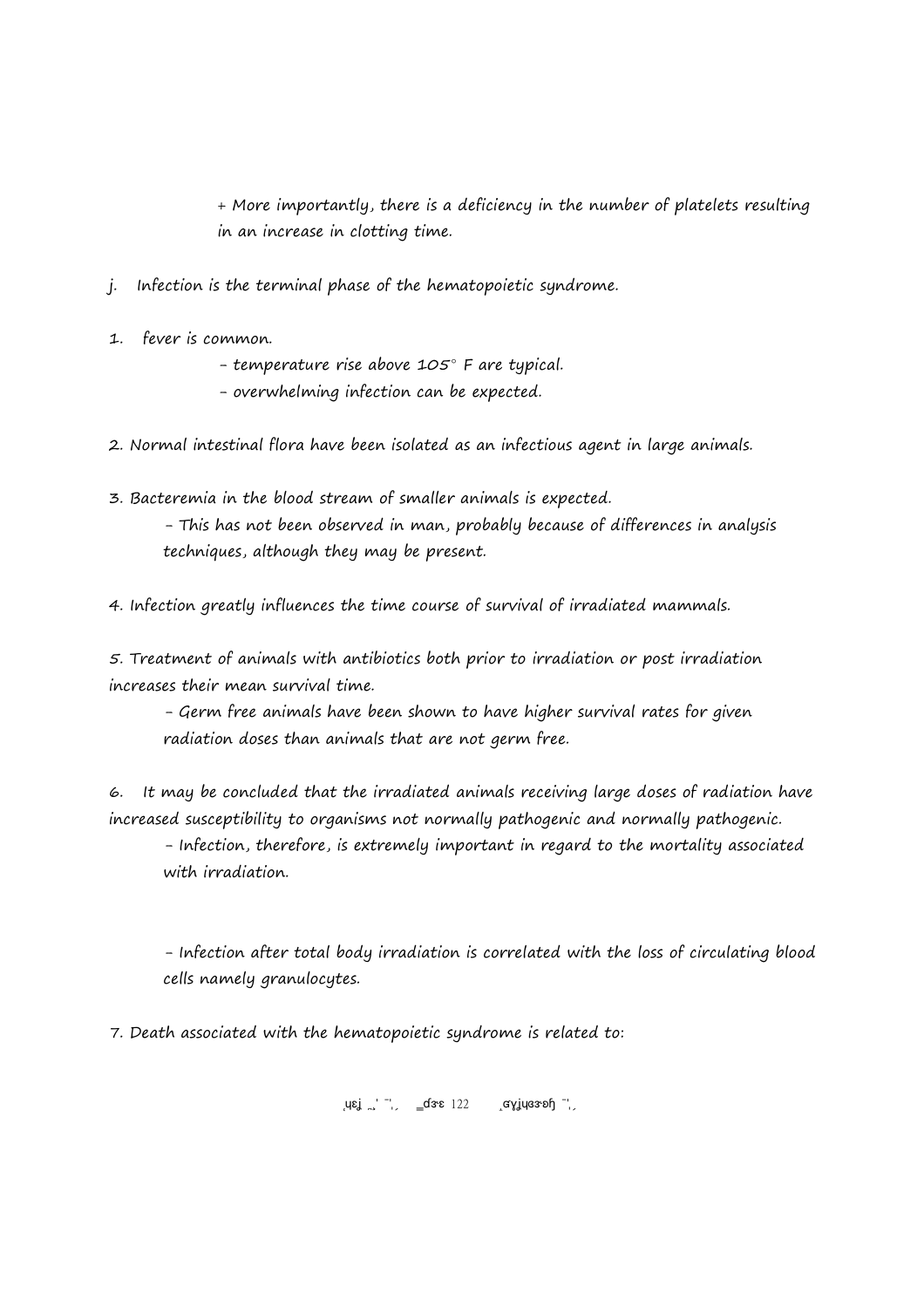- a failure of the bone marrow.

- failure of the body systems to combat infection.

8. The effects of irradiation on immunity

- The immune system is responsible for the bodies defence against harmful environmental agents.

- The immune system can be viewed as being composed of two categories, an innate system and an acquired system.

+ The innate category is a product of genetic makeup and is an expression of the experiences of past generations.

+ Acquired defense is related to an individuals own experience.

- The fundamental aspect of the immune system is the antigen-antibody reaction.

+ Immune response is initiated when a foreign body, referred to as an antigen enters the body and stimulates the lymphoid-macrophage system.

- Under appropriate conditions the antigen stimulates the formation of antibodies.

+ These are specific proteins which have the ability of neutralizing or reacting with the antigen.

+ Antibodies are antigen specific. An antibody capable of defeating one type of antigen is ineffectual against another type of antigen.

+ The specific antibodies formed after the initial antigen insult are maintained and spring into action if that specific antigen again challenges the body. This is referred to as acquired immunity.

+The initial response may be relatively slow the first time a particular antibody is formed. Due to acquired immunity, any subsequent response is expected to occur in a much more rapid and effective fashion.

- Radiation acts as an immunologic suppressive

 $\mu$ ej 2017 Page 123 Copyright 2017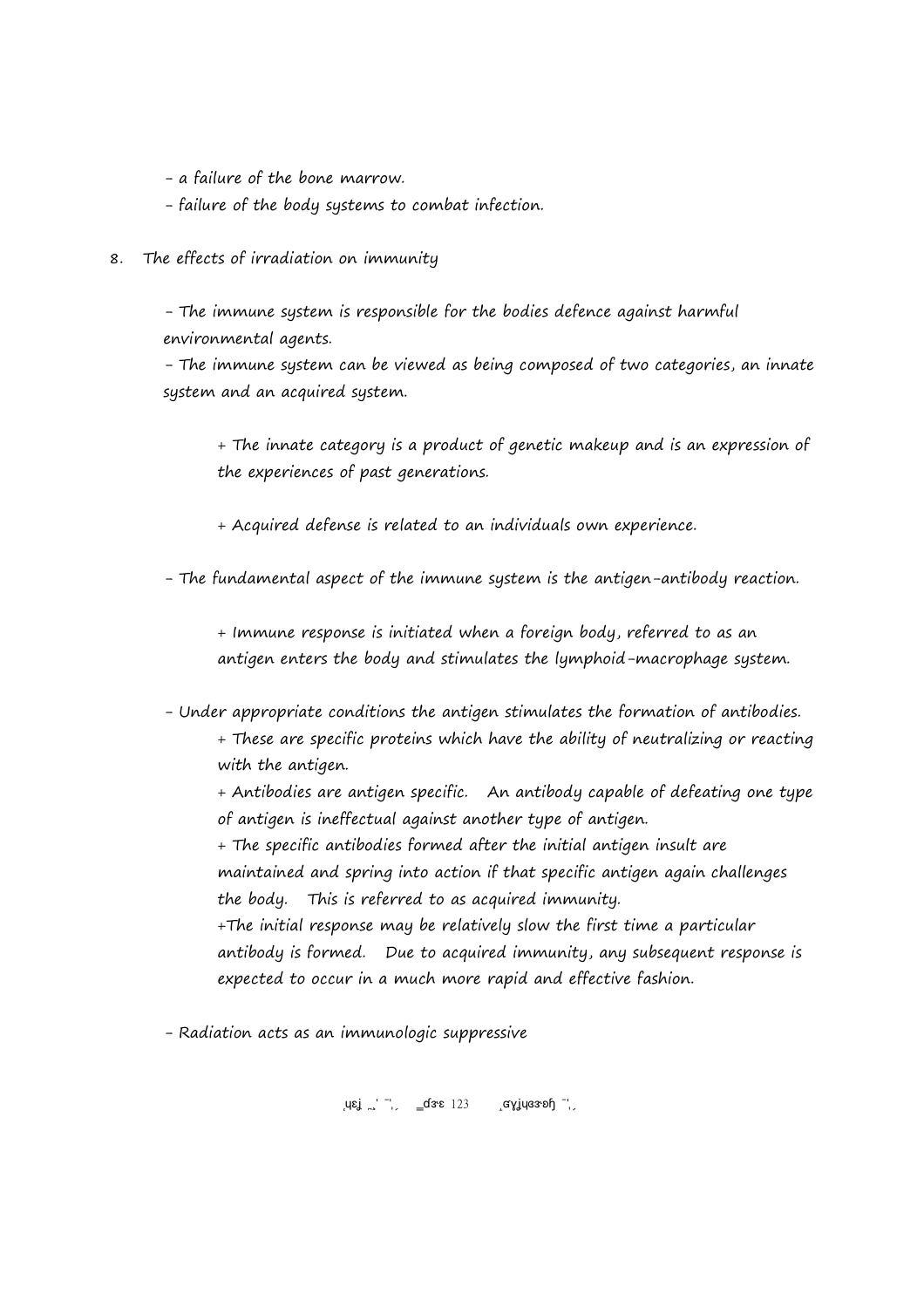+ Because the lymphoid system is in the same range of radiosensitivity as the hematopoietic system, whole body radiation at high doses results in a rapid death of large numbers of lymphocytes and inhibition of cellular reproduction in many others.

+ In mammals, doses of whole body radiation on the order of 500 rads will cause rapid degeneration of lymphoid cells.

+Active proliferation of lymphoid cells does not restart until 3 or 4 weeks post irradiation.

+ If an antigen is introduced after irradiation, the formatio of antibodies is delayed until the capacity for mitotic activity is recovered.

+ Cells that are actively synthesizing antibodies may continue to be active even after massive doses of radiation.

+Acquired immune responses are relatively resistant to radiation, however, the appearance of antibodies may be delayed following a large acute dose to radiation.

+ The depression of the immune response following exposure to large doses of ionizing radiation can be significantly modified by partial shielding of the lymphoid tissue in the body or by the injection of living lymphoid cells after the irradiation event.

+ The depression in the immune response probably plays the largest role in the death of exposed animals. This is primarily related to enhanced susceptibility to infection.

R. The gastrointestinal syndrome

1. The primary manifestations of the gastrointestinal syndrome are the failure of two systems:

 $\left[\mathsf{u}\mathsf{g}\right]$   $\left[\mathsf{u}\right]$   $\left[\mathsf{g}\right]$   $\left[\mathsf{g}\right]$   $\left[\mathsf{g}\right]$   $\left[\mathsf{g}\right]$   $\left[\mathsf{g}\right]$   $\left[\mathsf{g}\right]$   $\left[\mathsf{g}\right]$   $\left[\mathsf{g}\right]$   $\left[\mathsf{g}\right]$   $\left[\mathsf{g}\right]$   $\left[\mathsf{g}\right]$   $\left[\mathsf{g}\right]$   $\left[\mathsf{g}\right]$   $\left[\mathsf{g}\right]$   $\left[\mathsf{g$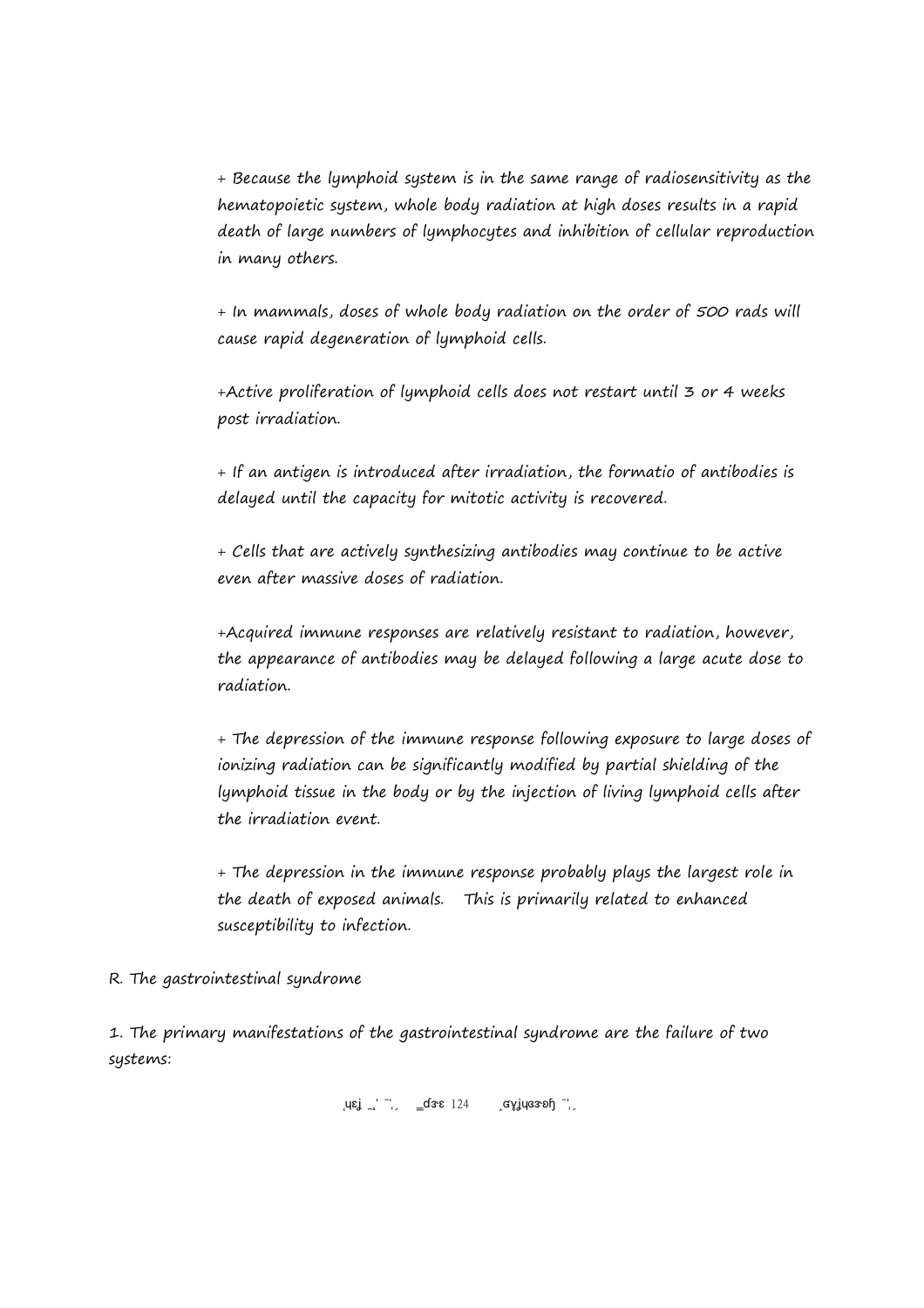- The cells lining the intestinal tract (the mucosa)
- The cell renewal system of the bone marrow.

2. The true or complete gastrointestinal syndrome can be obtained only after total-body irradiation.

3. However, irradiation of the gastrointestinal tract alone can be fatal, but the full syndrome must involve the cell renewal system of the bone marrow as well.

4. The syndrome demonstrates the following initial signs after irradiation:

- a. Lack of appetite
- b. sluggishness
- c. diarrhea
- d. signs of infection and dehydration
- e. loss of weight
- f. retained food and water in the stomach for long periods of time
- g. very low absorption of the food eaten.

5. At the same time the number of circulating white blood cells will drop to nearly zero.

6. The terminal phase of the syndrome happens rapidly, often lasting for less than a day, it includes:

# a. Severe diarrhea

- b. severe dehydration
- c. distinct emaciation
- d. vomiting
- e. essentially inert behavior

7. Death will occur with regularity in most species between 3 and 4 days after irradiation. It will be observed post mortem that:

- a. Blood volumes have changed
- b. Electrolyte levels in the serum will be altered
- c. There will be evidence of bacteremia (bacteria in the blood) in many species.
- d. Severe wasting and dehydration

 $\mu$ ej 2017 Page 125 Copyright 2017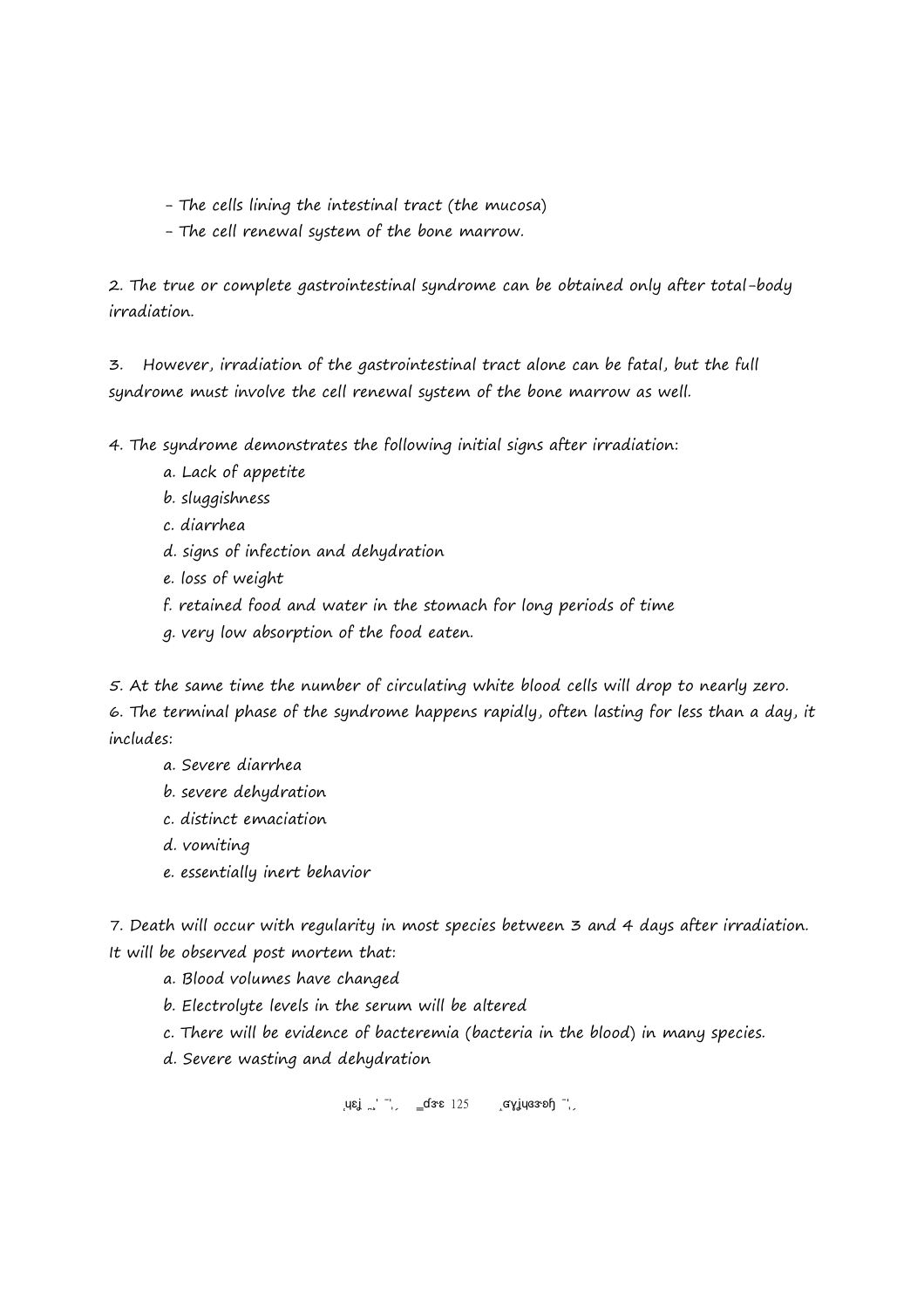e. Stomachs will show the retention of food and water

f. The small bowl itself may be swollen and may contain a bile colored, bad smelling, liquid tainted with blood

g. The large bowl may contain liquid stools that are often bloody

h. There will be a large quantity of mucus in the gut

i. The mucosal layer of the small intestine will be badly damaged

- The villi will be flattened and shrunken

- Some areas will lack the cellular lining altogether

- Many of the crypts which are usually active in cell proliferation will be empty

j. In the stomach and rectum, some areas will be denuded of cells and will be ulcerated

k. The bone marrow is formless, completely without structure.

8. Cellular structure of the gastrointestinal tract.

a. The mature functional cells of the gut epithelium are those lining its villi, in particular at the <u>search of</u> the villi.

b. The crypts, much like the bone marrow, are <u>electores.</u> Crypt cells are:

i. Undifferentiated

ii. In general, unspecialized

- The specialized functional cells of the villi (in particular those of the small intestine) have a short life.

- Normally they wear out and our sloughed into the intestinal lumen only a few days after they become functional.

c. The gut lining may be said to undergo \_\_\_\_\_\_\_\_ renewal.

i. The cells of the crypt:

 $-$  have a high  $\frac{1}{\sqrt{1-\frac{1}{n}}}\$  rate

 $\mu$ εί 2017 Φε $\mu$ αγίνια 2017 Ραγένια 2017 Ραγένια 2017 Ραγένια 2017 Ραγένια 2017 Ραγένια 2017 Ραγένια 2017 Ραγένια 2017 Ραγένια 2017 Ραγένια 2017 Ραγένια 2017 Ραγένια 2017 Ραγένια 2017 Ραγένια 2017 Ραγένια 2017 Ραγένια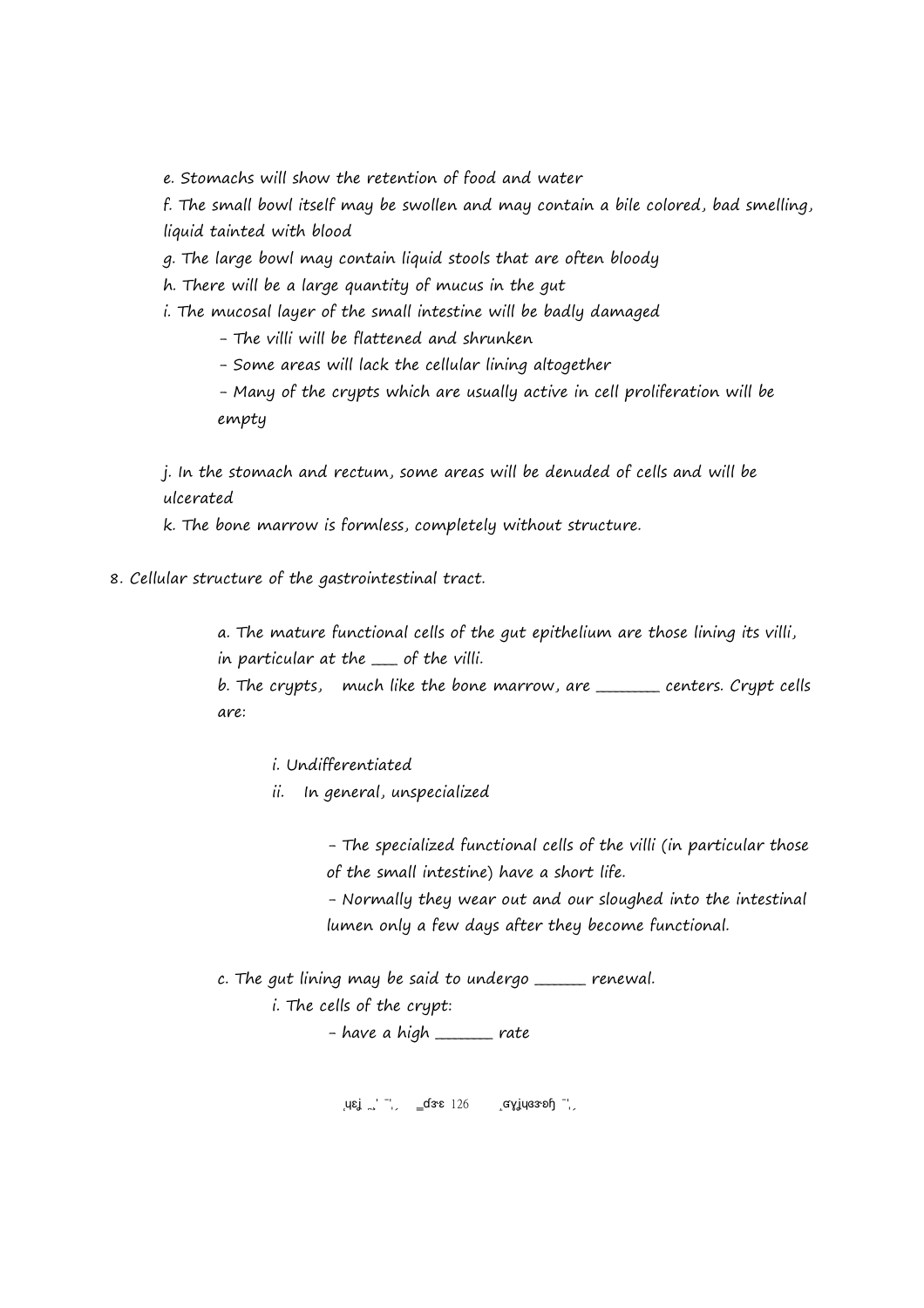- are the source of replacement of the rapidly renewing epithelial lining.

ii. There is a an orderly procession of cells from the crypts up the villi through a region in which they mature, through another in which they function, to the villus tips where they are extruded and sloughed.

Schematic diagram of the regions of a normal intestinal villus

d. As in the case of the bone-marrow syndrome, radiation strikes at the cells that are the source of differentiated functional cells.

- 1. This is to be expected because:
	- These cells are most frequently active in mitosis
	- These cells are most frequently active in DNA synthesis.
	- These cells are undifferentiated.
- e. Effects of irradiation on the cellular mitosis with the small intestine.
	- 1. After irradiation the rate of cellular mitosis drops drastically. - In many species there will be no cells undergoing mitosis \_\_\_\_\_minutes post exposure.
	- 2. The length of time for which mitosis is inhibited is a function of dose. - The larger the dose the longer mitosis will be \_\_\_\_\_\_\_\_\_\_\_\_\_.

3. It is expected that the mitotic rate will rise sharply after the inhibition time has passed. This will be followed by a second depression in the

 $\left[\begin{array}{ccc} \text{I} & -1 \\ \text{I} & \text{I} \end{array}\right]$   $\left[\begin{array}{ccc} \text{I} & \text{I} & \text{I} \\ \text{I} & \text{I} & \text{I} \end{array}\right]$   $\left[\begin{array}{ccc} \text{I} & \text{I} & \text{I} \\ \text{I} & \text{I} & \text{I} \end{array}\right]$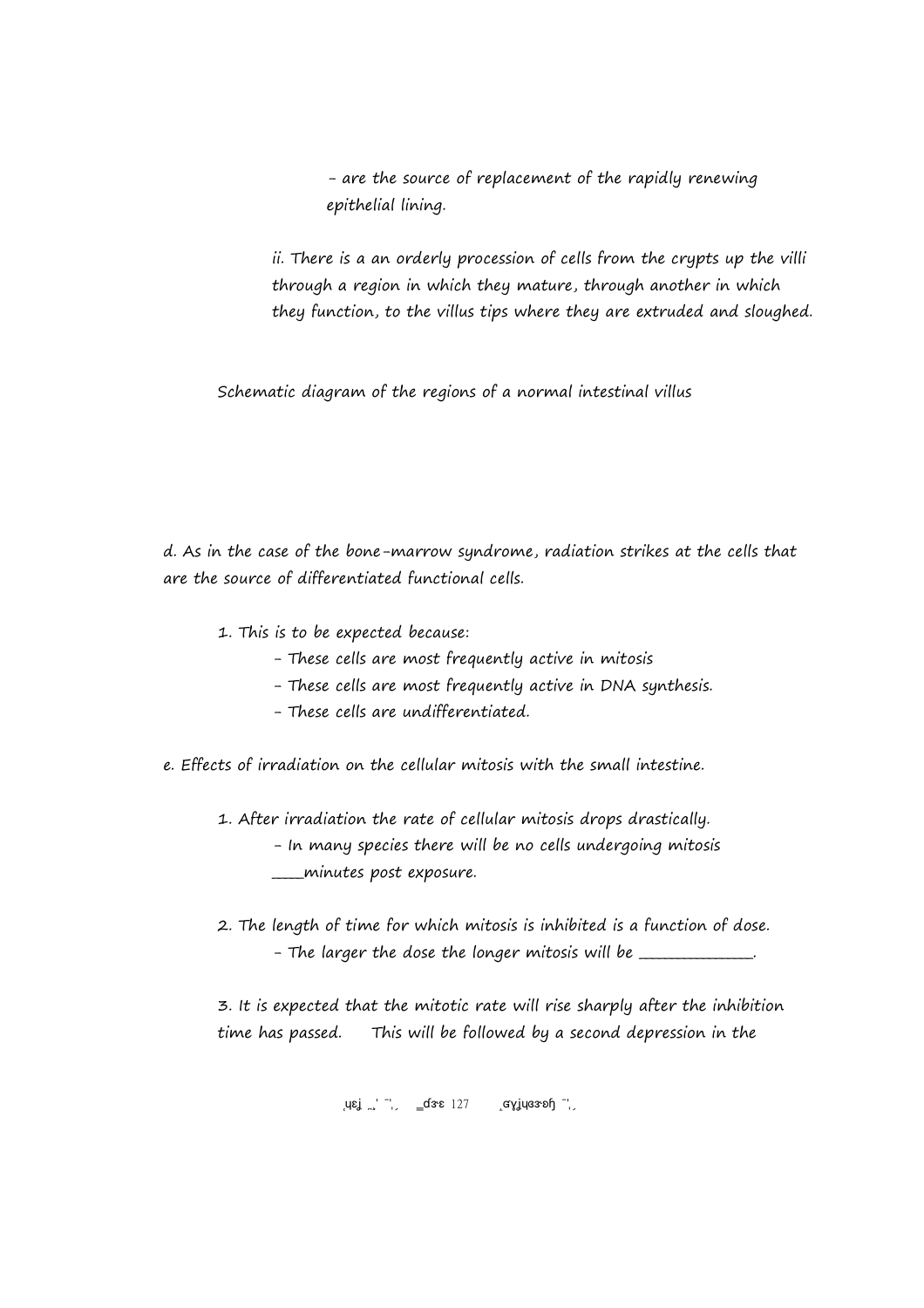mitotic rate. This is similar to the circumstances expected in the bone marrow post irradiation.

- Many of the cells taking part in the first "increased mitotic rate" have nuclear abnormalities such as broken, lagging, or sticky chromosomes.

- These cells and most of their progeny die after \_\_\_\_\_\_\_\_\_\_\_\_\_\_\_\_\_\_\_\_\_\_\_\_\_\_\_\_\_\_\_

4. Death is thought to occur in an irradiated animal by the gastrointestinal syndrome if a critical number of crypt cells become irradiated.

5. Cells in the bone-marrow are grievously damaged by doses producing the gastrointestinal syndrome.

- damage to the bone marrow is an integral part of the gastrointestinal syndrome.

- The bone-marrow renewal systems are completely depleted within a few days after irradiation at the gastrointestinal syndrome level.

- Consequently, there is a major lack of important hematopoietic cells, primarily \_\_\_\_\_\_\_\_\_\_\_\_, when the brunt of the gastrointestinal syndrome's signs occur.

9. Degenerative Changes in the Lining of the Small Intestine.

a. The following changes may be observed after exposures large enough to experience the gastrointestinal syndrome:

## CRYPT CELLS

i. Within the first day one may observe progressive destruction in the nuclei of the cells that line the crypts of the intestine.

 $\mu$ ej 2017 Page 128 Copyright 2017 Page 128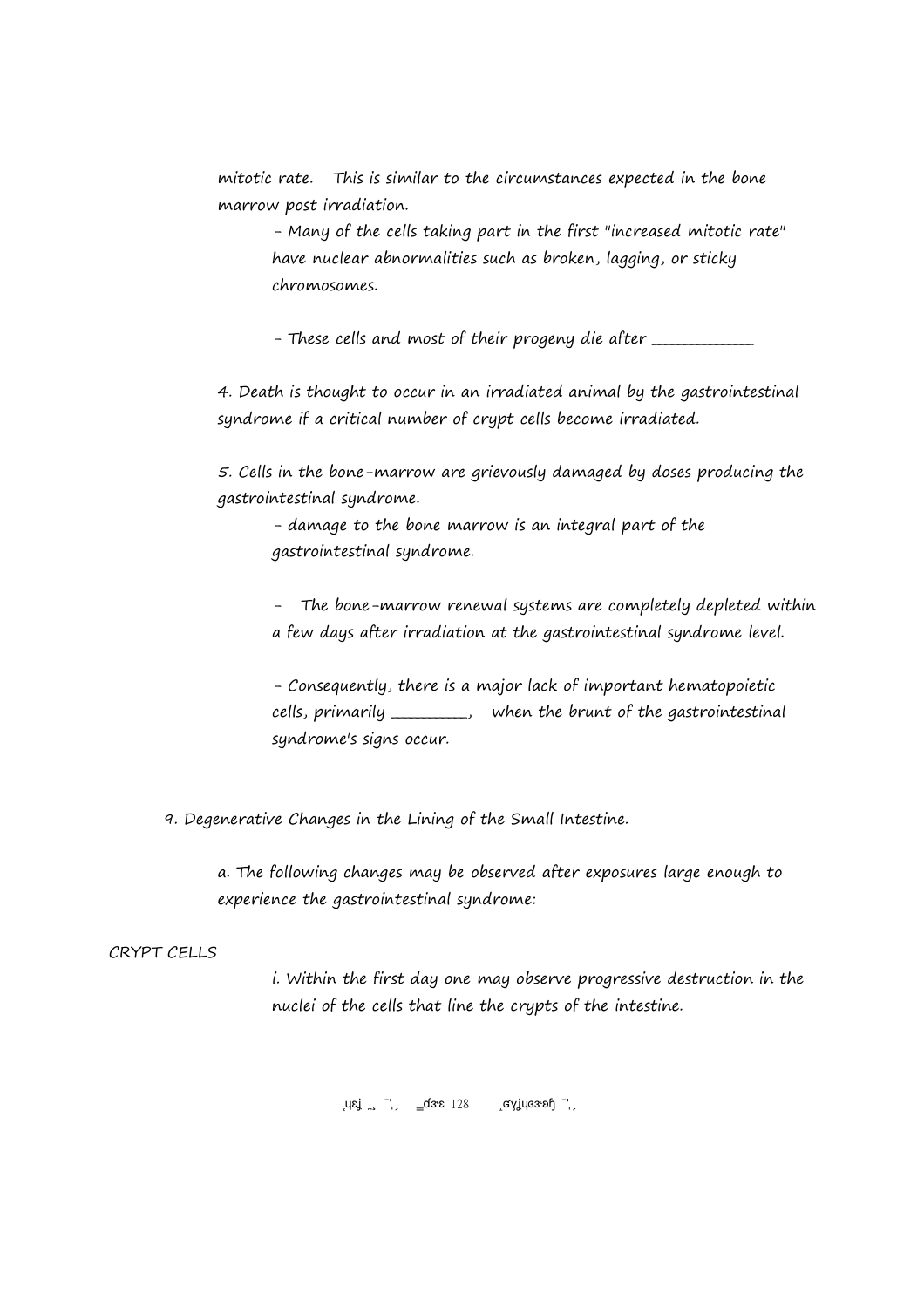- The chromatin agglomerates into an \_\_\_\_\_\_\_ masses which is densely straining.

ii. Both the nuclei and cytoplasm swell, some dissolution may be observed within the damaged cells.

iii. The dead and dying cells produce a measurable decrease in the number of cells of the \_\_\_\_\_\_\_ lining.

> i. The cells which remain have abnormal nuclei and are often swollen and enlarged.

iv. Few crypt cells are observed to be in mitosis, this is unusual because crypt cells normally have a high rate of mitosis. Those cells in mitosis are often abnormal.

v. Initially one observes many dead crypt cells, but eventually they are sloughed off and are passed down the intestine.

i. Since mitosis is occurring at a slow rate these dead cells are not replaced and areas void of cells appear.

ii. The cells remaining often appear abnormal.

#### INTESTINAL VILLI

vi. The villi of the intestinal wall begin to lose cells progressively with time. They begin to shorten and shrink.

i. The rate of cell loss is proportionally to the magnitude of dose.

vii. At death, the villi are nearly flat and almost completely free of living cells.

b. The precise time schedule of these effects and the time required prior to observing them depends on:

i. Total dose

 $\text{Re} \int \text{Re} \int \text{Im} \int \text{Im} \mathbf{E}$  129  $\text{Im} \int \text{Im} \mathbf{E}$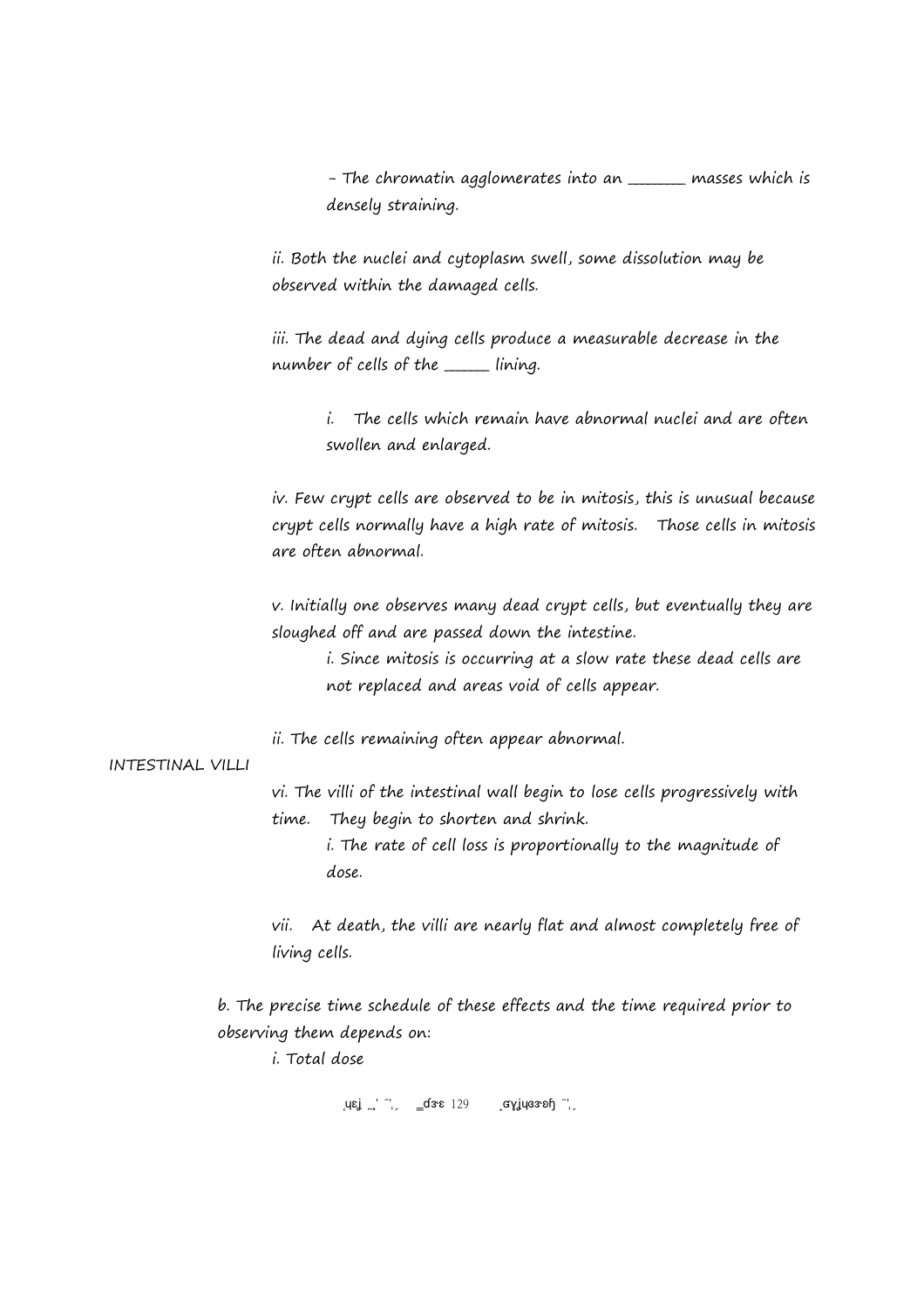ii. Species

c. The intestine can be expected to be denuded of cells in most mammals who have received a "gastrointestinal syndrome sized dose" in \_\_\_\_\_\_\_\_. for man this is typically up to 4 or 5 days post irradiation.

10. Regeneration in the Gastrointestinal Tract.

a. Even after extremely large doses of radiation not every crypt cell is going to be killed.

i. Some which remain will be severely damaged and unable to reproduce.

 ii. Some which remain will be heavily damaged but still able to reproduce.

> - These cells will form the nucleus on a focus of regeneration of the gut.

iii. Unfortunately, at gastrointestinal syndrome sized doses the attempt at regeneration is too little too late.

> - At lower doses ranges, say between the hematopoietic and gastrointestinal syndrome ranges, \_\_\_\_\_\_\_\_\_\_\_\_\_ regeneration doses occur

iv. During regeneration the following occurs:

- There is an increase in the mitotic rate

Epitheal linings of the crypt begin to be repopulated from the cells still capable of division.

The newly regenerated cells begin to move into the villi to replace those that have been sloughed.

New nest of cells start to appear, these represent new crypt.

 $\text{Lqs}_{\text{L}}$   $\text{L}$   $\text{L}$   $\text{L}$   $\text{L}$   $\text{L}$   $\text{L}$   $\text{L}$   $\text{L}$   $\text{L}$   $\text{L}$   $\text{L}$   $\text{L}$   $\text{L}$   $\text{L}$   $\text{L}$   $\text{L}$   $\text{L}$   $\text{L}$   $\text{L}$   $\text{L}$   $\text{L}$   $\text{L}$   $\text{L}$   $\text{L}$   $\text{L}$   $\text{L}$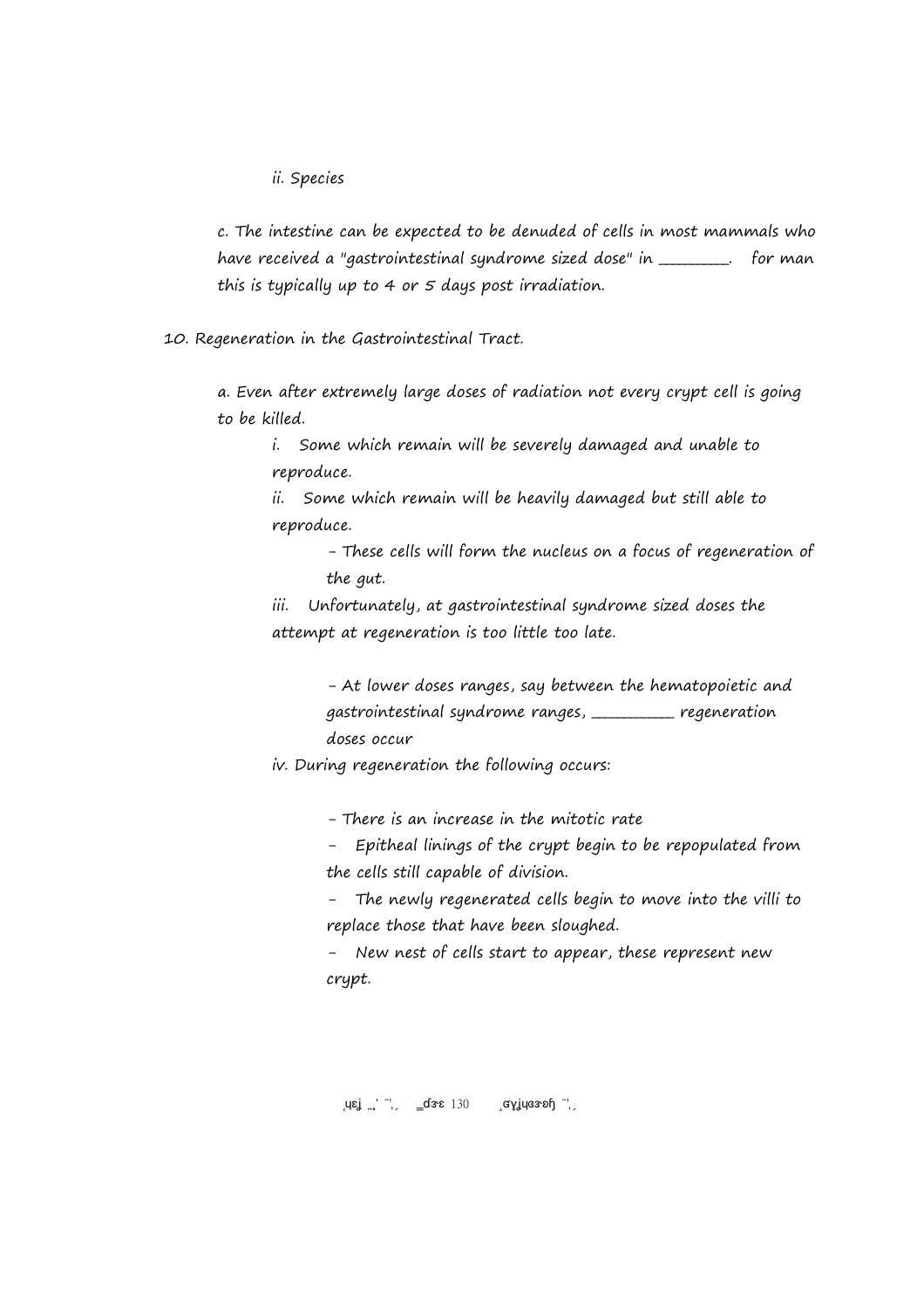v. If the dose is very low, clearly within the hematopoietic syndrome range, it is possible for regeneration of the whole intestinal lining to occur.

However, this does not preclude death associated with

11. The remainder of the small intestine undergoes a pattern of changes similar to those observed in the small bowel.

\_\_\_\_\_\_\_\_\_\_\_\_\_\_\_\_\_\_\_\_\_\_\_\_\_\_\_\_.

a. The main difference is that the changes occur more slowly so that, when death comes following a gastrointestinal syndrome sized dose, the large intestine is rarely completely denuded of its epithelium.

b. This is consistent with the renewal requirements and turnover of mature cells in the large and small bowels.

12. Fluids and Electrolytes:

a. When near death, animals experiencing the gastrointestinal syndrome, suffer from profound \_\_\_\_\_\_\_\_.

- The reduction in body fluids is so severe that the blood becomes exceedingly thick. Some observe that obtaining blood samples is even difficult in this situation.

b. Fluid loss/electrolyte imbalance is attributed to several concurrent items:

- \_\_\_\_\_\_\_\_\_\_\_\_\_\_\_\_\_\_\_\_\_\_\_\_\_\_\_\_\_\_\_\_\_\_\_\_\_\_\_\_\_\_\_\_\_\_\_\_\_\_\_\_\_\_\_.

 $\overline{\phantom{a}}$  This prompts severe fluid loss.

 $*$  It is though that this is brought about by the inability of the distal end of the small intestine (distal ileum) to reabsorb bile salts and the resulting irritation of the colon by these salts.

 $\text{Re} \int \text{Re} \int \text{Im} \int \text{Im} \left[ \text{Im} \left[ \text{Im} \left[ \text{Im} \left[ \text{Im} \right] \right] \text{Im} \left[ \text{Im} \left[ \text{Im} \left[ \text{Im} \right] \right] \right] \right] \text{Im} \left[ \text{Im} \left[ \text{Im} \left[ \text{Im} \left[ \text{Im} \left[ \text{Im} \left[ \text{Im} \left[ \text{Im} \left[ \text{Im} \left[ \text{Im} \left[ \text{Im} \left[ \text{Im} \left[ \text{Im} \left[ \text{Im} \left[ \text{$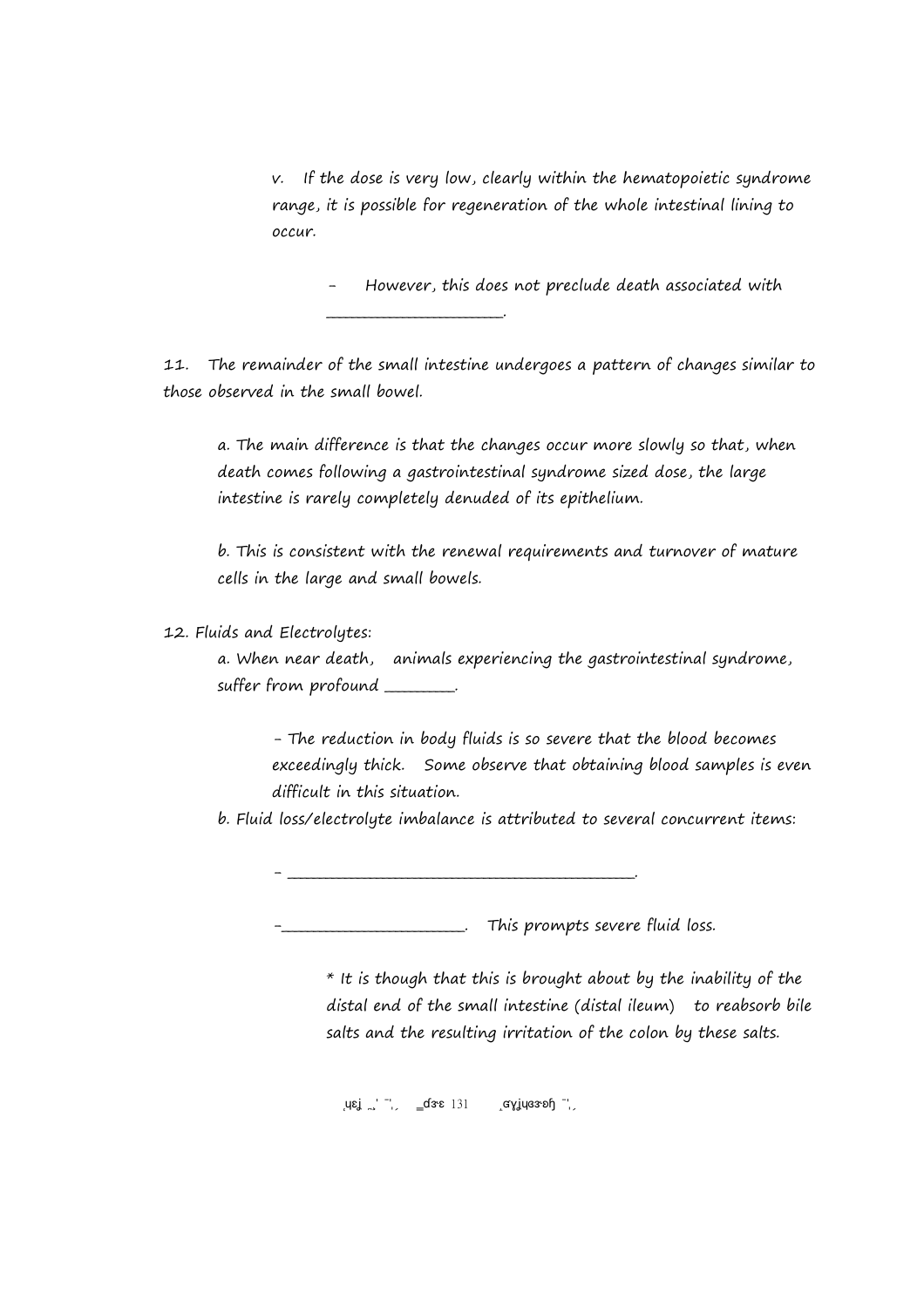\* diarrhea has been prevented in irradiated animals clamping the bile duct.

13. Infections: Animals irradiated to dose-levels resulting in the gastrointestinal syndrome may be expected to become infection prone.

- \_\_\_\_\_\_\_\_\_\_\_\_\_\_\_\_\_\_\_\_\_\_\_\_\_\_\_\_\_\_\_\_\_\_\_\_\_\_\_\_\_\_\_\_\_\_\_\_\_\_\_\_\_\_\_\_

- Infection plays a major role in causing the depth of animals exposed to large enough dose to cause the gastrointestinal syndrome.

- In order to evaluate the potential for infection during the gastrointestinal syndrome one needs only consider the following state of affairs:

\* \_\_\_\_\_\_\_\_\_\_\_\_\_\_\_\_\_\_\_\_\_\_\_\_\_\_\_\_\_\_\_\_\_\_\_\_\_\_\_\_\_\_\_\_ \* \_\_\_\_\_\_\_\_\_\_\_\_\_\_\_\_\_\_\_\_\_\_\_\_\_\_\_\_\_\_\_\_\_\_\_\_\_\_\_\_\_\_\_  $\star$ 

14. Death occurs within 3 to 4 days for most mammals post irradiation when exposed to large enough radiation fields to deposit doses within the gastrointestinal syndrome range.

a. Death is due to:

- \_\_\_\_\_\_\_\_\_\_\_\_\_\_\_\_\_\_\_\_\_\_\_\_\_\_\_\_\_\_\_\_\_\_\_ - \_\_\_\_\_\_\_\_\_\_\_\_\_\_\_\_\_\_\_\_\_\_\_\_\_\_\_\_\_\_\_\_\_\_\_\_\_ - \_\_\_\_\_\_\_\_\_\_\_\_\_\_\_\_\_\_\_\_\_\_\_\_\_\_\_\_\_\_\_\_\_\_\_\_\_

b. The irradiated animal dies of

## S. The Cerebrovascular Syndrome

1. The mean survival time post irradiation for a dose large enough to bring on the cerebrovascular syndrome is dose dependent.

2. The threshold for this syndrome for most species is in excess of 5000 rad.

3. The signs and syndromes elicited are characteristic of damage to the central nervous syndrome.

4. Manifestations of the Cerebrovascular syndrome include:

 $\text{Im} \left( \text{Im} \left( \text{Im} \left( \text{Im} \left( \text{Im} \left( \text{Im} \left( \text{Im} \left( \text{Im} \left( \text{Im} \left( \text{Im} \left( \text{Im} \left( \text{Im} \left( \text{Im} \left( \text{Im} \left( \text{Im} \left( \text{Im} \left( \text{Im} \left( \text{Im} \left( \text{Im} \left( \text{Im} \left( \text{Im} \left( \text{Im} \left( \text{Im} \left( \text{Im} \left( \text{Im} \left( \text{Im} \left( \text{Im} \left( \text{Im$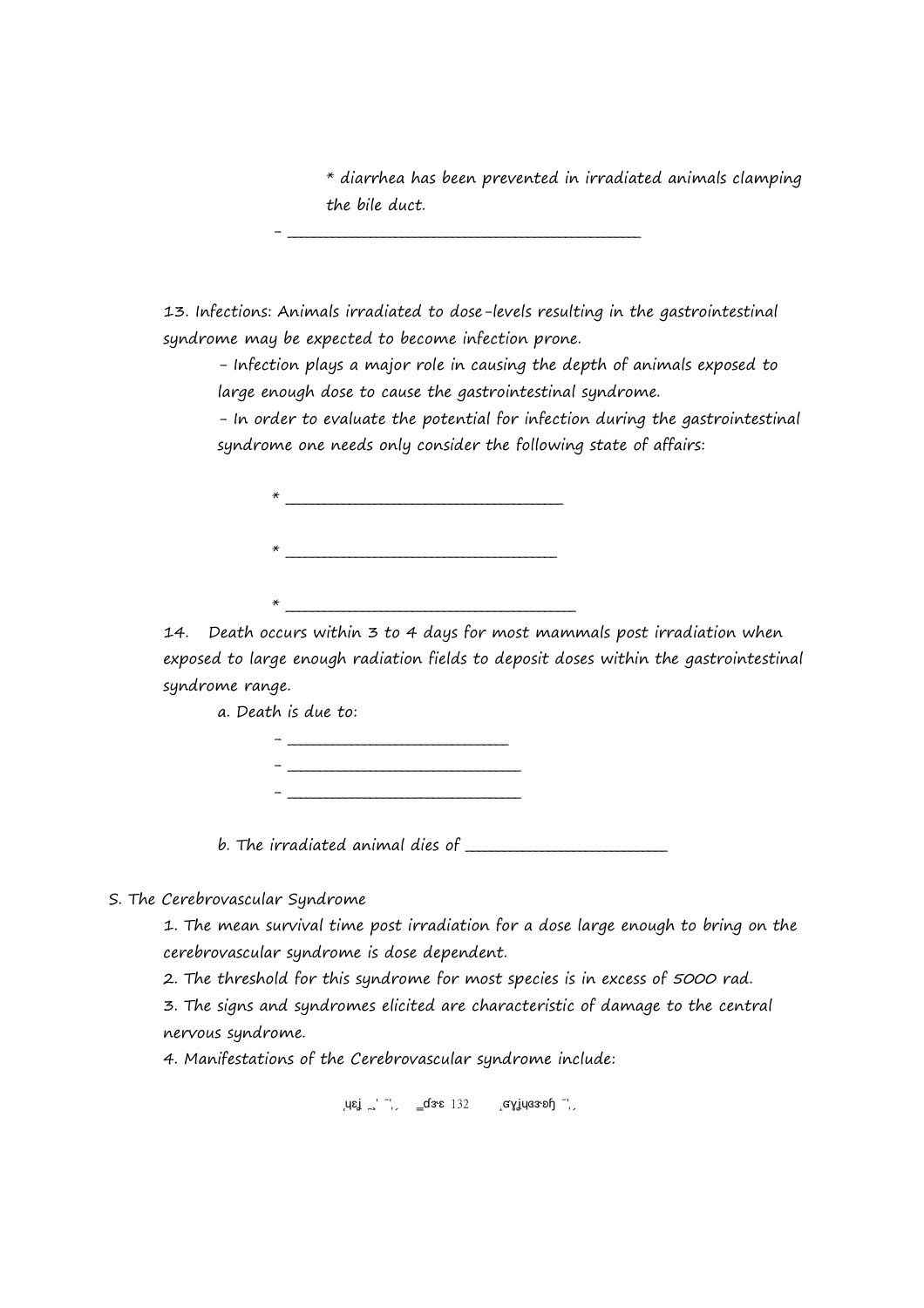a. Periods of agitation alternating with remarkably apathetic behavior.

- $b.$ c. upsets of equilibrium
- d. loss of coordination of muscular movement (ataxia)
- e. diarrhea
- f. vomiting
- g. tetanic spasms of the muscle of the back
- h. \_\_\_\_\_\_\_\_\_\_\_\_\_\_\_\_\_\_\_\_\_\_\_\_\_\_\_\_

i seizures

j. prostration

 $k.$ 

l. death

- m. salivation (occasionally)
- n. diarrhea (occasionally)
- o. oscillatory movement of the eyes nystagmus (occasionally)

Histologic and Inflammatory Changes Observed During The Cerebrovascular Syndrome

A. Blood cells filter into the meninges.

1. In particular, one may observe the following formed elements within the meninges:

- a. Granulocytes
- b. mononuclear types
- c. macrophages

2. Along with the granulocytic infiltration, inflammation of the meninges is observed initially, increasing to a maximum, and then decreasing slightly

B. Inflammation of blood vessels and lymph tissues (vasculitis) may be observed a few hours after a high radiation dose.

 $\left\langle \mathsf{u}\mathsf{g}\right\rangle _{\mathsf{u}}$   $\left\langle \mathsf{u}\right\rangle _{\mathsf{u}}$   $\left\langle \mathsf{g}\mathsf{g}\mathsf{g}\right\rangle _{\mathsf{u}}$   $\left\langle \mathsf{g}\right\rangle _{\mathsf{u}}$   $\left\langle \mathsf{g}\right\rangle _{\mathsf{u}}$   $\left\langle \mathsf{g}\right\rangle _{\mathsf{u}}$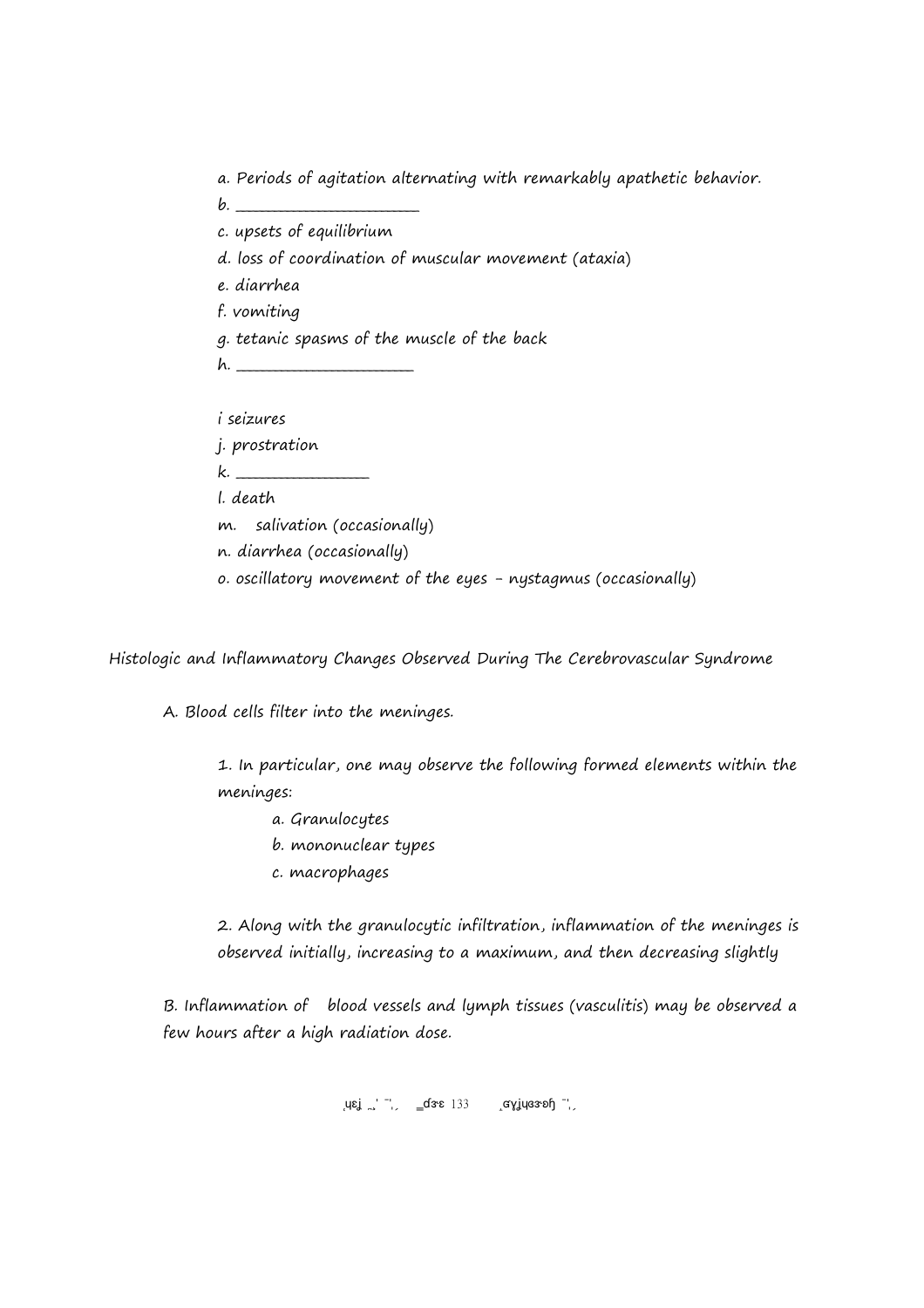1. Veins and arteries of all sizes undergo changes which involve infiltration of granulocyte in foci about the vessel.

2. Damage to blood vessels leads to changes in capillary permeability.

a. This results in leakage into the brain.

i. It is a question if the damages observed are critical to the death of the exposed individual or are incidental.

b. This leakage into the brain, edema, is responsible for some local cell damage.

c. There is an increased water content of the brain in those whose heads have been irradiated. This is reflected in changes in specific activity.

- C. One observes profound alterations in the cerebrum:
	- 1. The cerebellum, brain stem and spinal cord seem less involved.

2. Alterations appear first in gray matter, ultimately white matter becomes seriously involved.

- D. The choroid plexuses are quickly affected by the radiation. 1. edema and infiltration of leukocytes occur soon after irradiation. a. This is probably associated with the creation of microhemorrhages and necrosis.
- E. The Immediate Cause of Depth

1. The exact cause of death from the cerebrovascular syndrome is not known for certain.

2. The Cerebrovascular Syndrome is truly a total body syndrome.

 $\left[\begin{array}{ccc} \text{I} & \text{I} & \text{I} \\ \text{I} & \text{I} & \text{I} \end{array}\right]$   $\left[\begin{array}{ccc} \text{I} & \text{I} & \text{I} \\ \text{I} & \text{I} & \text{I} \end{array}\right]$   $\left[\begin{array}{ccc} \text{I} & \text{I} & \text{I} \\ \text{I} & \text{I} & \text{I} \end{array}\right]$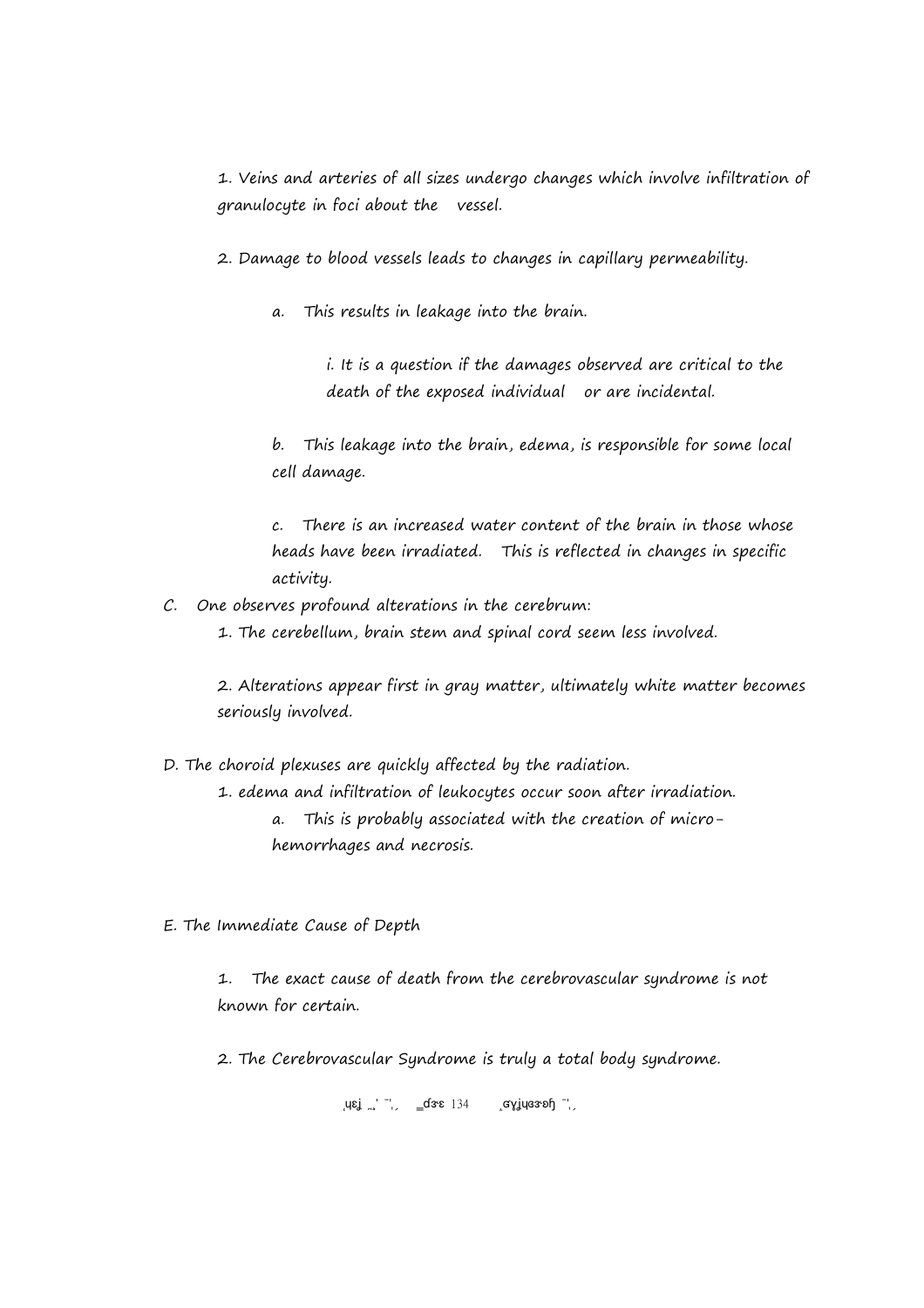a. Segregated head doses without whole body exposures in the cerebrovascular syndrome range do not produce lethality.

- 3. Death is presumed to result from events taking place within the skull:
	- a. swollen meninges
	- b. damaged blood vessels
	- c. blood leakage in the brain, edema and interracial pressure
	- d. obvious damage to sections of the brain

4. Although many cells have received lethal doses of radiation there is no evidence of necrotic areas.

a. Although neurons may have been lethally irradiated there does not appear to have been a loss of function prior to death, this does not therefore cause death.

Effects on Developing Embryos

A. The embryo probably represents the most radiosensitive stage in the life of any organism.

- 1. This is true for several reasons:
	- a. Many of the cells in the embryo are differentiating i. According to Bergonie' and Tribondeau differentiating cells are highly radiosensitive.

2. There is a high rate of mitotic activity in the embryo, the embryo system is proliferative.

a. Mitosis is a sensitive time of the cells life cycle. b. It can be generalized that the organ system undergoing differentiation will acquire great radiosensitivity.

3. The cells of the embryo will have a long ancestral future.

 $\mu$ ej 2017 Page 135 Copyright 2017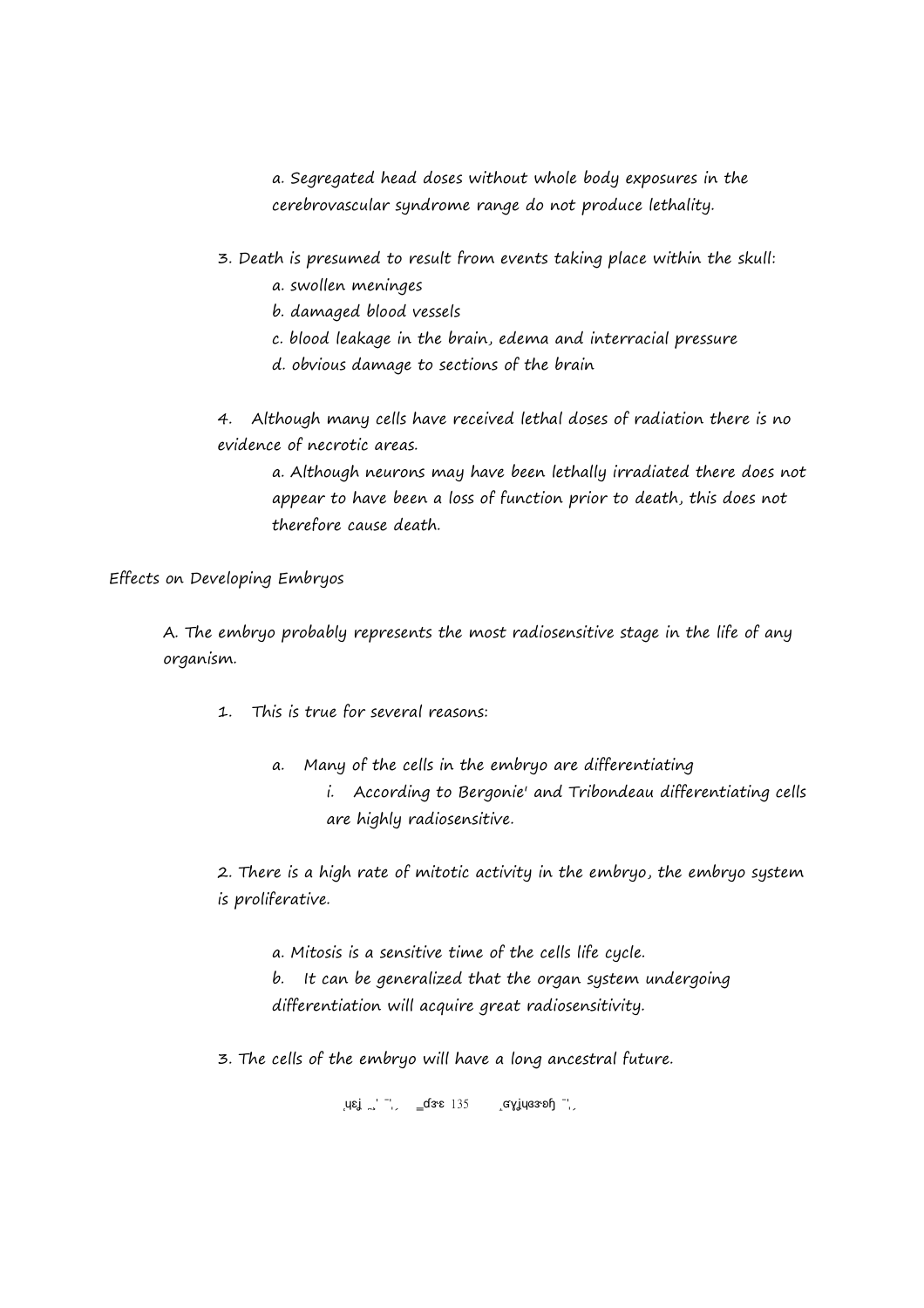a. They serve as the ancestral cells to vast numbers of cells in the adult.

b. If an embryonic cell is killed, at any time in the development of certain embryos and after certain stages of development of nearly all embryos- the cells for which it would have been an ancestor will not be formed.

> i. sometimes another cell can and will take over the functions of the lost cells.

ii. Embryo's are usually capable of much greater regeneration than those of adults.

> - The loss of individual cells typically does not result in the loss of progeny functions but it will serve as a stress on the embryo.

- This stress is expressed as the observed smaller embryo size.

> + This smaller embryo will appear grossly normal however they will display both cytologic and histologic damage when examined closely.

> > \* Their life span will be shortened. \* Certain behavioral performances will not be on par with their unirradiated

peers.

4. There are several teratogenic agents other than ionizing radiation.

a. In most cases the abnormality produced is often more characteristic of and dependent upon the system developing when the embryo-deforming agent is used rather than upon the agent itself.

 $\mu$ ej 2017 Page 136 Copyright 2017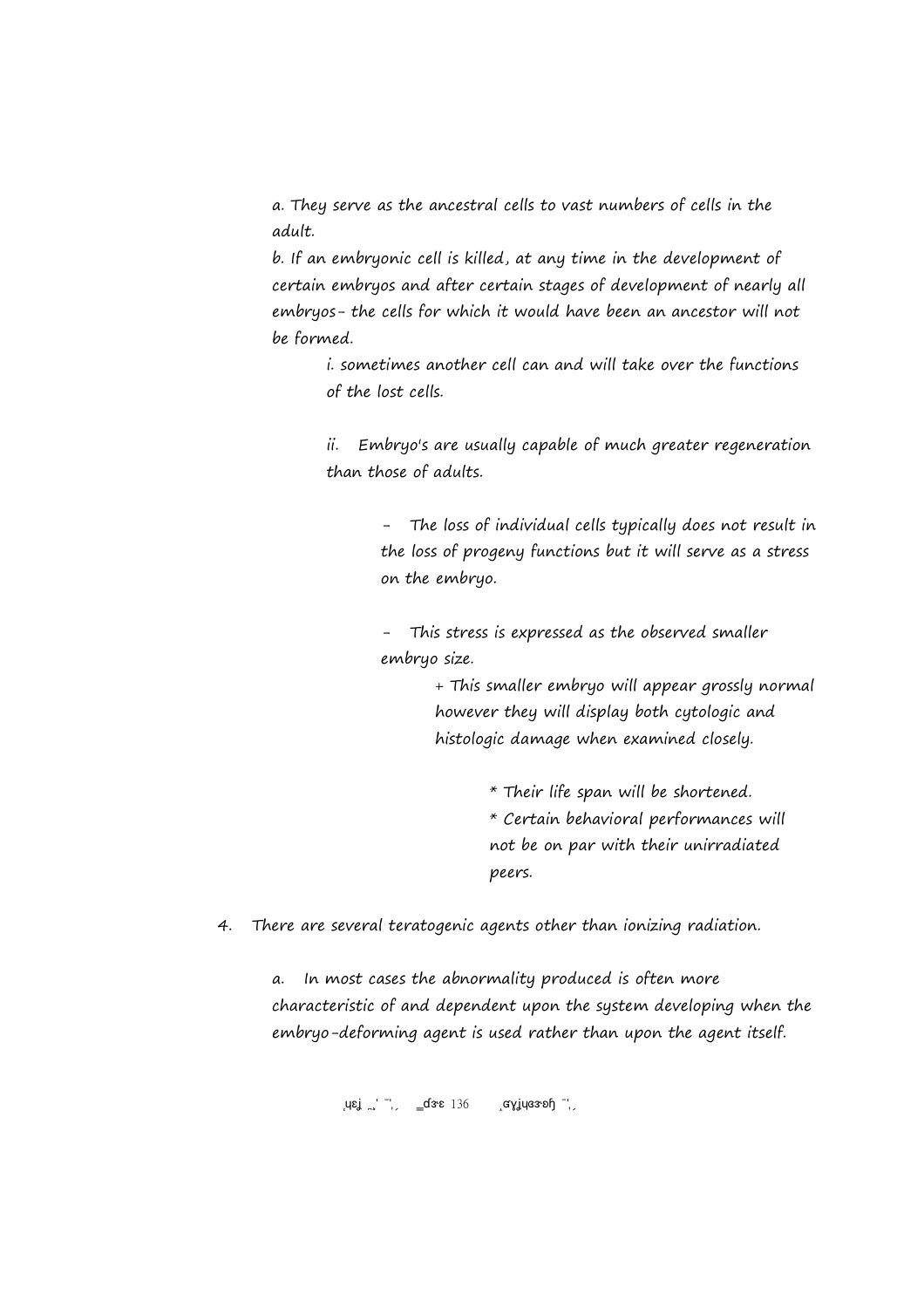b. The reactions of the system (damage to the cells in it) will always be expressed in the same way - incomplete or abnormal development of the system.

5. Expected Developmental Abnormalities

a. Irradiation of the developing embryo before it becomes implanted into the uterus usually results in death rather than the production of abnormalities.

- It has been observed in mice that preimplanted cells are very sensitive to radiation exposure. At doses as low as 200 Rad in mice 80% of the preimplanted cells will die.

b. Irradiation of the embryo during organogenesis lads to malformations and to neonatal death (rather than prenatal death).

> - Organogenesis occurs in humans between about the 7 to 12 week after fertilization.

For mice and rats the following table reflects the type of teratogenic effect expected if the exposure occurs at different times after fertilization: Time Post Fertilization Effect

**Mice**

| day 7 to 8  | microphthalmia (tiny eyes)<br>skeletal anomalies                                                                                                                                                                                |
|-------------|---------------------------------------------------------------------------------------------------------------------------------------------------------------------------------------------------------------------------------|
| day 9 to 10 | coloboma (fissure of the eye)<br>spina bifida occulta (a defect in the<br>closure of the spinal cannel)                                                                                                                         |
|             | $\mu$ εί (1, 1, 2018) της αγίνασε της ενευρώνης της ενευρώνης της ενευρώνης της ενευρώνης της ενευρώνης της ενευρώνης της ενευρώνης της ενευρώνης της ενευρώνης της ενευρώνης της ενευρώνης της ενευρώνης της ενευρώνης της ενε |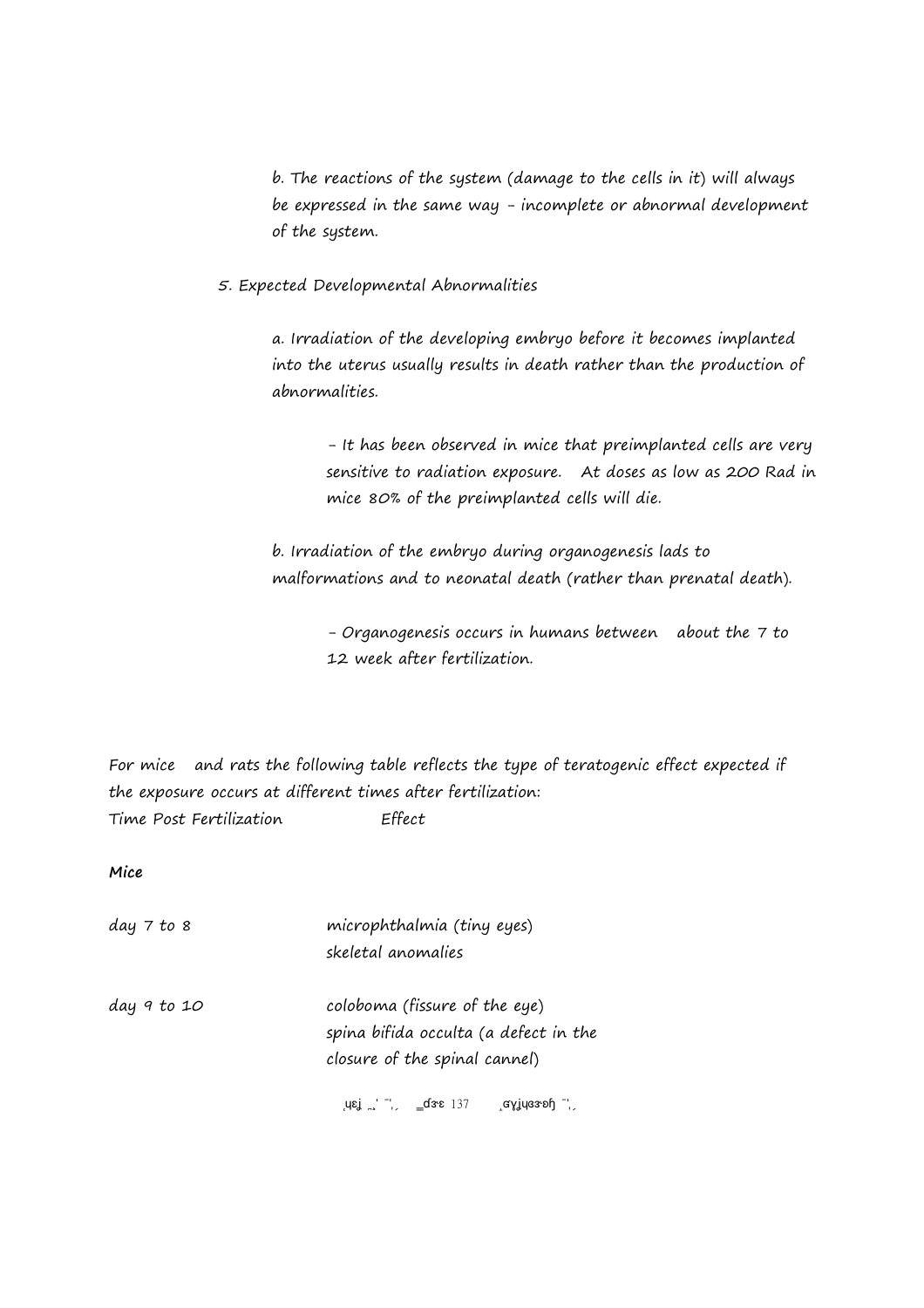|  | hernia, urogenital anomalies |
|--|------------------------------|
|  |                              |

#### **Rats**

| day 9, 10, and 11 | anencephaly (the absence of cerebrum and cerebellum)       |
|-------------------|------------------------------------------------------------|
|                   | flat bones in the skull anophthalmia (missing eye or eyes) |
|                   | hydrocephalus (fluid in and around the brain)              |

day 12 microcephaly (pin head) (this corresponds to the fourth week in humans)

> c. During the first third of pregnancy the embryo is the most vulnerable.

d. In the second third it is less sensitive.

e. In the last third it is relatively resistant.

f. in utero exposure at Hiroshima and Nagasaki resulted in the following conditions:

i. mental retardation ii. less than expected head circumferences iii. strabismus (an abnormality of the eyes in which the visual axes do not meet at the desired objective point. This is felt to be consequence of in-coordinate action of extrinsic ocular muscles) iv. Congenital malformations of the hips v. increased incidence of congenital heart disease vi. increased incidence of fetal death

Remember these observations are associated with very large acute exposures. These occurred primarily to survivors between than 1200-meters to 2000-meters to ground zero.

 $\left\langle \mathsf{u}\mathsf{g}\right\rangle_{\mathsf{u}}$   $\left\langle \mathsf{u}\right\rangle_{\mathsf{u}}$   $\left\langle \mathsf{g}\mathsf{g}\mathsf{g}\right\rangle_{\mathsf{u}}$   $\left\langle \mathsf{g}\mathsf{g}\right\rangle_{\mathsf{u}}$   $\left\langle \mathsf{g}\right\rangle_{\mathsf{u}}$   $\left\langle \mathsf{g}\right\rangle_{\mathsf{u}}$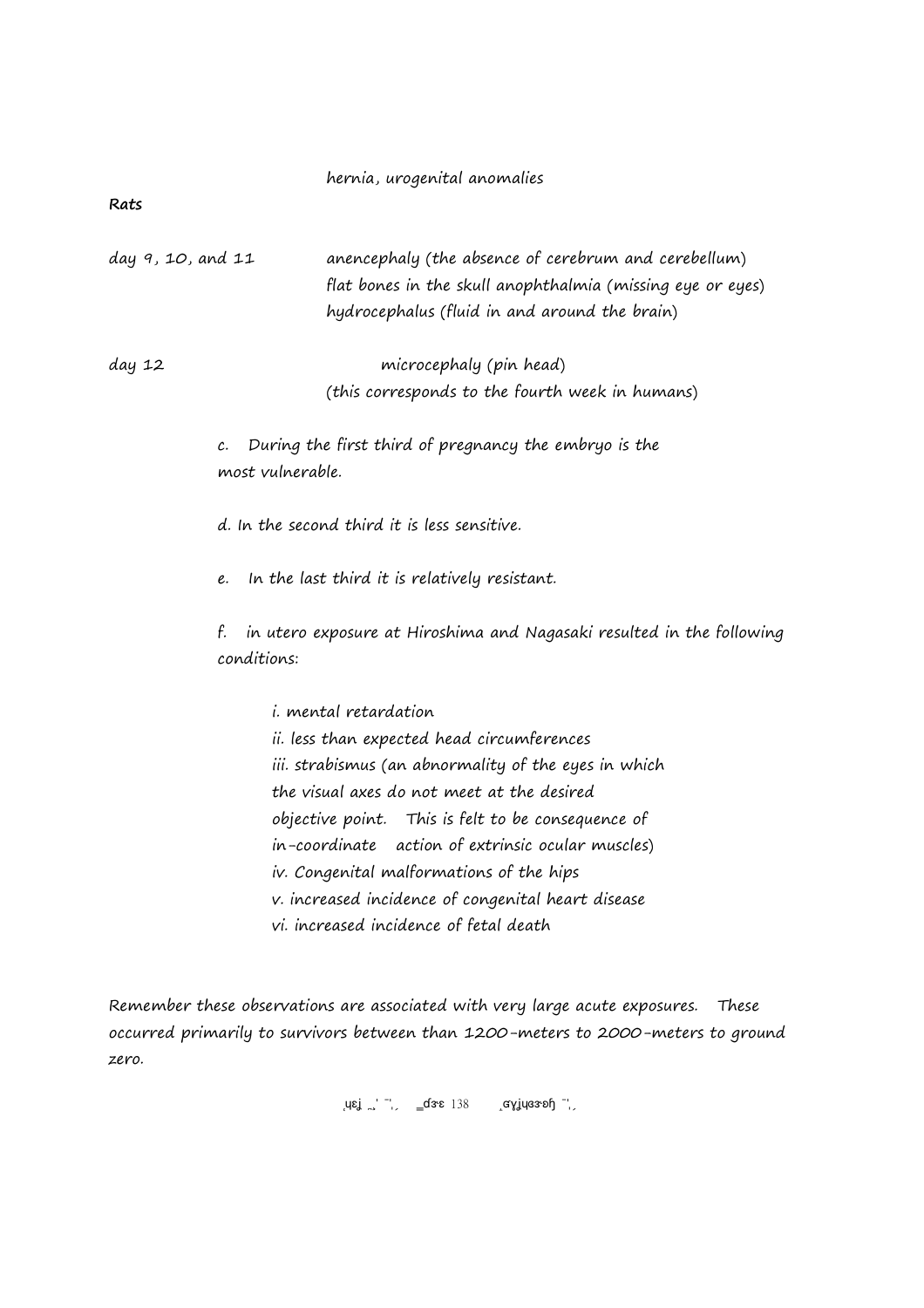Treatment of Irradiated Organisms

A. Lethality associated with total-body irradiation induced syndromes has been ascribed to cells of all tissues of the body.

B. However, death is primarily from radiation damage to and failure of the cell renewal systems of the hematopoietic and gastrointestinal systems.

C. Therefore, a reasonable course of treatment may be to somehow mitigate the consequences associated with the failure of these two systems.

a. This assumes that the damaged can and will be eventually regenerated. b. Additionally, it is assumed that both primary and secondary manifestations of acute radiation sickness can be treated.

D. The Treatment of Secondary Manifestations

a. The secondary manifestations which must be treated if even short-term survival is to be possible include:

1. the deficit in granulocytes (granulocytopenia)

2. the deficit of thrombocytes (i.e. platelets, red blood cells) - called thrombocytopenia

- 3. anemia
- 4. fluid loss
- 5. electrolyte imbalance

E. An organism receiving large doses of radiation is much more susceptible to infection by nearly any kind of bacteria this is correlated to:

a. The break down in various types of barrier tissues

b. The depression of granulocytes

 $\mu$ ej 2017 Page 139 Copyright 2017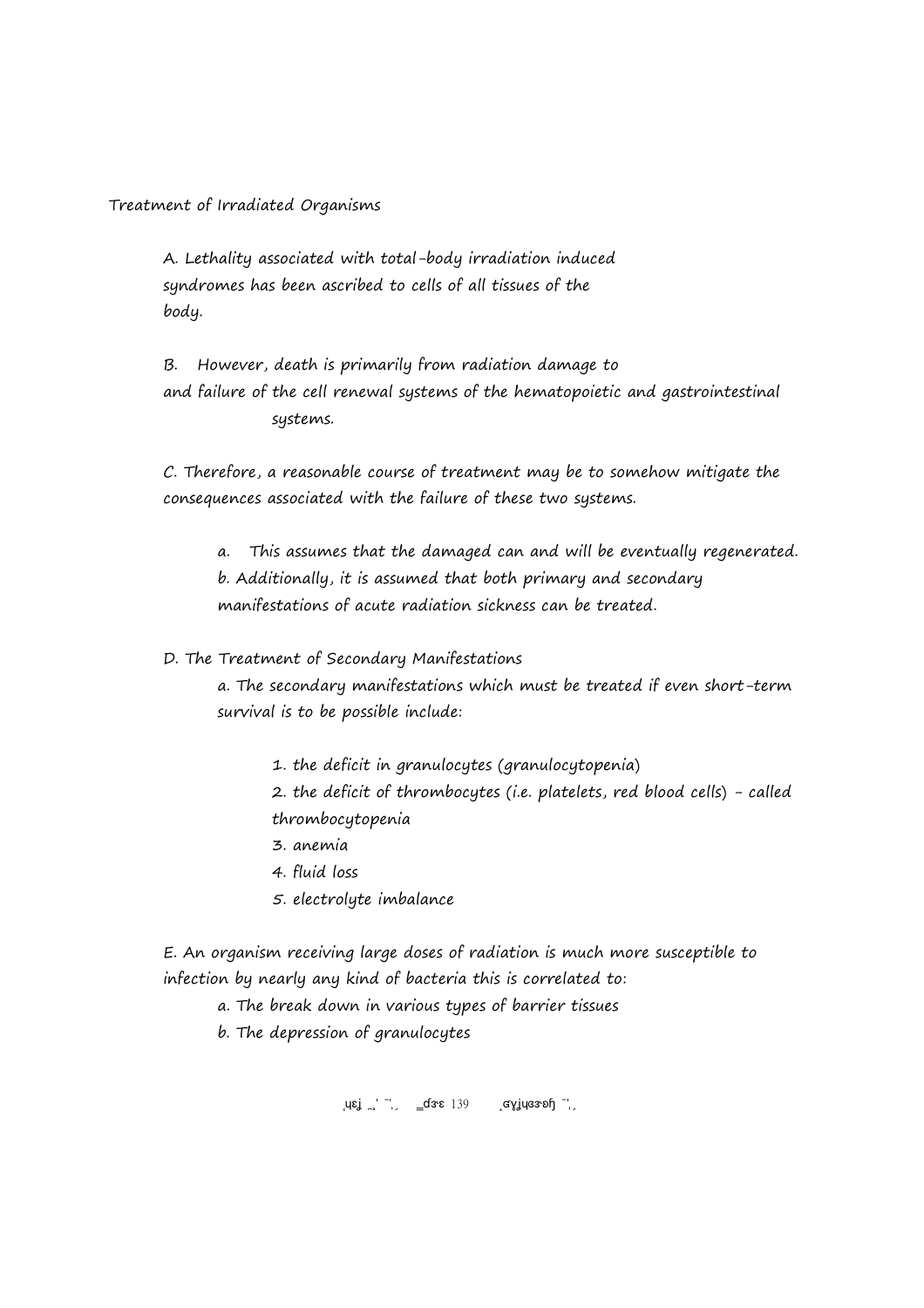F. For these reasons replacement therapy, the replacement of lost granulocytes via transfusion, in theory would seem to mitigate the consequences of the bacterial infection following lethal exposure.

a. The actual application of this, however, has produced somewhat disappointing results.

i. This is thought to be associated with the short half-life of mature granulocytes in man, between 6 and 8 hours.

ii. The implication of this short half-life is that if transfusion is going to be useful copious numbers of granulocytes will have to be introduced into the exposed individual's system during the whole period of time granulocyte depression is experienced.

iii. The principle, nevertheless, is valid to modify the course and extent of infection.

G. Treatment of Infection with drugs.

a. Antibiotics may be used during the period of granulocyte depression to help control bacterial infection.

i. They should be administered at the first signs of fever. ii. Because bacteria rapidly becomes resistant to antibiotics it is not unusual to observe secondary increases in temperature with time. ii. It is recommended that combinations of bacteria

b. A combination of antibiotics and blood platelets has been used effectively in dogs to prevent death from massive radiation exposures.

c. Antibiotic therapy in general has shown mixed results.

i. In some instances it has been very effective, in other cases it was of limited, or nor observable, benefit. ii. The principle, however, is valid.

 $\mu$ εί 2017 Page 140 Copyright 2017 Page 140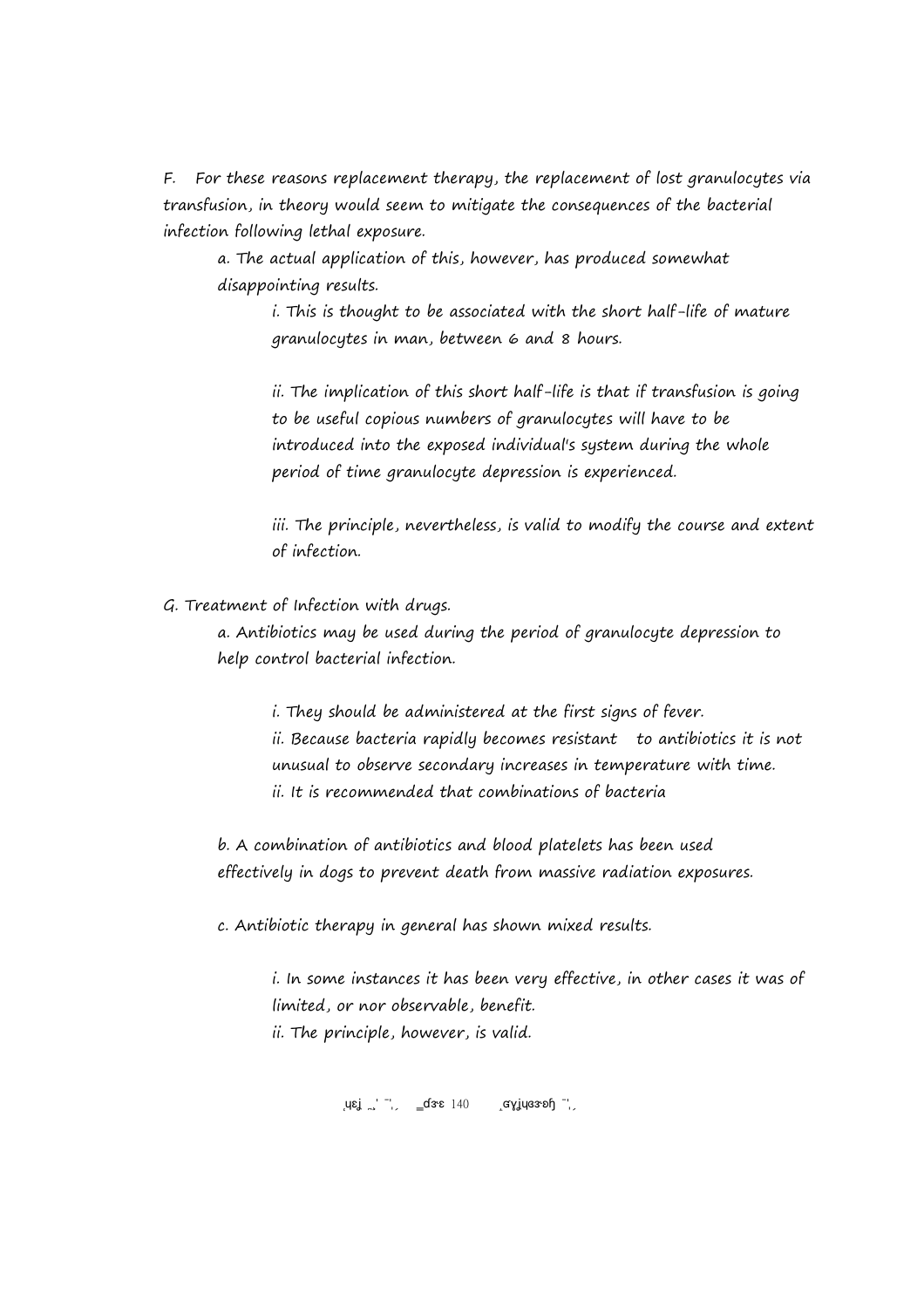## H. Control of Hemorrhage

a. Even if granulocyte and antibiotic therapy is successful in avoiding infection the hazard of hemorrhage due to thrombocytes remains.

b. A treatment to prevent lethal hemorrhage involves platelet transfusion.

i. The difficulty is that platelets rapidly loose the qualities needed in the treatment of radiation exposure.

ii. When repeated transfusions are performed the life of transfused cells decreases and the transfusion becomes less and less effective.

> - This is associated with the development of antibodies in both the radiated and unirradiated host which agglutinate and destroy the transferred cells.

> - The platelets of mammals typical have a life of about 5 days.

# I. Treatment of Dehydration

a. During the late portions of the gastrointestinal syndrome the gut becomes denuded of cells. This is accompanied by severe fluid loss.

b. This severe water loss must be compensated for if time is to be given to the gut lining to replenish itself.

c. Fluid replacement combined with antibiotic therapy is useful. i. Dogs which have received large acute doses of radiation have enhanced survival rates and survival times following this treatment if administered slightly before the start of infection.

#### J. Bone-Marrow Replacement

a. The transfusion of bone-marrow cells to lethally irradiated individuals may confer benefit to irradiated individuals.

 $\mu$ εί 2017 Φε $\mu$ ο 2017 Ραγίνια 2017 Ραγ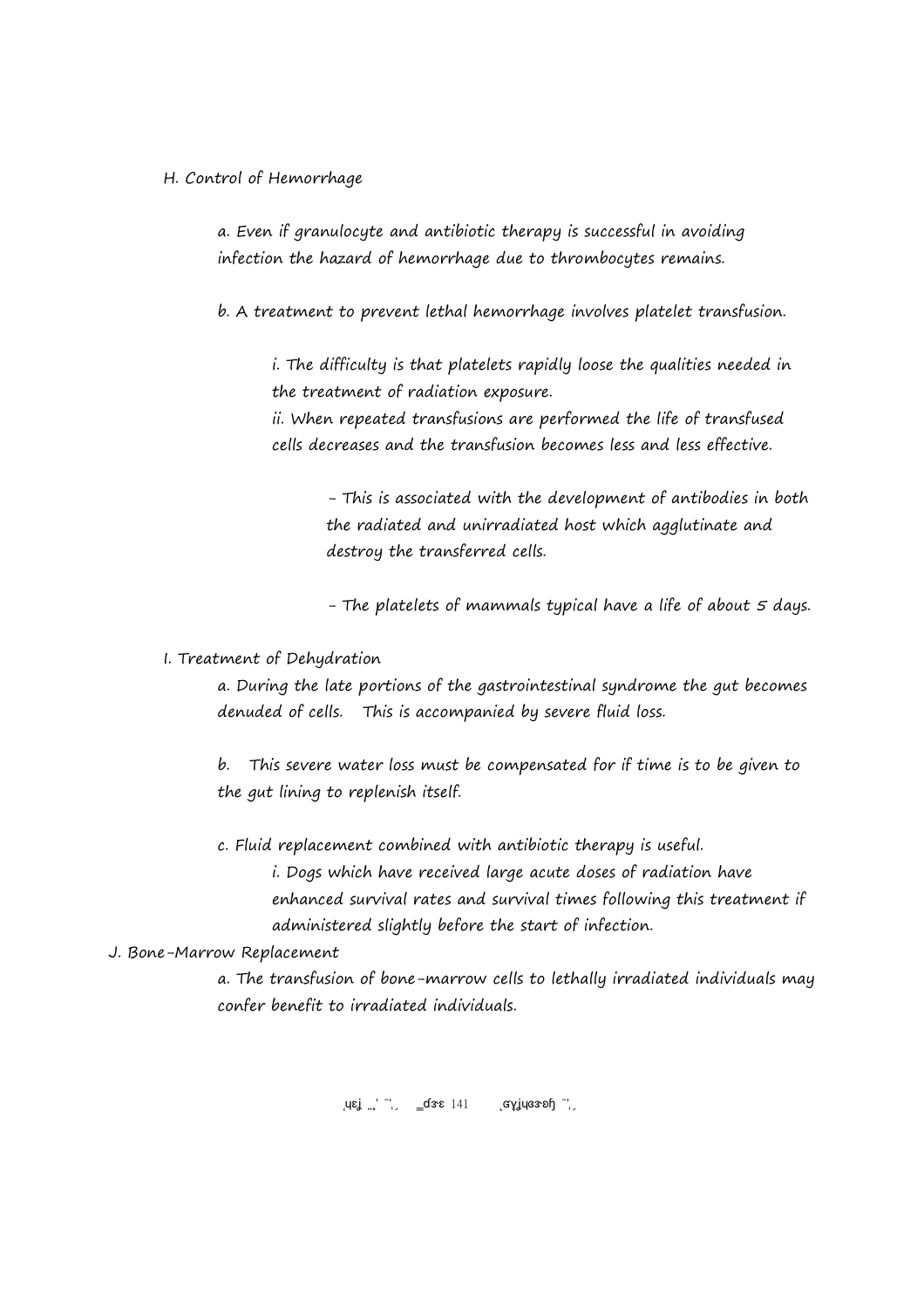b. The degree of success experienced with bone marrow transplants is associated with the quantity of marrow transplanted.

i. The more marrow transplanted the higher and more rapid the success.

c. The problem is finding an acceptable source of unirradiated marrow. A genetically appropriate donor is necessary.

d. Autotransplants, using the irradiated individuals own marrow obtained prior to irradiation are expected to be successful.

e. Chernobyl experiences with bone-marrow transplants were not encouraging

K. In general the treatments of radiation syndrome are treatments of the signs and symptoms.

a. The goal is to prolong the window of opportunity for regeneration of damaged tissues.

i. The damage, nevertheless, has occurred in the individual and despite treatment may often be to extensive to avoid death.

ii. With treatment, suffering can be reduced even if the patient has little chance for survival.